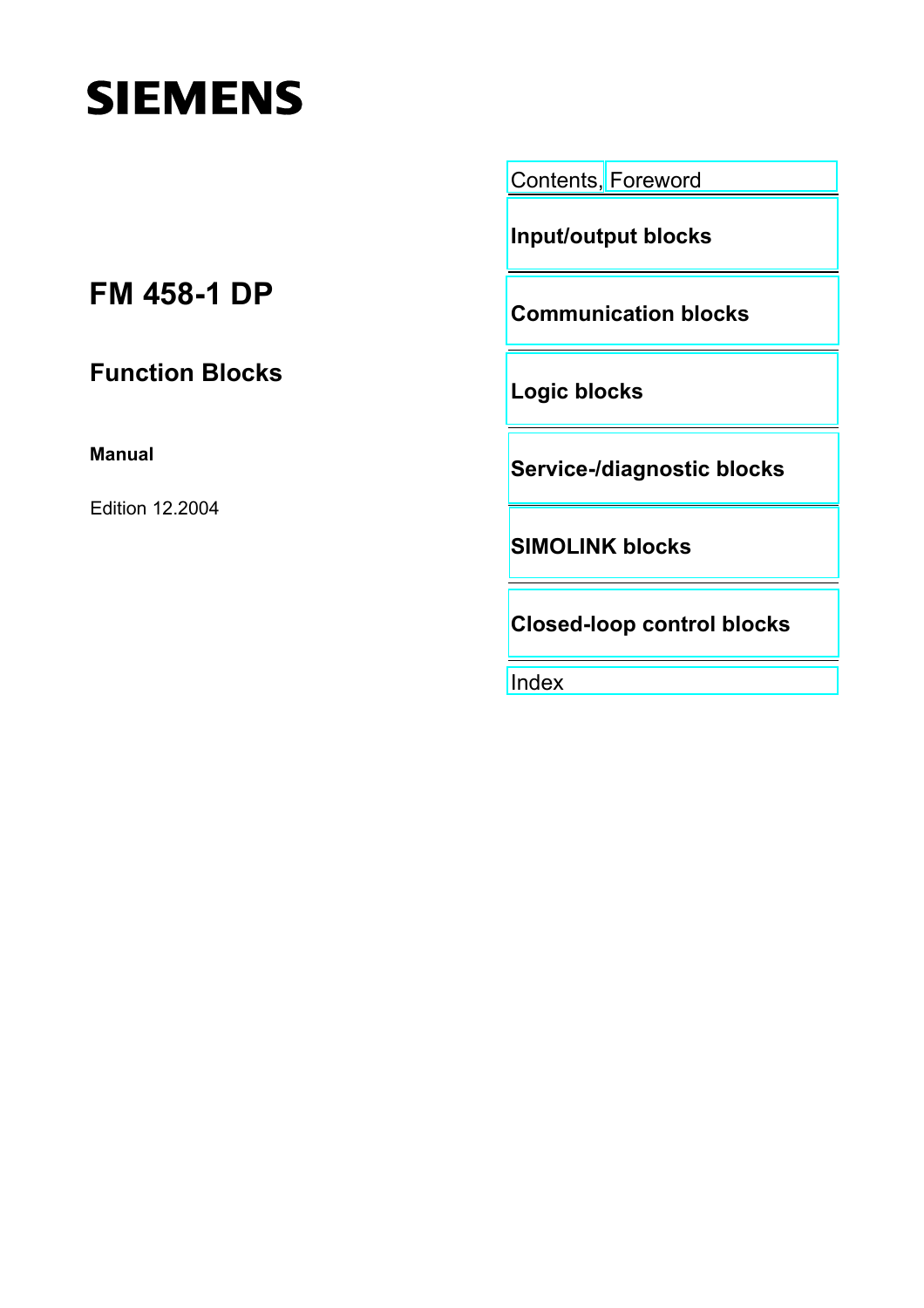| <b>Safety guidelines</b> | This Manual contains notices which you should observe to ensure your own personal<br>safety, as well as to protect the product and connected equipment. These notices are<br>highlighted in the Manual by a warning triangle and are marked as follows according to<br>the level of danger: |
|--------------------------|---------------------------------------------------------------------------------------------------------------------------------------------------------------------------------------------------------------------------------------------------------------------------------------------|
| <b>DANGER</b>            | indicates an imminently hazardous situation which, if not avoided, will result in death or<br>serious injury.                                                                                                                                                                               |
| WARNING                  | indicates a potentially hazardous situation which, if not avoided, could result in death or<br>serious injury.                                                                                                                                                                              |
| <b>CAUTION</b>           | used with the safety alert symbol indicates a potentially hazardous situation which, if not<br>avoided, may result in minor or moderate injury.                                                                                                                                             |
| <b>CAUTION</b>           | used without safety alert symbol indicates a potentially hazardous situation which, if not<br>avoided, may result in property damage.                                                                                                                                                       |
| <b>NOTICE</b>            | used without the safety alert symbol indicates a potential situation which, if not avoided,<br>may result in an undesireable result or state.                                                                                                                                               |
| <b>Correct usage</b>     | Note the following:<br>This device and its components may only be used for the applications described in the                                                                                                                                                                                |
|                          | catalog or the technical description, and only in connection with devices or components                                                                                                                                                                                                     |

The reproduction, transmission or use of this document or its contents is not permitted without express written authority. Offenders will be liable for damages. All rights, including rights created by patent grant or registration of a utility model or design, are reserved.

Siemens AG A&D Frauenauracher Straße 80 91056 Erlangen

 We have checked the contents of this manual for agreement with the hardware and software described. Since deviations cannot be precluded entirely, we cannot guarantee full agreement. However, the data in this manual are reviewed regularly and any necessary corrections included in subsequent editions. Suggestions for improvement are welcomed.

© Siemens AG 2004 Technical data subject to change.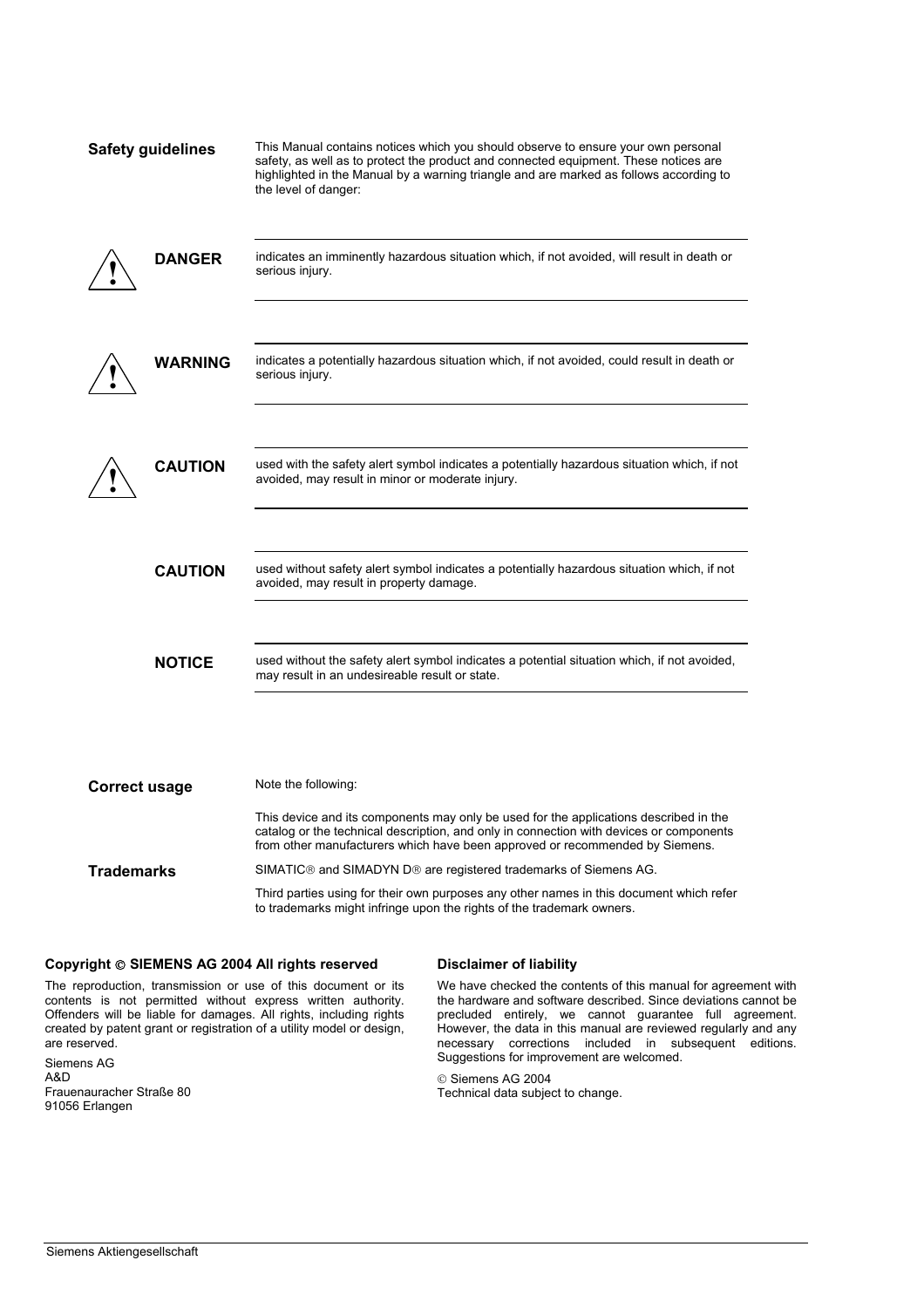### **Editions**

#### FM 458-1 DP

Manual

Function Blocks

Edition 12.2004

**NOTE** Please note that the current edition of this documentation contains different editions of the individual chapters. The following overview tells you when a chapter was revised the last time.

**Overview (chapter editions)** 

| <b>Chapter</b> |                            | <b>Edition</b>         |
|----------------|----------------------------|------------------------|
|                | Foreword                   | Edition 12,2004        |
|                | Input/output blocks        | Edition 12,2004        |
| $\overline{2}$ | Communication blocks       | <b>Edition 12,2004</b> |
| 3              | Logic blocks               | Edition 03.2003        |
| 4              | Service-/diagnostic blocks | Edition 03.2003        |
| 5              | SIMOLINK drive coupling    | <b>Edition 12,2004</b> |
| 6              | Closed-loop control blocks | Edition 12,2003        |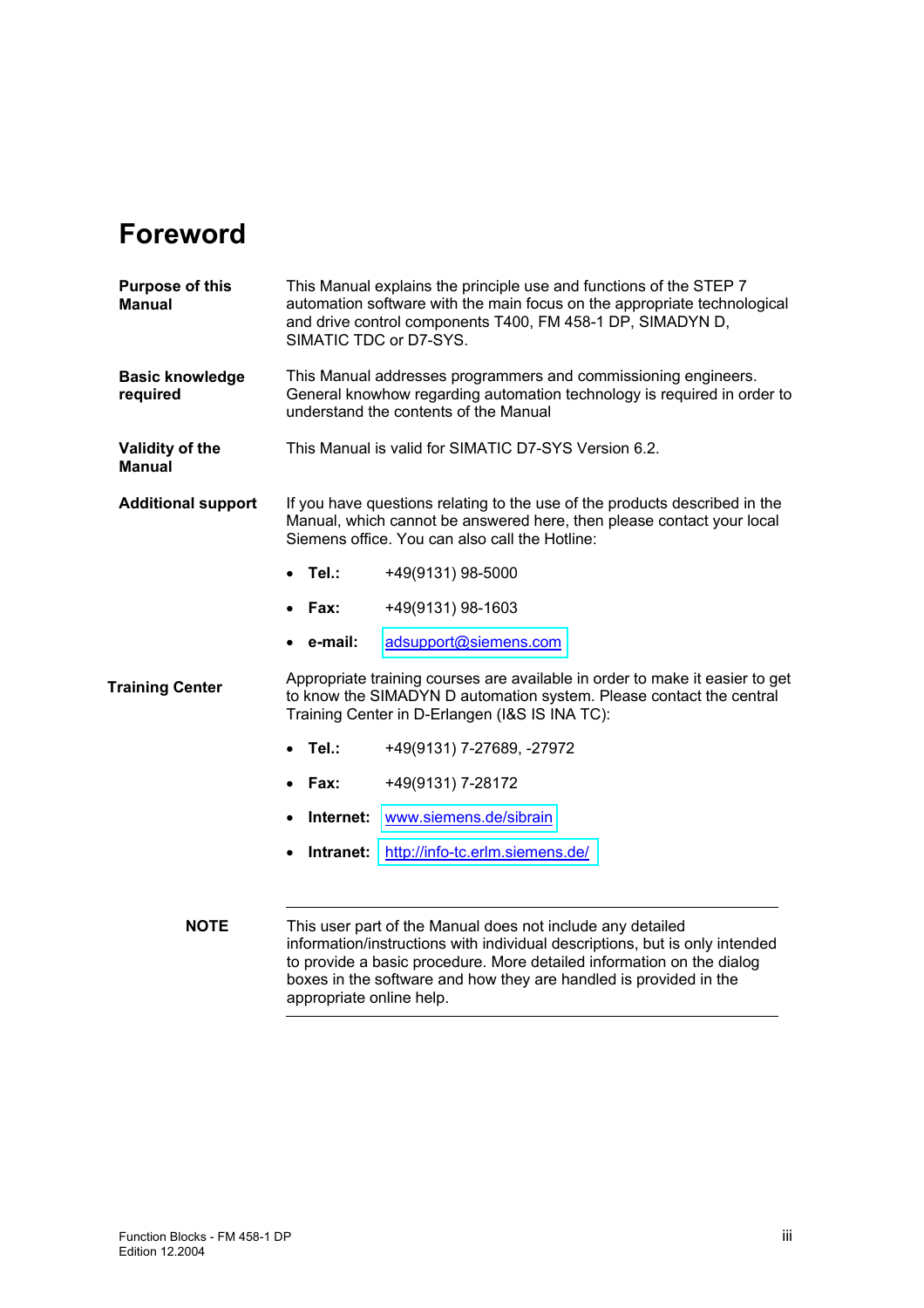| This manual is part of the overall documentation for the technological and<br><b>Information</b><br>drive control components T400, FM 458, SIMADYN D, SIMATIC TDC<br>overview<br>and SIMATIC D7-SYS: |  |
|------------------------------------------------------------------------------------------------------------------------------------------------------------------------------------------------------|--|
|------------------------------------------------------------------------------------------------------------------------------------------------------------------------------------------------------|--|

| <b>Title</b>                         | <b>Content</b>                                                                                                                                                                                                                                  |
|--------------------------------------|-------------------------------------------------------------------------------------------------------------------------------------------------------------------------------------------------------------------------------------------------|
| <b>System and</b>                    | The first project in a few steps                                                                                                                                                                                                                |
| communications<br>configuring D7-SYS | This Section provides an extremely simple entry into the methodology when<br>assembling and programming the SIMATIC TDC/SIMADYN D control<br>system. It is especially conceived for first-time users of a control system.                       |
|                                      | <b>System software</b>                                                                                                                                                                                                                          |
|                                      | This Section provides basic know-how about the structure of the operating<br>system and an application program of a CPU. It should be used to obtain an<br>overview of the programming methodology, and basis for configuring user<br>programs. |
|                                      | <b>Communications configuring</b>                                                                                                                                                                                                               |
|                                      | This section provides you with basic know-how about the communication<br>possibilities and how you configure links to the communication partners.                                                                                               |
|                                      | <b>Changeover from STRUC V4.x to D7-SYS</b>                                                                                                                                                                                                     |
|                                      | Essential features are included in this section, which have changed over<br>STRUC V4.x with the introduction of SIMATIC D7-SYS.                                                                                                                 |
| <b>STEP 7 option packages</b>        | <b>Basis software</b>                                                                                                                                                                                                                           |
| for D7-SYS                           | This section explains the essential use and the functions of the STEP 7<br>automation software. For first users, it provides an overview on configuring,<br>programming and commissioning a station.                                            |
|                                      | When working with the basis software, you can access the online help which<br>provides you with support when it comes to detailed questions on using the<br>software.                                                                           |
|                                      | <b>CFC</b>                                                                                                                                                                                                                                      |
|                                      | The CFC language (Continuous Function Chart) allows you to graphically<br>interconnect blocks.                                                                                                                                                  |
|                                      | When working with the particular software, you can also use the online help<br>which can answer detailed questions regarding the use of the<br>editors/compiler.                                                                                |
|                                      | <b>SFC</b>                                                                                                                                                                                                                                      |
|                                      | Configuring sequence controls using SFC (Sequential Function Chart) of<br>SIMATIC S7.                                                                                                                                                           |
|                                      | In the SFC editor, you generate a sequence chart using graphic resources.<br>The SFC elements of the chart are then positioned according to specific<br>rules.                                                                                  |
| <b>Hardware</b>                      | The complete hardware spectrum is described as reference in this Manuals.                                                                                                                                                                       |
| <b>Function blocks</b>               | These Reference Manuals provide you with an overview of selected function<br>blocks for the associated technological and drive control components T400,<br>FM 458-1 DP, SIMADYN D and SIMATIC TDC.                                              |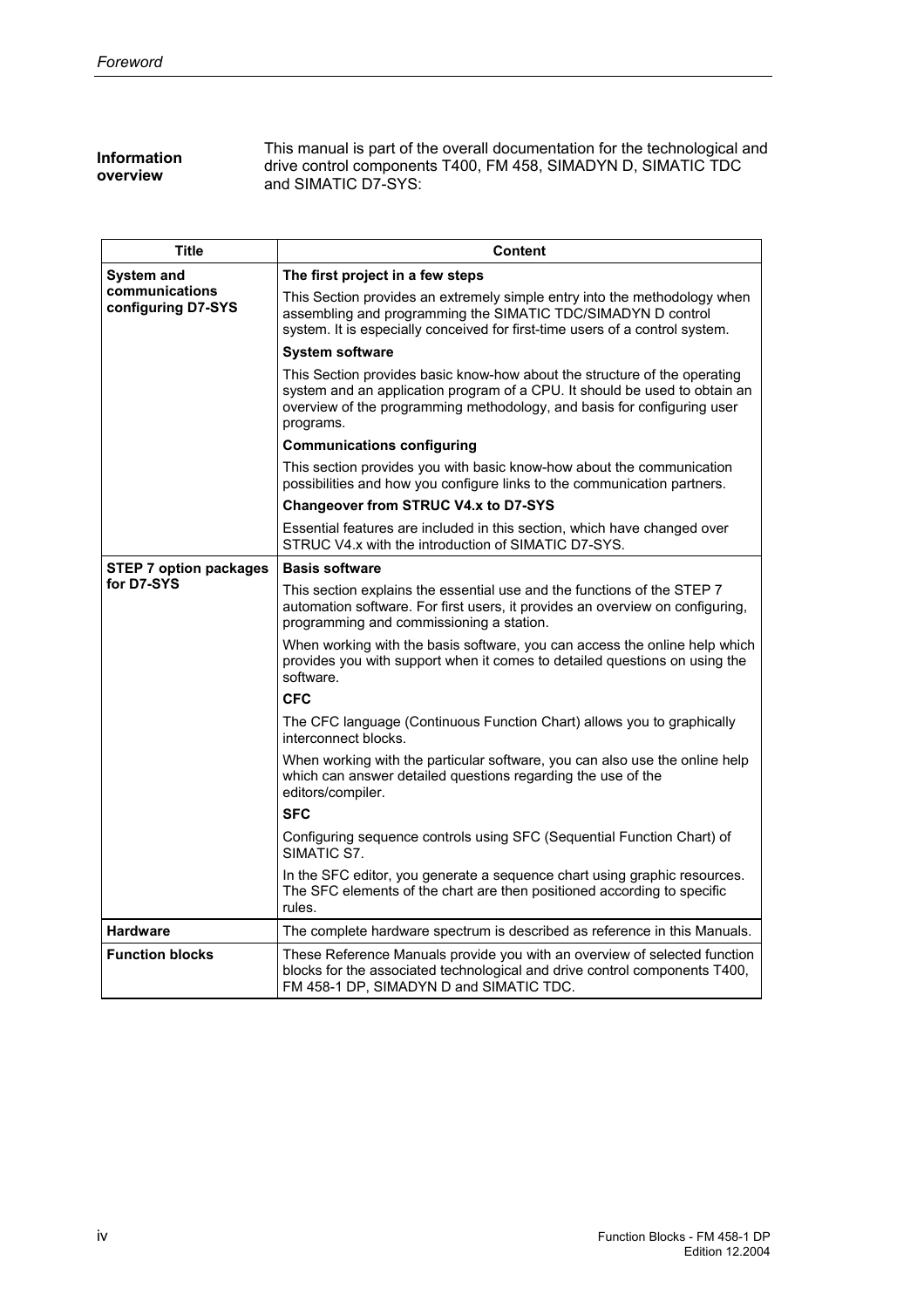As first time user, we recommend that this Manual is used as follows: **Guide** 

- Please read the first section on using the software in order to get to know some of the terminology and basic procedure.
- Then use the particular sections of the Manual if you wish to carry-out certain processing steps (e.g. loading programs).

If you have already executed a small project, and have gained some experience, then you can read individual sections of the Manual in order to get up to speed about a specific subject.



| World-wide (Nürnberg)<br><b>Technical Support</b>                                                                                                         |                                                                                                                                                                |                                                                                                                                                             |  |  |
|-----------------------------------------------------------------------------------------------------------------------------------------------------------|----------------------------------------------------------------------------------------------------------------------------------------------------------------|-------------------------------------------------------------------------------------------------------------------------------------------------------------|--|--|
| Local time: 0:00 to 24:00 / 365 days<br>+49 (180) 5050-222<br>Phone:<br>+49 (180) 5050-223<br>Fax:<br>E-Mail:<br>adsupport@siemens.com<br>GMT:<br>$+1:00$ |                                                                                                                                                                |                                                                                                                                                             |  |  |
| Europe / Africa (Nürnberg)                                                                                                                                | <b>United States (Johnson City)</b>                                                                                                                            | Asia / Australia (Peking)                                                                                                                                   |  |  |
| Authorization                                                                                                                                             | <b>Technical Support and</b><br>Authorization                                                                                                                  | <b>Technical Support and</b><br>Authorization                                                                                                               |  |  |
| Local time: Mo.-Fr. 8:00 to 17:00<br>Phone:<br>+49 (180) 5050-222<br>+49 (180) 5050-223<br>Fax:<br>E-Mail:<br>adsupport@siemens.com<br>GMT:<br>$+1:00$    | Local time: Mo.-Fr. 8:00 to 17:00<br>+1 (423) 262 2522<br>Phone:<br>+1 (423) 262 2289<br>Fax:<br>simatic.hotline@sea.siemens.com<br>E-Mail:<br>GMT:<br>$-5:00$ | Local time: Mo.-Fr. 8:00 to 17:00<br>+86 10 64 75 75 75<br>Phone:<br>+86 10 64 74 74 74<br>Fax:<br>E-Mail:<br>adsupport.asia@siemens.com<br>GMT:<br>$+8:00$ |  |  |
| Technical Support and Authorization speak generally German and English.                                                                                   |                                                                                                                                                                |                                                                                                                                                             |  |  |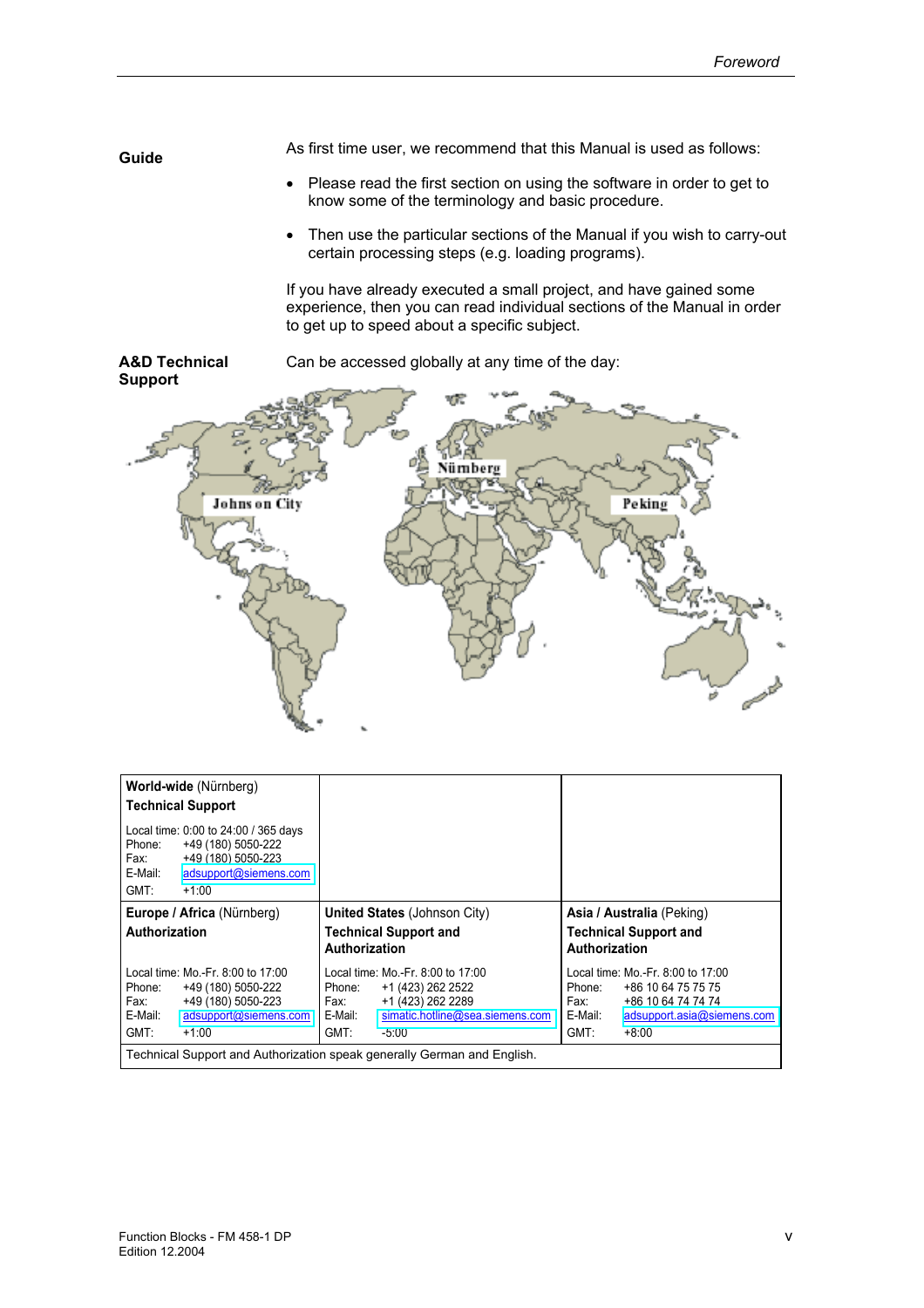### <span id="page-6-0"></span>**Contents**

|   | 1.1   |                                                                        |  |
|---|-------|------------------------------------------------------------------------|--|
|   |       |                                                                        |  |
|   | 2.1   |                                                                        |  |
|   | 2.1.1 |                                                                        |  |
|   | 2.1.2 |                                                                        |  |
|   | 2.1.3 |                                                                        |  |
|   | 2.1.4 |                                                                        |  |
|   | 2.2   |                                                                        |  |
|   | 2.2.1 |                                                                        |  |
|   | 2.2.2 |                                                                        |  |
|   | 2.2.3 |                                                                        |  |
|   | 2.2.4 | DPPEVT Process alarm information, PROFIBUS DP Symbol 2-12              |  |
|   | 2.3   |                                                                        |  |
|   | 2.3.1 |                                                                        |  |
|   | 2.3.2 |                                                                        |  |
|   | 2.3.3 |                                                                        |  |
|   | 2.3.4 |                                                                        |  |
|   | 2.3.5 |                                                                        |  |
|   | 2.3.6 | S7RD, S7RD B, S7RD I, S7RD D Read from the peripheral area of the S7-  |  |
|   | 2.3.7 | S7WR, S7WR B, S7WR I, S7WR D Write into the peripheral area of the S7- |  |
|   | 2.4   |                                                                        |  |
|   | 2.4.1 | @FMPAR Parameter processing on FM 458-1 DP modules 2-29                |  |
|   | 2.4.2 |                                                                        |  |
|   | 2.4.3 |                                                                        |  |
|   | 2.4.4 |                                                                        |  |
|   | 2.4.5 |                                                                        |  |
| 3 |       |                                                                        |  |
|   | 3.1   |                                                                        |  |
|   | 3.2   |                                                                        |  |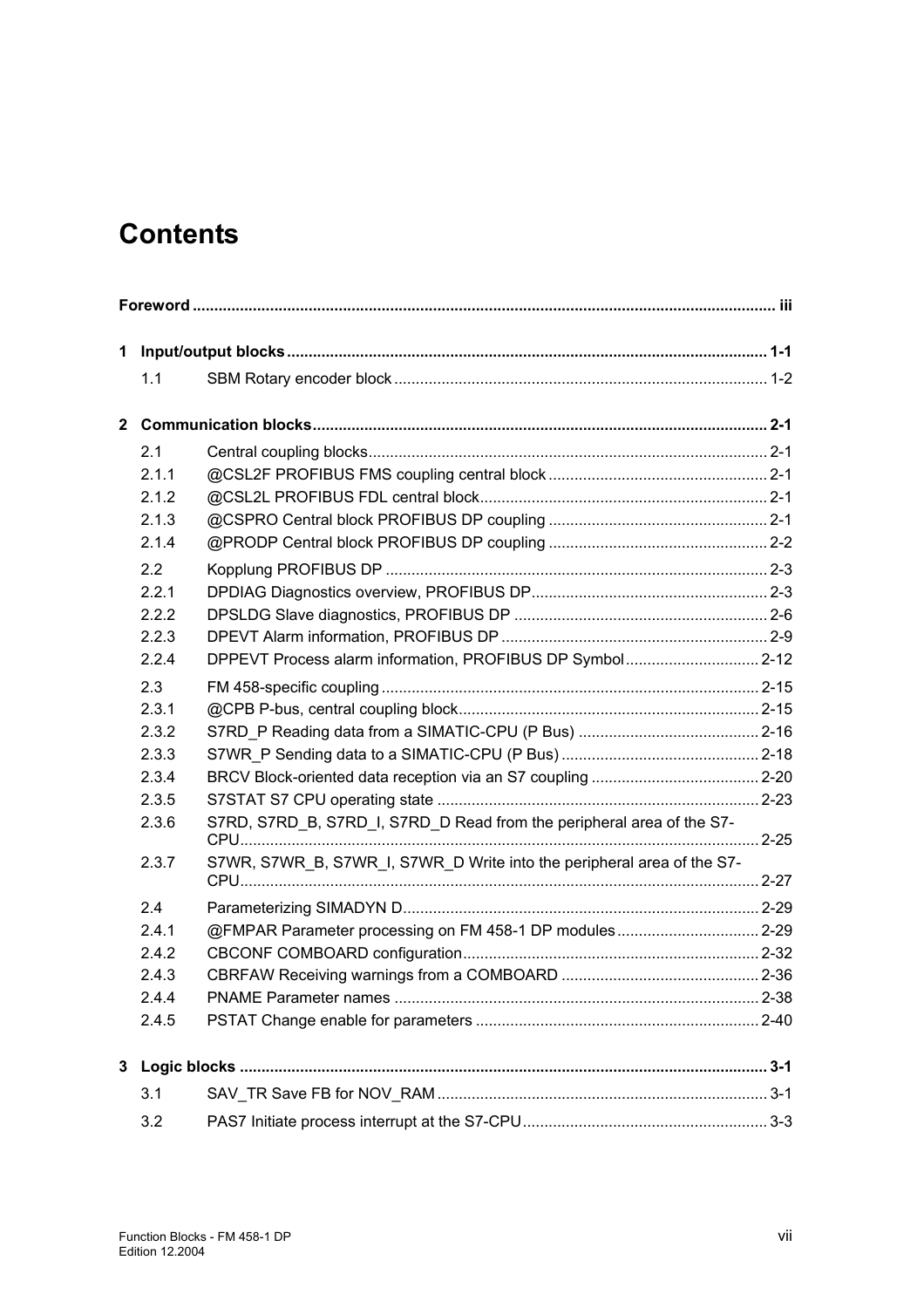|   | 4.1   |                                                              |  |
|---|-------|--------------------------------------------------------------|--|
| 5 |       |                                                              |  |
|   | 5.1   |                                                              |  |
|   | 5.2   | SLAV, SLAVE_R SIMOLINK receive block for one actual value5-9 |  |
|   | 5.3   |                                                              |  |
|   | 5.4   |                                                              |  |
|   | 5.5   |                                                              |  |
|   | 5.6   |                                                              |  |
|   | 5.7   |                                                              |  |
| 6 |       |                                                              |  |
|   | 6.1.1 |                                                              |  |
|   |       |                                                              |  |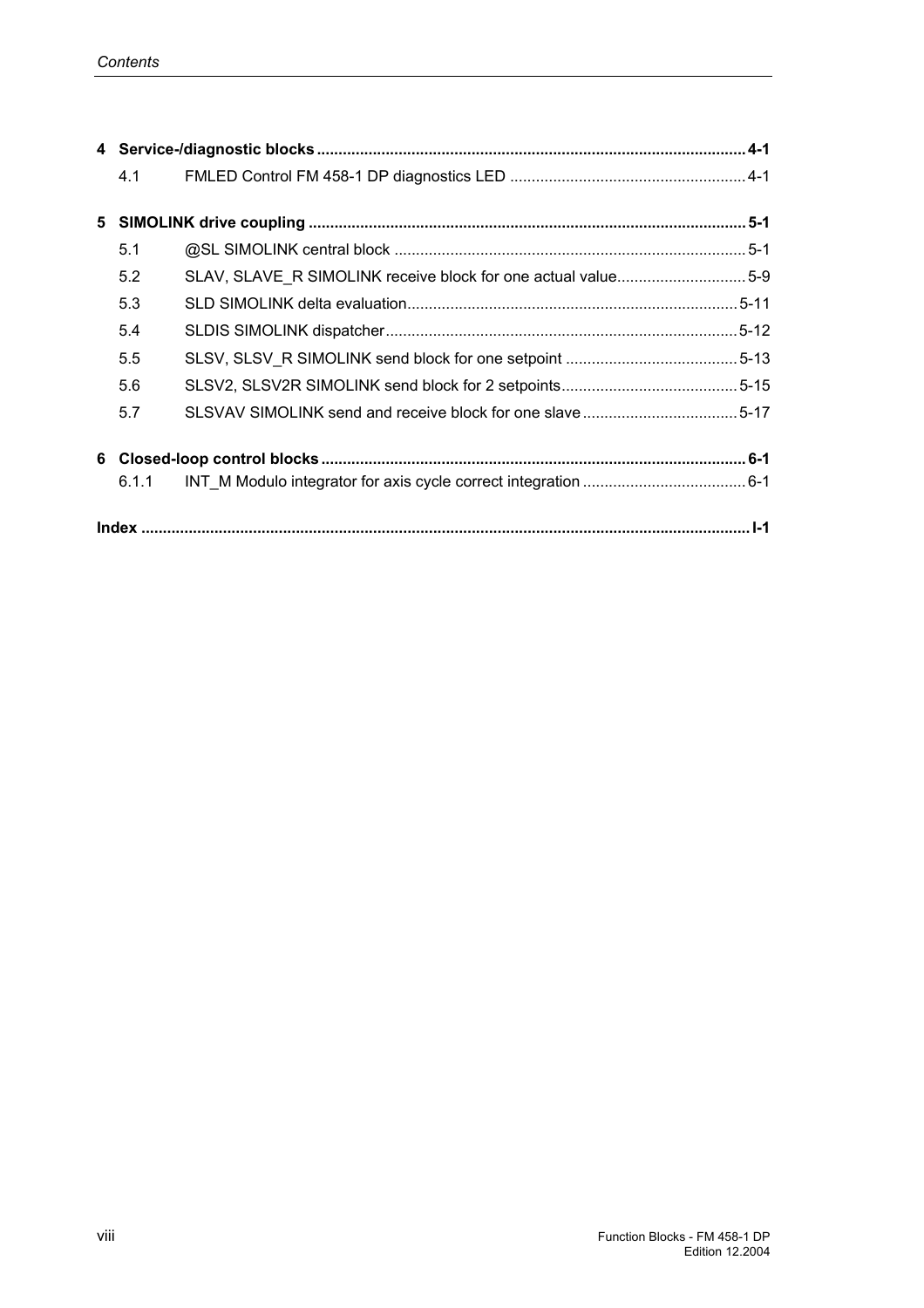## <span id="page-8-0"></span>**1 Input/output blocks**

Assignment of the input/output blocks to processor- and peripheral devices.

| <b>Blocks</b> | <b>Modules</b>  |                 |      |      |             |      |      |           |                   |                     |                |
|---------------|-----------------|-----------------|------|------|-------------|------|------|-----------|-------------------|---------------------|----------------|
|               | PM <sub>5</sub> | PM <sub>6</sub> | T400 | IT41 | <b>IT42</b> | EA12 | EB11 | FM<br>458 | <b>EXM</b><br>438 | <b>EXM</b><br>448*` | $ITSL^*)$      |
| <b>ISBM</b>   |                 |                 |      |      |             |      |      |           |                   | $\checkmark$<br>⋏   | v<br>$\lambda$ |

\*) with SBM2 Module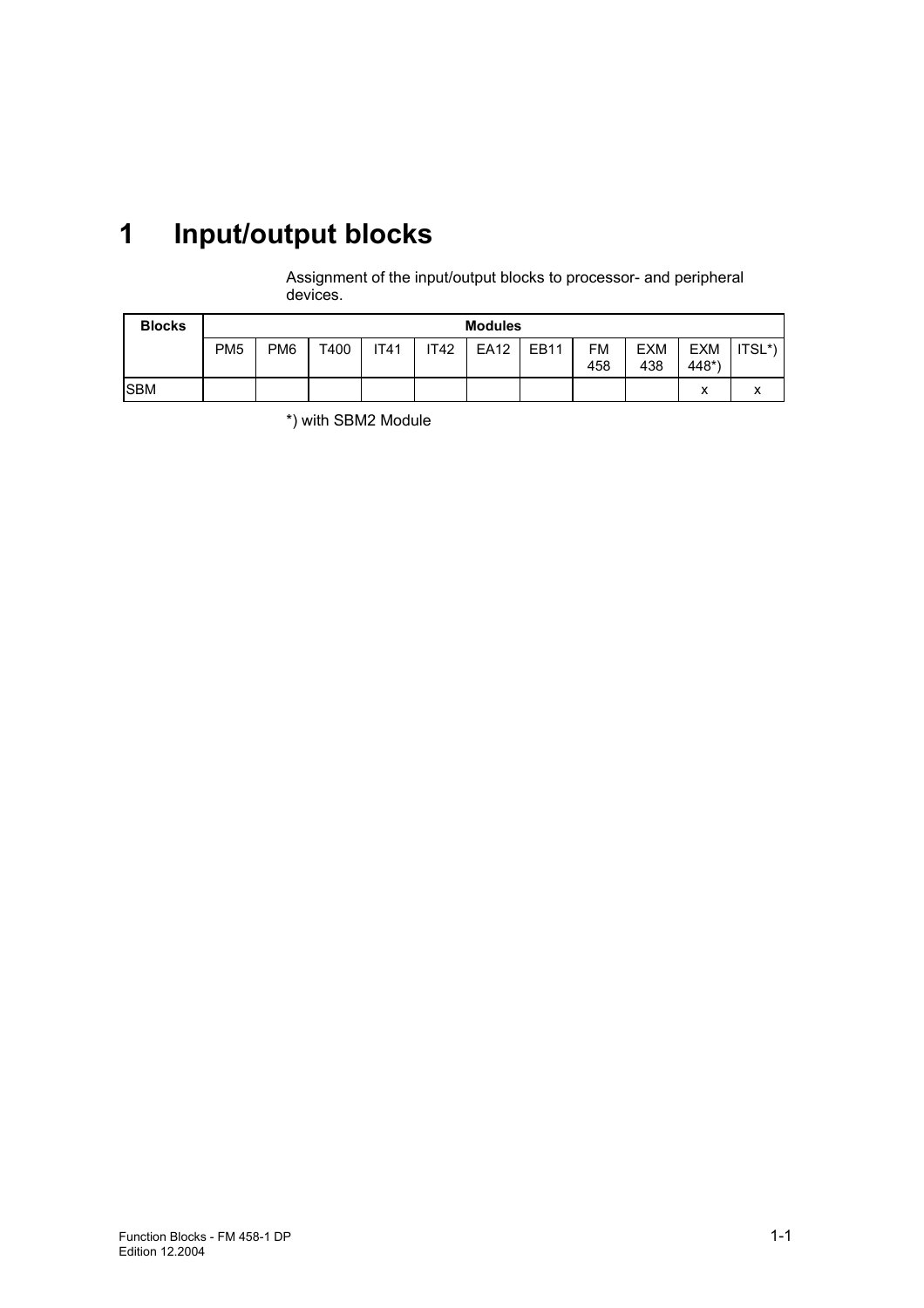### **1.1 SBM Rotary encoder block**

#### **Symbol**

|                              | <b>SBM</b> |            |            |           |                              |
|------------------------------|------------|------------|------------|-----------|------------------------------|
| hardware address -GV         |            | <b>AD</b>  | YPII       |           | - position in increments     |
| encoder type                 |            | <b>TYP</b> | <b>RPI</b> |           | - max. increments/revolution |
| baud rate $-$                |            | <b>BDR</b> |            |           | - normalized speed           |
| $resolution$ $-$             |            | EXP        |            |           | - revolutions                |
| alarm- or normal $FP$ $-$ BO |            | <b>DM</b>  | QF         |           | - group error message        |
| rated speed                  |            | <b>RS</b>  | VF.        | <b>DW</b> | error detection              |

| <b>Brief description</b> |  |  | The SBM function block is used to realize the following tasks: |
|--------------------------|--|--|----------------------------------------------------------------|
|                          |  |  |                                                                |

- Initialize the rotary encoder, which is connected at the SBM2 module
- Determine the position and speed from the encoder data
- Error handling when communication errors develop between the encoder and SBM2 module
- During the initialization phase of the system, the initialization I/O are read and the appropriate mode set at the SBM2 module. The following settings are made for the EQN1325 encoder: **Mode of operation** 
	- The encoder power supply is set to 5 V
	- Number of revolutions to 4096
	- Signal periods per revolution 8192

After the mode has been set, the zero position is determined, and the starting values for the position and the speed output at the connections.

In the standard mode, the block can assume four different statuses:

- NRM The values read-out from the SBM2 module (position and speed) are displayed at the block connections. If an error is detected, the block goes into the ERR error condition.
- ERR The following errors can occur in operation:
- Encoder is defective or is not connected
- Encoder was disconnected
- Data transfer error for serial communications between the encoder and SBM2 module
- SBM2 module not available

In the first three cases, the block goes into the "INI" initialization status and in the latter case into the "OFF" status.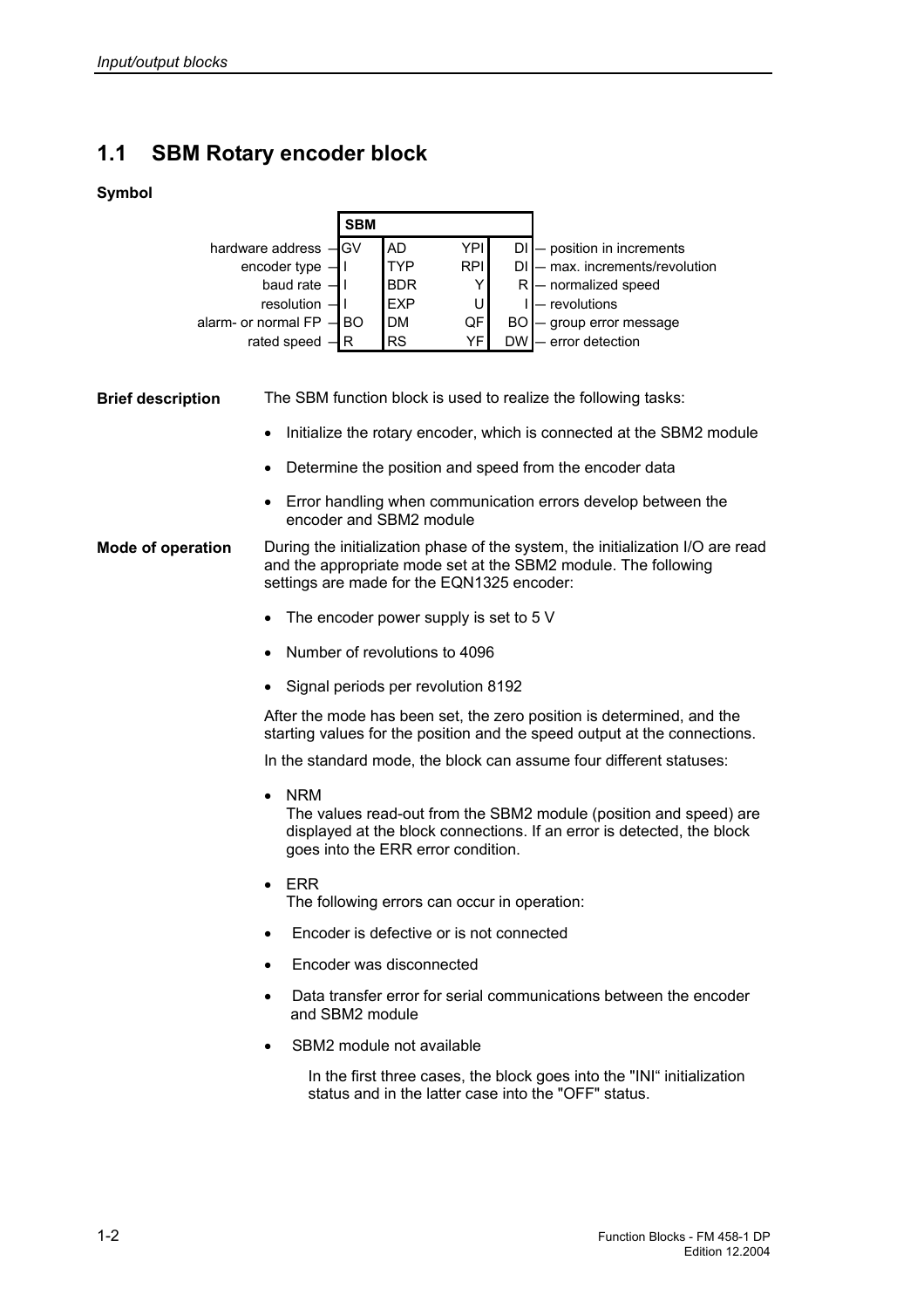• INI

as for the "initialization phase" mode

• OFF Output QF is set and processing terminated.

**I/O** 

| <b>AD</b>  | Hardware address of the SBM2                                                                                                                                                                                                                                                                                                                                                                            | (initialization input)               |
|------------|---------------------------------------------------------------------------------------------------------------------------------------------------------------------------------------------------------------------------------------------------------------------------------------------------------------------------------------------------------------------------------------------------------|--------------------------------------|
| <b>TYP</b> | Encoder type<br>$TYP = 0$ not available<br>TYP = 1 EQN1325<br>$TYP > 1$ incorrect encoder type                                                                                                                                                                                                                                                                                                          | (initialization input<br>default: 1) |
| <b>BDR</b> | <b>Baud rate</b><br>BDR = 0100 kHz<br>BDR = 1500 kHz<br>$BDR = 21 MHz$<br>$BDR = 32 MHz$<br>BDR > 3 incorrect baud rate                                                                                                                                                                                                                                                                                 | (initialization input<br>default: 0) |
| <b>EXP</b> | Resolution in bits<br>Value range: $16 \leq EXP \leq 32$                                                                                                                                                                                                                                                                                                                                                | (default: 23)                        |
| <b>DM</b>  | Configure the block in cyclic tasks or interrupt tasks<br>DM=0<br>SBM in interrupt tasks<br>This mode is only practical in conjunction with the alarm-<br>controlled SIMOLINK events (sync interrupt from SLB). Using this<br>sync interrupt, in this mode, the values of the SBM module are<br>de-latched. The block should then be configured in the alarm task<br>started by the same event.<br>DM=1 | (initialization input<br>default: 0) |
|            | SBM in cyclic tasks<br>If the block is computed in cyclic tasks, then the SBM2 module<br>register is read-out in the system mode. The contents of the register<br>are then read-out in the normal mode and the values for the output<br>connections computed.                                                                                                                                           |                                      |
| <b>RS</b>  | Rated speed in revolution/min (RS>0)                                                                                                                                                                                                                                                                                                                                                                    | (default: 1.0)                       |
| <b>YPI</b> | Position in increments                                                                                                                                                                                                                                                                                                                                                                                  | (default: 0)                         |
| <b>RPI</b> | Max. number of increments per revolution<br>(depending on the input connection EXP)                                                                                                                                                                                                                                                                                                                     | (default: 0)                         |
| Y          | <b>RPMmin</b><br>Normalized speedform the rotary encoder<br><b>RS</b>                                                                                                                                                                                                                                                                                                                                   | (default: 0.0)                       |
| U          | Revolutions                                                                                                                                                                                                                                                                                                                                                                                             | (default: 0)                         |
| QF         | Group error message<br>QF=0<br>no error, QF=1 for error (if YF≠0)                                                                                                                                                                                                                                                                                                                                       | (default: 0)                         |
| YF         | Error status of the block<br>YF=0x0000 no error, YF>0x0000 (refer to error statuses)                                                                                                                                                                                                                                                                                                                    | (default:<br>16#0000 0000)           |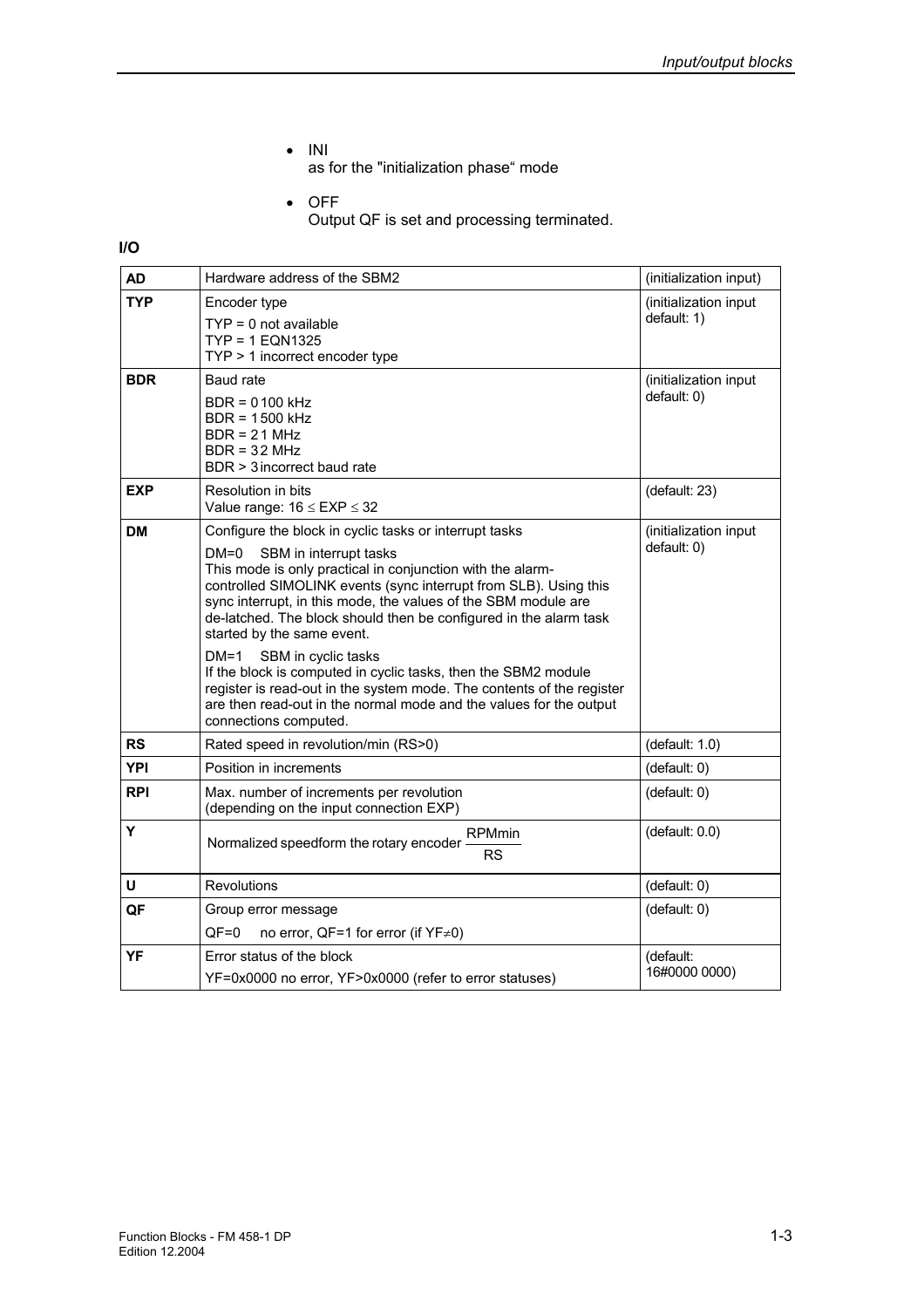#### **Error statuses**

| Value      | <b>Significance</b>                                                                                      |
|------------|----------------------------------------------------------------------------------------------------------|
| Nibble 1   |                                                                                                          |
| 0x0001     | Initialization mode                                                                                      |
| 0x0002     | No SBM2 module available                                                                                 |
| 0x0004     | SBM2 module is processed from another SBM                                                                |
| 0x0008     | Encoder defective/not available                                                                          |
| Nibble 2   |                                                                                                          |
| 0x0010     | Unknown carrier or illegal module code                                                                   |
| 0x0020     | Incorrect hardware address                                                                               |
| 0x0040     | Encoder fault/error<br>$\rightarrow$ Check the hardware (encoder, cable etc.)                            |
| 0x0080     | No voltage or short-circuit                                                                              |
| Nibble 3   |                                                                                                          |
| 0x0100     | No data transfer from or to the encoder<br>$\rightarrow$ check the hardware (encoder, cable etc.)        |
| 0x0200     | Erroneous data transfer from or to the encoder<br>$\rightarrow$ check the hardware (encoder, cable etc.) |
| 0x0400     | Invalid mode parameterized                                                                               |
| 0x0800     | Invalid encoder parameterized                                                                            |
| Nibble 4   |                                                                                                          |
| 0x1000     | Invalid speed normalization parameterized                                                                |
| 0x2000     | Invalid baud rate parameterized                                                                          |
| 0x4000     | Sampling time too high; speed computation not possible<br>$\rightarrow$ Sampling time: $\leq$ 4.0 ms     |
| 0x8000     | Error for the request to save                                                                            |
| Nibble 5   |                                                                                                          |
| 0x10000    | Invalid resolution parameterized                                                                         |
| 0x20000    | Function block is not configured in the alarm task                                                       |
| 0x40000    | Not defined: Reserve $\rightarrow$ Default: 0                                                            |
| 0x80000    | Not defined: Reserve $\rightarrow$ Default: 0                                                            |
| Nibble 6-8 | Not defined: Reserve $\rightarrow$ Default: 0                                                            |

| Computation time [µs]  | FM 458-1 DP<br>13.2                       |
|------------------------|-------------------------------------------|
| Can be inserted online | No                                        |
| Can be configured in   | Interrupt tasks<br>Cyclic tasks           |
| Executed in            | Initialization mode<br>Normal mode        |
| Special features       | Can only be used with an EQN 1325 encoder |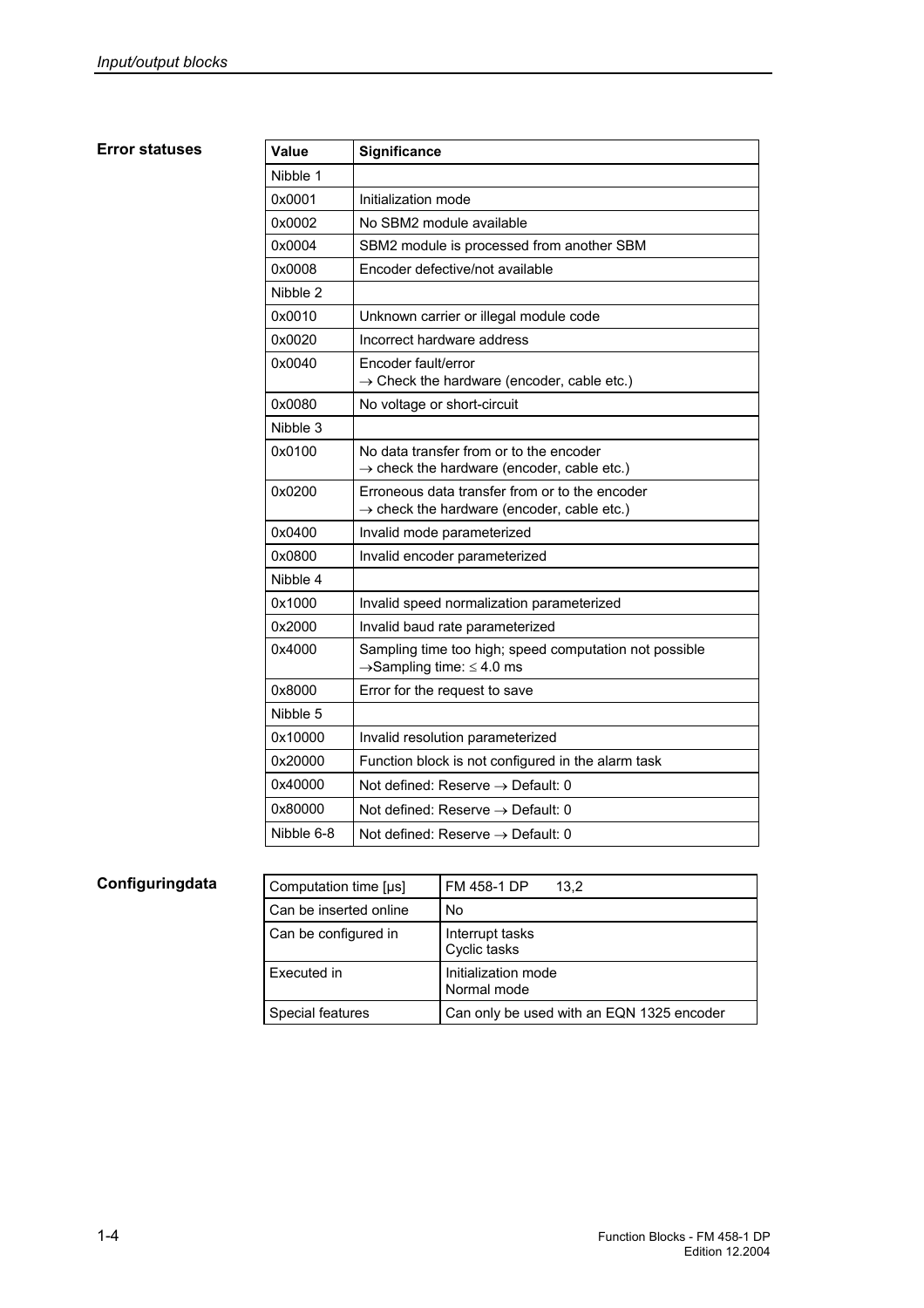### <span id="page-12-0"></span>**2 Communication blocks**

### **2.1 Central coupling blocks**

```
NOTE Additional information on this group of function blocks, e.g. symbol, 
  mode of operation, I/O and technical data are provided in the online 
  help for the particular block.
```
#### **2.1.1 @CSL2F PROFIBUS FMS coupling central block**

| <b>Brief description</b> | • the function block initializes and monitors the PROFIBUS FMS |
|--------------------------|----------------------------------------------------------------|
|                          | coupling (CS7 and SS5 module).                                 |

• the function block may only be configured in the sampling interval  $32 \text{ ms} \leq T_A \leq 256 \text{ ms}$  and only in the communications FP "Transmit". Otherwise, an entry is made in the communications error field.

#### **2.1.2 @CSL2L PROFIBUS FDL central block**

| <b>Brief description</b> | the function block initializes and monitors the PROFIBUS FDL |
|--------------------------|--------------------------------------------------------------|
|                          | coupling (CS7 and SS5 module).                               |

• the function block may only be configured in the sampling interval 32 ms <= TA <= 256 ms and only configured in the communications FP "transmit". Otherwise an entry will be made in the communications error field.

#### **2.1.3 @CSPRO Central block PROFIBUS DP coupling**

- the function block initializes and monitors the PROFIBUS DP coupling (EXM 448/EXM 448-1). **Brief description** 
	- the function block may only be configured in the sampling interval 32 ms <= TA <= 256 ms . Otherwise an entry is made in the communications error field.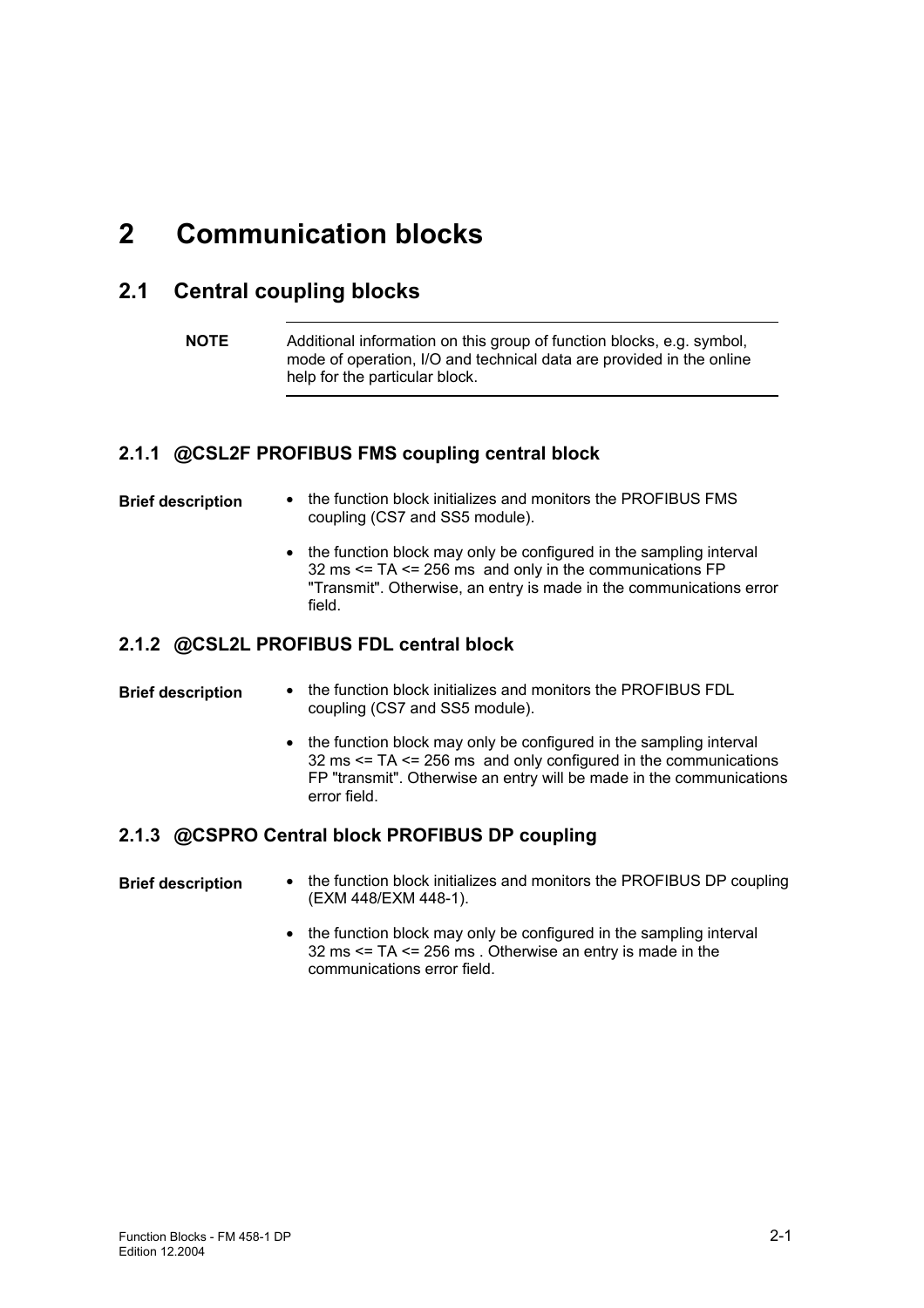#### **2.1.4 @PRODP Central block PROFIBUS DP coupling**

**Brief description** 

- the function block initializes and monitors the PROFIBUS DP coupling at connector X03 on FM 458-1 DP.
	- the function block may only be configured in the sampling interval 32 ms <= TA <= 256 ms . Otherwise an entry is made in the communications error field.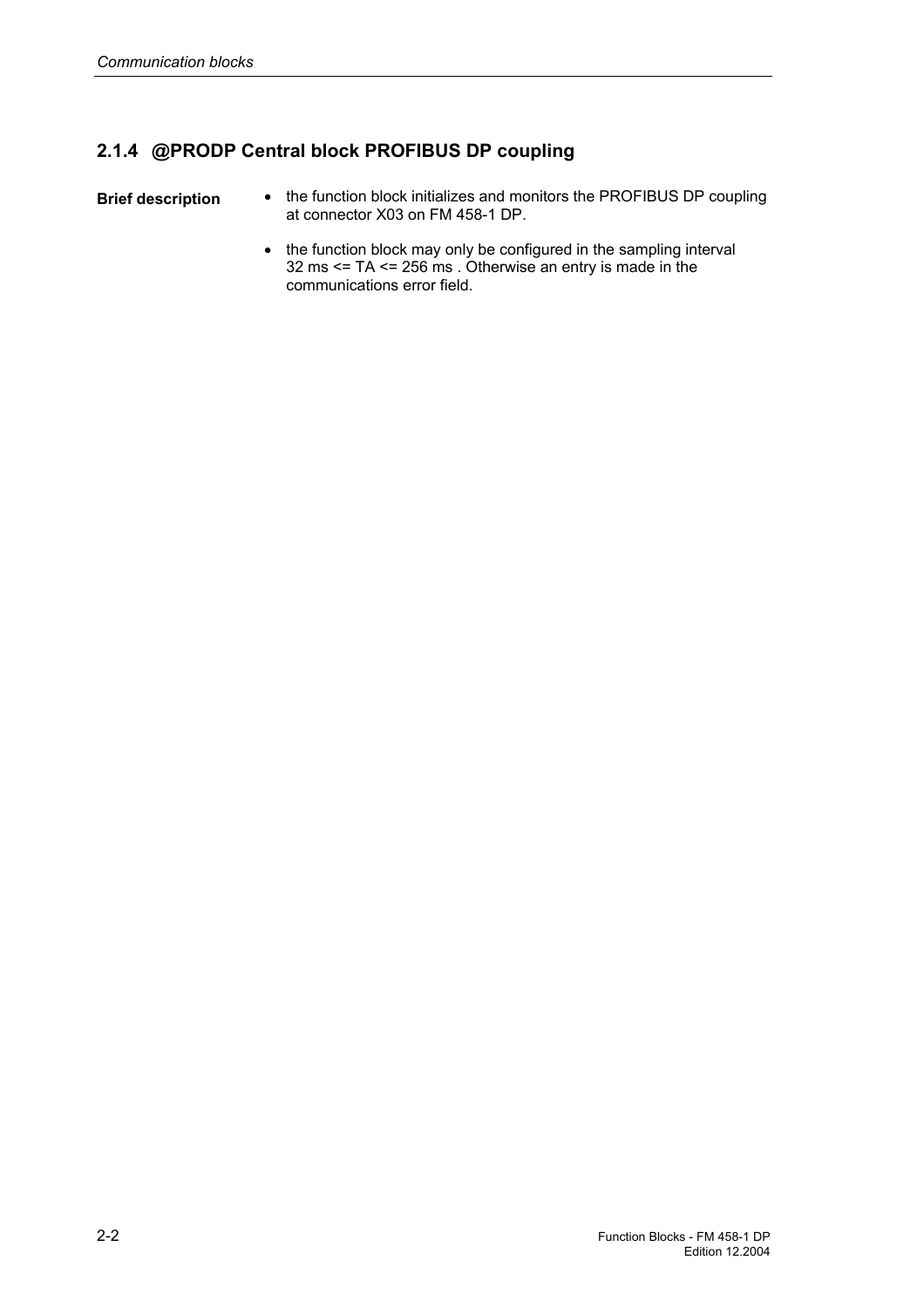### **2.2 Kopplung PROFIBUS DP**

#### **2.2.1 DPDIAG Diagnostics overview, PROFIBUS DP**

#### **Symbol**

|                                      | <b>DPDIAG</b> |            |                 |           |                                      |
|--------------------------------------|---------------|------------|-----------------|-----------|--------------------------------------|
| DP module name.connector $\mathbf -$ | GV            | <b>CTS</b> | OK              | <b>BO</b> | – Diagnostics valid                  |
| $Enable -$                           | <b>BO</b>     | EN         | DG <sub>1</sub> | <b>DW</b> | -Slave diagnostics; bits 0 to 31     |
|                                      |               |            | DG <sub>2</sub> | <b>DW</b> | - Slave diagnostics; bits 32 to 63   |
|                                      |               |            | DG <sub>3</sub> | <b>DW</b> | -Slave diagnostics; bits 64 to 95    |
|                                      |               |            | DG4             | <b>DW</b> | -Slave diagnostics; bits 96 to 127   |
|                                      |               |            | DL <sub>1</sub> | <b>DW</b> | - Data transfer list; bits 0 to 31   |
|                                      |               |            | DL <sub>2</sub> | <b>DW</b> | - Data transfer list; bits 32 to 63  |
|                                      |               |            | DL3             | <b>DW</b> | - Data transfer list; bits 64 to 95  |
|                                      |               |            | DL <sub>4</sub> | <b>DW</b> | - Data transfer list; bits 96 to 127 |
|                                      |               |            | <b>MST</b>      | BY        | – Master status                      |
|                                      |               |            | ID              | w         | – Identification number              |
|                                      |               |            | <b>QTS</b>      | <b>BO</b> | – Block status                       |
|                                      |               |            | <b>YTS</b>      | W         | – Status display                     |

- The task of the **DPDIAG** function block is to provide the following information and data to the user program (i.e. the configured CFC software): **Brief description** 
	- System diagnostics (an overview of which slave had signaled diagnostics)
	- Data transfer list (overview of with which slave data transfer took place within the PROFIBUS-DP time frame)
	- Master status (master-specification information such as the Stop, Operate and Clear stati)

The PROFIBUS-DP interface is selected using connection CTS. **Mode of operation** 

> The function block only enters a communications error for errors, which are detected during initialization. A communications error cannot be acknowledged and this function block is only used for diagnostics. This means, that in normal operation, a communications error is **not** entered. Only the cause of the error is signaled at output YTS.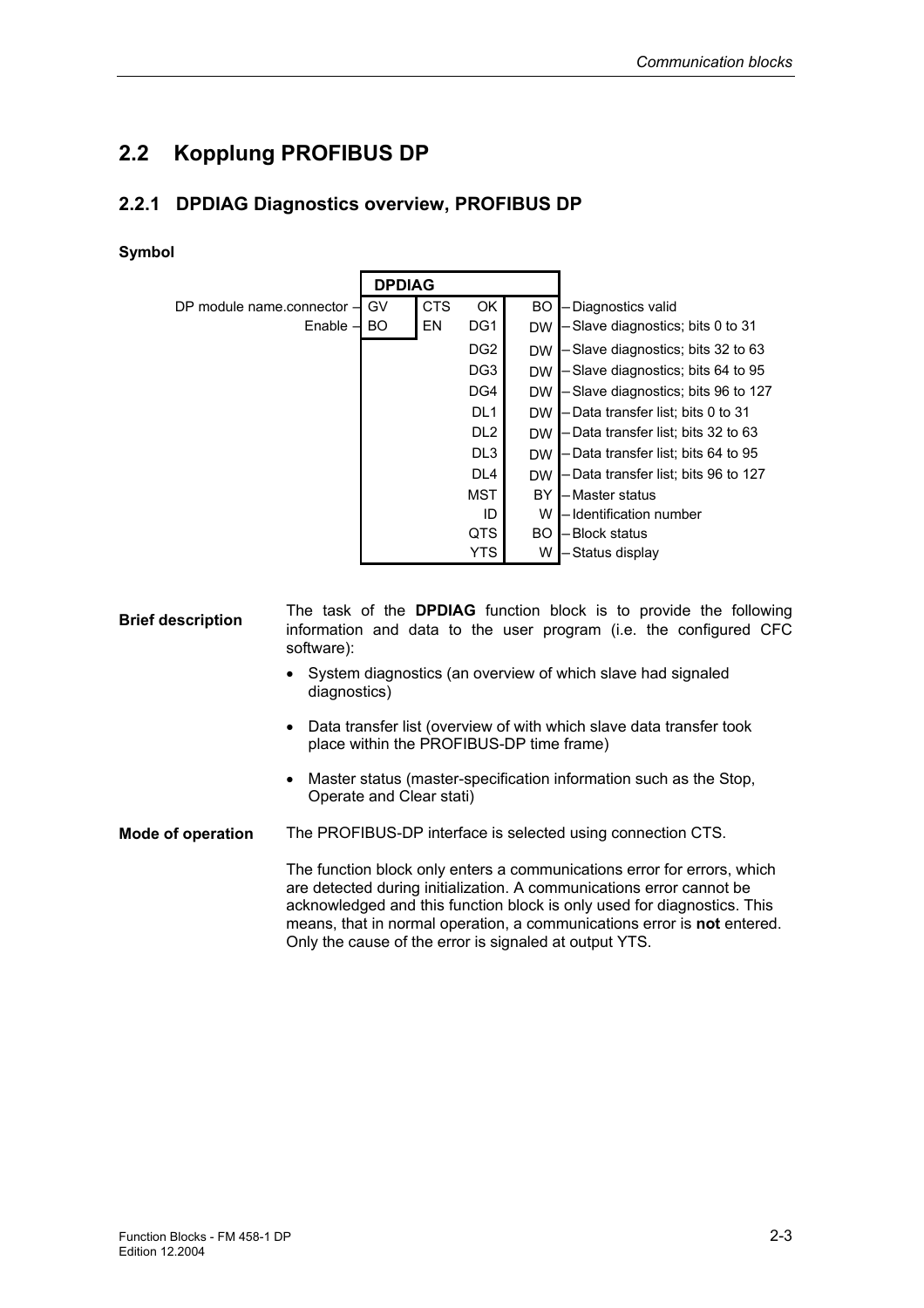| I/O             |                                                                                                                                                                                                                                                        |                                |
|-----------------|--------------------------------------------------------------------------------------------------------------------------------------------------------------------------------------------------------------------------------------------------------|--------------------------------|
| <b>CTS</b>      | Module name.connector of the Profibus-DP interface                                                                                                                                                                                                     | (Initialization<br>connection) |
| <b>EN</b>       | <b>Block enable</b><br>The block is not processed if EN=0; output OK=0 and YTS=1;<br>the last value is kept at the other outputs                                                                                                                       | (Default: 1)                   |
| OK              | Diagnostics data valid                                                                                                                                                                                                                                 | (Default: 0)                   |
| DG1             | Overview of which slave signaled diagnostics data. This output is<br>bit-coded. Every bit is assigned to a slave with its Profibus<br>address.<br>Bit 3 of the 32 bit is, for example, assigned to the slave with<br>Profibus address 3.               | (Default: 0)                   |
|                 | Comment: The bits 0 up to and including 2 are always 0 as the<br>associated addresses (0 to 2) should be reserved for the DP<br>master, for a PG and an OP.                                                                                            |                                |
|                 | For a more detailed description, refer to the user manual<br>"FM 458-1 DP", chapter "Configuring", section "PROFIBUS DP<br>coupling".                                                                                                                  |                                |
| DG <sub>2</sub> | Overview of which slave had signaled diagnostics data. This<br>output<br>is bit-coded. Every bit is assigned to a slave with its Profibus<br>address. The bit 0 of the 32-bit word is, for example, assigned to<br>the slave with Profibus address 32. | (Default: 0)                   |
|                 | For a more detailed description, refer to the user manual<br>"FM 458-1 DP", chapter "Configuring", section "PROFIBUS DP<br>coupling".                                                                                                                  |                                |
| DG <sub>3</sub> | Overview of which slave had signaled diagnostics data. This<br>output<br>is bit-coded. Every bit is assigned to a slave with its Profibus<br>address. The bit 0 of the 32-bit word is, for example, assigned to<br>the slave with Profibus address 64. | (Default: 0)                   |
|                 | For a more detailed description, refer to the user manual<br>"FM 458-1 DP", chapter "Configuring", section "PROFIBUS DP<br>coupling".                                                                                                                  |                                |
| DG4             | Overview of which slave had signaled diagnostics data. This<br>output<br>is bit-coded. Every bit is assigned to a slave with its Profibus<br>address. The bit 0 of the 32-bit word is, for example, assigned to<br>the slave with Profibus address 96. | (Default: 0)                   |
|                 | For a more detailed description, refer to the user manual<br>"FM 458-1 DP", chapter "Configuring", section "PROFIBUS DP<br>coupling".                                                                                                                  |                                |
| DL <sub>1</sub> | Overview of with which slave data transfer took place. This output<br>is bit-coded. Every bit is assigned to a slave with its Profibus<br>address. For example, bit 3 of the 32-bit word is assigned to the<br>slave with Profibus address 3.          | (Default: 0)                   |
|                 | For a more detailed description, refer to the user manual<br>"FM 458-1 DP", chapter "Configuring", section "PROFIBUS DP<br>coupling".                                                                                                                  |                                |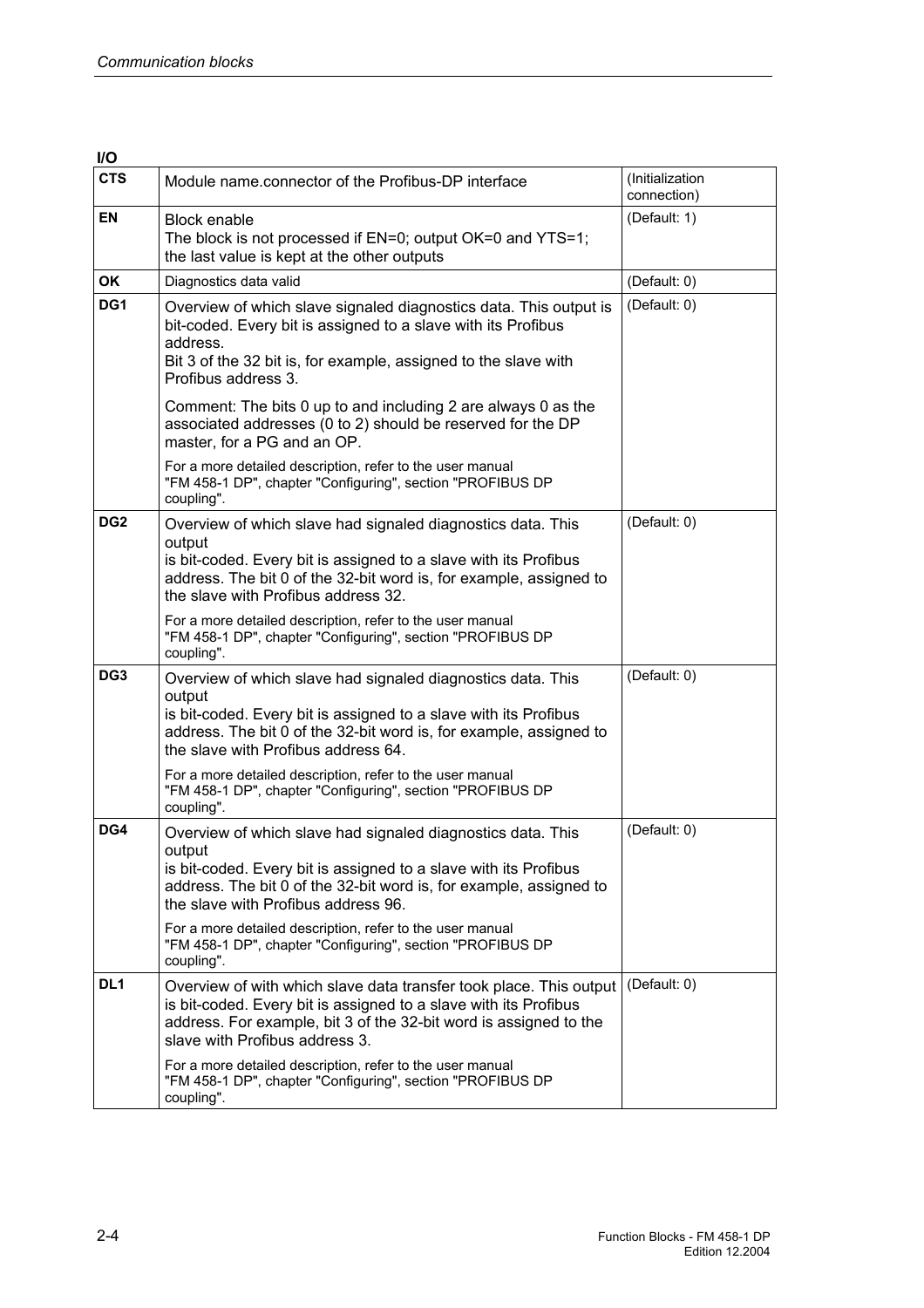| DL <sub>2</sub> | Overview of with which slave data transfer took place. This output<br>is bit-coded. Every bit is assigned to a slave with its Profibus<br>address. For example, bit 0 of the 32-bit word is assigned to the<br>slave with Profibus address 32. | (Default: 0) |
|-----------------|------------------------------------------------------------------------------------------------------------------------------------------------------------------------------------------------------------------------------------------------|--------------|
|                 | For a more detailed description, refer to the user manual<br>"FM 458-1 DP", chapter "Configuring", section "PROFIBUS DP<br>coupling".                                                                                                          |              |
| DL <sub>3</sub> | Overview of with which slave data transfer took place. This output<br>is bit-coded. Every bit is assigned to a slave with its Profibus<br>address. For example, bit 0 of the 32-bit word is assigned to the<br>slave with Profibus address 64. | (Default: 0) |
|                 | For a more detailed description, refer to the user manual<br>"FM 458-1 DP", chapter "Configuring", section "PROFIBUS DP<br>coupling".                                                                                                          |              |
| DL <sub>4</sub> | Overview of with which slave data transfer took place. This output<br>is bit-coded. Every bit is assigned to a slave with its Profibus<br>address. For example, bit 0 of the 32-bit word is assigned to the<br>slave with Profibus address 96. | (Default: 0) |
|                 | For a more detailed description, refer to the user manual<br>"FM 458-1 DP", chapter "Configuring", section "PROFIBUS DP<br>coupling".                                                                                                          |              |
| <b>MST</b>      | Status of the DP master:<br>Stop (0x40), Clear (0x80) or Operate (0xC0)                                                                                                                                                                        | (Default: 0) |
| ID              | Master identification number:<br>(0x8037 for EXM448 as Profibus interface, 0x80EB when<br>using X3 of the FM458-1)                                                                                                                             | (Default: 0) |
| <b>QTS</b>      | Block output QTS is used to display whether the block is operating<br>error-free ( $QTS = 1$ ) or was de-activated after a communications<br>error message was entered ( $QTS = 0$ ).                                                          | (Default: 0) |
| <b>YTS</b>      | Detailed status display:                                                                                                                                                                                                                       | (Default: 0) |
|                 | YTS=0<br>$\rightarrow$ o.k.<br>$\bullet$                                                                                                                                                                                                       |              |
|                 | $YTS = 1$<br>$\rightarrow$ Block processing inhibited (EN=0)<br>$\bullet$                                                                                                                                                                      |              |
|                 | For additional values at YTS, refer to: D7-SYS Online Help "Help<br>events". (Press the F1 button in the CFC and call the topic<br>"Help on events" under "CFC for D7-SYS".)                                                                   |              |

| Computation time [µs]  | <b>FM458-1 DP</b><br>42.7                                                                      |
|------------------------|------------------------------------------------------------------------------------------------|
| Can be inserted online | No                                                                                             |
| Can be configured in   | Cyclic tasks                                                                                   |
| Executed in            | Initialization mode<br>Normal mode                                                             |
| Special features       | This function block may only be configured<br>once for each PROFIBUS communications<br>module. |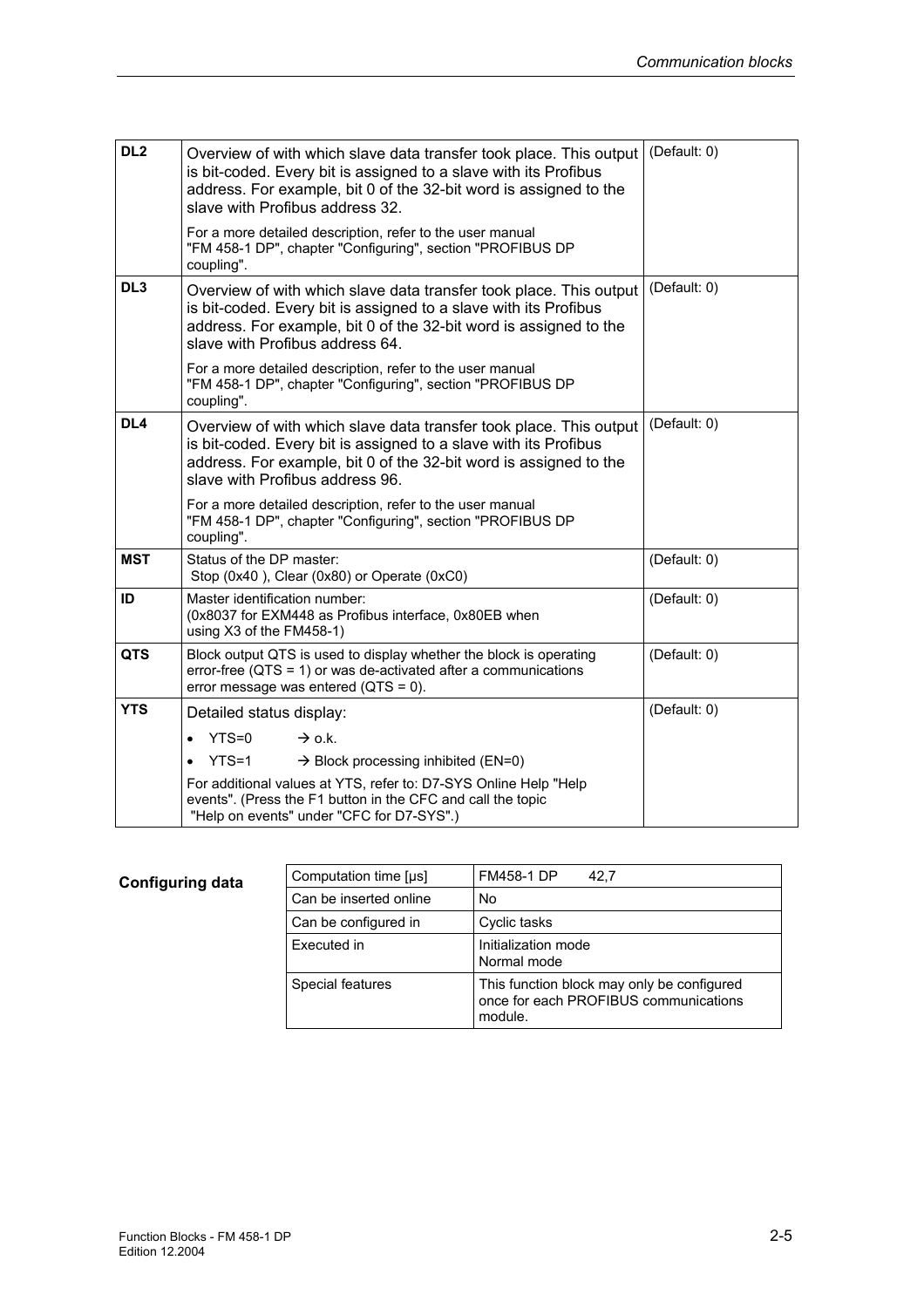#### **2.2.2 DPSLDG Slave diagnostics, PROFIBUS DP**

YTS.

#### **Symbol**



The **DPSLDG** function block provides diagnostics data from a DP slave to the user program. This diagnostics data correspond, with the exception of the maximum possible length, to EN 50170. According to this Standard, the diagnostics data can be a maximum of 244 bytes long. The function block supports a maximum of 240 bytes On the EXM448, there are restrictions regarding the quantity of diagnostics data. Only diagnostics data (Standard diagnostics data) is supplied which the function block **DIAPRO** supplies. The consistency of the outputs is not ensured. When new diagnostics data is received, some of the outputs can have "New" information and some can still have "old" information. The PROFIBUS-DP interface is selected using connection CTS. The function block only enters a communications error for errors, which are detected during initialization. A communications error cannot be acknowledged and the function block DPSLDG is only used for diagnostics. This means, that in normal operation, a communications error is **not** entered. Only the cause of the error is signaled at output **Brief description Note Mode of operation**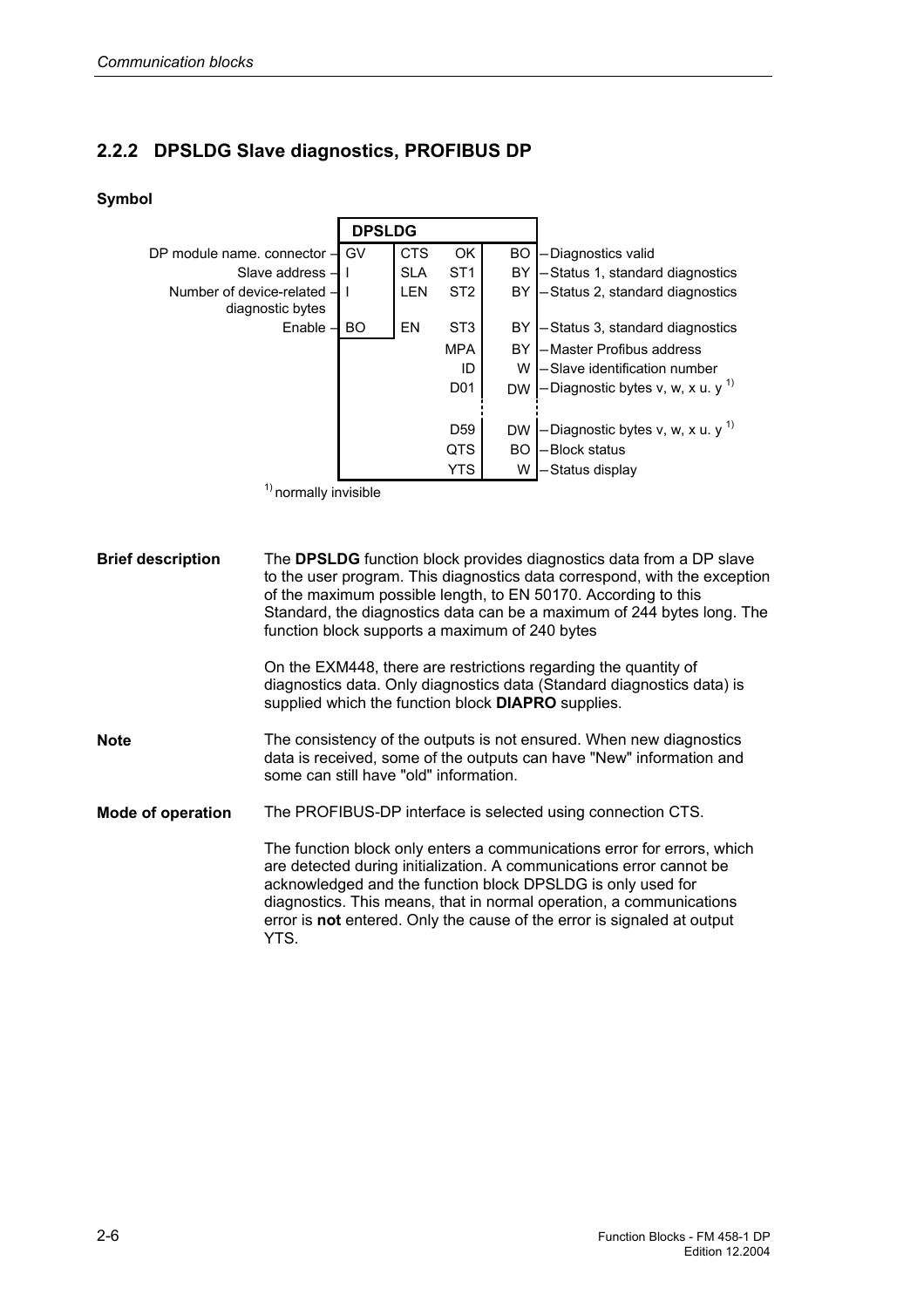| <b>I/O</b>                                |                                                                                                                                                                                                                                                                                                                                                                                                         |                                                                                                                           |
|-------------------------------------------|---------------------------------------------------------------------------------------------------------------------------------------------------------------------------------------------------------------------------------------------------------------------------------------------------------------------------------------------------------------------------------------------------------|---------------------------------------------------------------------------------------------------------------------------|
| <b>CTS</b>                                | DP module name, connector of the Profibus DP interface                                                                                                                                                                                                                                                                                                                                                  | (Initialization connection)                                                                                               |
| <b>SLA</b>                                | Diagnostics data required from the slave with the appropriate<br>station number (3 to 123)                                                                                                                                                                                                                                                                                                              | (Initialization connection)<br>(Default: 3)                                                                               |
| <b>LEN</b>                                | Number of the device-related diagnostic bytes; this means the<br>diagnostics bytes which extend beyond the Standard diagnostics.<br>Here, a maximum value of 234 may be set. Whether device-related<br>diagnostics data is available and, if yes, which significance they<br>have, should be taken from the user documentation of the relevant<br>DP slave.                                             | (Initialization connection)<br>(Default: 0, i.e. only<br>Standard diagnostics, not<br>device-related diagnostic<br>bytes) |
| ΕN                                        | Block enable. If EN=0, the block is not processed;<br>output OK=0 and YTS=1, the last value remains at the other<br>outputs.                                                                                                                                                                                                                                                                            | (Default: 1)                                                                                                              |
| OK                                        | Diagnostics data valid                                                                                                                                                                                                                                                                                                                                                                                  | (Default: 0)                                                                                                              |
| ST <sub>1</sub>                           | Status 1 of the diagnostics according to the Standard (byte 1).<br>For a more detailed description, refer to the user manual<br>"FM 458-1 DP", chapter "Configuring", section "PROFIBUS DP<br>coupling".                                                                                                                                                                                                | (Default: 0)                                                                                                              |
| ST <sub>2</sub>                           | Status 2 of the diagnostics according to the Standard (byte 2).<br>For a more detailed description, refer to the user manual<br>"FM 458-1 DP", chapter "Configuring", section "PROFIBUS DP<br>coupling".                                                                                                                                                                                                | (Default: 0)                                                                                                              |
| ST <sub>3</sub>                           | Status 3 of the diagnostics according to the Standard (byte 3).<br>For a more detailed description, refer to the user manual<br>"FM 458-1 DP", chapter "Configuring", section "PROFIBUS DP<br>coupling".                                                                                                                                                                                                | (Default: 0)                                                                                                              |
| <b>MPA</b>                                | Master Profibus address (byte 4 of the diagnostics according to the<br>Standard)                                                                                                                                                                                                                                                                                                                        |                                                                                                                           |
| ID                                        | Identification number of the slave<br>(bytes 5 and 6 of the diagnosics according to the Standard)                                                                                                                                                                                                                                                                                                       |                                                                                                                           |
| D <sub>0</sub> 1<br>to<br>D <sub>59</sub> | Device-related diagnostic bytes; 4 bytes are combined in one<br>32-bit<br>word. Bytes 7, 8, 9 and 10 of the diagnostics telegram can be<br>found<br>in D01.<br>For a more detailed description, refer to the user manual<br>"FM 458-1 DP", chapter "Configuring", section "PROFIBUS<br><b>DP</b><br>coupling".                                                                                          | (Default: 0)                                                                                                              |
|                                           | When data is entered at LEN, this has an influence on the<br>update<br>of the outputs. For LEN=0, these outputs are not updated.<br>For LEN=234, D01 up to and including D59 are updated.<br>Comment:<br>Bytes 1 to 6 of a diagnostics telegram for PROFIBUS DP<br>corresponds to the Standard Diagnostics; bytes from 7 onwards<br>depend on the particular slave (referred to the particular device). |                                                                                                                           |
| <b>QTS</b>                                | Block output QTS is used to display whether the block is operating<br>error-free ( $QTS = 1$ ) or was de-activated after a communications<br>error message was entered ( $QTS = 0$ ).                                                                                                                                                                                                                   | (Default: 0)                                                                                                              |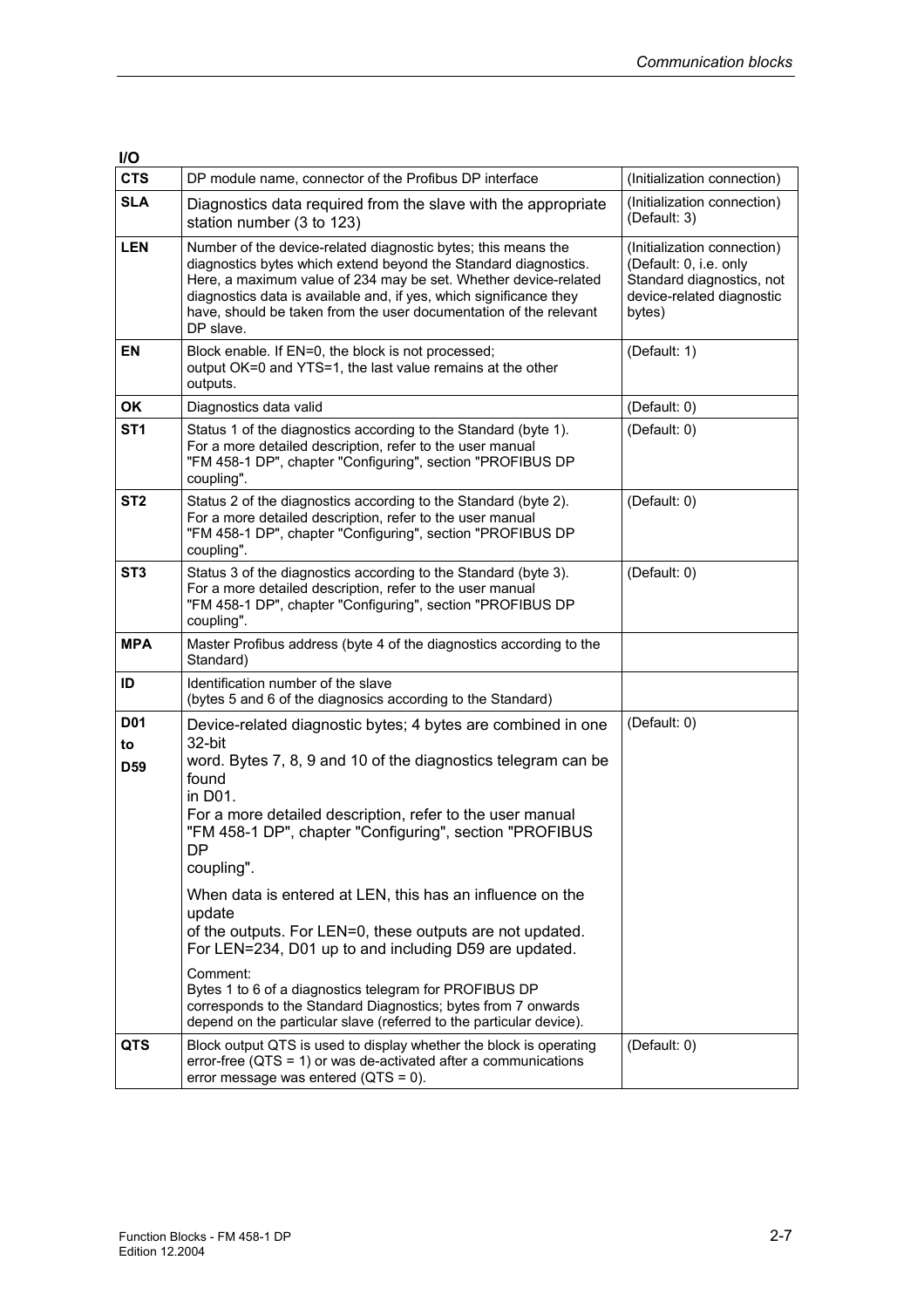| <b>YTS</b> | Detailed status display:                                                                                                                                                          | (Default: 0) |
|------------|-----------------------------------------------------------------------------------------------------------------------------------------------------------------------------------|--------------|
|            | $YTS=0 \rightarrow o.k.$                                                                                                                                                          |              |
|            | $YTS=1 \rightarrow Block$ processing inhibited (EN=0)<br>٠                                                                                                                        |              |
|            | $YTS=2 \rightarrow An$ initialization connection (SLA er LEN) was<br>٠<br>changed in cyclic opertion; this change only becomes effective<br>the next time that the FM458-1 starts |              |
|            | $YTS=3 \rightarrow The block$ has already been configured once for the<br>$\bullet$<br>slave addressed via SLA                                                                    |              |
|            | $YTS=4 \rightarrow The slave$ , with the address specified at SLA, has not<br>٠<br>been configured in the PROFIBUS network.                                                       |              |
|            | For additional values at YTS, refer to: D7-SYS Online Help "Help"<br>events". (Press the F1 button in the CFC and call the topic<br>"Help on events" uncer "CFC for D7-SYS".)     |              |

| Computation time [µs]  | <b>FM458-1 DP</b><br>29                                           |
|------------------------|-------------------------------------------------------------------|
| Can be inserted online | No                                                                |
| Can be configured in   | Cyclic tasks                                                      |
| Executed in            | Initialization mode<br>Normal mode                                |
| Special features       | The function block may only be configured<br>once for each slave. |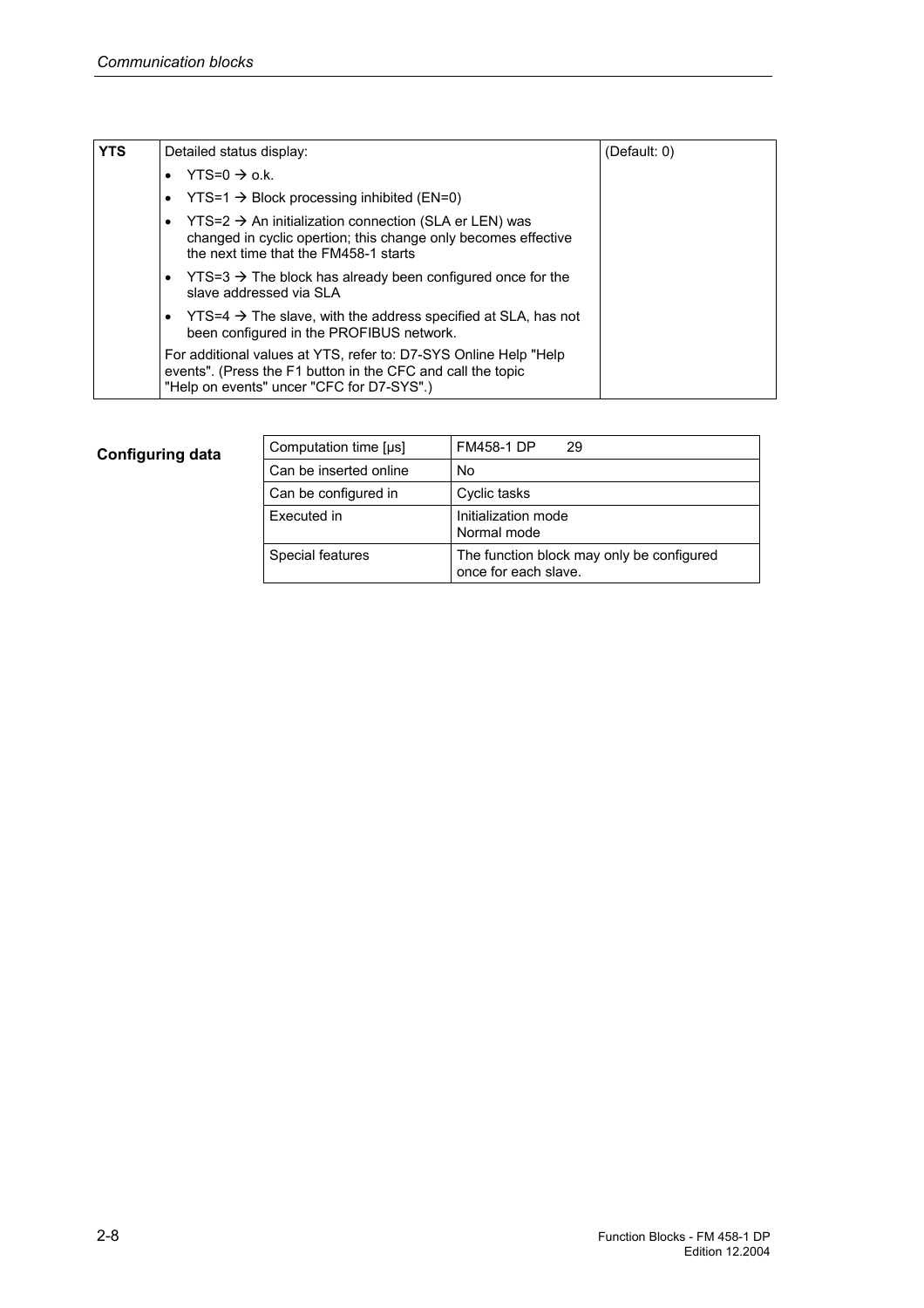#### **2.2.3 DPEVT Alarm information, PROFIBUS DP**

#### **Symbol**



<sup>&</sup>lt;sup>1)</sup> normally invisible

The **DPEVT** function block (DP event) provides more detailed information about a Profibus-DP process or diagnostics alarm. The information/data, provided at the outputs, correspond to the information/data which a SIMATIC S7 module also has when processing the appropriate alarm OBs (e.g. OB40, OB55 etc.). **Brief description** 

When an alarm event is output, all of the values at the outputs are updated. **Mode of operation** 

> When the appropriate alarm occurs, the alarm task configured for this purpose, is started, Within the alarm task, DPEVT reads-out the alarm information. A new alarm of the same time is only detected again after the alarm task has been completed.

When a communications error occurs, the cause is also output at output YTS and the QTS output is set to "0".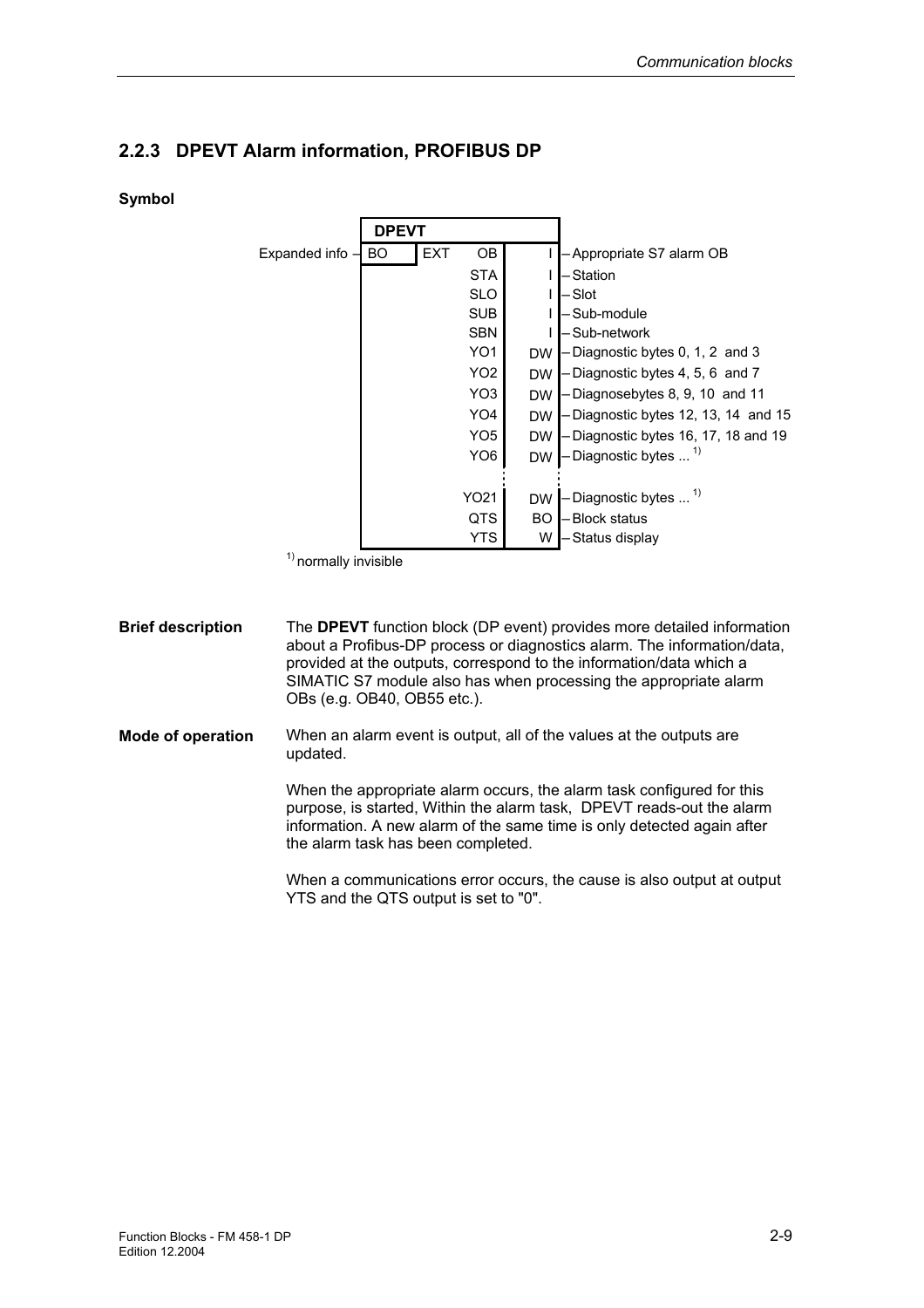| I/O                            |                                                                                                                                                                                                                                                                                                                                                                                                                                                                                                 |              |
|--------------------------------|-------------------------------------------------------------------------------------------------------------------------------------------------------------------------------------------------------------------------------------------------------------------------------------------------------------------------------------------------------------------------------------------------------------------------------------------------------------------------------------------------|--------------|
| <b>EXT</b>                     | For EXT=0, only the data/information at outputs Y01<br>to Y05 is updated.                                                                                                                                                                                                                                                                                                                                                                                                                       | (Default: 0) |
|                                | For EXT=1, in addition, the information/data at outputs Y06 to<br>Y21 is updated.                                                                                                                                                                                                                                                                                                                                                                                                               |              |
| <b>OB</b>                      | The number of the appropriate SIMATIC S7 organizational block<br>(OB) is displayed at this output. In an error-free state, values 40,<br>55, 56, 57, 82, 83 and 86 are possible here. The actual value<br>depends on the process alarm configured in the HWConfig for the<br>particular alarm task.                                                                                                                                                                                             | (Default: 0) |
| <b>STA</b>                     | Station address of the slave which had initiated the alarm. Values<br>of between 1 and 126 are valid values for this address.                                                                                                                                                                                                                                                                                                                                                                   | (Default: 0) |
| <b>SLO</b>                     | Slot of the module which initiated the alarm. Values of between 1<br>and 244 are valid values for the slot data.                                                                                                                                                                                                                                                                                                                                                                                | (Default: 0) |
| <b>SUB</b>                     | Sub-module of the module which initiated the alarm. Values of<br>between 1 and 31 are valid values for the sub-module data.<br>A value of 0 means no sub-module.                                                                                                                                                                                                                                                                                                                                | (Default: 0) |
| <b>SBN</b>                     | Sub-network to which the module, which initiated the alarm, is<br>connected. Values of between 1 and 255 are valid values for the<br>sub-network data. The number for the sub-network can be taken<br>from the properties dialog box in NetPro or HY-Config.                                                                                                                                                                                                                                    | (Default: 0) |
| YO <sub>1</sub>                | The first 4 bytes with information about the last alarm event are<br>available at this output. The actual significance corresponds to<br>the first byte of the local data of the appropriate S7-OB.<br>As a whole, the local data comprise 20 bytes; the structuring of<br>the local data can be taken from the help for the appropriate OB.                                                                                                                                                    | (Default: 0) |
| YO <sub>2</sub>                | The second 4 bytes with information about the last alarm event<br>are available at this output.                                                                                                                                                                                                                                                                                                                                                                                                 | (Default: 0) |
| YO <sub>3</sub>                | The third 4 bytes with information about the last alarm event are<br>available at this output.                                                                                                                                                                                                                                                                                                                                                                                                  | (Default: 0) |
| YO4                            | The fourth 4 bytes with information about the last alarm event are<br>available at this output.                                                                                                                                                                                                                                                                                                                                                                                                 | (Default: 0) |
| YO <sub>5</sub>                | The fifth 4 bytes with information about the last alarm event are<br>available at this output.                                                                                                                                                                                                                                                                                                                                                                                                  | (Default: 0) |
| <b>Y06</b><br>to<br><b>Y21</b> | You can obtain additional information/data about the alarm, which<br>goes beyond the local data of the S7-OBs, at these outputs.<br>The information/data correspond to that which you would obtain if<br>you would have called the SFB54 "RALRM" within the appropriate<br>S7-OBs. The outputs are only updated if EXT=1 is set to 1.<br>Normally, these outputs are switched so that they are invisible,<br>and, when required, must be first made visible in the CFC, under<br>the tab "I/O". | (Default: 0) |
| <b>QTS</b>                     | Block output QTS is used to display whether the block is<br>operating error-free ( $QTS = 1$ ) or was de-activated after a<br>communications error message was entered (QTS = 0).                                                                                                                                                                                                                                                                                                               | (Default: 0) |
| <b>YTS</b>                     | Detailed status display for additional values at YTS,<br>refer to: D7-SYS Online Help "Help events".<br>(Press the F1 button in the CFC and call the topic "Help on<br>events" uncer "CFC for D7-SYS".)                                                                                                                                                                                                                                                                                         | (Default: 0) |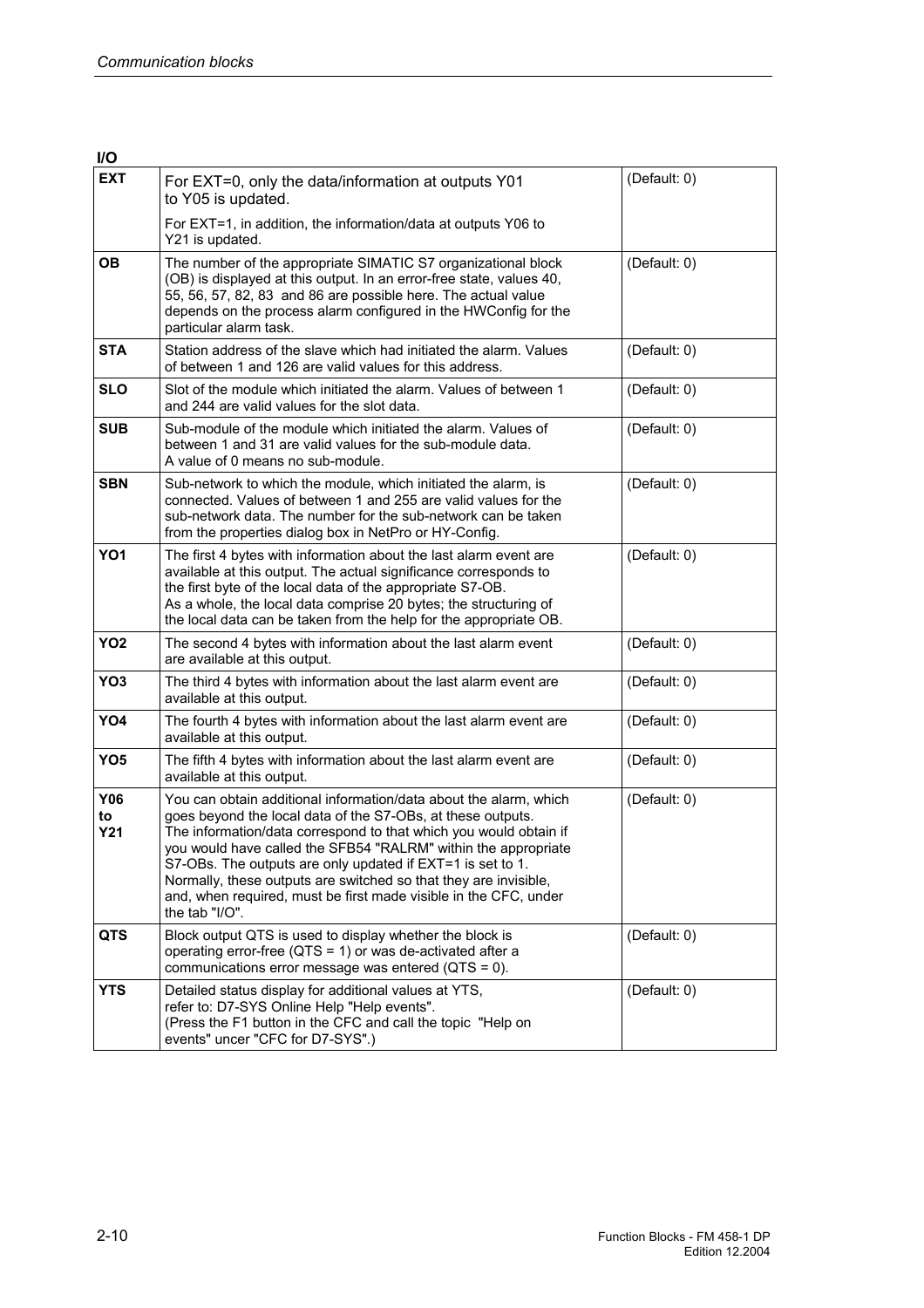.

| Computation time [µs]  | <b>FM458-1 DP</b><br>23,6                                                                                                                                                                                                                                                                                                                                                                                                                                                                                                                                            |
|------------------------|----------------------------------------------------------------------------------------------------------------------------------------------------------------------------------------------------------------------------------------------------------------------------------------------------------------------------------------------------------------------------------------------------------------------------------------------------------------------------------------------------------------------------------------------------------------------|
| Can be inserted online | No                                                                                                                                                                                                                                                                                                                                                                                                                                                                                                                                                                   |
| Can be configured in   | Alarm tasks                                                                                                                                                                                                                                                                                                                                                                                                                                                                                                                                                          |
| Executed in            | Initialization mode<br>Normal mode                                                                                                                                                                                                                                                                                                                                                                                                                                                                                                                                   |
| Special features       | The DPEVT may only be configured in an<br>alarm<br>task for which one of the following alarm<br>causes<br>is configured in HW-Config:<br>Process alarm 1 (OB40)<br>$\bullet$<br>DPV1 status alarm (OB55)<br>$\bullet$<br>DPV1 update alarm (OB56)<br>$\bullet$<br>DPV1 manufacturer-specific alarm (OB57)<br>$\bullet$<br>Diagnostics alarm (OB82)<br>$\bullet$<br>Withdraw/insert alarm (OB83)<br>$\bullet$<br>Failure, subrack alarm (OB86)<br>$\bullet$<br>If this is not the case, DPEVT signals an<br>appropriate communications error and stops<br>processing. |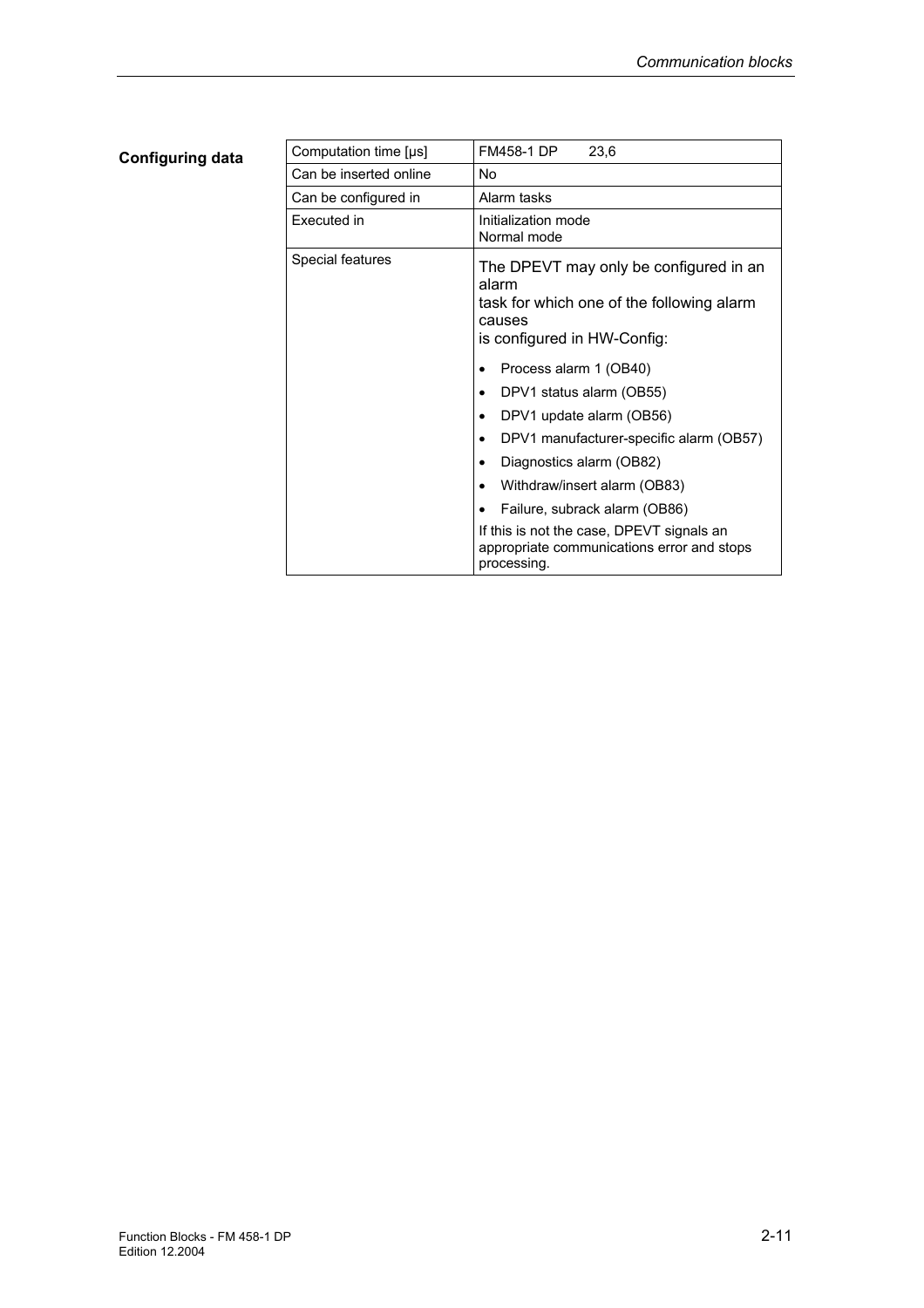#### **2.2.4 DPPEVT Process alarm information, PROFIBUS DP Symbol**

#### **Symbol**

| <b>DPPEVT</b> |           |                        |
|---------------|-----------|------------------------|
| <b>STA</b>    |           | - Station              |
| <b>SLO</b>    |           | - Slot                 |
| <b>SUB</b>    |           | -Sub-module            |
| <b>SBN</b>    |           | – Sub-network          |
| <b>EVC</b>    | BY        | -Event classes and IDs |
| <b>IOF</b>    | BY        | -IO flag               |
| IN            | BO        | - Input module         |
| <b>OUT</b>    | BO.       | -Output module         |
| <b>MDL</b>    | W         | -Logical address       |
| <b>PAD</b>    | <b>DW</b> | -OB40 POINT ADDR       |
| <b>YYR</b>    |           | – Year                 |
| <b>YMO</b>    |           | – Month                |
| <b>YDA</b>    |           | - Day                  |
| <b>YHR</b>    |           | – Hour                 |
| YMI           |           | – Minute               |
| <b>YSE</b>    |           | - Seconds              |
| QTS           | BO        | -Block state           |
| YTS           | W         | – Status display       |

- The **DPPEV** (DP process event) provides more detailed information about the Profibus DP process alarm (OB40 alarm). Contrary to the DPEVT, only selected information/data is available, but then, in a conditioned form. **Brief description**
- When an alarm event is output, all of the values at the outputs are updated. **Mode of operation**

For a communications error, the cause is additionally output at YTS and the QTS output is set to "0".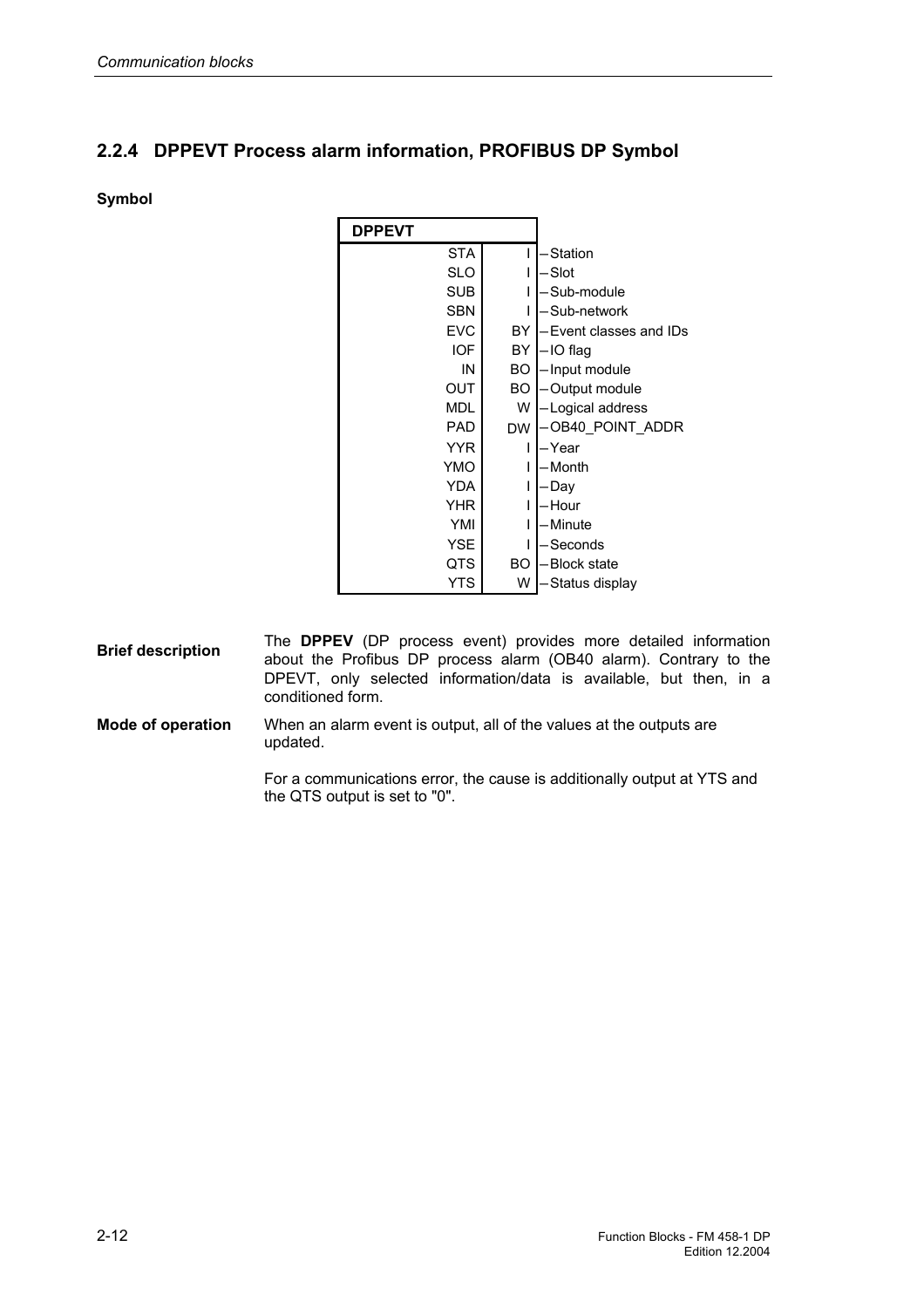| I/O        |                                                                                                                                                                                                                                                                       |              |
|------------|-----------------------------------------------------------------------------------------------------------------------------------------------------------------------------------------------------------------------------------------------------------------------|--------------|
| <b>STA</b> | Station address of the slave which had initiated the alarm. Values<br>of between 1 to 126 are valid values for this address.                                                                                                                                          | (Default: 0) |
| <b>SLO</b> | Slot of the module which initiated the alarm. Values of between 1<br>and 244 are valid values for the slot data.                                                                                                                                                      | (Default: 0) |
| <b>SUB</b> | Sub-module of the module which initiated the alarm. Values of<br>between 1 and 31 are valid values for the sub-module data.<br>A value of 0 means no sub-module.                                                                                                      | (Default: 0) |
| <b>SBN</b> | Sub-network to which the module, which initiated the alarm, is<br>connected. Values of between 1 and 255 are valid values for the<br>sub-network data. The number for the sub-network can be taken<br>from the properties dialog box in NetPro or HW-Config.          | (Default: 0) |
| <b>EVC</b> | This output corresponds to the local data variables<br>OB40 EV CLASS of the OB40 for a SIMATIC-S7. A value of<br>B#16#11(11 hexadecimal) means that the alarm is active.                                                                                              | (Default: 0) |
| <b>IOF</b> | This output corresponds to the local data variables<br>OB40 IO FLAG of the OB40 for a SIMATIC-S7.<br>The significance is as follows:                                                                                                                                  | (Default: 0) |
|            | B#16#54 (54 hexadecimal)<br>$\rightarrow$ Input module                                                                                                                                                                                                                |              |
|            | B#16#55 (55 hexadecimal)<br>$\rightarrow$ Output module                                                                                                                                                                                                               |              |
|            | The (present) possible information is available, in a<br>conditioned form, at outputs IN and OUT.                                                                                                                                                                     |              |
| IN         | $IN=1 \rightarrow Input$ module has initiated an alarm<br>$IN=0 \rightarrow The$ alarm was not initiated from an input module                                                                                                                                         | (Default: 0) |
| <b>OUT</b> | OUT=1 $\rightarrow$ Output module had initiated an alarm                                                                                                                                                                                                              | (Default: 0) |
|            | OUT=0 $\rightarrow$ The alarm was not initiated from an output module                                                                                                                                                                                                 |              |
| <b>MDL</b> | This value outputs the logical basis address of the module.<br>The value corresponds to the local data variables<br>OB40 MDL ADDR of the OB40 for a SIMATIC-S7.                                                                                                       | (Default: 0) |
| <b>PAD</b> | This value supplies additional information about the cause of the<br>process alarm. The value corresponds to the local data variables<br>OB40 POINT ADDR of the OB40 for a SIMATIC-S7. Additional<br>information about this is provided in the SIMATIC documentation. | (Default: 0) |
| <b>YYR</b> | Year<br>(specifies in which year the alarm was initiated)                                                                                                                                                                                                             | (Default: 0) |
| <b>YMO</b> | Month<br>(specifies in which month the alarm was initiated)                                                                                                                                                                                                           | (Default: 0) |
| <b>YDA</b> | Day<br>(specifies on which day the alarm was initiated)                                                                                                                                                                                                               | (Default: 0) |
| <b>YHR</b> | Hour<br>(specifies at which hour the alarm was initiated)                                                                                                                                                                                                             | (Default: 0) |
| YMI        | Minute<br>(specifies at which minute the alarm was initiated)                                                                                                                                                                                                         | (Default: 0) |
| <b>YSE</b> | Second<br>(specifies at which second the alarm was initiated)                                                                                                                                                                                                         | (Default: 0) |
| <b>QTS</b> | Block output QTS is used to display whether the block is<br>operating error-free (QTS = 1) or was de-activated after a<br>communications error message was entered (QTS = 0).                                                                                         | (Default: 0) |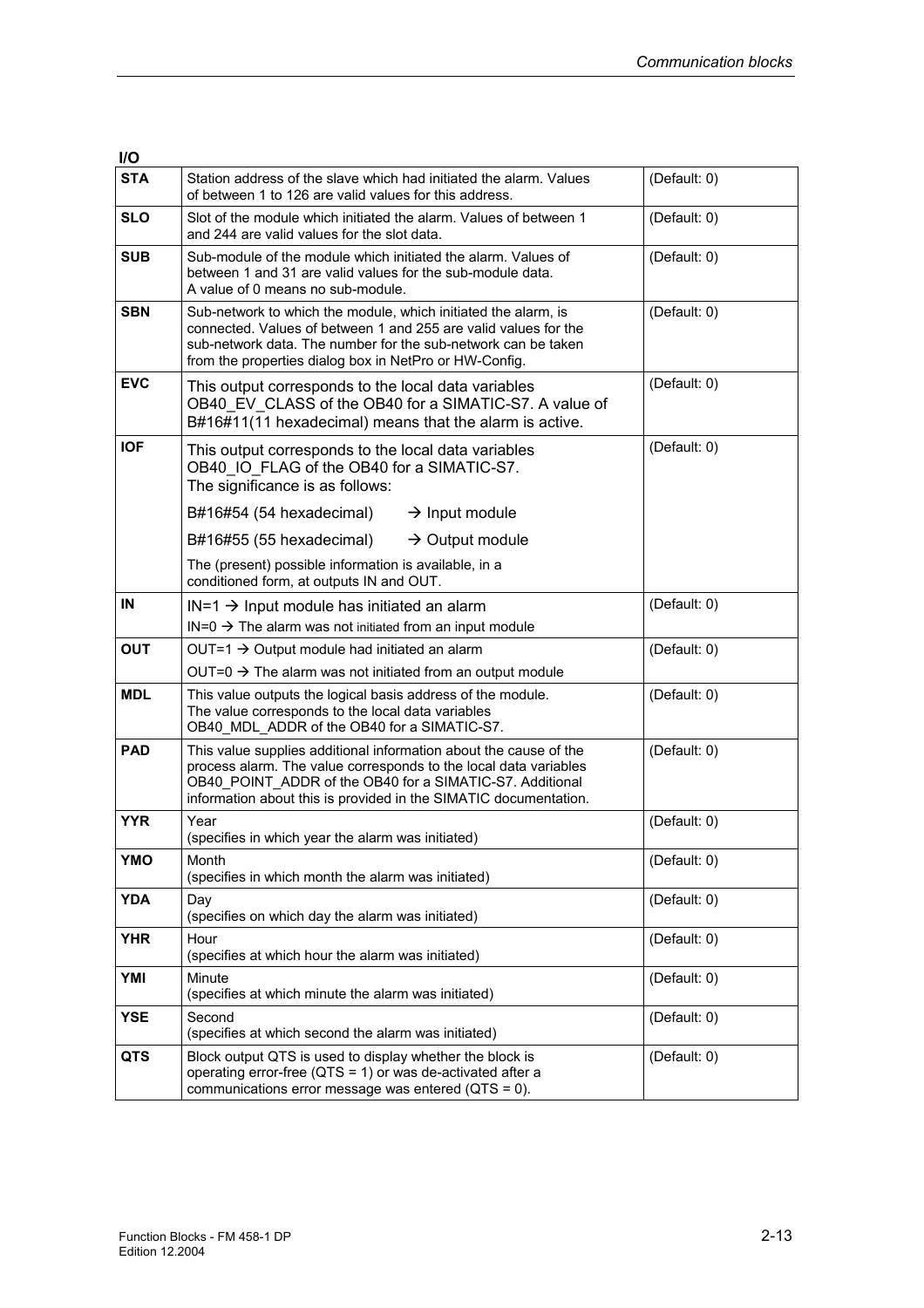| <b>YTS</b> | Detailed status display; for additional values at YTS,<br>refer to: D7-SYS Online Help "Help events".<br>(Press the F1 button in the CFC and call the topic<br>"Help on events" uncer "CFC for D7-SYS".) | (Default: $0$ ) |  |
|------------|----------------------------------------------------------------------------------------------------------------------------------------------------------------------------------------------------------|-----------------|--|
|------------|----------------------------------------------------------------------------------------------------------------------------------------------------------------------------------------------------------|-----------------|--|

| Computation time [µs]  | <b>FM458-1 DP</b><br>23.6                                                                                                                                                                                    |
|------------------------|--------------------------------------------------------------------------------------------------------------------------------------------------------------------------------------------------------------|
| Can be inserted online | No.                                                                                                                                                                                                          |
| Can be configured in   | Alarm tasks                                                                                                                                                                                                  |
| Executed in            | Initialization mode<br>Normal mode                                                                                                                                                                           |
| Special features       | The DPPEV may only be configured in an<br>alarm task for which the following alarm<br>cause is configured in HW-Config                                                                                       |
|                        | Process alarm 1 (OB40)                                                                                                                                                                                       |
|                        | If this is not the case, DPPEV signals an<br>appropriate communications error and stops<br>processing.<br>A new alarm of the same time is only again<br>detected after the alarm task has been<br>completed. |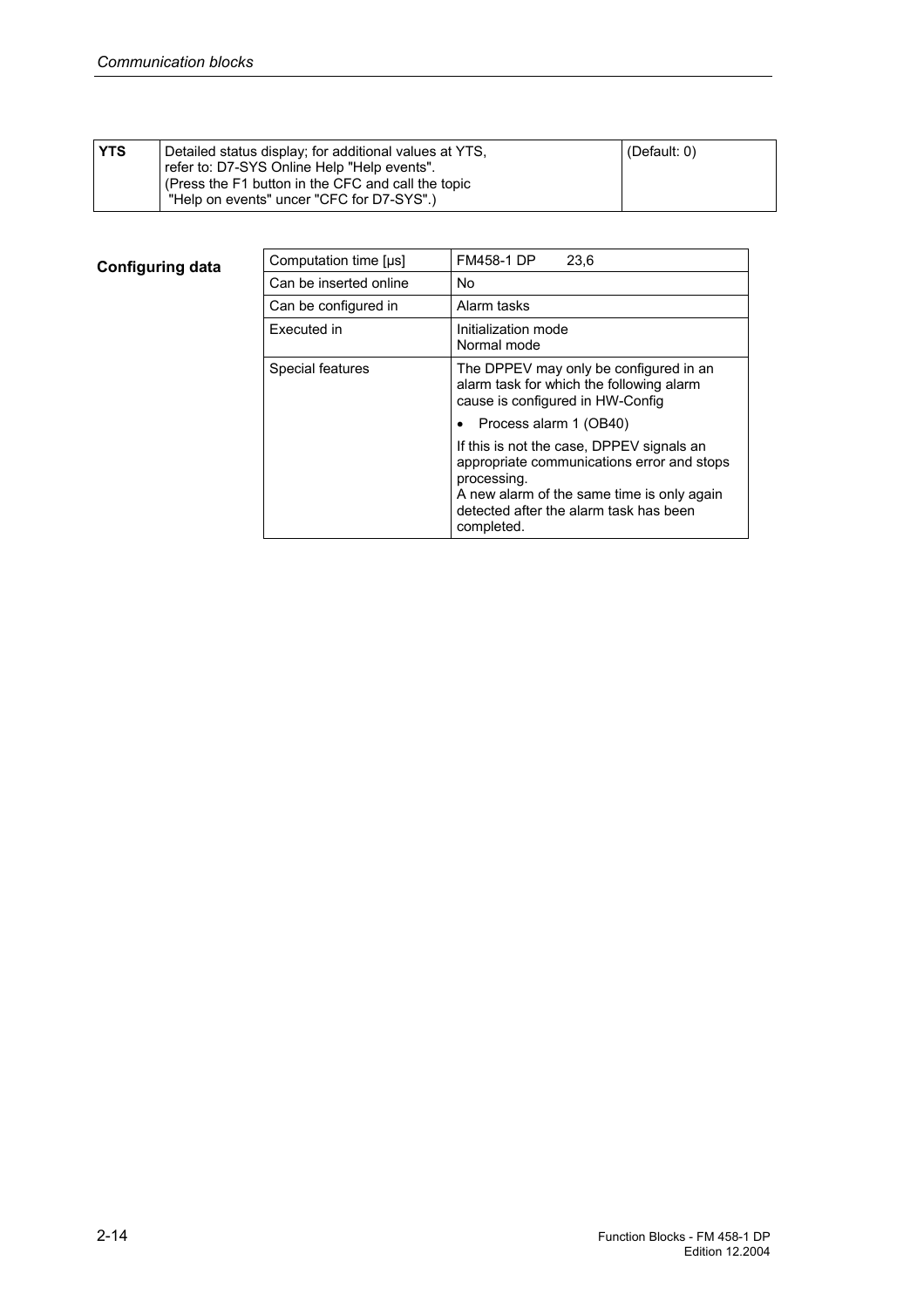### **2.3 FM 458-specific coupling**

### **2.3.1 @CPB P-bus, central coupling block**

#### **Symbol**

| CPU-module-name.PBUS -   |                     | @CPB                                                                                                                                                                                                                                                                                                             |                                                                          |           |                                                                                                                                                                                                                                                                                                          |  |  |
|--------------------------|---------------------|------------------------------------------------------------------------------------------------------------------------------------------------------------------------------------------------------------------------------------------------------------------------------------------------------------------|--------------------------------------------------------------------------|-----------|----------------------------------------------------------------------------------------------------------------------------------------------------------------------------------------------------------------------------------------------------------------------------------------------------------|--|--|
|                          |                     | <b>CTS</b><br><b>IGV</b>                                                                                                                                                                                                                                                                                         | <b>CDM</b>                                                               |           | BO - coupling status                                                                                                                                                                                                                                                                                     |  |  |
|                          |                     |                                                                                                                                                                                                                                                                                                                  | QTS                                                                      | <b>BO</b> | - block status                                                                                                                                                                                                                                                                                           |  |  |
| <b>Brief description</b> | application module. |                                                                                                                                                                                                                                                                                                                  |                                                                          |           | The central block for the P-bus coupling can only run with an FM 458                                                                                                                                                                                                                                     |  |  |
|                          | bus coupling.       |                                                                                                                                                                                                                                                                                                                  | This function block is responsible for initializing and monitoring the P |           |                                                                                                                                                                                                                                                                                                          |  |  |
|                          |                     | The function block can only be configured once for each application<br>module FM 458, as there is only one P-bus coupling for each FM 458.<br>If a function block is configured a multiple number of times, this is<br>detected when initializing, and results in an entry in the<br>communications error field. |                                                                          |           |                                                                                                                                                                                                                                                                                                          |  |  |
|                          |                     | communications error field.                                                                                                                                                                                                                                                                                      |                                                                          |           | The block may only be configured in the sampling interval<br>32 ms $\le$ TA $\le$ 256 ms. Otherwise, an entry is made in the                                                                                                                                                                             |  |  |
| <b>Mode of operation</b> |                     |                                                                                                                                                                                                                                                                                                                  |                                                                          |           | When initializing the function block, general preparations are made to<br>enable the coupling. The coupling is only enabled after the standard<br>mode has been run-through (executed) several times.                                                                                                    |  |  |
|                          |                     |                                                                                                                                                                                                                                                                                                                  |                                                                          |           | After the coupling has been enabled, the central block monitors that<br>senders and receivers are correctly registered. Further, if required, it re-<br>organizes and updates the block output CDM at each processing cycle.                                                                             |  |  |
|                          |                     |                                                                                                                                                                                                                                                                                                                  |                                                                          |           | The function block cannot be used to initialize another P-bus coupling or<br>monitor this. It can only initialize its own P-bus coupling on which CPU is<br>configured. An entry is made in the communications error field if another<br>module name is specified at the CTS input (other than its own). |  |  |
|                          |                     |                                                                                                                                                                                                                                                                                                                  |                                                                          |           | The CDM block output provides information about the coupling status.<br>The connection is a 1, if the coupling is enabled for general send/receive<br>operation. The CDM block output is 0, as long as the coupling is still<br>being initialized, or is being re-initialized (after a temporary fault). |  |  |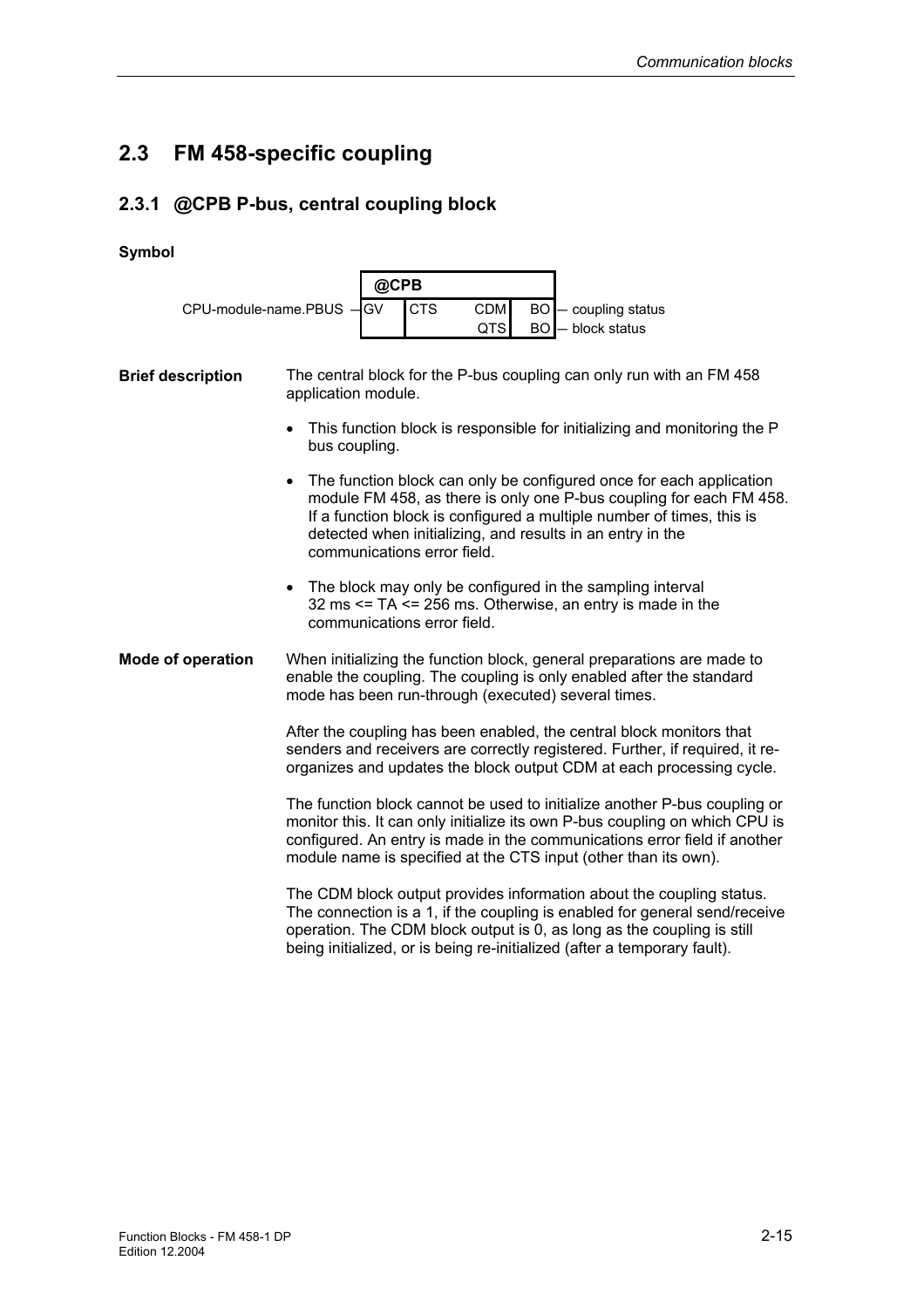| <b>I/O</b> |                                                                                                                                                        |              |
|------------|--------------------------------------------------------------------------------------------------------------------------------------------------------|--------------|
| <b>CTS</b> | The configured name of its own CPU is specified<br>at this initialization input.                                                                       |              |
| <b>CDM</b> | Specifies the coupling status<br>$(faulted = 0, not faulted = 1).$                                                                                     | (default: 0) |
| <b>QTS</b> | Operating status of the function block<br>There is an irreparable fault for $QTS = 0$ , for $QTS$<br>$= 1.$<br>the function block operates error-free. | (detault: 0) |

| Configuringdata | Computation time [µs] | FM 458-1 DP<br>16.5                |  |  |  |
|-----------------|-----------------------|------------------------------------|--|--|--|
|                 | Available online      | no                                 |  |  |  |
|                 | Can be configured in  | Cyclic tasks                       |  |  |  |
|                 | Executed in           | Normal mode<br>Initialization mode |  |  |  |
|                 | Special features      | $\overline{\phantom{0}}$           |  |  |  |

### **2.3.2 S7RD\_P Reading data from a SIMATIC-CPU (P Bus)**

#### **Symbol**

|                                                                                                                                                                                                                                                                                                                                                                                                       |                                                                                                                                                                                                                                                                                               | S7RD P |                                       |                               |                |                                                                                                                                                                                                                                                                                          |  |
|-------------------------------------------------------------------------------------------------------------------------------------------------------------------------------------------------------------------------------------------------------------------------------------------------------------------------------------------------------------------------------------------------------|-----------------------------------------------------------------------------------------------------------------------------------------------------------------------------------------------------------------------------------------------------------------------------------------------|--------|---------------------------------------|-------------------------------|----------------|------------------------------------------------------------------------------------------------------------------------------------------------------------------------------------------------------------------------------------------------------------------------------------------|--|
|                                                                                                                                                                                                                                                                                                                                                                                                       | Offs in 128By-PBus-Buffer -<br>Number bytes to be read -<br>$Enable - BO$                                                                                                                                                                                                                     |        | <b>OFF</b><br><b>LEN</b><br><b>EN</b> | <b>PTR</b><br>QF<br><b>YF</b> | <b>BO</b><br>W | DW - PtrBuffer Transmitdata<br>- Error-Status Block<br>- StatusInfo Block                                                                                                                                                                                                                |  |
| This block can only be used for the SIMATIC application module FM 458-<br><b>Brief description</b><br>1 DP.<br>A SIMATIC-CPU can transfer up to 128 bytes to the FM 458-1 DP in its<br>output area of the P bus. Block S7RD P reads this data from the P-Bus<br>and provides it, via its pointer interface, to the read blocks (DRD,<br>CPY Y) for further processing in the CFC configured software. |                                                                                                                                                                                                                                                                                               |        |                                       |                               |                |                                                                                                                                                                                                                                                                                          |  |
| <b>Mode of operation</b>                                                                                                                                                                                                                                                                                                                                                                              | This block operates similar to the telegram block CRV P. A maximum of<br>128 bytes can be accessed via the pointer interface. These bytes are<br>sent from the SIMATIC-CPU to the FM 458-1 DP via the P bus.<br>Data can be read using the read blocks (DRD) or the copy block<br>$(CPY P)$ . |        |                                       |                               |                |                                                                                                                                                                                                                                                                                          |  |
|                                                                                                                                                                                                                                                                                                                                                                                                       | block, is not evaluated and is therefore not required.                                                                                                                                                                                                                                        |        |                                       |                               |                | This block only communicates with a SIMATIC-CPU. This means that the<br>required byte or word swap operations are automatically made<br>(depending on the data type of the connected read/write blocks). The<br>entry, which is normally required at the SW-connection of the read/write |  |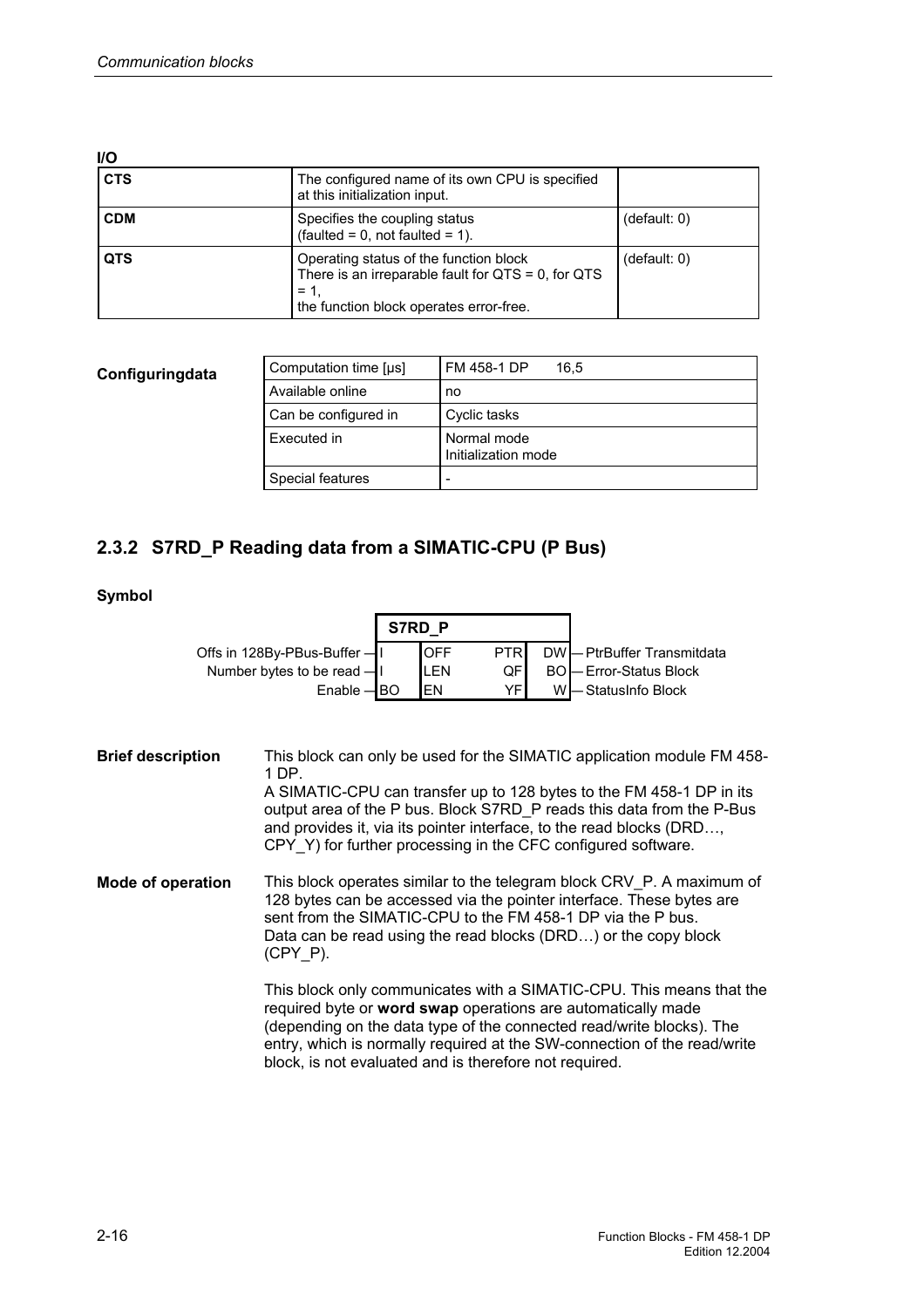The **computation time** essentially depends on the amount of data transferred. A base computation time of approx. 10 µs as well as approx. 1 µs/byte can be assumed as nominal value.

#### The following blocks can be connected to this block (pointer input): DRD, DRD\_8, DRD\_8D, DRD\_8I, DRD\_BY, DRD\_D, DRD\_I, CPY\_P **Associated blocks**

#### **I/O**

|            |                                                                                                                                                                                                                                                                                                      | Default:    |
|------------|------------------------------------------------------------------------------------------------------------------------------------------------------------------------------------------------------------------------------------------------------------------------------------------------------|-------------|
| <b>OFF</b> | Offs in 128By-PBus-Buffer<br>Offset of the value to be sent within the 128 byte memory relative to the start of<br>the buffer; max. offset: Buffer length - length of the data type                                                                                                                  | 0           |
| <b>LEN</b> | Number bytes to be read<br>Number of bytes which are read by the SIMATIC-CPU via the P bus.<br>Max. number: 128 bytes                                                                                                                                                                                | 0           |
| <b>EN</b>  | Enable<br>For EN=1 at each call, the data sent from the SIMATIC-CPU (max. 128 bytes)<br>is read.                                                                                                                                                                                                     |             |
| <b>PTR</b> | <b>PtrBuffer Transmitdata</b><br>Pointer to the telegram data buffer; to connect with the same connection type<br>of other pointer-based communication blocks. The CFC connection can be<br>changed online.<br>The connection also includes monitoring information to ensure correct<br>configuring. | 16#00000000 |
| QF         | Error status block<br>QF=1: There is an error; for details, refer to YF                                                                                                                                                                                                                              | 0.0         |
| <b>YF</b>  | StatusInfo Block<br>§§ as for the DRD block!                                                                                                                                                                                                                                                         | 16#0000     |

| Computation time [µs]  | FM 458-1 DP                                                                                                                                                                                                                                                                                                                                                                                                                                          | $10.0 + 1$ for each byte |
|------------------------|------------------------------------------------------------------------------------------------------------------------------------------------------------------------------------------------------------------------------------------------------------------------------------------------------------------------------------------------------------------------------------------------------------------------------------------------------|--------------------------|
| Can be inserted online | Yes                                                                                                                                                                                                                                                                                                                                                                                                                                                  |                          |
| Can be configured in   | Interrupt tasks<br>Cyclic tasks                                                                                                                                                                                                                                                                                                                                                                                                                      |                          |
| Executed in            | Initialization mode<br>Normal mode                                                                                                                                                                                                                                                                                                                                                                                                                   |                          |
| Special features       | The block must be configured in the same<br>sampling time<br>as the blocks, connected via the pointer interface<br>(CFC connection via connections PTR). This can<br>only be used for the FM 458-1 DP!<br>Several S7RD P blocks can be configured.<br>Although this is not a typical application, it can<br>make sense if, for example, the 128 byte area<br>should be read in several blocks or if data is<br>required in different sampling times. |                          |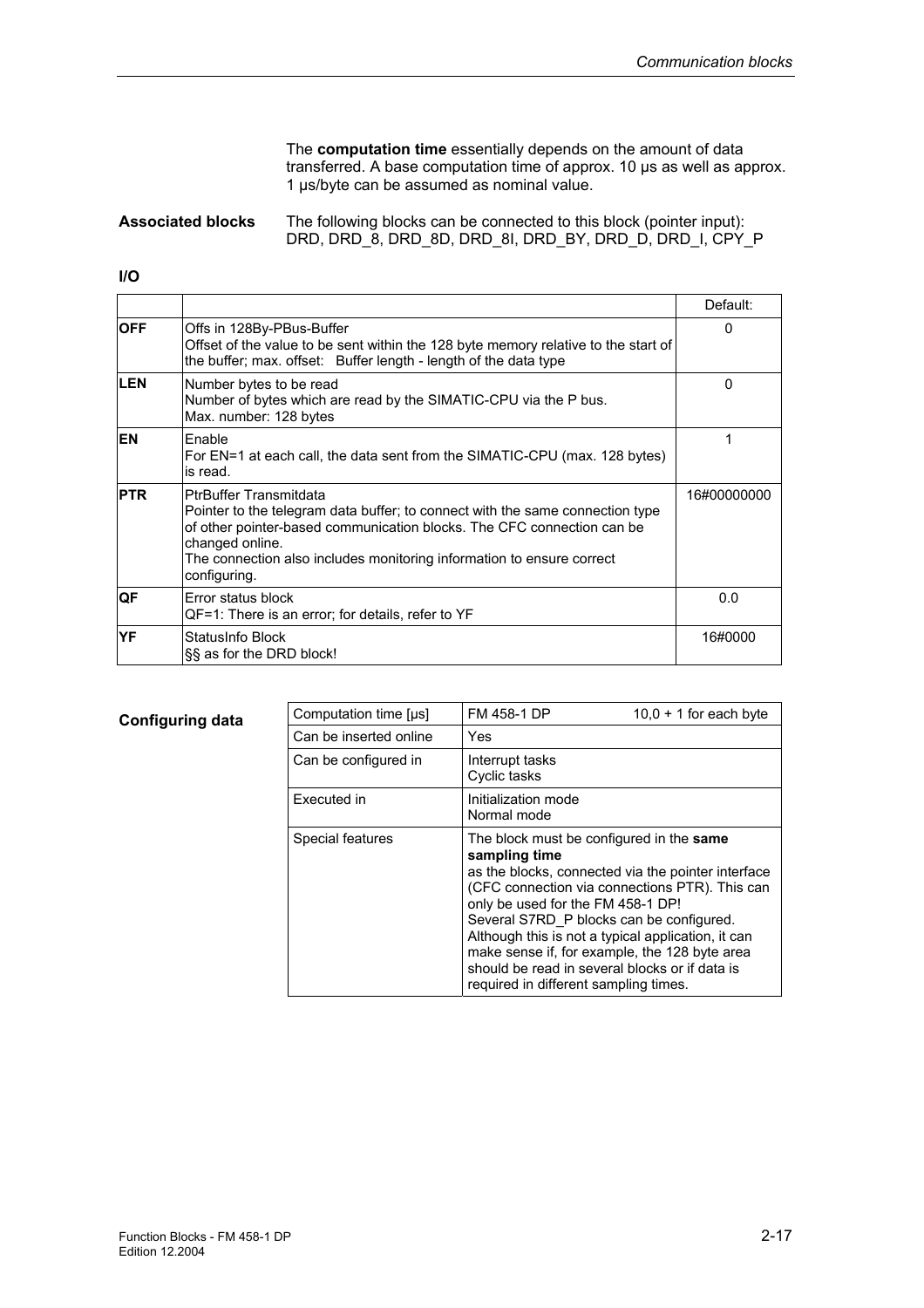#### **2.3.3 S7WR\_P Sending data to a SIMATIC-CPU (P Bus)**

#### **Symbol**

|                                | S7WR P |            |             |  |                                |
|--------------------------------|--------|------------|-------------|--|--------------------------------|
| Offs in 128By-PBus-Buffer -    |        | <b>OFF</b> | <b>PTRI</b> |  | DW - PtrBuffer Transmitdata    |
| Number bytes to be write $-$ I |        | LEN        | <b>QF</b>   |  | <b>BO</b> - Error-Status Block |
| Number bytes to be write - BO  |        | <b>IFN</b> | VFI         |  | W-StatusInfo Block             |

This block can only be used for the SIMATIC application module FM 458- 1 DP. An FM 458-1 DP can send up to 128 bytes to the SIMATIC-CPU via the P-Bus. The block S7WR\_P sends data which were previously loaded with write blocks via the pointer interface. This block operates similar to the telegram block CTV\_P. A maximum of 128 bytes can be transferred via this pointer interface and via the P bus to the SIMATIC CPU. This data is previously loaded into the telegram buffer using write blocks DWR… of the copy block CPY\_Y. This block only communicates with a SIMATIC-CPU. This means that the required byte or **word swap** operations are automatically made **Brief description Mode of operation** 

(depending on the data type of the connected read/write blocks). The entry, which is normally required at the SW-connection of the read/write block, is not evaluated and is therefore not required.

The **computation time** essentially depends on the amount of data transferred. A base computation time of approx. 5 µs as well as approx. 0.7 µs/byte can be assumed as nominal value.

The following blocks can be connected to this block (pointer input): DWR, DWR\_8, DWR\_8D, DWR\_8I, DWD\_BY, DWR\_D, DWR\_I, CPY\_P **Associated blocks** 

#### **I/O**

|            |                                                                                                                                                                                                                                                                                                      | Default:    |
|------------|------------------------------------------------------------------------------------------------------------------------------------------------------------------------------------------------------------------------------------------------------------------------------------------------------|-------------|
| <b>OFF</b> | Offs in 128By-PBus-Buffer<br>Offset of the value to be sent within the 128 byte memory relative<br>to the start of the buffer:<br>max. offset: Buffer length - length of the data type                                                                                                               | O           |
| <b>LEN</b> | Number of bytes to be written<br>Number of bytes which are to be sent to the SIMATIC CPU via the P bus.<br>Max. number: 128 bytes                                                                                                                                                                    | 0           |
| <b>EN</b>  | Enable<br>For EN=1, at each call, the telegram buffer (max. 128 bytes) is sent to<br>the SIMATIC-CPU.                                                                                                                                                                                                |             |
| <b>PTR</b> | <b>PtrBuffer Transmitdata</b><br>Pointer to the telegram/data buffer; to connect with the same connection<br>type of other pointer-based communication blocks.<br>The CFC connection can be changed online.<br>The connection also includes monitoring information to ensure correct<br>configuring. | 16#00000000 |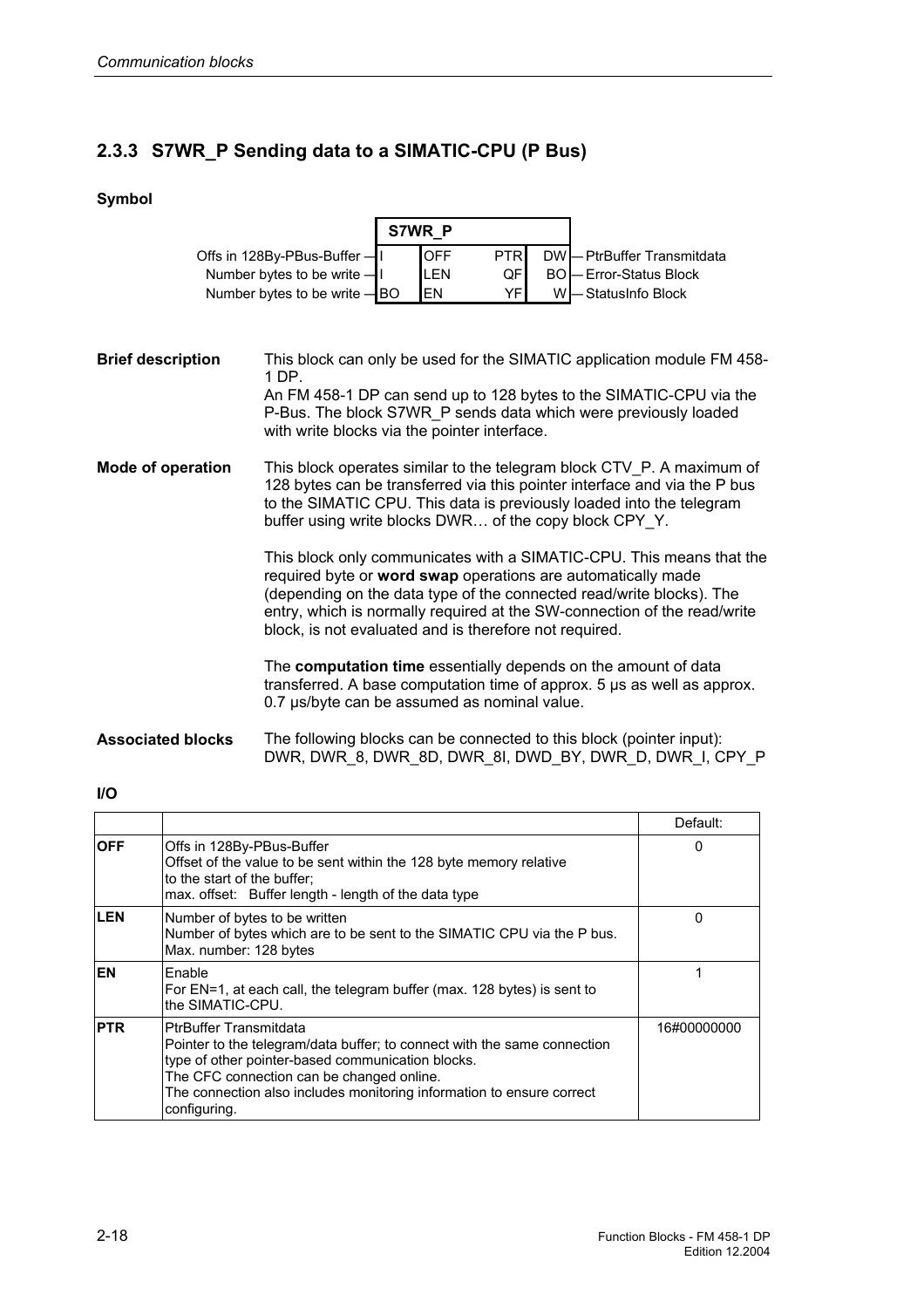| <b>IQF</b> | Error status block<br>IQF=1: There is an error; for details, refer to YF | 0.0     |
|------------|--------------------------------------------------------------------------|---------|
| <b>IYF</b> | StatusInfo Block<br>SS as for the DRD block!                             | 16#0000 |

| Computation time [µs]  | FM 458-1 DP                                                                                                                                                                                                                           | $5.0 + 0.7$ for each byte                                                                                                                                                                                      |
|------------------------|---------------------------------------------------------------------------------------------------------------------------------------------------------------------------------------------------------------------------------------|----------------------------------------------------------------------------------------------------------------------------------------------------------------------------------------------------------------|
| Can be inserted online | Yes                                                                                                                                                                                                                                   |                                                                                                                                                                                                                |
| Can be configured in   | Interrupt tasks<br>Cyclic tasks                                                                                                                                                                                                       |                                                                                                                                                                                                                |
| Executed in            | Initialization mode<br>Normal mode                                                                                                                                                                                                    |                                                                                                                                                                                                                |
| Special features       | The block must be configured in the same<br>sampling time<br>(CFC connection via connections PTR).<br>This can only be used for the FM 458-1 DP!<br>Several S7WR P blocks can be configured.<br>required in different sampling times. | as the blocks, connected via the pointer interface<br>Although this is not a typical application, it can<br>make sense if, for example, the 128 byte area<br>should be written in several blocks or if data is |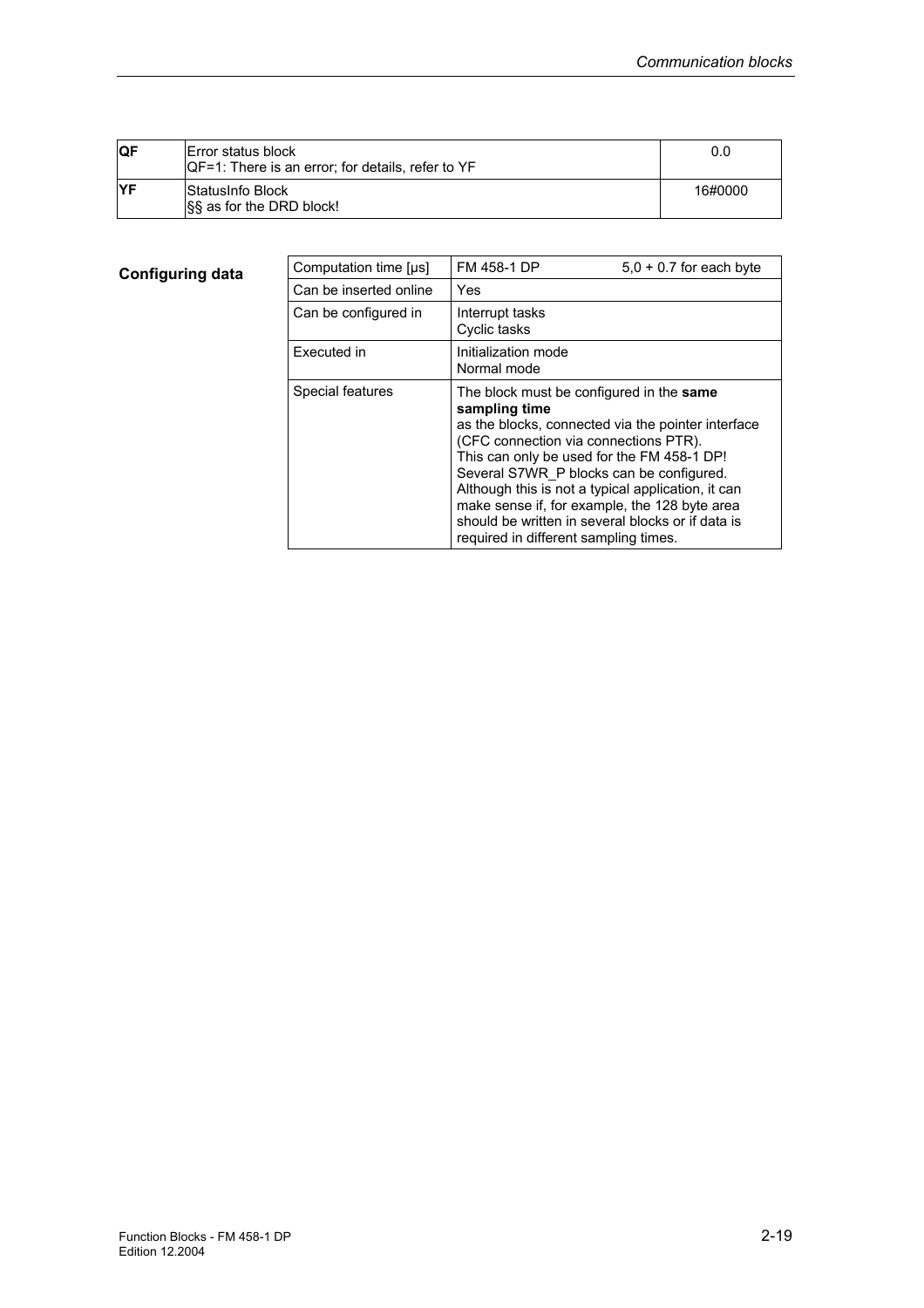#### **2.3.4 BRCV Block-oriented data reception via an S7 coupling**

#### **Symbol**

|                                  | <b>BRCV</b> |              |            |     |                                     |
|----------------------------------|-------------|--------------|------------|-----|-------------------------------------|
| Establish ready to receive -BO   |             | <b>IENR</b>  | PTR I      |     | DW - Receive data is ready          |
| Addressing parameters ID - W     |             | IID          | NDR I      |     | BO - Status parameter NDR           |
| Addressing parameters R ID-DW    |             | <b>IRID</b>  | <b>LEN</b> |     | DI - Length of data received before |
| Maximum length, receive data -DI |             | <b>I</b> RLN | CTR        |     | DI - Number of receive operations   |
|                                  |             |              | ERR I      |     | <b>BO</b> - Status parameter ERROR  |
|                                  |             |              | <b>STA</b> | w   | -Status, fault display              |
|                                  |             |              | QTS        | BO. | -Block status                       |
|                                  |             |              | YTS.       | W   | -Status display                     |

The function block allows block-oriented data reception via a **configured S7 coupling**. **Brief description** 

The BRCV block receives data from a "remote" partner. The "remote" partner is an SFB/FB, type BSEND (SFB/FB 12) on a SIMATIC S7-400 CPU. **Mode of operation** 

> After each data segment which has been received, an acknowledgement is sent to the partner SFB/FB and the LEN parameter is updated.

> The block is ready to receive when a "1" is connected to the control input ENR. A running task can be interrupted with ENR=0.

> The maximum length of the receive area is specified by the data at input RLN. The length of the data block received is displayed at output LEN.

#### **I/O**

| <b>ENR</b> | Control parameter<br>The block is ready to receive with $ENR = 1$                                                                                                                                                                                                                                                                                            | Default: 0                          |
|------------|--------------------------------------------------------------------------------------------------------------------------------------------------------------------------------------------------------------------------------------------------------------------------------------------------------------------------------------------------------------|-------------------------------------|
| ID         | Addressing parameter<br>Reference to the local connection description<br>(this is specified as a result of the STEP7 configured connection)                                                                                                                                                                                                                  | Initialization input.<br>Default: 0 |
| <b>RID</b> | The value at input RID specifies the association with the send SFB/FB.<br>The value at the input must match the R ID parameter for SFB/FB on<br>the<br>send side. This allows several SFB/FB pairs to communicate via the<br>same logical coupling. The block pairs of a logical coupling, defined<br>using<br>RID or R ID must be unique for this coupling. | Initialization input,<br>Default: 0 |
| <b>RLN</b> | The maximum length of the received data is defined here.<br>Only values of between 0 and 65535 may be configured.                                                                                                                                                                                                                                            | Initialization input,<br>Default: 0 |
| <b>PTR</b> | The receive data, to be evaluated by the blocks for direct<br>communication.<br>is made available here (e.g. types DRD, DRD 1, etc.).                                                                                                                                                                                                                        | Default: 0                          |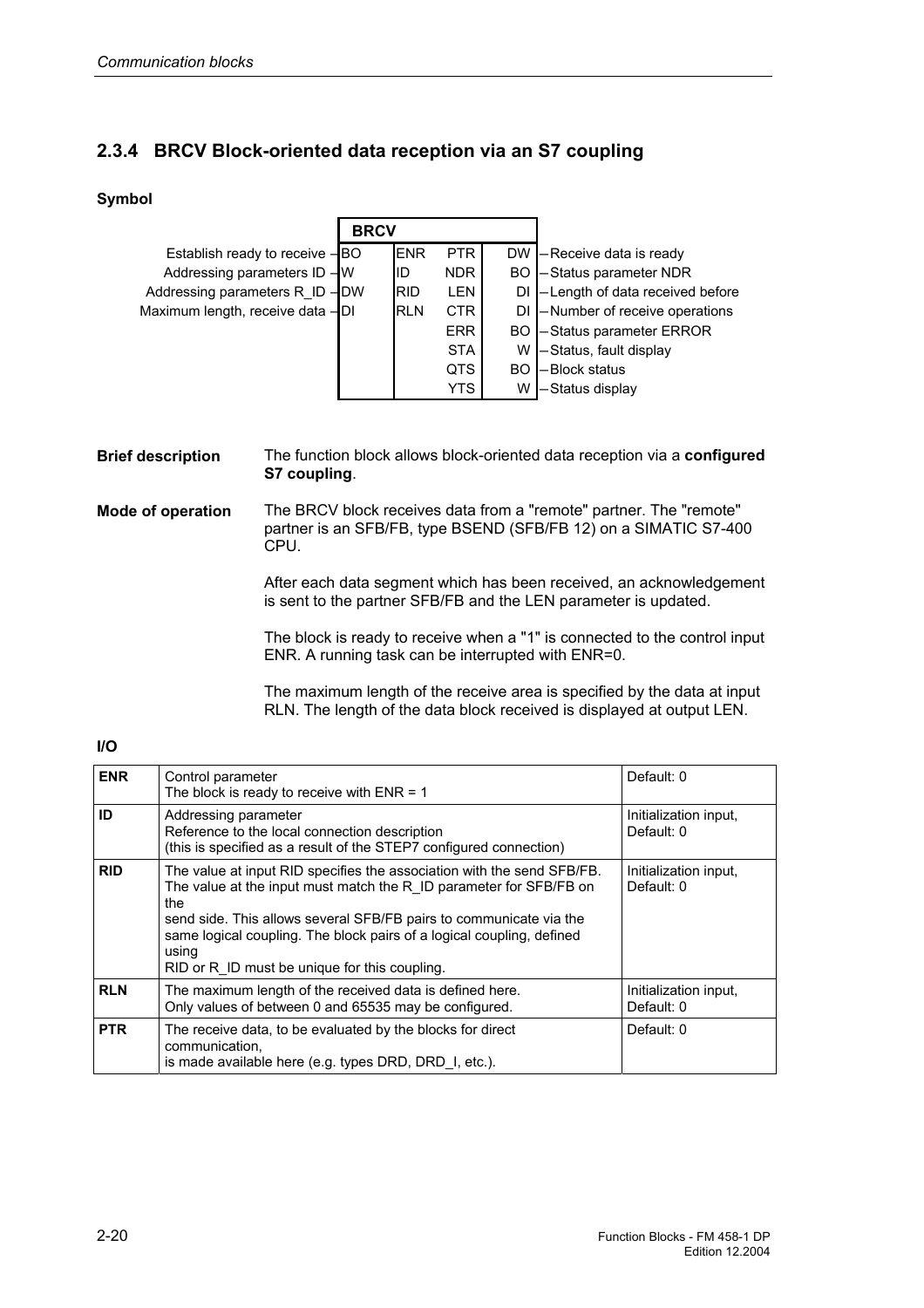| <b>NDR</b> | Status parameter NDR                                                                                                                                                                                                          | Default: 0 |
|------------|-------------------------------------------------------------------------------------------------------------------------------------------------------------------------------------------------------------------------------|------------|
|            | 0: Task was still not started (ENR input) or is still running<br>1: Task was successfully completed                                                                                                                           |            |
| <b>LEN</b> | Length of the previously received data in bytes                                                                                                                                                                               | Default: 0 |
| <b>CTR</b> | This output counts the total number of successfully complete data<br>receive<br>cycles since the last change from STOP to RUN.                                                                                                | Default: 0 |
| <b>ERR</b> | An error is output at block output ERR. The detailed information about<br>the<br>type of the error is available at output STA.<br>This output corresponds to the ERROR output of an SFB/FB 13<br>of an S7-CPU.                | Default: 0 |
| <b>STA</b> | Detailed status display<br>This output corresponds to the STATUS output of an SFB/FB 13 of an<br>S7-CPU.<br>$ERR = 0$ :<br>STA=00H<br>No alarm, no fault                                                                      | Default: 0 |
|            | STA=11H<br>$\bullet$<br>Non-synchronous data is received, output LEN indicates the number<br>of pieces of data previously received in bytes.<br>$ERR = 1$ :                                                                   |            |
|            | STA=01H<br>$\bullet$<br>Communication problems<br>(e.g. the coupling description to the ID not loaded, coupling has still<br>not been established from the partner or the coupling was<br>interrupted)                        |            |
|            | STA=04H<br>$\bullet$<br>Error regarding the data length<br>The data block sent is longer than the receive range set using input<br>RLN.                                                                                       |            |
|            | STA=05H<br>$\bullet$<br>Reset request received, incomplete transfer                                                                                                                                                           |            |
|            | STA=12H<br>$\bullet$<br>R ID already exists in the coupling                                                                                                                                                                   |            |
|            | $STA=14H$<br>too little working memory                                                                                                                                                                                        |            |
| <b>QTS</b> | Block output QTS indicates whether the block is operating (QTS = 1) or<br>became inactive after a communications error message was entered<br>$(QTS = 0)$ .                                                                   | Default: 0 |
| <b>YTS</b> | Detailed status display                                                                                                                                                                                                       | Default: 0 |
|            | YTS=0 $\rightarrow$<br>O.K. (ready)<br>$\bullet$                                                                                                                                                                              |            |
|            | $YTS=1$<br>$\bullet$<br>The block is in the DISABLED state, i.e. ENR=0                                                                                                                                                        |            |
|            | YTS=2<br>$\bullet$<br>The initialization connection is changed, the change only becomes<br>effective at the next STOP $\rightarrow$ RUN transition; the FB operates with<br>the values at ID, RID and RLN set when running-up |            |
|            | For other values at YTS, in addition, a communications error is entered<br>in<br>the diagnostics buffer and the block is no longer processed (QTS=0)                                                                          |            |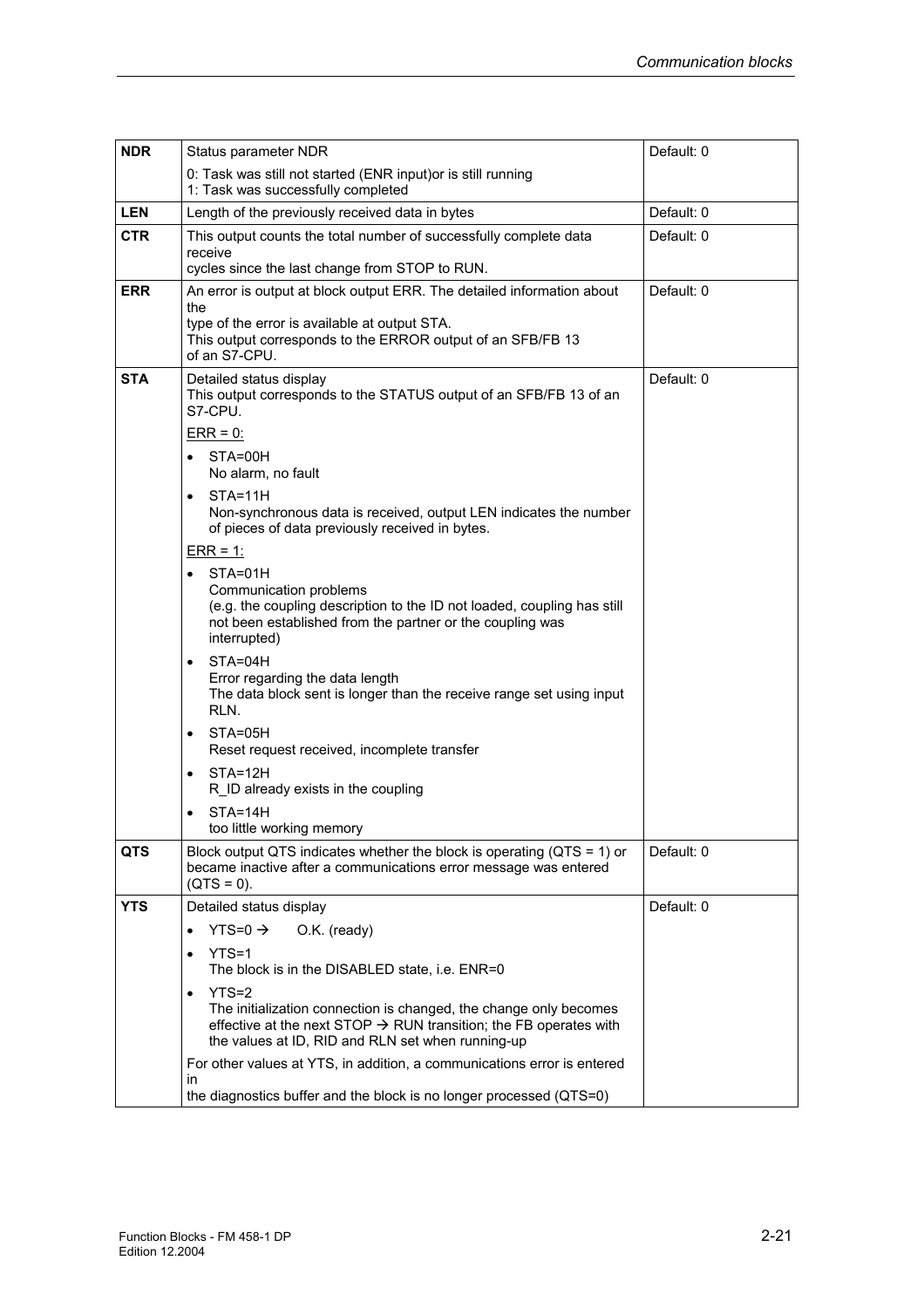| Computation time [µs]  | <b>FM458-1 DP</b><br>5.7           |
|------------------------|------------------------------------|
| Can be inserted online | No                                 |
| Can be configured in   | Alarm tasks<br>Cyclic tasks        |
| Executed in            | Initialization mode<br>Normal mode |
| Special features       |                                    |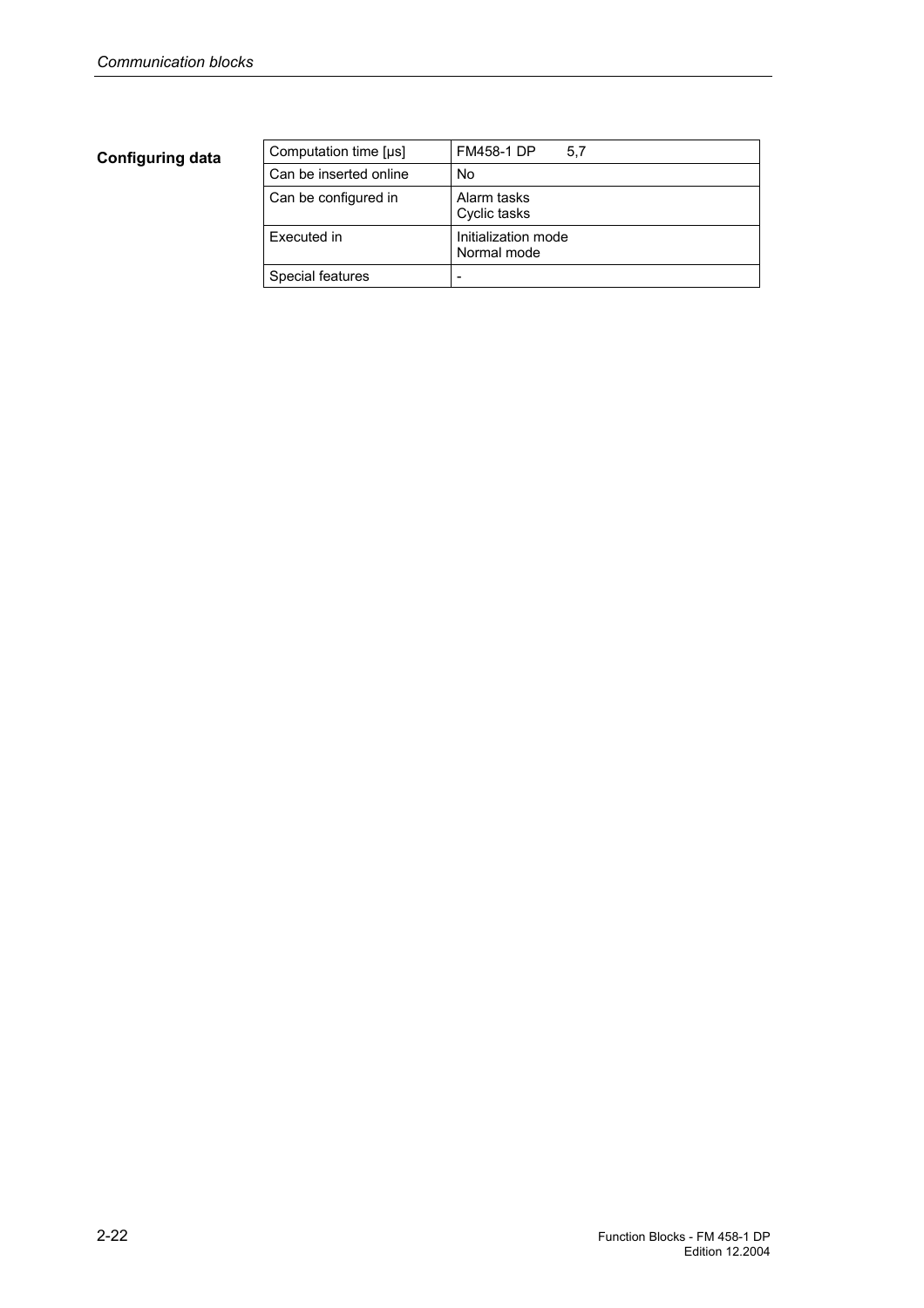#### **2.3.5 S7STAT S7 CPU operating state**

#### **Symbol**

| <b>S7STAT</b> |            |     |                            |
|---------------|------------|-----|----------------------------|
|               | <b>RUN</b> |     | BO -S7-CPU in RUN          |
|               | <b>STP</b> |     | BO -S7-CPU in STOP         |
|               | HLD        |     | BO -S7-CPU in HOLD         |
|               | ACT        | W I | -actual operating state    |
|               |            |     | - previous operating state |

#### The actual and previous S7-CPU operating states are displayed at the outputs. **Brief description**

The actual and previous operating state of the S7-CPU is determined and displayed at connectors ACT for the actual and OLD for the previous operating state. Output RUN is set to TRUE if the S7-CPU is either in the RUN or RUN-R state. **Mode of operation** 

| <b>Output value</b><br>to ACT or OLD | <b>Operating state</b> | <b>RUN</b> | <b>STP</b> | <b>HLD</b> |
|--------------------------------------|------------------------|------------|------------|------------|
| 0x0010                               | Stop                   |            |            |            |
| 0x0020                               | Cold start             |            |            |            |
| 0x0040                               | New start              | 0          |            |            |
| 0x0080                               | Re-start               | O          | 0          |            |
| 0x0100                               | <b>RUN</b>             |            |            |            |
| 0x0200                               | RUN-R                  |            |            |            |
| 0x0400                               | Hold                   |            |            |            |

**NOTE** All other values are used for extended diagnostics.

#### **I/O**

| <b>RUN</b> | S7-CPU in RUN                          | (Default: $0$ )   |
|------------|----------------------------------------|-------------------|
| <b>STP</b> | S7-CPU in STOP                         | (Default: $0$ )   |
| <b>HLD</b> | S7-CPU in HOLD                         | (Default: $0$ )   |
| <b>ACT</b> | Actual operating state of the S7-CPU   | (Default: 0x8000) |
| <b>OLD</b> | Previous operating state of the S7-CPU | (Default: 0x8000) |

Please refer to the help for STEP7 for a more detailed description of the operating states.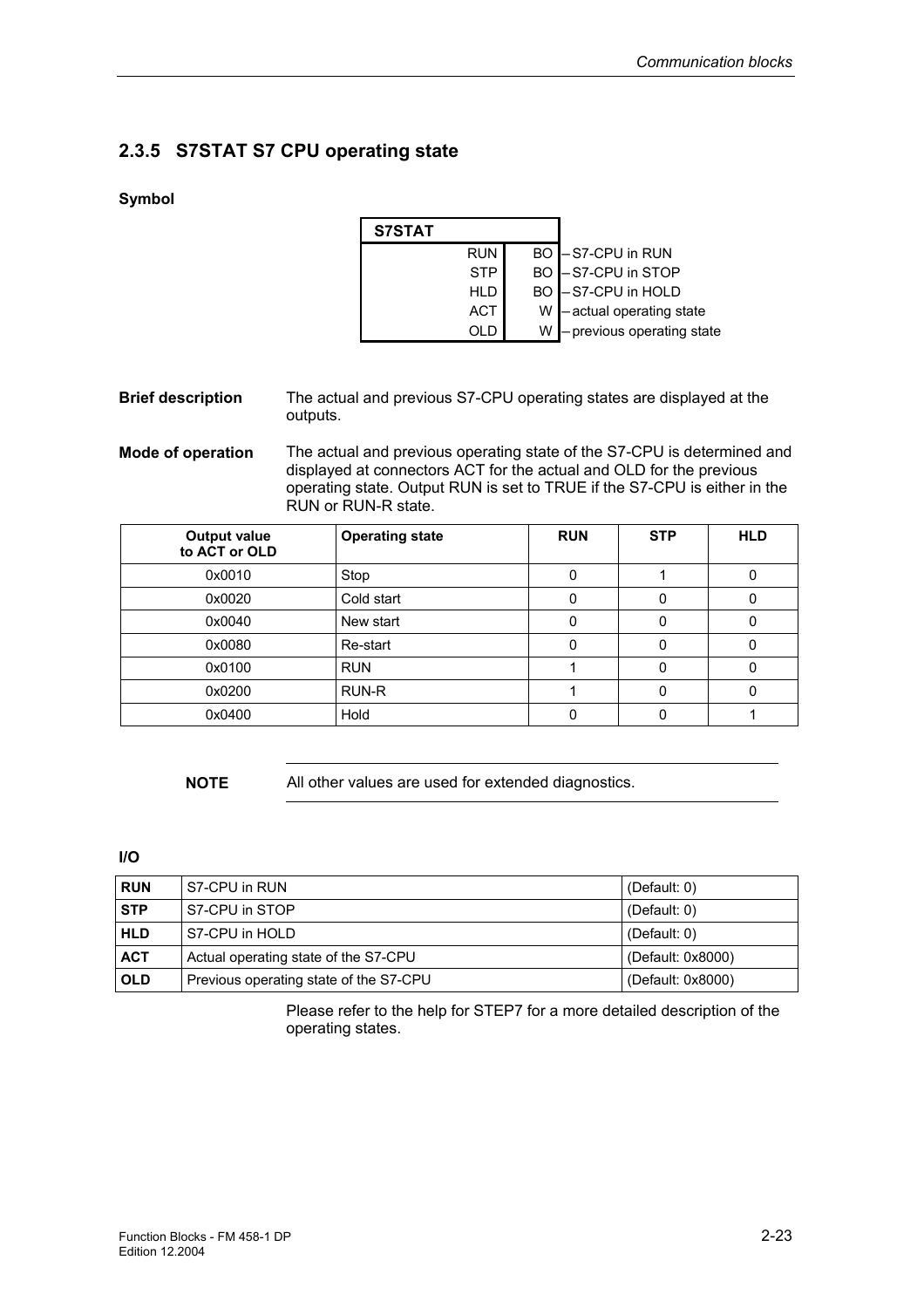| Commutation time [us]  | <b>FM458-1 DP</b>           |
|------------------------|-----------------------------|
| Can be inserted online | yes                         |
| Can be configured in   | Alarm tasks<br>Cyclic tasks |
| Executed in            | Normal mode                 |
| Special features       |                             |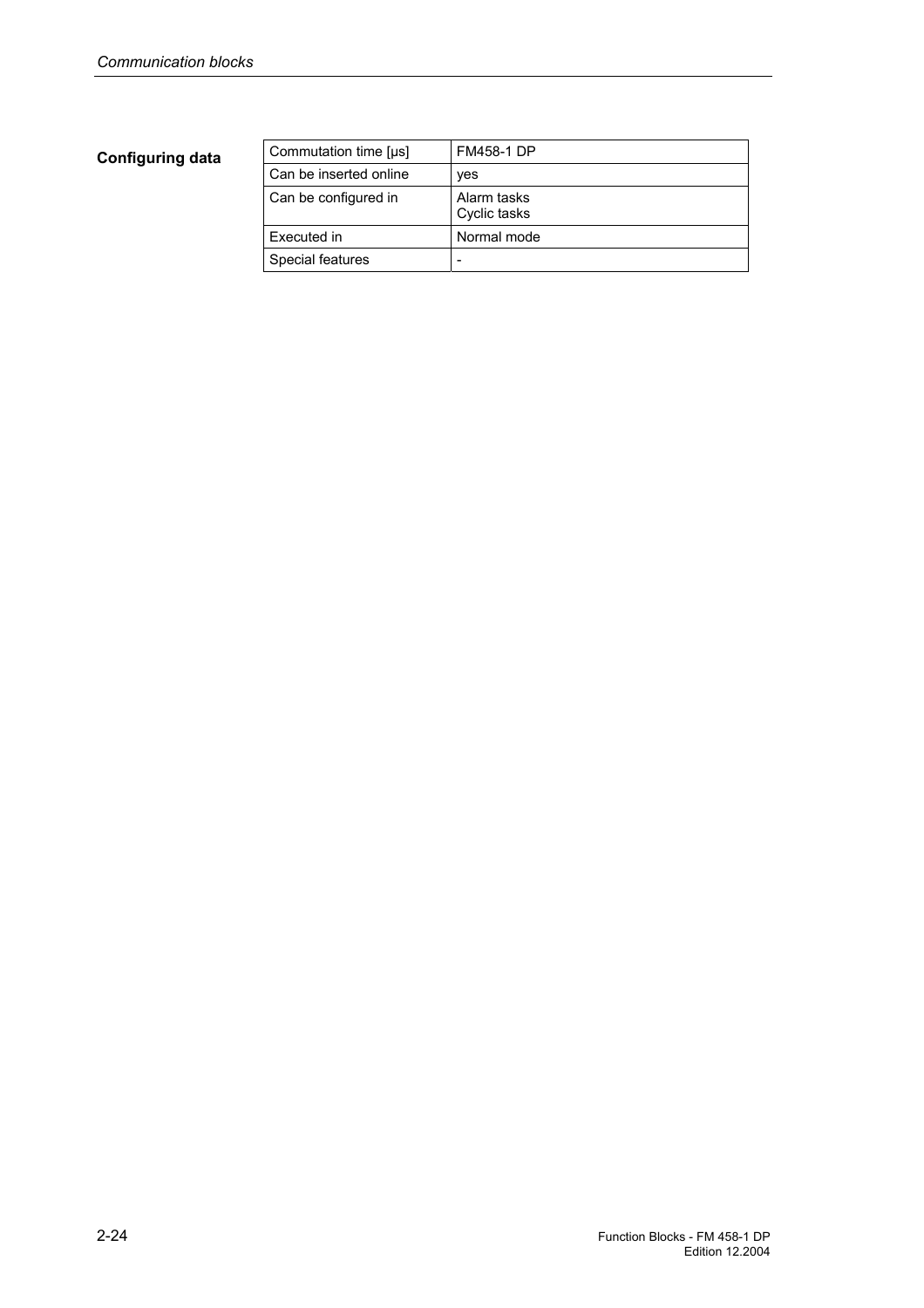## **2.3.6 S7RD, S7RD\_B, S7RD\_I, S7RD\_D Read from the peripheral area of the S7-CPU**

|                          |                                                                                                                                                                                         | S7RD                             |         |                                                                                                                                        |  |  |  |
|--------------------------|-----------------------------------------------------------------------------------------------------------------------------------------------------------------------------------------|----------------------------------|---------|----------------------------------------------------------------------------------------------------------------------------------------|--|--|--|
|                          | Offset -<br>Enable -<br>BO                                                                                                                                                              | OFF<br>EN                        | Y<br>QF | R<br>- Output<br>BO<br>- error output                                                                                                  |  |  |  |
| <b>Brief description</b> | The function blocks, read from the peripheral area of the S7-CPU, can<br>only run with an FM 458 application module.                                                                    |                                  |         |                                                                                                                                        |  |  |  |
|                          | read:                                                                                                                                                                                   |                                  |         | The S7RD, S7RD_B, S7RD_I, S7RD_D blocks only differ by the data<br>type at the output, which must correspond with the parameters to be |  |  |  |
|                          | S7RD:                                                                                                                                                                                   | <b>REAL</b>                      |         |                                                                                                                                        |  |  |  |
|                          | S7RD_B:                                                                                                                                                                                 | <b>BOOL</b>                      |         |                                                                                                                                        |  |  |  |
|                          | S7RD I:                                                                                                                                                                                 | <b>INT</b>                       |         |                                                                                                                                        |  |  |  |
|                          | S7RD_D:                                                                                                                                                                                 | <b>DINT</b>                      |         |                                                                                                                                        |  |  |  |
| <b>Mode of operation</b> | With this block, data can be read into the assigned net data area of the<br>SIMATIC S7-CPU, (periphery output) assigned to the FM 458 application<br>module. This PE area is 128 bytes. |                                  |         |                                                                                                                                        |  |  |  |
|                          | and made available at output Y.                                                                                                                                                         |                                  |         | If the enable signal is set, the appropriate value is read from the PA area                                                            |  |  |  |
|                          | retrieved.                                                                                                                                                                              |                                  |         | The offset determines at which location in the PA area, the value is                                                                   |  |  |  |
|                          |                                                                                                                                                                                         |                                  |         | Depending on the block- or data type, the offset is specified as follows:                                                              |  |  |  |
|                          |                                                                                                                                                                                         | value range of the offset: 0 31  |         | for REAL data type in 4-byte steps (data length)                                                                                       |  |  |  |
|                          |                                                                                                                                                                                         | value range of the offset: 0 127 |         | for BOOL data type in 1-byte steps (data length).                                                                                      |  |  |  |
|                          |                                                                                                                                                                                         | value range of the offset: 0 63  |         | for INT data type in 2-byte steps (data length).                                                                                       |  |  |  |
|                          |                                                                                                                                                                                         | value range of the offset: 0 31  |         | for DINT data type in 4-byte steps (data length).                                                                                      |  |  |  |
|                          | is not configured on the FM 458.                                                                                                                                                        |                                  |         | Output QF has the value 1, if an invalid offset was selected, or the block                                                             |  |  |  |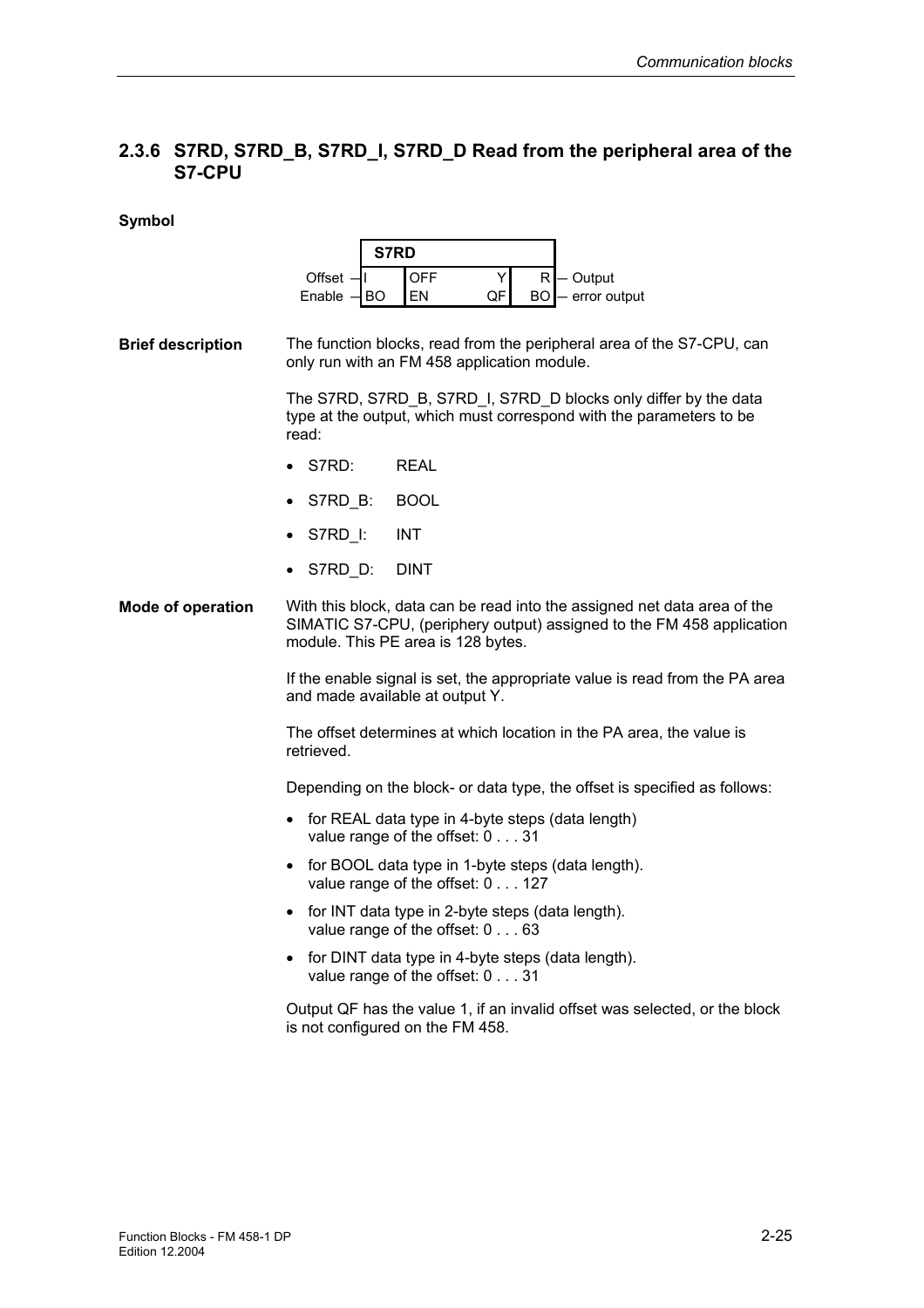**I/O** 

| <b>OFF</b> | Offset       | (default: 0)   |
|------------|--------------|----------------|
| EN         | Enable       | (default: 0)   |
|            | Output       | (default: 0.0) |
| QF         | Error output | (default: 0)   |

| Computation time [µs] | FM 458-1 DP<br>3.3                 |
|-----------------------|------------------------------------|
| Available online      | yes                                |
| Can be configured in  | Interrupt tasks<br>Cyclic tasks    |
| Executed in           | Normal mode<br>Initialization mode |
| Special features      |                                    |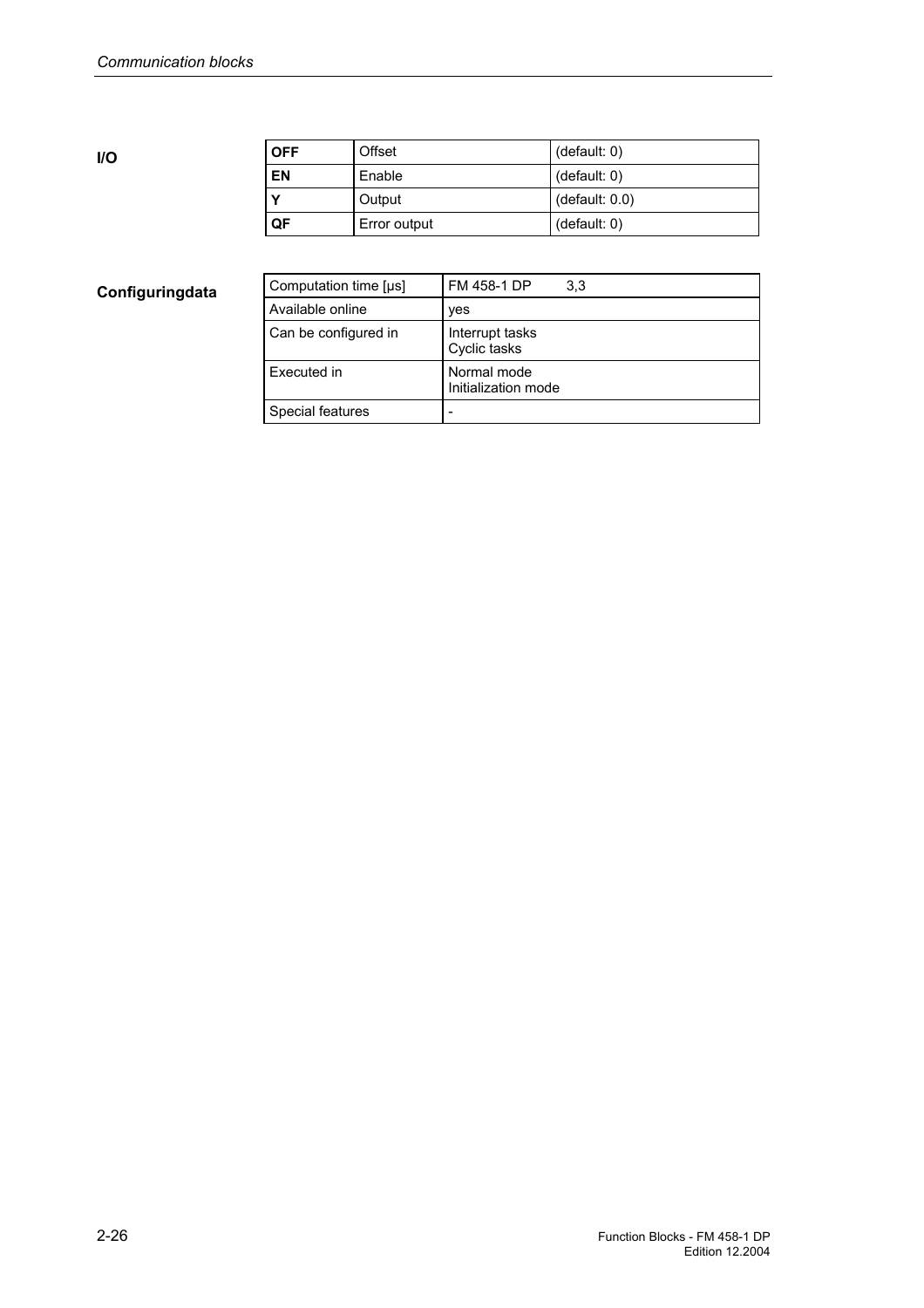## **2.3.7 S7WR, S7WR\_B, S7WR\_I, S7WR\_D Write into the peripheral area of the S7-CPU**

#### **Symbol**

|                          | Input $-R$<br>Offset -<br>-11<br>Enable -<br> BO                                                                                                                                                                                                                                                 | S7WR<br>X<br>QF<br><b>OFF</b><br>EN                                                  | <b>BO</b> - Error output                                                                                                                              |  |  |  |
|--------------------------|--------------------------------------------------------------------------------------------------------------------------------------------------------------------------------------------------------------------------------------------------------------------------------------------------|--------------------------------------------------------------------------------------|-------------------------------------------------------------------------------------------------------------------------------------------------------|--|--|--|
| <b>Brief description</b> |                                                                                                                                                                                                                                                                                                  | only run with one FM 458 application module.                                         | The function blocks, write the peripheral area (I/O) of the S7-CPU can                                                                                |  |  |  |
|                          |                                                                                                                                                                                                                                                                                                  |                                                                                      | The S7WR, S7WR B, S7WR I, S7WR D blocks differ by the data type<br>at the input, which must correspond with the parameters to be written:             |  |  |  |
|                          | S7WR:                                                                                                                                                                                                                                                                                            | <b>REAL</b>                                                                          |                                                                                                                                                       |  |  |  |
|                          | S7WR B:                                                                                                                                                                                                                                                                                          | <b>BOOL</b>                                                                          |                                                                                                                                                       |  |  |  |
|                          | S7WR I:                                                                                                                                                                                                                                                                                          | <b>INT</b>                                                                           |                                                                                                                                                       |  |  |  |
|                          | S7WR D:                                                                                                                                                                                                                                                                                          | <b>DINT</b>                                                                          |                                                                                                                                                       |  |  |  |
| <b>Mode of operation</b> | Using this block, data can be written into the net (useful) data area of the<br>SIMATIC S7-CPU, assigned to the FM 458 application module (periphery<br>input). This PE area is 128 bytes. If the enable signal is set, the input<br>value is accepted via the input and entered in the PE area. |                                                                                      |                                                                                                                                                       |  |  |  |
|                          | follows:                                                                                                                                                                                                                                                                                         |                                                                                      | The offset determines at which position in the PE area, the input value is<br>saved. Depending on the block- or data type, the offset is specified as |  |  |  |
|                          |                                                                                                                                                                                                                                                                                                  | for REAL data type in 4 byte steps (data length).<br>value range of the offset: 0 31 |                                                                                                                                                       |  |  |  |
|                          | for BOOL data type in 1 byte steps (data length).<br>$\bullet$<br>value range of the offset: 0 127                                                                                                                                                                                               |                                                                                      |                                                                                                                                                       |  |  |  |
|                          | for INT data type in 2 byte steps (data length).<br>$\bullet$<br>value range of the offset: 0 63                                                                                                                                                                                                 |                                                                                      |                                                                                                                                                       |  |  |  |
|                          | • for DINT data type in 4 byte steps (data length).<br>value range of the offset: 0 31                                                                                                                                                                                                           |                                                                                      |                                                                                                                                                       |  |  |  |
|                          |                                                                                                                                                                                                                                                                                                  | is not configured on the FM 458 application module.                                  | Output QF has the value 1, if an invalid offset was selected, or the block                                                                            |  |  |  |
| I/O                      | X                                                                                                                                                                                                                                                                                                | Input                                                                                | (default: 0.0)                                                                                                                                        |  |  |  |
|                          | <b>OFF</b>                                                                                                                                                                                                                                                                                       | Offset                                                                               | (default: 0)                                                                                                                                          |  |  |  |

**EN** Enable (default: 0) **QF** Error output (default: 0)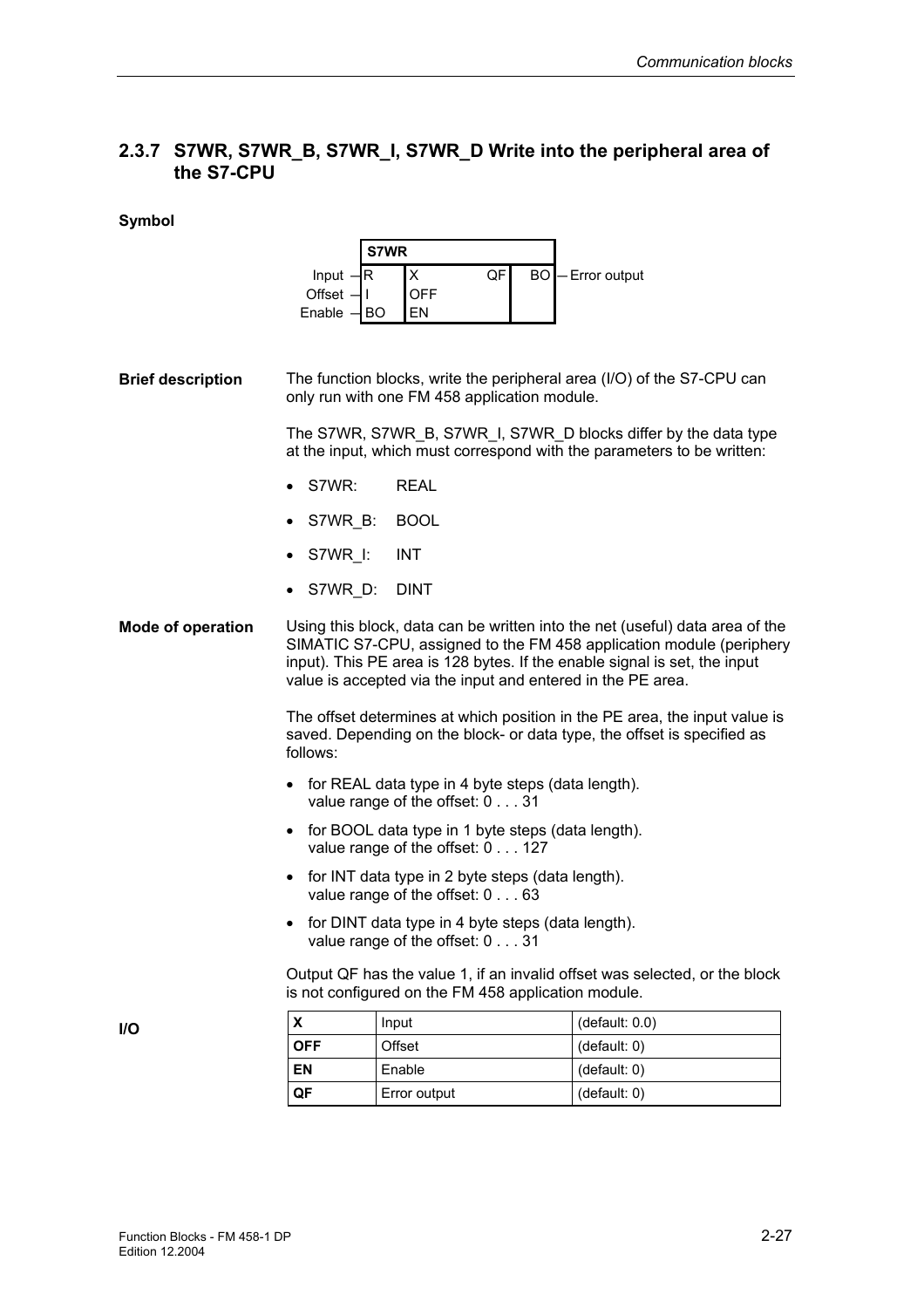| Computation time [µs] | FM 458-1 DP<br>3.3                 |
|-----------------------|------------------------------------|
| Available online      | ves                                |
| Can be configured in  | Interrupt tasks<br>Cyclic tasks    |
| Executed in           | Normal mode<br>Initialization mode |
| Special features      | -                                  |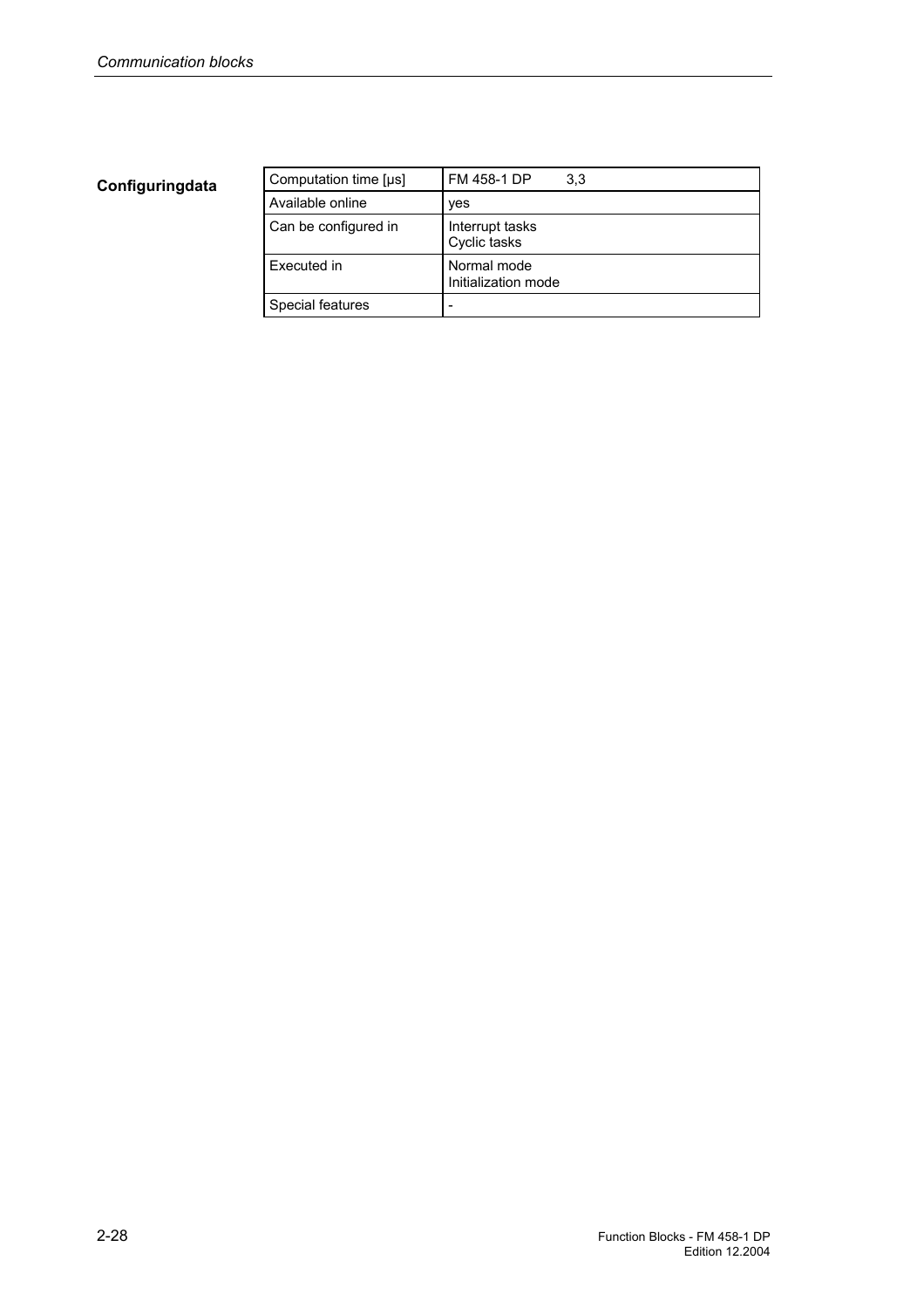# **2.4 Parameterizing SIMADYN D**

Ē

# **2.4.1 @FMPAR Parameter processing on FM 458-1 DP modules**

|                                    | @FMPAR                                                                                                                                                                                                                                                                                              |            |                                        |           |                                                                                                                               |  |
|------------------------------------|-----------------------------------------------------------------------------------------------------------------------------------------------------------------------------------------------------------------------------------------------------------------------------------------------------|------------|----------------------------------------|-----------|-------------------------------------------------------------------------------------------------------------------------------|--|
| EXM448 module name. connector -    | GV                                                                                                                                                                                                                                                                                                  | <b>CTS</b> | <b>CS</b>                              | <b>BO</b> | - COMBOARD status                                                                                                             |  |
| Parameter language selection -     | $\mathbf{I}$                                                                                                                                                                                                                                                                                        | <b>PLA</b> | <b>QTS</b>                             | <b>BO</b> | – Block status                                                                                                                |  |
| Parameter type float to Comboard - | ΙBΟ                                                                                                                                                                                                                                                                                                 | <b>CF</b>  | YT <sub>1</sub>                        | W         | - Status 1.COMBOARD parameter channel                                                                                         |  |
| Parameter change enable - BO       |                                                                                                                                                                                                                                                                                                     | <b>PEN</b> | YT <sub>2</sub>                        | W         | -Status 2.COMBOARD parameter channel                                                                                          |  |
| BASEBOARD-Function -               | IBO                                                                                                                                                                                                                                                                                                 | <b>BBF</b> |                                        |           |                                                                                                                               |  |
| <b>Brief description</b>           |                                                                                                                                                                                                                                                                                                     |            |                                        |           | The FB @FMPAR can only be configured on a FM 458-1 DP module.<br>FB @FMPAR monitors the COMBOARD (communications submodule of |  |
|                                    |                                                                                                                                                                                                                                                                                                     |            |                                        |           | the SIMOVERT MASTER DRIVES, e.g. CBP for PROFIBUS DP) and<br>processes the parameter tasks which are defined for it.          |  |
|                                    |                                                                                                                                                                                                                                                                                                     |            | configured on a FM 458-1 DP module.    |           | Several @FMPAR central blocks for various COMBOARDs can be                                                                    |  |
|                                    | It should be configured in a slow sampling time (approx. 100 ms). The<br>maximum permissible sampling time is 200 ms (as a result of the<br>monitoring using adjacent modules).                                                                                                                     |            |                                        |           |                                                                                                                               |  |
|                                    | The existence and correction functioning of the COMBOARD is<br>automatically identified and is displayed at output CS.                                                                                                                                                                              |            |                                        |           |                                                                                                                               |  |
|                                    | Only one COMBOARD may be configured using FB @FMPAR.                                                                                                                                                                                                                                                |            |                                        |           |                                                                                                                               |  |
|                                    | Parameter processing:                                                                                                                                                                                                                                                                               |            |                                        |           |                                                                                                                               |  |
|                                    | Parameters are configured in the comment at each I/O. If the comment<br>starts with "@TP_", then this I/O is designated as parameter. Every<br>parameter can be allocated a parameter name (FB-PNAME). Further, a<br>setting parameter can also be allocated a minimum and a maximum (FB-<br>PLIM). |            |                                        |           |                                                                                                                               |  |
| <b>Mode of operation</b>           |                                                                                                                                                                                                                                                                                                     |            | The block handles the following tasks: |           |                                                                                                                               |  |
|                                    | Checks the module code of the COMBOARD                                                                                                                                                                                                                                                              |            |                                        |           |                                                                                                                               |  |
|                                    | $\bullet$                                                                                                                                                                                                                                                                                           |            |                                        |           | Monitors the COMBOARD (lifebit counter)                                                                                       |  |
|                                    | Transfers the configuration data to the COMBOARD                                                                                                                                                                                                                                                    |            |                                        |           |                                                                                                                               |  |
|                                    |                                                                                                                                                                                                                                                                                                     |            |                                        |           | Processes the parameter channels                                                                                              |  |
|                                    | In standard operation, processes the parameter tasks (in the<br>sampling time cycle).                                                                                                                                                                                                               |            |                                        |           |                                                                                                                               |  |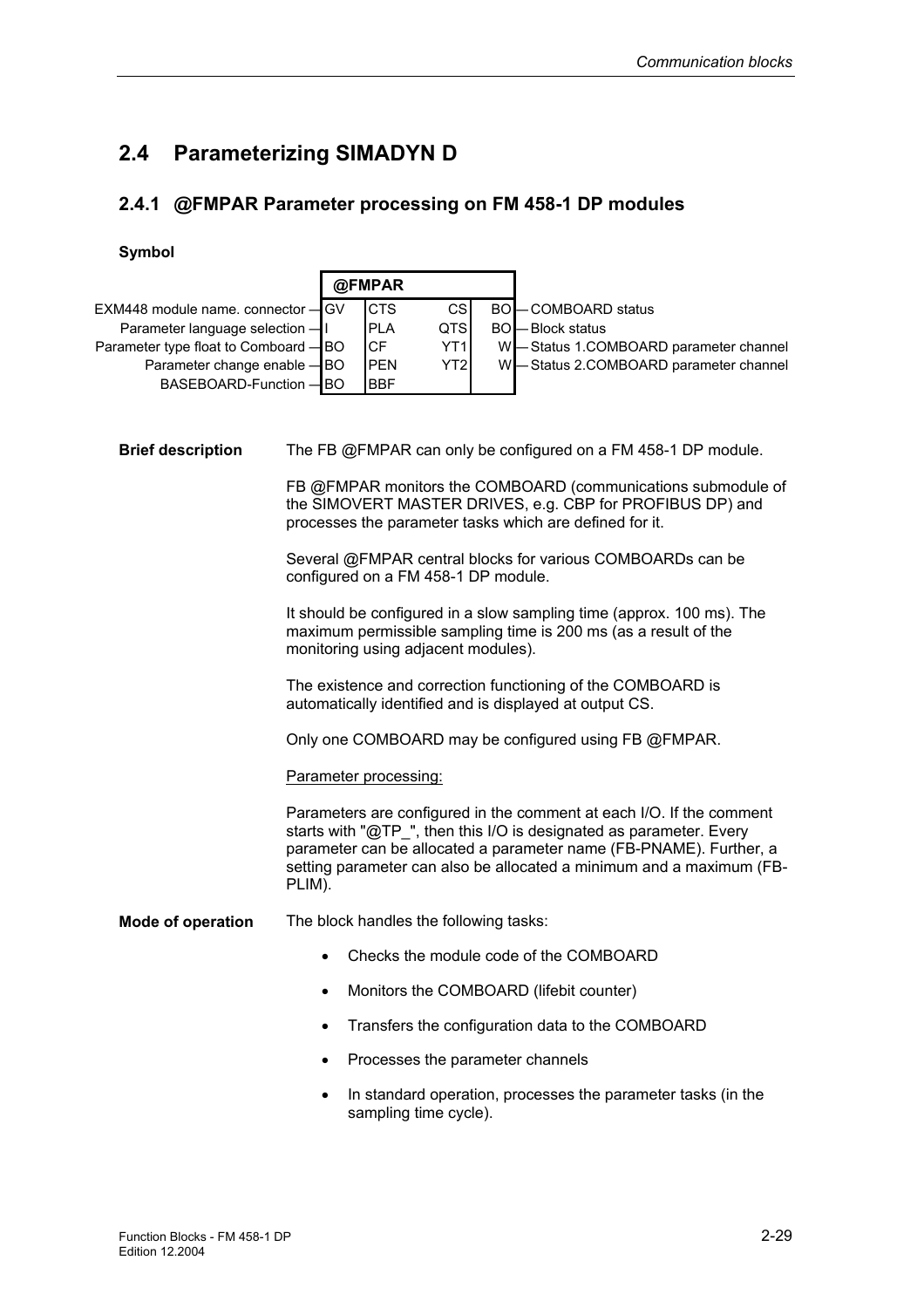The name of the COMBOARD which is to be processed, is configured at input CTS of the FB @FMPAR. If a name has not be configured at input CTS, then the FB @FMPAR shuts itself down with an error signal at output YT1/2.

Function blocks CRV and CTV may only be configured once. They can be configured on any and on different processor modules. However, parameter processing is possible for all processor modules. **NOTE** 

#### **Initialization I/O:**

| <b>CTS</b> | Configured name of the EXM448 coupling module and connector X02, separated by ".".                                          |
|------------|-----------------------------------------------------------------------------------------------------------------------------|
|            | (Default: $-$ )                                                                                                             |
| <b>CF</b>  | Parameter data type to transfer SIMADYN D data types REAL and<br>SDTIME via the parameter channel of the COMBOARD:          |
|            | • $CF=1$ : Parameter data type, float                                                                                       |
|            | • $CF=0: 32-bit integer "14"$                                                                                               |
|            | (Default: 1)                                                                                                                |
| <b>PLA</b> | Parameter language selection (parameter language):                                                                          |
|            | The parameter names are activated, which are configured at all PNAME<br>function blocks, whose PLA input has the same value |
|            | (Default: 0)                                                                                                                |

### **Inputs:**

| <b>PEN</b> | Enables the parameter change:                                                                                             |  |  |  |  |
|------------|---------------------------------------------------------------------------------------------------------------------------|--|--|--|--|
|            | PEN=1: allows the operator control parameters to be changed through all of the<br>$\bullet$<br>parameter channels         |  |  |  |  |
|            | • PEN=0: inhibits operator control parameter changes via all parameter channels                                           |  |  |  |  |
|            | (Default: 1)                                                                                                              |  |  |  |  |
| <b>BBF</b> | BASEBOARD-Function                                                                                                        |  |  |  |  |
|            | BBF=0: SIMATIC FM 458-1 DP operates as TECHBOARD (parameter number from<br>$\bullet$<br>external view 10001999, 30003999) |  |  |  |  |
|            | • BBF=1: SIMATIC FM 458-1 DP operates as BASEBOARD (parameter number from<br>external view 0999, 20002999)                |  |  |  |  |
|            | (Default: 0)                                                                                                              |  |  |  |  |

#### **Status outputs:**

| $\mathsf{cs}$ | COMBOARD status:                                 |
|---------------|--------------------------------------------------|
|               | • CS=1, COMBOARD is operational.                 |
|               | • CS=0, COMBOARD has failed or is not available. |
|               | (Default: $0$ )                                  |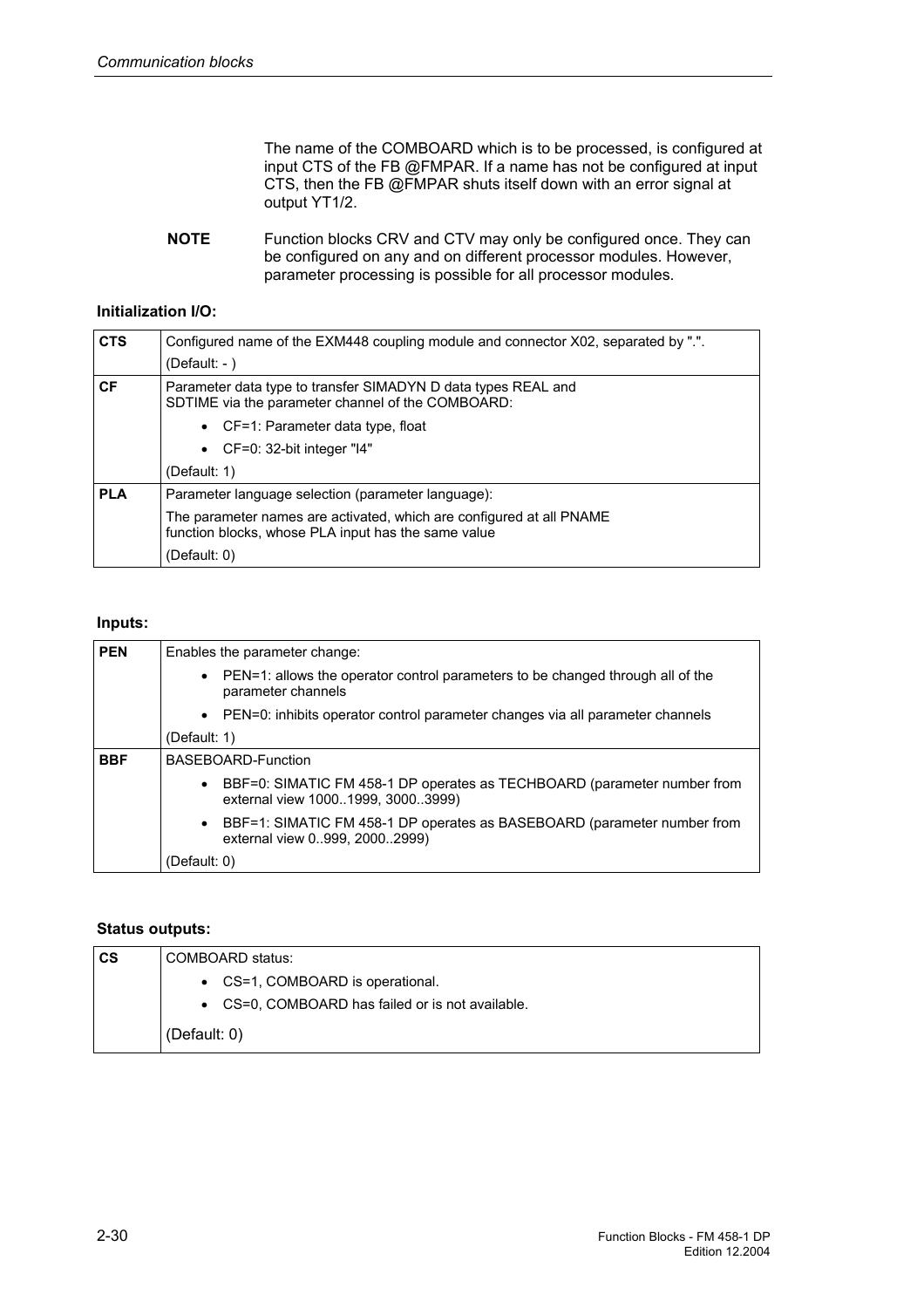| <b>Diagnose outputs:</b> |                                                                                                                                                                          |
|--------------------------|--------------------------------------------------------------------------------------------------------------------------------------------------------------------------|
| <b>QTS</b>               | Block status:<br>QTS=1: Block is operational and is operating error-free.<br>QTS=0: Block is shutdown due to a fault with an error output at YT1/2                       |
|                          | (Default: 0)                                                                                                                                                             |
| YT <sub>1</sub>          | YT1=0: OK status                                                                                                                                                         |
|                          | Initialization mode: status of the block initialization                                                                                                                  |
|                          | Standard mode: Status of the 1 <sup>st</sup> parameter channel from COMBOARD                                                                                             |
|                          | For additional values, refer to: D7-SYS online help "Help on Events". (press<br>the F1 key in the CFC and call-up the topic "Help on events"<br>under "CFC for D7-SYS".) |
|                          | (Default: 0)                                                                                                                                                             |
| YT <sub>2</sub>          | $YT2=0: OK$ status                                                                                                                                                       |
|                          | Intialization module: Status of the block initialization                                                                                                                 |
|                          | • Standard mode: Status of the $2^{nd}$ parameter channel of COMBOARD                                                                                                    |
|                          | For additional values, refer to: D7-SYS online help "Help on events". (press key F1 in the<br>CFC and call-up the topic "Help on events"<br>under "CFC for D7-SYS".)     |
|                          | (Default: 0)                                                                                                                                                             |

| Computation time [µs]  | FM 458-1 DP<br>3,3                                                                                                         |  |  |
|------------------------|----------------------------------------------------------------------------------------------------------------------------|--|--|
| Can be inserted online |                                                                                                                            |  |  |
| Can be configured in   | Cyclic tasks                                                                                                               |  |  |
| Executed in            | Initialization mode<br>Normal mode                                                                                         |  |  |
| Special features       | 10 <= sampling time <= 200 ms<br>$\bullet$<br>Block may not be switched-in or<br>$\bullet$<br>switched-out per task group. |  |  |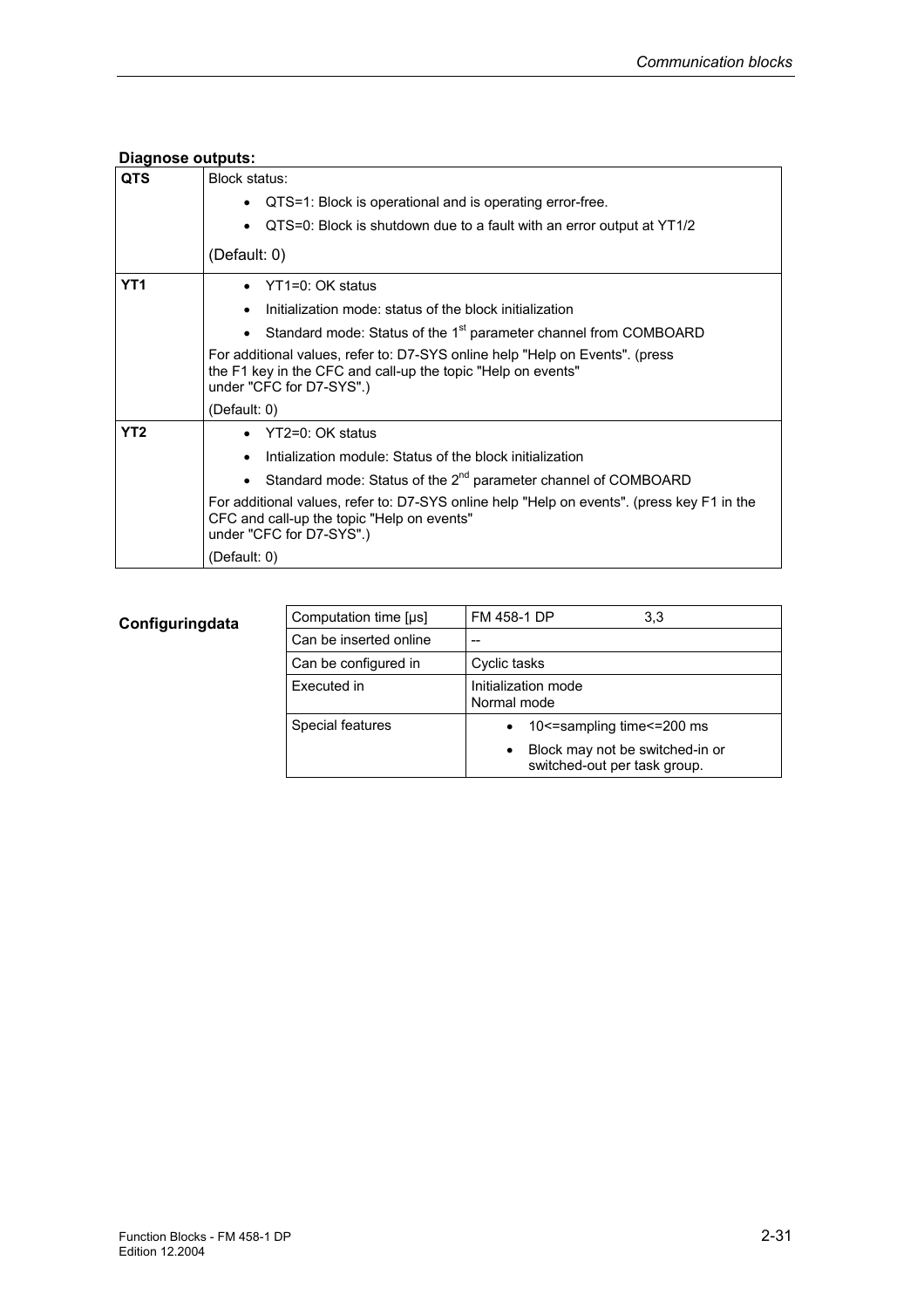# **2.4.2 CBCONF COMBOARD configuration**

### **Symbol**

|                                     | <b>CBCONF</b> |                 | #日# CBCONF       |           |                         |
|-------------------------------------|---------------|-----------------|------------------|-----------|-------------------------|
| name of the module to the right $-$ | GV            | <b>CTR</b>      | <b>QTS</b>       | <b>BO</b> | block status            |
| new configuration command - BO      |               | <b>SET</b>      | <b>YTS</b>       | W l       | - status display        |
| station address -                   |               | <b>MAA</b>      | D01              | W         | COMBOARD diagnosis 01   |
| COMBOARD parameter 01               |               | P01             | D <sub>02</sub>  | W         | - COMBOARD diagnosis 02 |
| COMBOARD parameter 02 - I           |               | P02             | D03              | W.        | COMBOARD diagnosis 03   |
| COMBOARD parameter 03 - I           |               | P03             | D <sub>04</sub>  | W         | COMBOARD diagnosis 04   |
| COMBOARD parameter 04               |               | P04             | D05              | W         | COMBOARD diagnosis 05   |
| COMBOARD parameter 05               |               | P05             | D06              | W         | COMBOARD diagnosis 06   |
| COMBOARD parameter 06 - I           |               | P06             | D <sub>0</sub> 7 | W.        | - COMBOARD diagnosis 07 |
| COMBOARD parameter $07 - 1$         |               | P07             | D08              | W         | COMBOARD diagnosis 08   |
| COMBOARD parameter 08 -             |               | P08             | D <sub>09</sub>  | W.        | COMBOARD diagnosis 09   |
| COMBOARD parameter 09 - I           |               | P09             | D <sub>10</sub>  | W.        | - COMBOARD diagnosis 10 |
| COMBOARD parameter 10 -             |               | P <sub>10</sub> | D <sub>11</sub>  | W         | COMBOARD diagnosis 11   |
| COMBOARD parameter 11 - I           |               | P <sub>11</sub> | D <sub>12</sub>  | W         | COMBOARD diagnosis 12   |
| COMBOARD parameter 12 -             |               | P <sub>12</sub> | D <sub>13</sub>  | W.        | - COMBOARD diagnosis 13 |
| COMBOARD parameter 13 - I           |               | P <sub>13</sub> | D <sub>14</sub>  | W         | COMBOARD diagnosis 14   |
| COMBOARD parameter 14 - I           |               | P <sub>14</sub> | D <sub>15</sub>  | W.        | COMBOARD diagnosis 15   |
| COMBOARD parameter $15 - 1$         |               | P <sub>15</sub> | D <sub>16</sub>  | W.        | COMBOARD diagnosis 16   |
| COMBOARD parameter 16 -             |               | P16             | D17              | W         | COMBOARD diagnosis 17   |
| COMBOARD parameter 17               |               | P <sub>17</sub> | D <sub>18</sub>  | W         | COMBOARD diagnosis 18   |
| COMBOARD parameter 18 - I           |               | P <sub>18</sub> | D <sub>19</sub>  | W.        | COMBOARD diagnosis 19   |
| COMBOARD parameter 19 - I           |               | P <sub>19</sub> | D <sub>20</sub>  | W         | COMBOARD diagnosis 20   |
| COMBOARD parameter 20               |               | P <sub>20</sub> | D <sub>21</sub>  | W         | COMBOARD diagnosis 21   |
| COMBOARD parameter 21               |               | P21             | D <sub>22</sub>  | W.        | COMBOARD diagnosis 22   |
| COMBOARD parameter 22               |               | P <sub>22</sub> | D <sub>23</sub>  | W         | COMBOARD diagnosis 23   |
| COMBOARD parameter 23               |               | P <sub>23</sub> | D <sub>24</sub>  | W         | COMBOARD diagnosis 24   |
| COMBOARD parameter 24               |               | P24             | D <sub>25</sub>  | W.        | - COMBOARD diagnosis 25 |
| COMBOARD parameter 25 -             |               | P <sub>25</sub> | D <sub>26</sub>  | W.        | COMBOARD diagnosis 26   |
| COMBOARD parameter 26               |               | P <sub>26</sub> | D <sub>27</sub>  | W         | COMBOARD diagnosis 27   |
| COMBOARD parameter 27               |               | P27             | D <sub>28</sub>  | W         | COMBOARD diagnosis 28   |
| COMBOARD parameter 28 -             |               | P <sub>28</sub> |                  |           |                         |

**Brief description** 

FB CBCONF can be configured on the following modules:

- FM458 modules
- T400 technology module

The function block CBCONF may only be configured once on a FM458 module per COMBOARD. It is configured on the FM458 module on which the function block @FMPAR was configured for the appropriate COMBOARD. **Configuring on a FM458 module**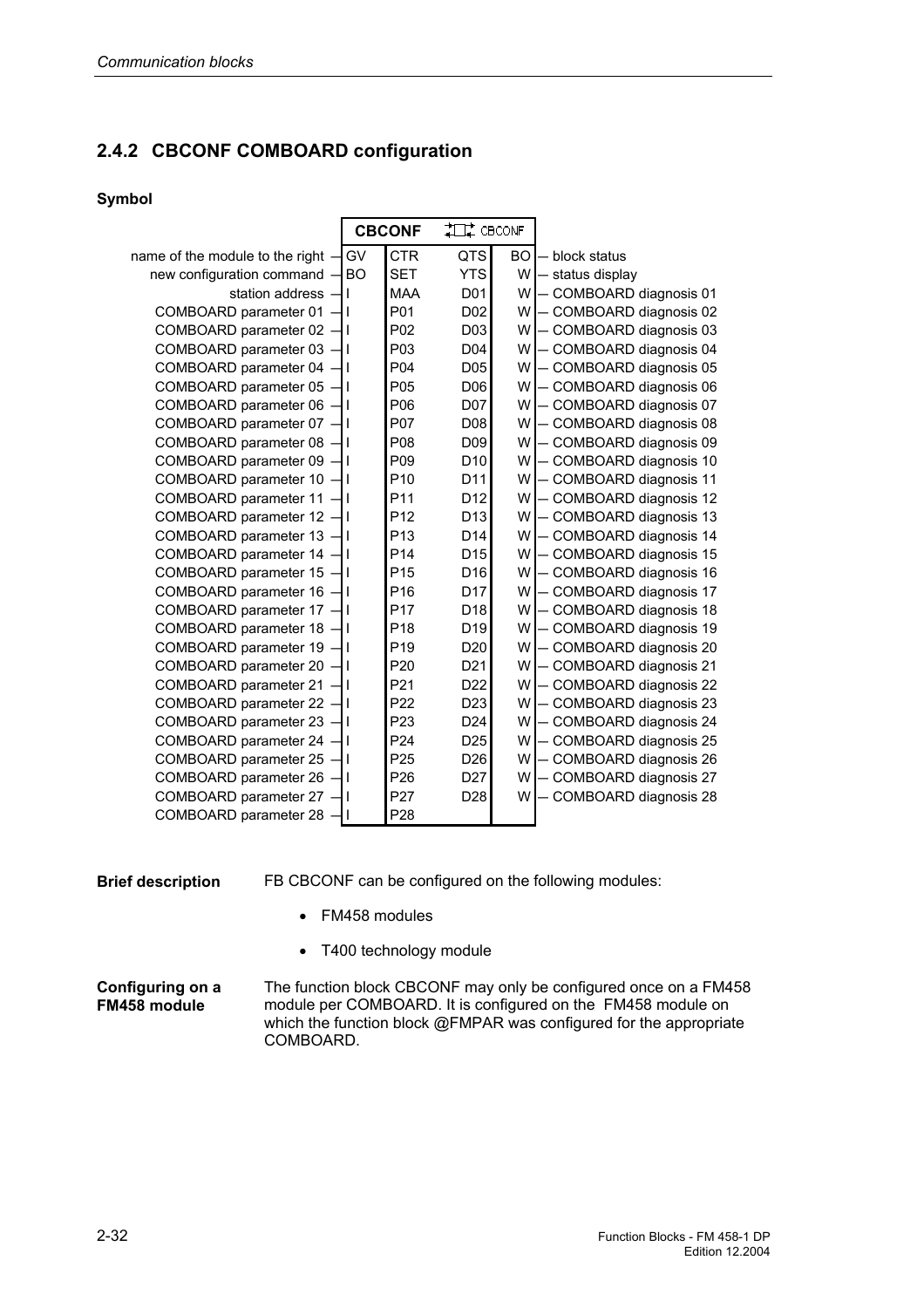#### The block saves the configured configuration data in the admin. area of the COMBOARD. It executes this once after run-up and user-controlled in the RUN mode. In the RUN mode, it outputs diagnostics data from the COMBOARD at its outputs. **Mode of operation**

New configuration data can be transferred online to COMBOARD with a positive edge at input SET.

#### **I/O**

| <b>CTR</b> | Configured name of the "righthand" adjacent module (initialization connection). The<br>following data can be entered:                                           |
|------------|-----------------------------------------------------------------------------------------------------------------------------------------------------------------|
|            | $CTR = 0$ if an adjacent module was not configured                                                                                                              |
|            | CTR= <module name=""> or</module>                                                                                                                               |
|            | CTR= <module name="">.<connector> if an adjacent board is configured.</connector></module>                                                                      |
|            | (default value: -)                                                                                                                                              |
| <b>SET</b> | The configuration data is transferred online to the COMBOARD with a rising<br>edge at this input.                                                               |
|            | (Default value: 0)                                                                                                                                              |
| <b>MAA</b> | The station number should be assigned depending on the particular protocol<br>(e.g. USS: 030, PROFIBUS DP: 3125).                                               |
|            | (Default value: 0)                                                                                                                                              |
| P01P28     | Max. 28 additional COMBOARD-specific configuration parameters.                                                                                                  |
|            | (Default value: 0)                                                                                                                                              |
| <b>QTS</b> | Block status:                                                                                                                                                   |
|            | $QTS = 1$ : Block is operational.                                                                                                                               |
|            | $QTS = 0$ : The block is disabled with an error output at YTS<br>$\bullet$                                                                                      |
|            | (Default value: 0)                                                                                                                                              |
| <b>YTS</b> | Status display, possible values                                                                                                                                 |
|            | - 0: OK status                                                                                                                                                  |
|            | - 7CB3: T400 operates as TECHBOARD and a BASEBOARD is available                                                                                                 |
|            | Additional values, refer to: D7-SYS Online Help "Help on events" (press key F1 in the CFC<br>and call-up the topic "Help on events" under "CFC for SIMADYN D".) |
|            | (Default value: 0)                                                                                                                                              |
| D01D28     | Max. 28 words of diagnostics data of the COMBOARD                                                                                                               |
|            | (Default value: 0)                                                                                                                                              |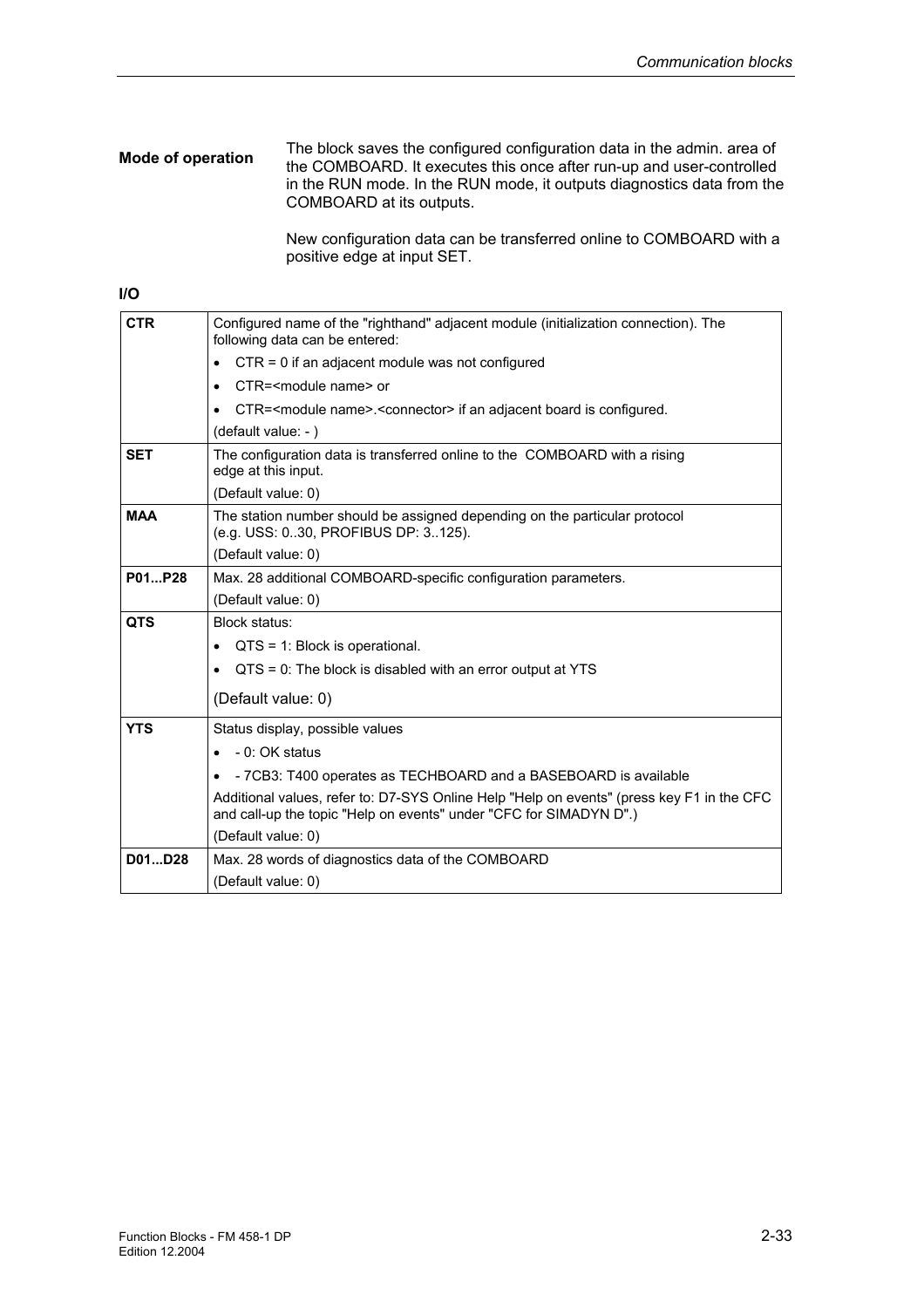#### **Significance of the configuring input for several COMBOARDs**

The "CB-Param" and "SCB-Param" columns establish the assignment to the COMBOARD User Manuals.

| Input           | <b>CB-Param</b><br>new/old | <b>CB1:</b><br>DP | CBP:<br><b>DP</b>       | CBP2:<br>CBP2:<br><b>DP</b><br><b>USS</b>      |                                                                               | <b>CB2:</b><br>CAN                        |
|-----------------|----------------------------|-------------------|-------------------------|------------------------------------------------|-------------------------------------------------------------------------------|-------------------------------------------|
| <b>MAA</b>      | P918                       | Bus address       | Bus address             | <b>Bus address</b><br>Bus address              |                                                                               | Bus address                               |
| P01             | P711/<br>P696              | (not used)        | Diagnostic<br>selection | Diagnostic<br>selection                        | -                                                                             |                                           |
| P02             | P712/<br>P697              | PPO-Typ           | PPO-Typ                 | PPO-Typ                                        | $\blacksquare$                                                                | PZD<br>receive                            |
| <b>P03</b>      | P713/<br>P698              | (END)             | (END)                   | Protocol selection:<br>0: Profibus-DP<br>2:USS |                                                                               | PZD send                                  |
| <b>P04</b>      | P714/<br>P699              |                   |                         | SIMATIC OP<br>writes in:                       | $\overline{a}$                                                                | <b>PZD</b><br>send length                 |
|                 |                            |                   |                         | 0: EEPROM<br>1. RAM                            |                                                                               |                                           |
| P05             | P715/<br>P700              |                   |                         | Slave to slave<br>data transfer<br>failed:     | L,                                                                            | <b>PZD</b><br>send rate                   |
|                 |                            |                   |                         | 0: Error<br>1: Warning                         |                                                                               |                                           |
| P06             | P716/<br>P701              |                   |                         | (END)                                          | $\overline{a}$                                                                | <b>PZD</b><br>receive<br><b>Broadcast</b> |
| <b>P07</b>      | P717/<br>P702              |                   |                         |                                                |                                                                               | <b>PZD</b><br>receive<br>Multicast        |
| P08             | P718/<br>P703              |                   |                         |                                                | Baud rate<br>$6 = 9,6$<br>kBaud<br>$7 = 19,2$<br>kBaud<br>$8 = 38,4$<br>kBaud | <b>PZD</b><br>receiver<br>cross           |
| P09             | P719/<br>P704              |                   |                         |                                                | PKW: 0:no,<br>127:yes,<br>3:one word,<br>4:one D word                         | PKW task<br><b>Broadcast</b>              |
| P10             | P720/<br>P705              |                   |                         |                                                | PZD:<br>No. of words                                                          | Baud rate                                 |
| P11             | P706.1                     |                   |                         |                                                | (END)                                                                         | CAN layer                                 |
| P12             | P706.2                     |                   |                         |                                                |                                                                               | Bus timing                                |
| P13             | P706.3                     |                   |                         |                                                |                                                                               | (END)                                     |
| P14             | P706.4                     |                   |                         |                                                |                                                                               |                                           |
|                 |                            |                   |                         |                                                |                                                                               |                                           |
| P <sub>28</sub> |                            |                   |                         |                                                |                                                                               |                                           |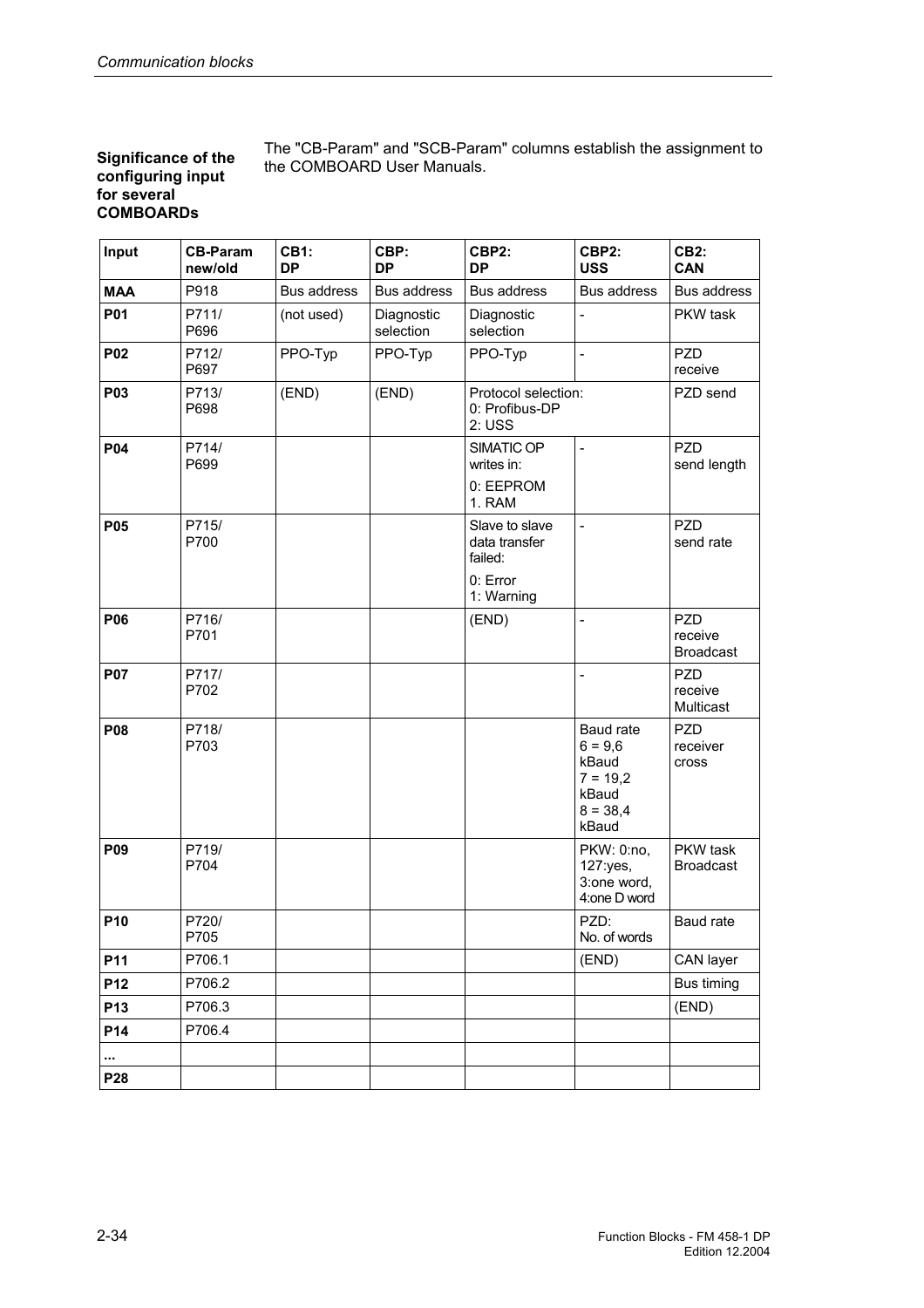| Input           | SCB-<br>Param | SCB <sub>2</sub> :<br><b>USS-Slave</b>                                        | SCB <sub>2:</sub><br>Peer | <b>SCB1:</b><br>CAN |
|-----------------|---------------|-------------------------------------------------------------------------------|---------------------------|---------------------|
| <b>MAA</b>      | P683.2        | <b>Bus address</b>                                                            | (not used)                |                     |
| <b>P01</b>      | P682          | SCB1/SCB2-protocol selection:<br>0:CAN, 1:USS 4-wire,<br>2:USS-2-wire, 3:Peer |                           |                     |
| <b>P02</b>      | P685.2        | PKW: 0:no.<br>127:yes,<br>3:one word,<br>4:one D word                         | (not used)                |                     |
| <b>P03</b>      | P686.2        | Process data:<br>No. of words                                                 | (not used)                |                     |
| <b>P04</b>      | P684.2        | Baud rate                                                                     |                           |                     |
| <b>P05</b>      | P687.2        | Telegram failure time                                                         |                           |                     |
| <b>P06</b>      |               | (END)                                                                         | (END)                     |                     |
| <b>P07</b>      |               |                                                                               |                           |                     |
| <b>P08</b>      |               |                                                                               |                           |                     |
| <b>P09</b>      |               |                                                                               |                           |                     |
| P <sub>10</sub> |               |                                                                               |                           |                     |
| <b>P11</b>      |               |                                                                               |                           |                     |
| P <sub>12</sub> |               |                                                                               |                           |                     |
| <b>P13</b>      |               |                                                                               |                           |                     |
| P <sub>14</sub> |               |                                                                               |                           |                     |
|                 |               |                                                                               |                           |                     |
| P <sub>28</sub> |               |                                                                               |                           |                     |

#### **Significance of the diagnostic outputs**

Refer to the COMBOARD User Manuals

| Computation time [µs]  | <b>FM458-1 DP</b><br>3,3                                                    |
|------------------------|-----------------------------------------------------------------------------|
| Can be inserted online |                                                                             |
| Can be configured in   | Cyclic tasks                                                                |
| Executed in            | Initialization mode<br>Normal mode                                          |
| Special features       | The block can only be configured once for<br>each communications submodule. |
|                        | Additional block required on the CPU<br>modules: @FMPAR                     |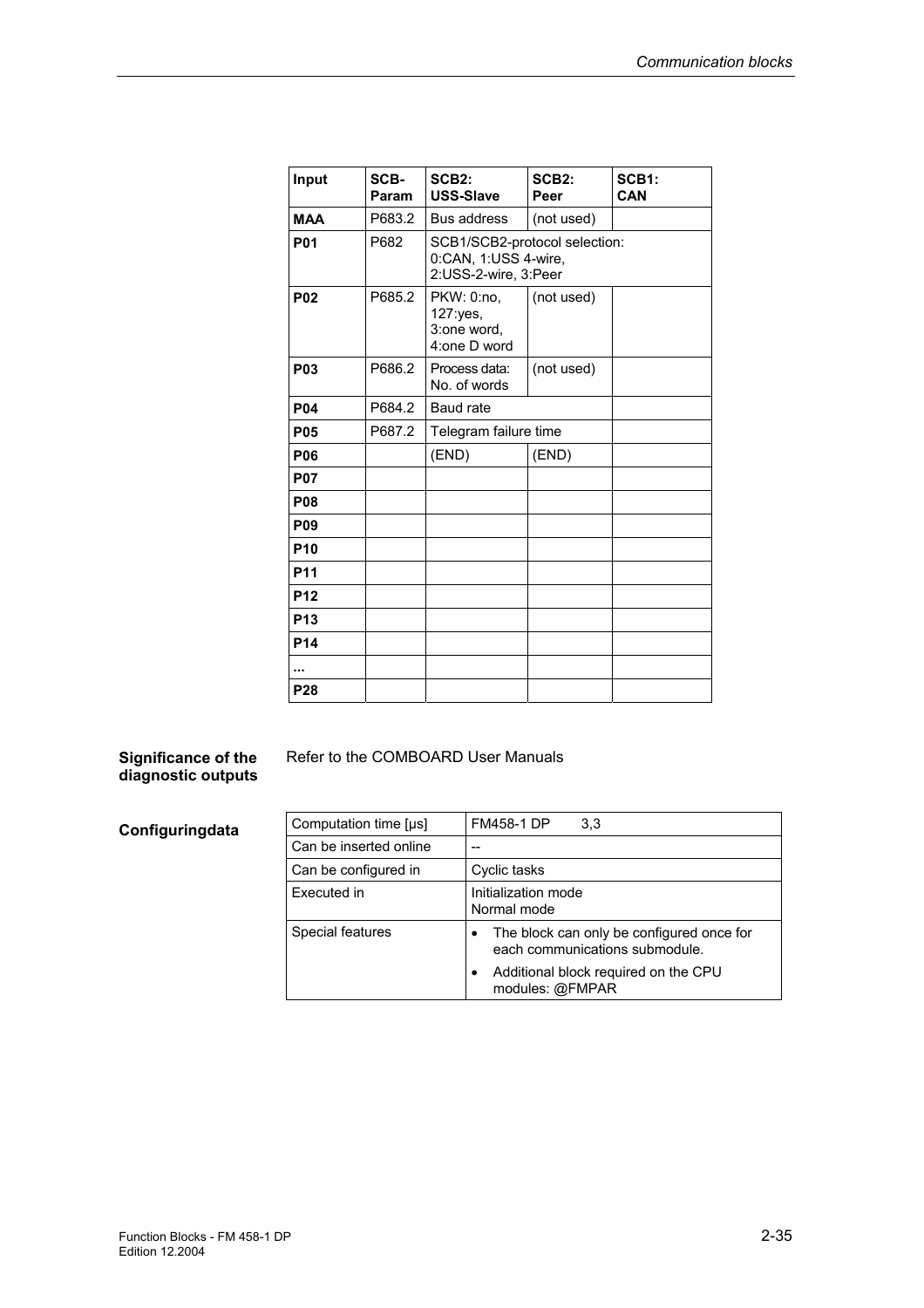# **2.4.3 CBRFAW Receiving warnings from a COMBOARD**

### **Symbol**



**Brief description** 

- The block can only be configured on a FM458 module.
- This block receives warnings A81 to A96 of a COMBOARD (communications submodule of SIMOVERT MASTER DRIVES, e.g. CBP2 for PROFIBUS DP).
- Input CTS of the CBRFAW function block is used to define from which COMBOARD the warnings are to be received.
- Function block CBRFAW may only be configured on a FM458 module of each COMBOARD. It is configured on the FM458 module, on which a @FMPAR function block was also configured for the appropriate COMBOARD.

#### Initialization inputs: **I/O**

| l CTS | Configured name of the EXM448/EXM448-2 module and connector X01 or X02, separated by<br>. .<br>. . |
|-------|----------------------------------------------------------------------------------------------------|
|       | $(Default: - )$                                                                                    |

Outputs:

| <b>CW</b>  | Outputs COMBOARD warnings A81 to A96                                                                                                                                                            |  |  |  |
|------------|-------------------------------------------------------------------------------------------------------------------------------------------------------------------------------------------------|--|--|--|
|            | (Default: 0)                                                                                                                                                                                    |  |  |  |
| <b>QTS</b> | Block status:                                                                                                                                                                                   |  |  |  |
|            | QTS=1: Block is being processed and is operating error-free.                                                                                                                                    |  |  |  |
|            | QTS=0: Block is shut down due to a fault with error output at YTS.                                                                                                                              |  |  |  |
|            | (Default: 0)                                                                                                                                                                                    |  |  |  |
| <b>YTS</b> | Status of the COMBOARD warning channel:                                                                                                                                                         |  |  |  |
|            | YTS=0: OK condition<br>For additional values, refer to: D7-SYS online help "Help on events". (press the F1 key in the<br>CFC and call-up the topic "Help on events" under "CFC for SIMADYN D".) |  |  |  |
|            | (Default: 0)                                                                                                                                                                                    |  |  |  |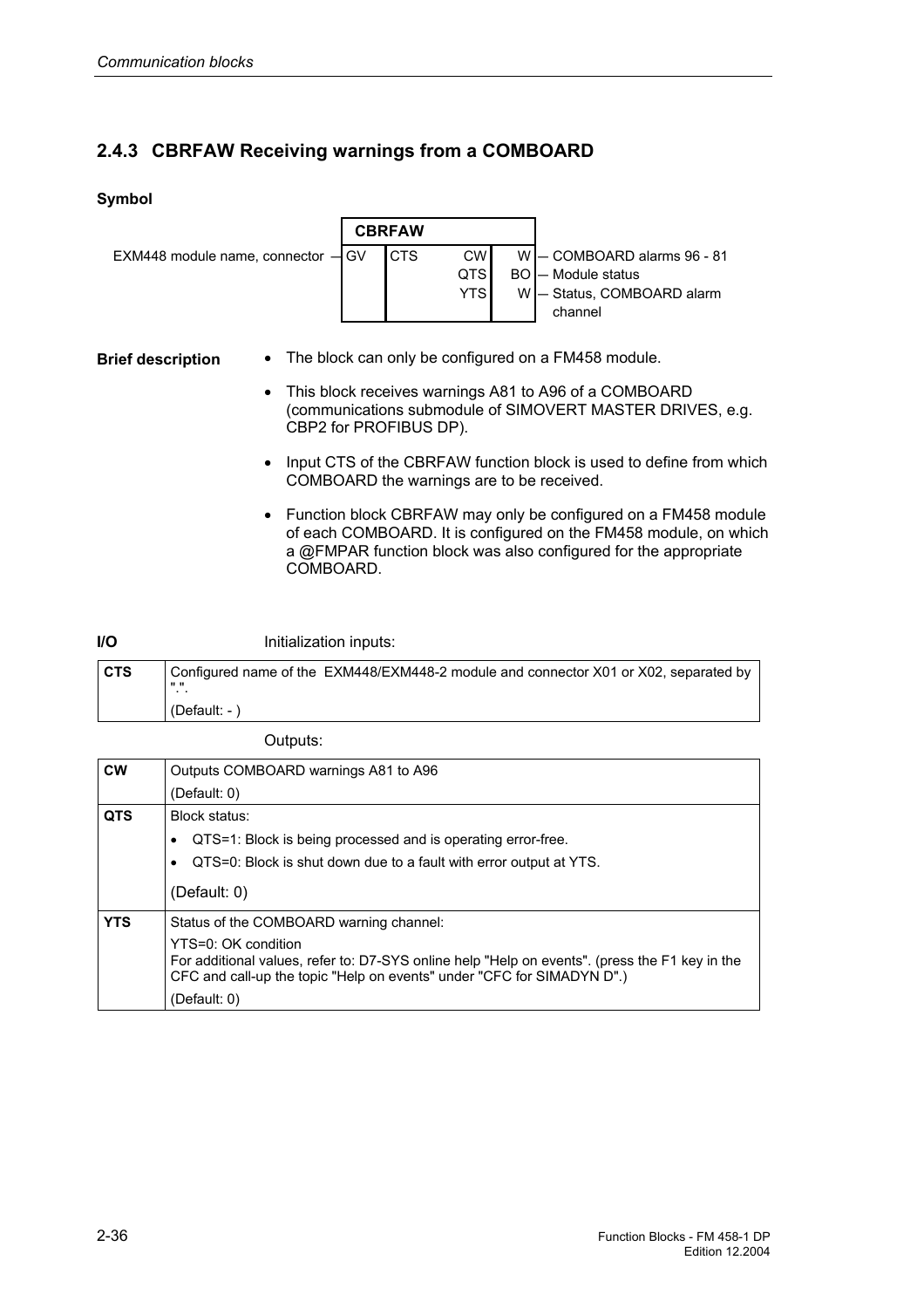| Computation time [µs]  | <b>FM458-1 DP</b><br>3,3                                                    |
|------------------------|-----------------------------------------------------------------------------|
| Can be inserted online |                                                                             |
| Can be configured in   | Cyclic tasks                                                                |
| Executed in            | Initialization mode<br>Normal mode                                          |
| Special features       | The block can only be configured once for<br>each communications submodule. |
|                        | Additionally required block:<br>@FMPAR                                      |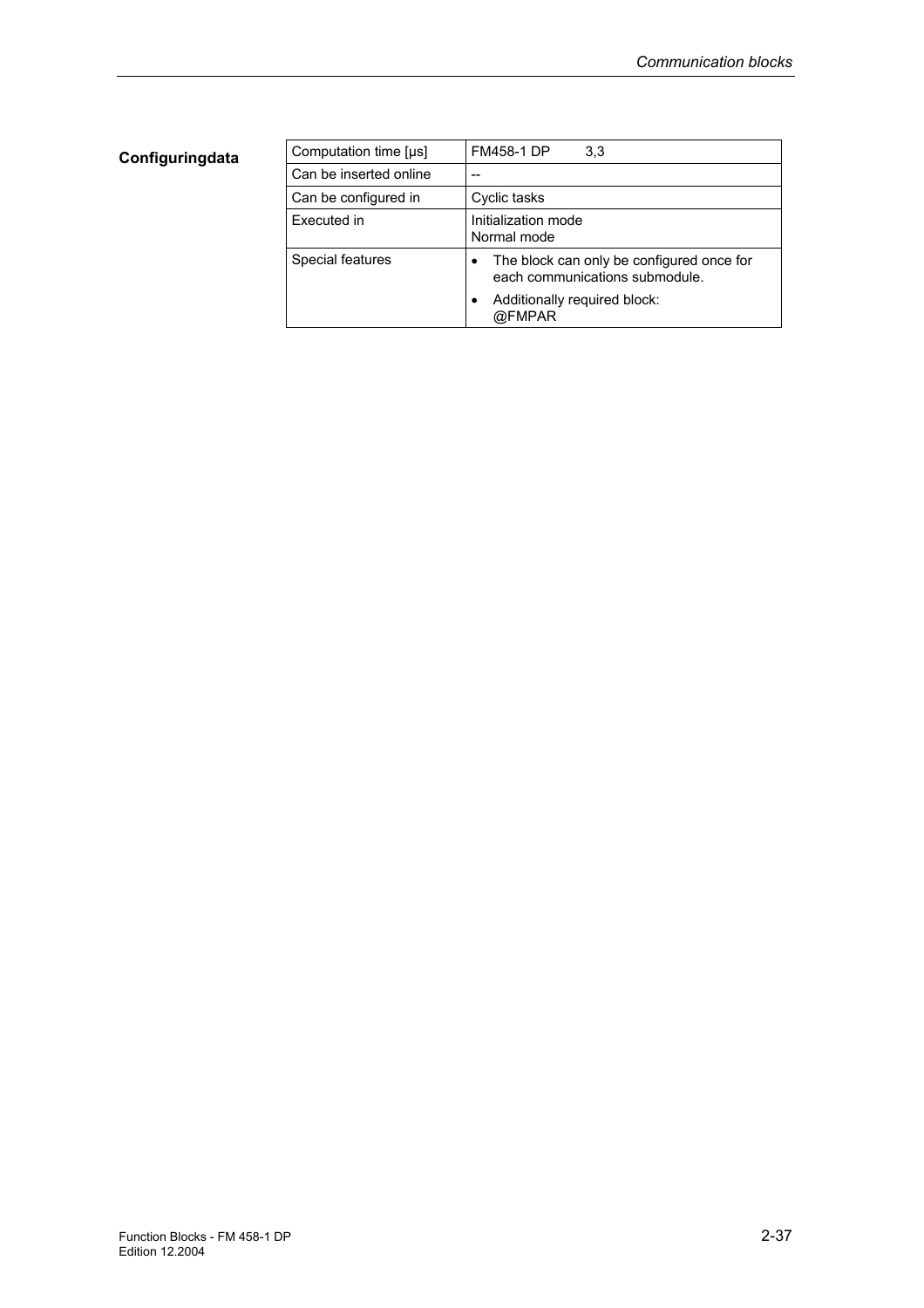# **2.4.4 PNAME Parameter names**

#### **Symbol**

|                                  | <b>PNAME</b> |                          |   |               |
|----------------------------------|--------------|--------------------------|---|---------------|
|                                  |              |                          |   |               |
| parameter language selection - I |              | <b>YTS</b><br><b>PLA</b> | W | status output |
| parameter name $1 - S$           |              | N <sub>1</sub>           |   |               |
| parameter name $2 - S$           |              | N <sub>2</sub>           |   |               |
| parameter name $3 - S$           |              | N3                       |   |               |
| parameter name $4 - S$           |              | N <sub>4</sub>           |   |               |
| parameter name $5 - S$           |              | N5                       |   |               |
| parameter name $6 - S$           |              | N6                       |   |               |
| parameter name $7 - S$           |              | N7                       |   |               |
| parameter name $8 - S$           |              | N <sub>8</sub>           |   |               |
| parameter name $9 - S$           |              | N9                       |   |               |
| parameter name $10 - S$          |              | N <sub>10</sub>          |   |               |
| parameter name $11 - S$          |              | N <sub>11</sub>          |   |               |
| parameter name $12 - S$          |              | N <sub>12</sub>          |   |               |
| parameter name $13 - S$          |              | N <sub>13</sub>          |   |               |
| parameter name $14 - S$          |              | N <sub>14</sub>          |   |               |
| parameter name $15 - S$          |              | N <sub>15</sub>          |   |               |
| parameter name $16 - S$          |              | N <sub>16</sub>          |   |               |
| parameter name $17 - S$          |              | N <sub>17</sub>          |   |               |
| parameter name $18 - S$          |              | N <sub>18</sub>          |   |               |
| parameter name $19 - S$          |              | N <sub>19</sub>          |   |               |
| parameter name $20 - S$          |              | N20                      |   |               |

#### **Brief description**

The block is required to configure names for parameters.

The PNAME function block can be configured on the following modules:

- T400 technology module (@DRIVE function block is required)
- FM module (@FMPAR function block is required)

The block can be configured in the slowest sampling time.

The block saves the configured names in the parameter list of the function block @FMPAR, and then disables itself. **Mode of operation**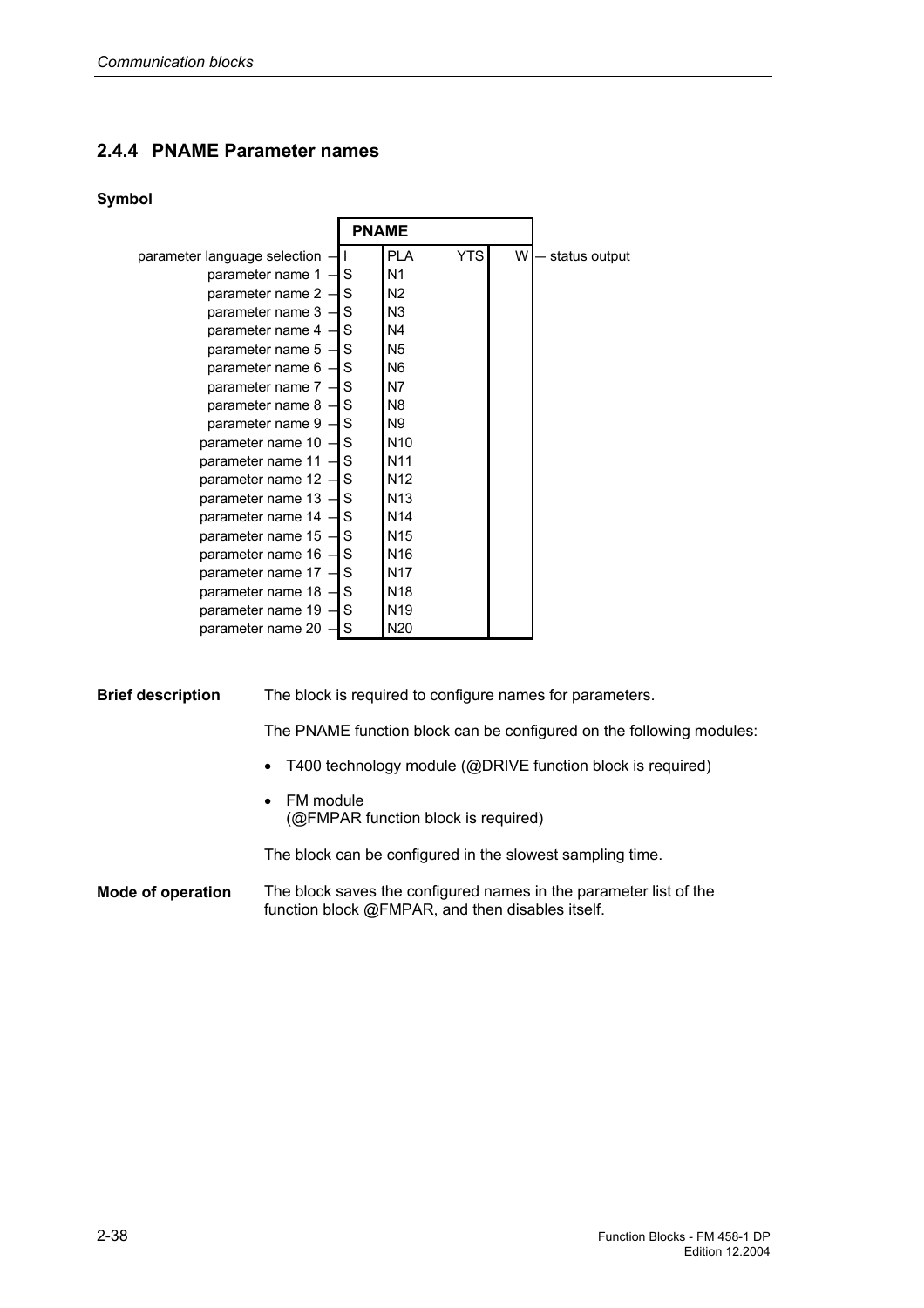| I/O        |                                                                                                                                                                                                                                                                                                                                                                    |
|------------|--------------------------------------------------------------------------------------------------------------------------------------------------------------------------------------------------------------------------------------------------------------------------------------------------------------------------------------------------------------------|
| <b>PLA</b> | Parameter language selection (parameter langage): The configured parameter names are<br>exactly activated when the data coincides with the PLA input at the @FMPAR block.                                                                                                                                                                                          |
|            | (Initialization input)<br>(Default value: 0)                                                                                                                                                                                                                                                                                                                       |
| <b>Nnn</b> | The parameter number and the parameter name, separated by a colon are specified<br>at the Nnn inputs. Example: "H123: parameter name". The parameter number must<br>always consists of a letter (H or L) and three digits. The parameter name should be<br>a maximum of 16 characters long; longer names will be cut-off and shorter names,<br>filled with blanks. |
|            | (Initialization input)<br>(Default value: Empty string)                                                                                                                                                                                                                                                                                                            |
| <b>YTS</b> | Status display, possible values<br>- 0: OK status (all of the names are activated).<br>Alarms:                                                                                                                                                                                                                                                                     |
|            | - 1: The names are not activated, as another language is set at function block @FMPAR<br>- 2: For at least one parameter number, there is no parameter (the name is ignored)<br>Additional values, refer to: D7-SYS Online Help "Help on events" (press key F1 in the CFC<br>and call-up the topic "Help on events" under "CFC for SIMADYN D")                     |
|            | (Default value: 0)                                                                                                                                                                                                                                                                                                                                                 |

| Computation time [µs]  | FM 458-1 DP<br>3.3                                       |
|------------------------|----------------------------------------------------------|
| Can be inserted online |                                                          |
| Can be configured in   | Cyclic tasks                                             |
| Executed in            | Initialization mode<br>Normal mode                       |
| Special features       | additionally required block on the FM<br>modules: @FMPAR |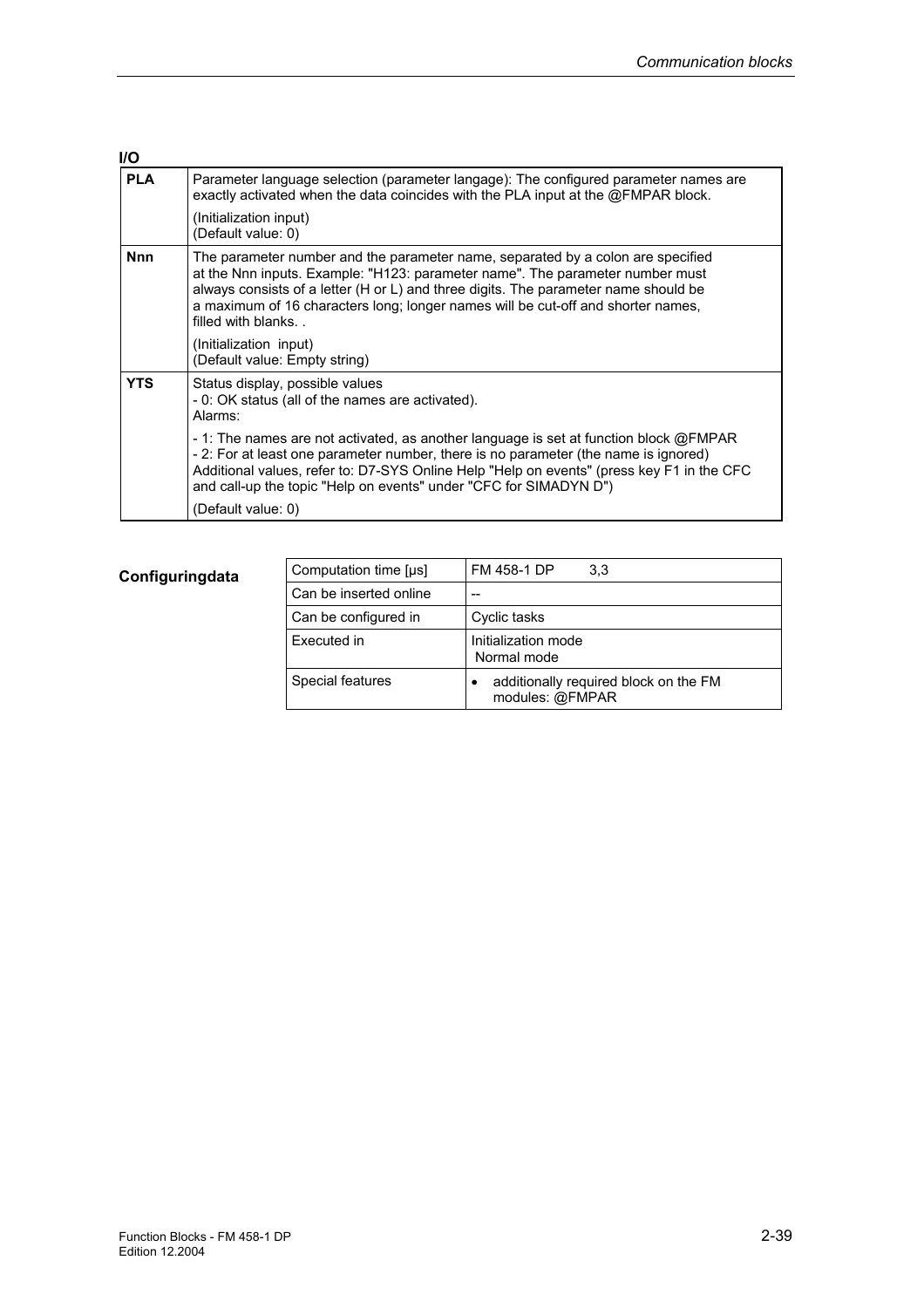# **2.4.5 PSTAT Change enable for parameters**

### **Symbol**

|               | <b>PSTAT</b> |                 |            |   |                |
|---------------|--------------|-----------------|------------|---|----------------|
| Password      |              | <b>PSW</b>      | <b>WLV</b> | W | – Access level |
| Level 1       |              | PW <sub>1</sub> | <b>WST</b> | W | Device status  |
| Level 2       |              | PW <sub>2</sub> | <b>YTS</b> | W | Status display |
| Level 3       |              | PW <sub>3</sub> |            |   |                |
| Level 4       |              | PW <sub>4</sub> |            |   |                |
| Level 5       |              | PW <sub>5</sub> |            |   |                |
| Level 6       |              | PW <sub>6</sub> |            |   |                |
| Level 7       |              | PW <sub>7</sub> |            |   |                |
| Level 8       |              | PW <sub>8</sub> |            |   |                |
| Device status |              | <b>STE</b>      |            |   |                |

Using the function block, the following can be realized **Brief description** 

- a current device status can be configured,
- the access level can be defined by entering a password,
- the device status and the access level is used to define whether a parameter may be changed.

The statuses and access level, in which a parameter is to be inhibited or enabled, are defined using the PLIM function block.

Function block PSTAT may only be configured once in each FM module.

#### **I/O**

| <b>PSW</b> | Current password:                                                                                                                                                      |
|------------|------------------------------------------------------------------------------------------------------------------------------------------------------------------------|
|            | If password PSW does not coincide with the PWi values, then this corresponds to access level<br>0: this does not permit any change.                                    |
|            | If password PSW coincides with a value of PWi, then this corresponds to access level i and all<br>lower access levels.                                                 |
|            | In access level 8, there are no access authorizations as a result of the access level (all other<br>access restrictuions, e.g. using the device status, are retained). |
|            | (Default: 0)                                                                                                                                                           |
| <b>PWi</b> | Appropriate password for access level i (password i):                                                                                                                  |
|            | (Default: $0$ )                                                                                                                                                        |
| <b>STE</b> | Actual "device status": There are 16 statuses.                                                                                                                         |
|            | Permissible entry range: 1 to 16                                                                                                                                       |
|            | (Default: 1)                                                                                                                                                           |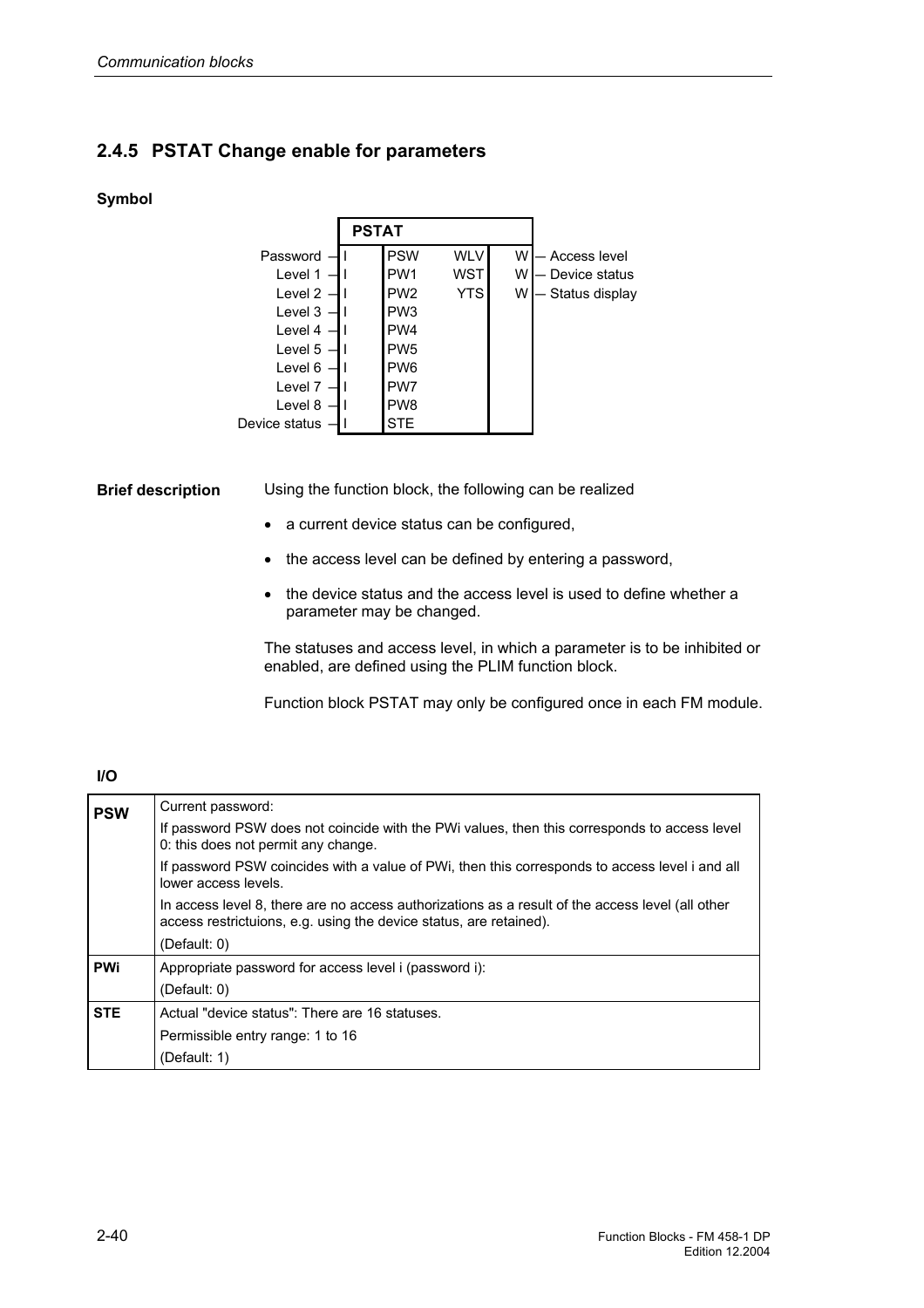| <b>WLV</b> | Actual access stage i (word level):                                                                                                                                       |
|------------|---------------------------------------------------------------------------------------------------------------------------------------------------------------------------|
|            | The access stage i, determined by the entry at input PSW, is output as binary value. For access<br>stage n, bit n is set to 1 and all of the other 15 bits, are set to 0. |
|            | e.g. for access level = 7, WLV corresponds to $2\#0000000001000000$ .                                                                                                     |
|            | (Default: 2#0000000000000000)                                                                                                                                             |
| <b>WST</b> | Device status (word state):                                                                                                                                               |
|            | The actual device status STE is output as a binary value. For the current device status ST=n, bit<br>n is set to 1 and all of the other 15 bits are set to 0.             |
|            | e.g. for STE=7, WST corresponds to $2\#000000001000000$ .                                                                                                                 |
|            | (Default: 2#0000000000000001)                                                                                                                                             |
| <b>YTS</b> | Status display:                                                                                                                                                           |
|            | 7C72: Function block is configured several times<br>$\bullet$                                                                                                             |
|            | 7CA9: no @FMPAR function block configured<br>$\bullet$                                                                                                                    |
|            | 7CC3: one or several incorrect entries were made at input PWi<br>$\bullet$                                                                                                |
|            | 7CC4: illegal entry at input STE<br>٠                                                                                                                                     |
|            | (Default: 0)                                                                                                                                                              |
|            | For additional values, refer to: D7-SYS online help "Help on events". (press<br>key F1 in the CFC and call-up the topic "Help on events" under<br>"CFC for SIMADYN D".)   |

| Computation time [µs]  | FM 458-1 DP<br>3,3                                                                         |
|------------------------|--------------------------------------------------------------------------------------------|
| Can be inserted online |                                                                                            |
| Can be configured in   | Alarm-Tasks<br>Cyclic tasks                                                                |
| Executed in            | Initialization mode<br>Normal mode                                                         |
| Special features       | Function block may only be configured once<br>per FM module                                |
|                        | Function block additionally required on the<br>$\bullet$<br>FM modules:<br>@FMPAR and PLIM |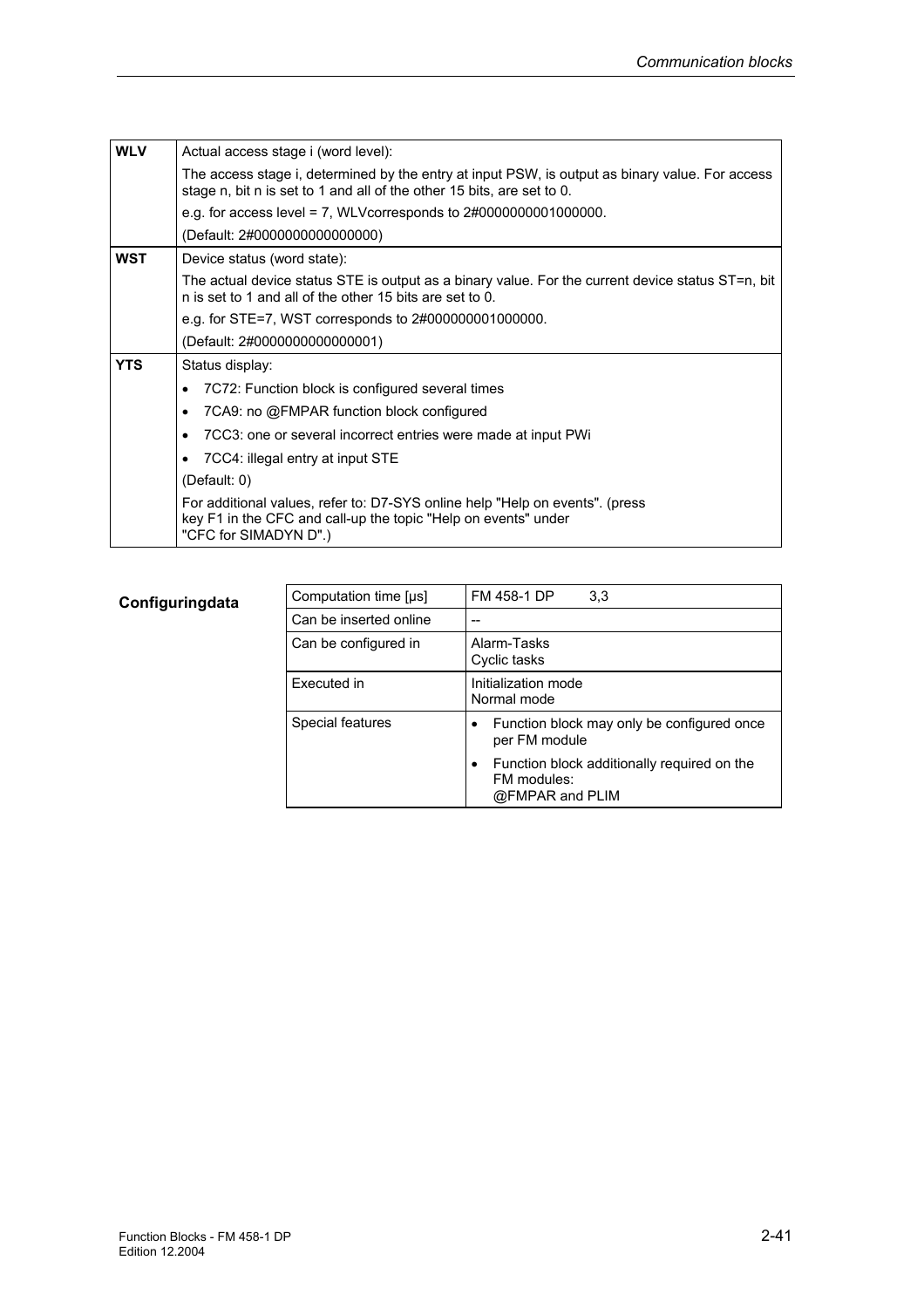# **3 Logic blocks**

# **3.1 SAV\_TR Save FB for NOV\_RAM**

|                                          | □<br>SAV TR<br><b>SAV TR</b>                                                                                                                                                                                                                                                                                                                                 |  |  |  |  |  |
|------------------------------------------|--------------------------------------------------------------------------------------------------------------------------------------------------------------------------------------------------------------------------------------------------------------------------------------------------------------------------------------------------------------|--|--|--|--|--|
|                                          | X<br>input variable<br>R<br>output variable<br>Y<br>R.                                                                                                                                                                                                                                                                                                       |  |  |  |  |  |
|                                          | mode of operation<br>QF<br>- no available memory<br><b>BO</b><br>M<br>BO                                                                                                                                                                                                                                                                                     |  |  |  |  |  |
|                                          |                                                                                                                                                                                                                                                                                                                                                              |  |  |  |  |  |
| <b>Brief description</b>                 | A REAL type quantity is saved in the NOV-RAM of a technology module.                                                                                                                                                                                                                                                                                         |  |  |  |  |  |
| <b>Mode of operation</b>                 | The function block is a read/write memory for a REAL value. It is only<br>active, if a 0 at output QF indicates that the memory space in the<br>NOVRAM is available. The function block operating mode is selected at<br>input M:                                                                                                                            |  |  |  |  |  |
| <b>Write operating</b><br>mode $(M = 1)$ | The quantity to be saved is entered at input X. It is transferred to<br>output Y.                                                                                                                                                                                                                                                                            |  |  |  |  |  |
|                                          | Further, input quantity X is entered in the NOV-RAM of the module. In<br>this case, a value, already contained in the NOV-RAM is overwritten.                                                                                                                                                                                                                |  |  |  |  |  |
| <b>Read operating</b><br>mode $(M = 0)$  | The last input quantity, saved in the write operating mode, is output<br>at Y.                                                                                                                                                                                                                                                                               |  |  |  |  |  |
|                                          | The NOV-RAM is deleted from the operating system each time the<br>configured software changes (even when the system is configured for<br>the first time), i.e. zeros are written into it. If the NOV-RAM is then<br>read, without having previously written a value into the NOV RAM,<br>then the initialization value of the NOV RAM (zero) is output at Y. |  |  |  |  |  |
| <b>INIT Operating</b><br>mode            | In the INIT operating mode of the function block, memory is made<br>available to accept a REAL value. Output QF is set to 1 if this is not (no<br>longer) possible. The function block is then inactive in the RUN operating<br>mode.                                                                                                                        |  |  |  |  |  |
| <b>I/O</b>                               |                                                                                                                                                                                                                                                                                                                                                              |  |  |  |  |  |

| 'X  | Input quantity  | (default: 0.0) |
|-----|-----------------|----------------|
| M   | Operating mode  | (default: 0)   |
|     | Output quantity | (default: 0.0) |
| .QF | No free memory  | (default: 0)   |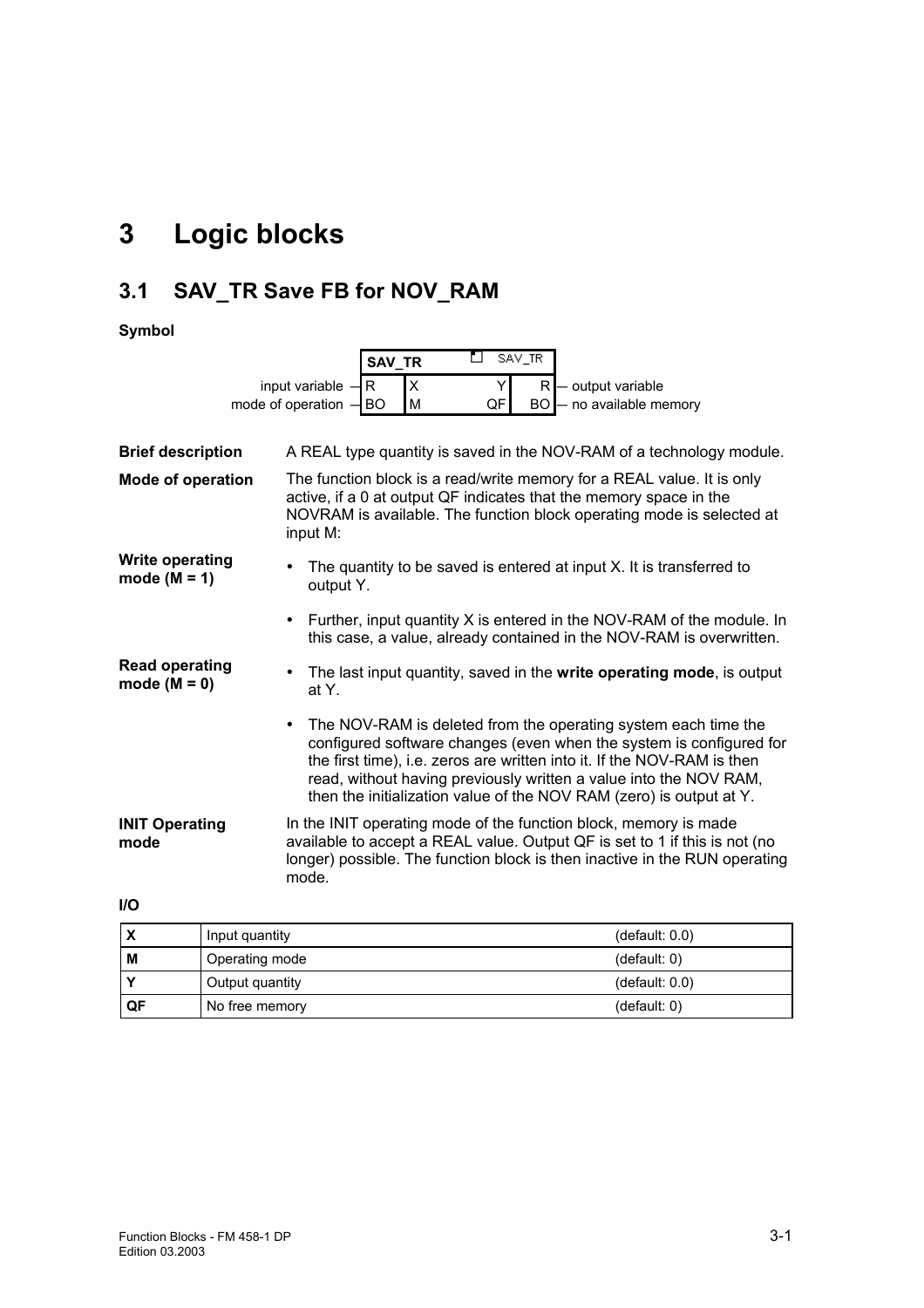| Computation time [µs]  | FM 458-1 DP                        | 0.6 |
|------------------------|------------------------------------|-----|
| Can be inserted online | --                                 |     |
| Can be configured in   | Interrupt tasks<br>Cyclic tasks    |     |
| Executed in            | Initialization mode<br>Normal mode |     |
| Special features       |                                    |     |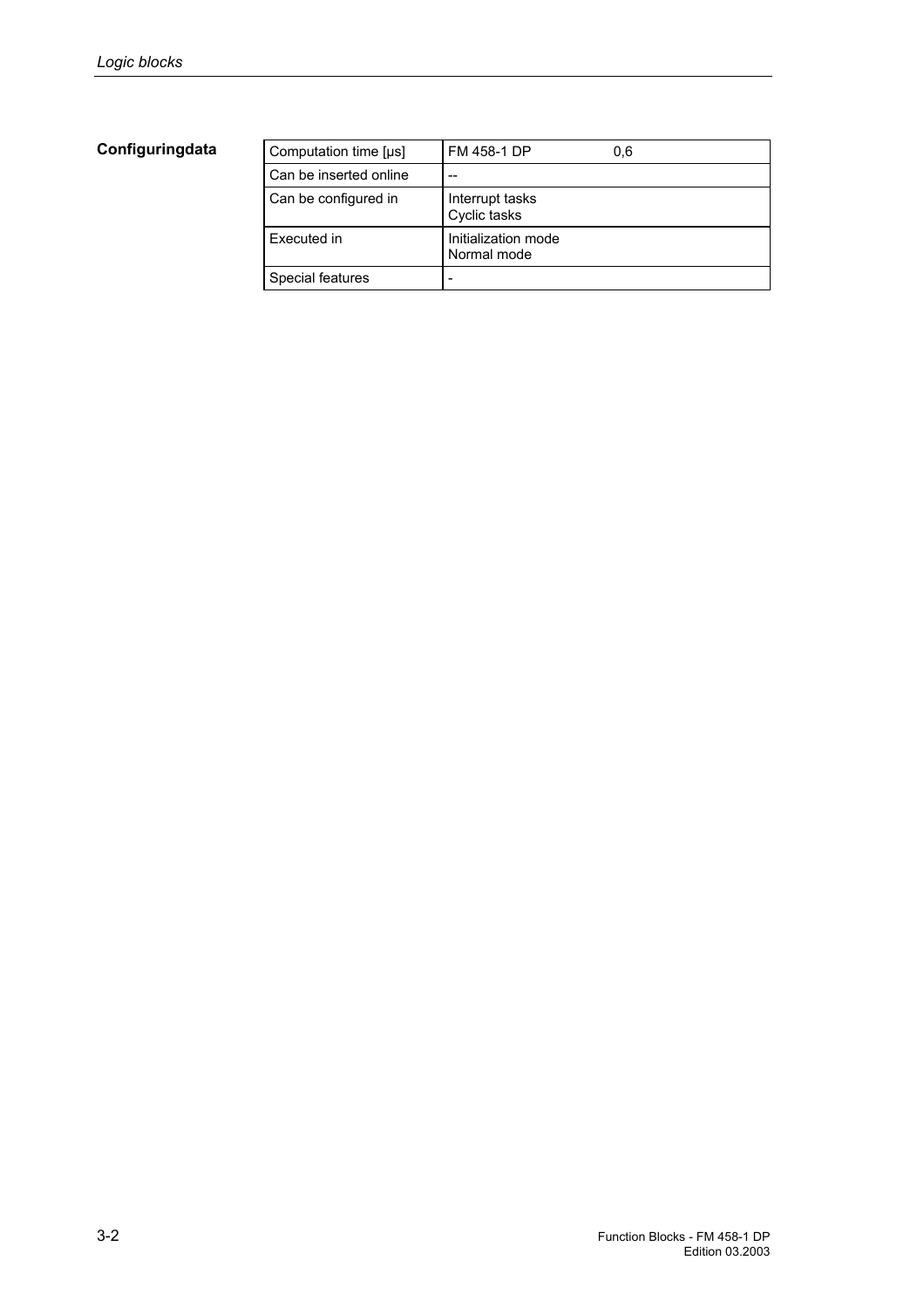# **3.2 PAS7 Initiate process interrupt at the S7-CPU**

|                                 |                                                                                                                         | PAS7                                               |                                                                                                                                                                                                                                                            |                                                                            |  |
|---------------------------------|-------------------------------------------------------------------------------------------------------------------------|----------------------------------------------------|------------------------------------------------------------------------------------------------------------------------------------------------------------------------------------------------------------------------------------------------------------|----------------------------------------------------------------------------|--|
| Supplementary interrupt info    |                                                                                                                         | <b>DW</b><br><b>IFO</b>                            | QF<br><b>BO</b><br>- error output                                                                                                                                                                                                                          |                                                                            |  |
| Reset error -<br>Trigger mode - |                                                                                                                         | <b>BO</b><br><b>RES</b><br><b>BO</b><br><b>TMB</b> |                                                                                                                                                                                                                                                            |                                                                            |  |
|                                 | Initiate interrupt -                                                                                                    | <b>BO</b>                                          |                                                                                                                                                                                                                                                            |                                                                            |  |
|                                 |                                                                                                                         |                                                    |                                                                                                                                                                                                                                                            |                                                                            |  |
| <b>Brief description</b>        |                                                                                                                         |                                                    | This function block, which initiates a process interrupt to the SIMATIC<br>S7-CPU, can only run with an FM 458-1 DP application module.                                                                                                                    |                                                                            |  |
| <b>Mode of operation</b>        |                                                                                                                         |                                                    |                                                                                                                                                                                                                                                            | The function block initiates a process interrupt at the associated S7 CPU. |  |
|                                 |                                                                                                                         | interrupt information.                             | The IFO double word is transferred to the S7-CPU as supplementary                                                                                                                                                                                          |                                                                            |  |
| <b>NOTE</b>                     |                                                                                                                         |                                                    | A process interrupt is only acknowledged after the process interrupt<br>OBs (organization block) has been executed on the S7-CPU.<br>The block does not wait for the acknowledgment. The OB is<br>parameterized in the HWConfig for the associated S7-CPU. |                                                                            |  |
|                                 |                                                                                                                         |                                                    | process interrupt from the FM 458-1 DP application module.                                                                                                                                                                                                 | The process interrupt is only initiated, if the S7-CPU is not processing a |  |
|                                 |                                                                                                                         |                                                    | Output QF has the value 1, if a new process interrupt is initiated,<br>although the last process interrupt was still not acknowledged or the<br>block was not configured on FM 458-1 DP.                                                                   |                                                                            |  |
|                                 | Output QF has the value 0, if the acknowledgment from the S7-CPU has<br>been received, or if input RES has the value 1. |                                                    |                                                                                                                                                                                                                                                            |                                                                            |  |
|                                 | The interrupt is initiated as a function of the input TMB:                                                              |                                                    |                                                                                                                                                                                                                                                            |                                                                            |  |
|                                 | for TMB = 0, if a signal changes from 0 to 1 at input I, or.                                                            |                                                    |                                                                                                                                                                                                                                                            |                                                                            |  |
|                                 |                                                                                                                         |                                                    | for TMB = 1, if any signal transition occurs at input $I$ .                                                                                                                                                                                                |                                                                            |  |
| <b>I/O</b>                      | <b>IFO</b>                                                                                                              |                                                    | Supplementary interrupt information                                                                                                                                                                                                                        | (detault: 0)                                                               |  |
|                                 | <b>RES</b>                                                                                                              | Reset error                                        |                                                                                                                                                                                                                                                            | (detault: 0)                                                               |  |
|                                 | TMB                                                                                                                     | Trigger mode, both edges                           |                                                                                                                                                                                                                                                            | (default: 0)                                                               |  |
|                                 | L                                                                                                                       | Initiate an interrupt                              |                                                                                                                                                                                                                                                            | (default: 0)                                                               |  |
|                                 | QF                                                                                                                      | Error output                                       |                                                                                                                                                                                                                                                            | (detault: 0)                                                               |  |
|                                 |                                                                                                                         |                                                    |                                                                                                                                                                                                                                                            |                                                                            |  |
| Configuringdata                 | Computation time [µs]                                                                                                   |                                                    | FM 458-1 DP<br>3,3                                                                                                                                                                                                                                         |                                                                            |  |
|                                 | Available online                                                                                                        |                                                    | no                                                                                                                                                                                                                                                         |                                                                            |  |
|                                 | Can be configured in                                                                                                    |                                                    | Interrupt tasks<br>Cyclic tasks                                                                                                                                                                                                                            |                                                                            |  |
|                                 | Executed in                                                                                                             |                                                    | Normal mode                                                                                                                                                                                                                                                |                                                                            |  |
|                                 | Special features                                                                                                        |                                                    |                                                                                                                                                                                                                                                            |                                                                            |  |
|                                 |                                                                                                                         |                                                    |                                                                                                                                                                                                                                                            |                                                                            |  |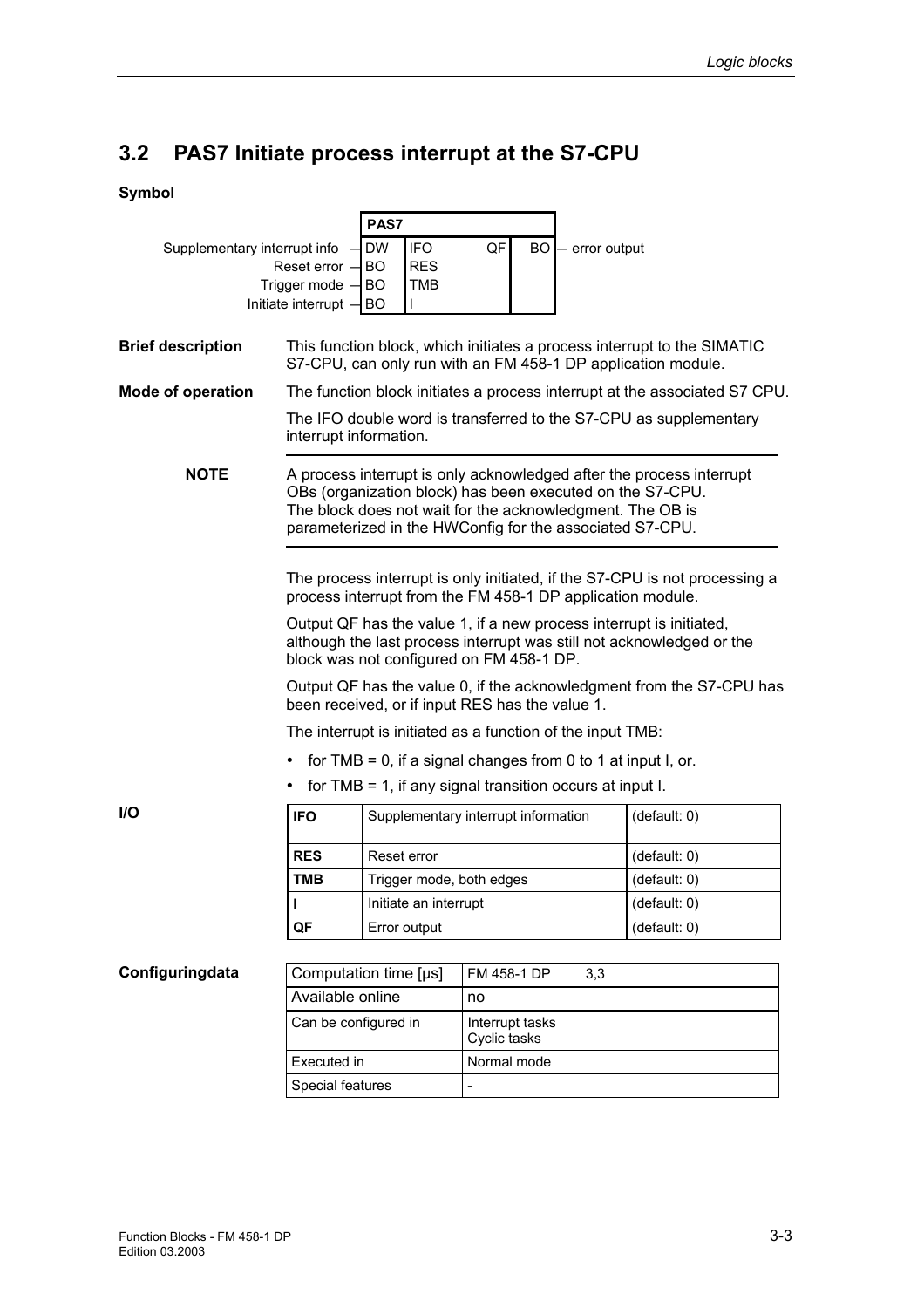# **4 Service-/diagnostic blocks**

# **4.1 FMLED Control FM 458-1 DP diagnostics LED**

|                                     | <b>FMLED</b> |            |    |  |                   |
|-------------------------------------|--------------|------------|----|--|-------------------|
| LED (user error) $-1$               |              | <b>AWF</b> | QF |  | BO - error output |
| LED (online monitoring) -I          |              | <b>ONL</b> |    |  |                   |
| LED (communications error) $-$ II   |              | <b>COM</b> |    |  |                   |
| LED (sampling time overflow) $-$ II |              | ICYC.      |    |  |                   |

| <b>Brief description</b> |                       | The function block, which controls the FM 458-1 DP diagnostic LEDs,<br>can only run with an FM 458-1 DP application module.                                                                                                                                      |                                                                                                                                           |                 |  |  |  |
|--------------------------|-----------------------|------------------------------------------------------------------------------------------------------------------------------------------------------------------------------------------------------------------------------------------------------------------|-------------------------------------------------------------------------------------------------------------------------------------------|-----------------|--|--|--|
| <b>Mode of operation</b> |                       | The LEDs of the FM 458-1 DP application module can be controlled<br>using this block.                                                                                                                                                                            |                                                                                                                                           |                 |  |  |  |
|                          |                       | The LED display is canceled for a value of 0 at the appropriate input; for<br>a value of 1, it is set and for a value of -1, its status is retained,<br>unchanged. The value of -1 is required, as this block has been configured<br>a multiple number of times. |                                                                                                                                           |                 |  |  |  |
|                          |                       |                                                                                                                                                                                                                                                                  | Output QF has the value 1, if the inputs have invalid values, or if the<br>block is not configured on the FM 458-1 DP application module. |                 |  |  |  |
| <b>I/O</b>               | <b>AWF</b>            | LED for user error                                                                                                                                                                                                                                               |                                                                                                                                           | $(default: -1)$ |  |  |  |
|                          | <b>ONL</b>            | LED for online monitoring                                                                                                                                                                                                                                        |                                                                                                                                           | (default: -1)   |  |  |  |
|                          | <b>COM</b>            | LED for communications error                                                                                                                                                                                                                                     |                                                                                                                                           | $(default: -1)$ |  |  |  |
|                          | <b>CYC</b>            |                                                                                                                                                                                                                                                                  | LED for sampling time overflow                                                                                                            | $(default: -1)$ |  |  |  |
|                          | QF                    | Error output<br>(default: 0)                                                                                                                                                                                                                                     |                                                                                                                                           |                 |  |  |  |
|                          |                       |                                                                                                                                                                                                                                                                  |                                                                                                                                           |                 |  |  |  |
| Configuringdata          | Computation time [µs] |                                                                                                                                                                                                                                                                  | FM 458-1 DP<br>1,0                                                                                                                        |                 |  |  |  |
|                          | Available online      |                                                                                                                                                                                                                                                                  | yes                                                                                                                                       |                 |  |  |  |

| Available online     | ves                                |
|----------------------|------------------------------------|
| Can be configured in | Interrupt tasks<br>Cyclic tasks    |
| Executed in          | Normal mode<br>Initialization mode |
| Special features     |                                    |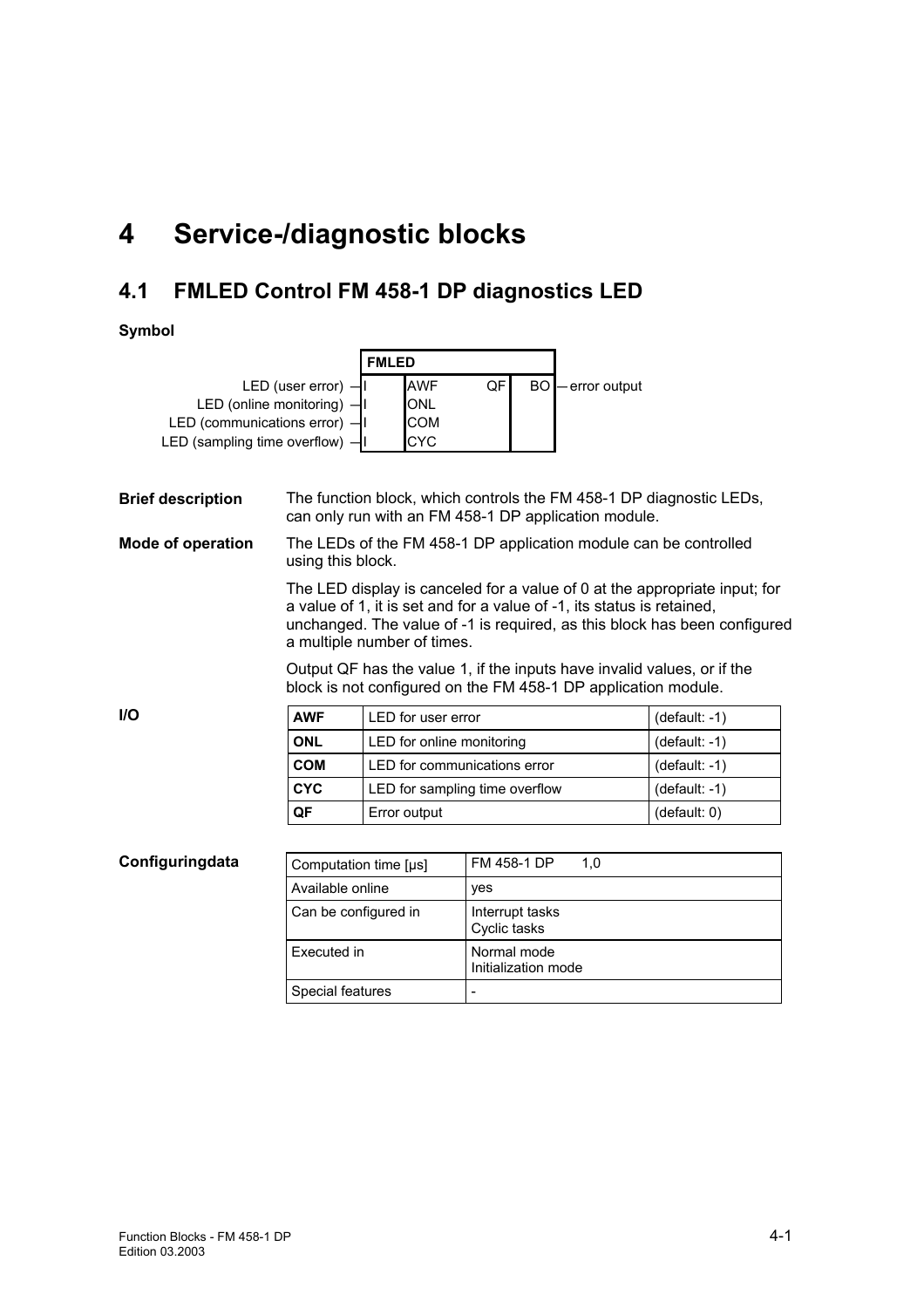# **5 SIMOLINK drive coupling**

# **5.1 @SL SIMOLINK central block**

#### **Symbol**

|                                  | @SL |            |                 |    |                               |
|----------------------------------|-----|------------|-----------------|----|-------------------------------|
| Hardware address SLB -GV         |     | <b>TAD</b> | YF              |    | - Error status of the block   |
| Operating mode $-$               |     | <b>MOD</b> | <b>NCP</b>      |    | - No. of nodes                |
| Node address $-$                 |     | ASL        | <b>NCY</b>      |    | - No. of cycles               |
| Send power $-$                   |     | <b>POW</b> | <b>NOR</b>      | DI | - No. of overruns             |
| Filling-up the telegram gaps $-$ | IBO | FIL        | <b>NTO</b>      | DI | - No. of timeouts             |
| Use PCI Copy                     | IBO | <b>DM</b>  | <b>NCR</b>      | DI | - No. of CRC errors           |
| Max. blocksize                   |     | <b>NSL</b> | <b>NDM</b>      | DΙ | - No. of the defective module |
| Enable the drive interface $-$   | IBO | EN         | CO <sub>1</sub> | DI | - No. of waiting cycles       |
|                                  |     |            | CO <sub>2</sub> | DI | - No. of CO1 overruns         |
|                                  |     |            | QF              | BΟ | Group error bit               |

The @SL central block allows the initialization and monitoring of communications with an SLB module. **Brief description** 

> An SLB module is a system hardware component, which can be an ITSL- , an EXM 448-1 module or an optional SLB (**S**IMO**L**INK **B**oard) of the ITSL module.

The @SL central block may only be configured in a cyclic task and once per SIMOLINK ring.

The following parameters must be set for an SLB module:

- Hardware address SLB (TAD)
- Operating mode (MOD)
- Node address (ASL), only relevant when operating mode 0 is selected
- Send power (POW) for the SLB module
- 1. The @SL central block executes the following steps while the system is being initialized: **Mode of operation** 
	- − Checks the validity of the value ranges at the input connections
	- − Checks whether additional @SL central blocks have been configured at the same hardware address (input TAD)
	- − Initializes the SLB module corresponding to the data at the initialization connections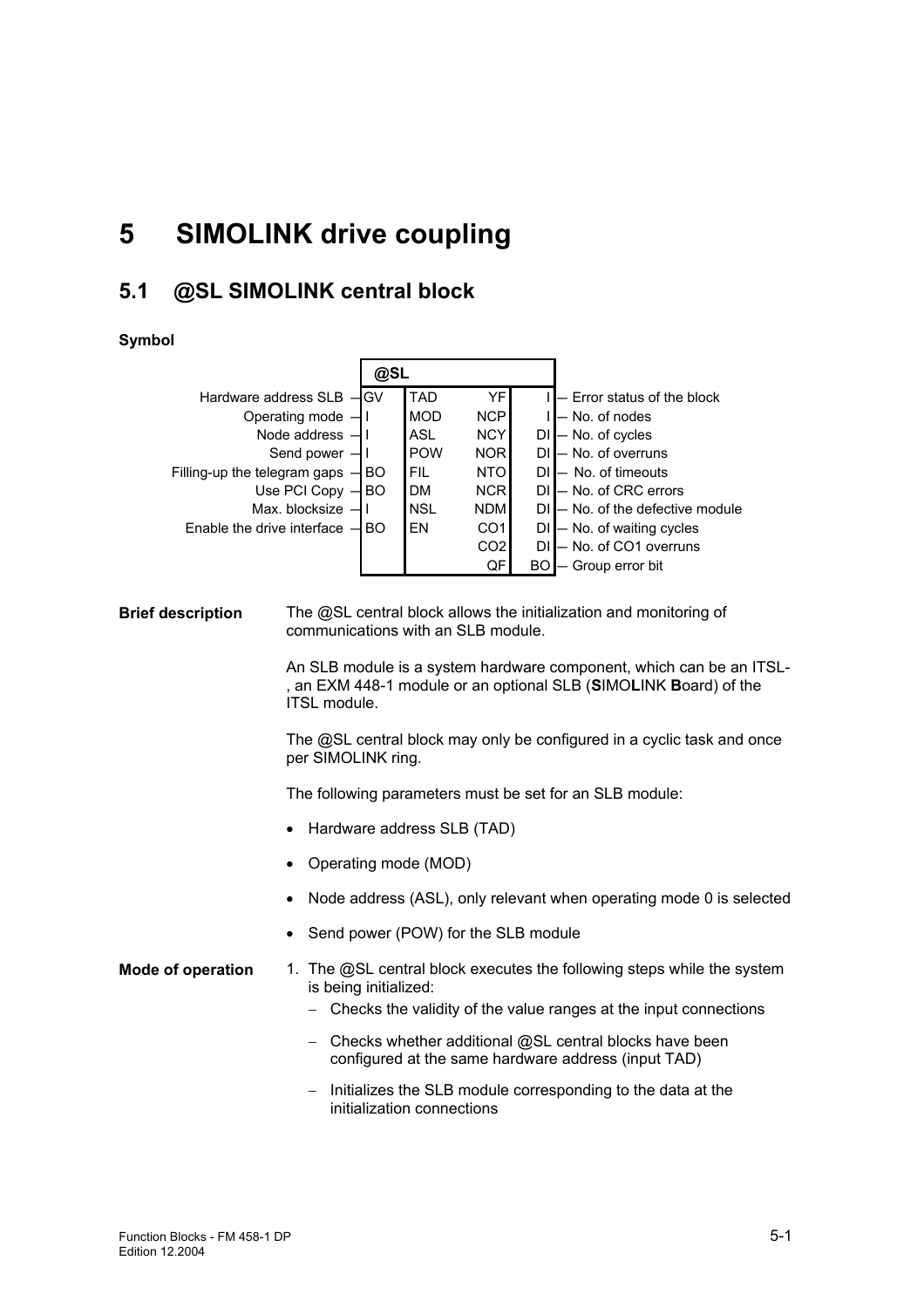- − Sends an initialization sequence (SIMOLINK) and monitors the starting sequence
- 2. The @SL central block executes, in the standard mode ("RUN" operating status) of the system, the following operating steps:
	- − Monitors communications of the SIMOLINK drive interface
	- − Outputs fault messages when communication faults occur at the outputs
	- − Outputs information about the drive coupling
	- − New values for the node address (ASL) and send power (POW) are only transferred after the SIMOLINK drive coupling restarts.

#### An SLB module can be initialized and can operate in 6 different operating modes. **Operating mode**

When configuring, the different time characteristics of the SIMOLINK blocks for the selected operating modes at input MOD.

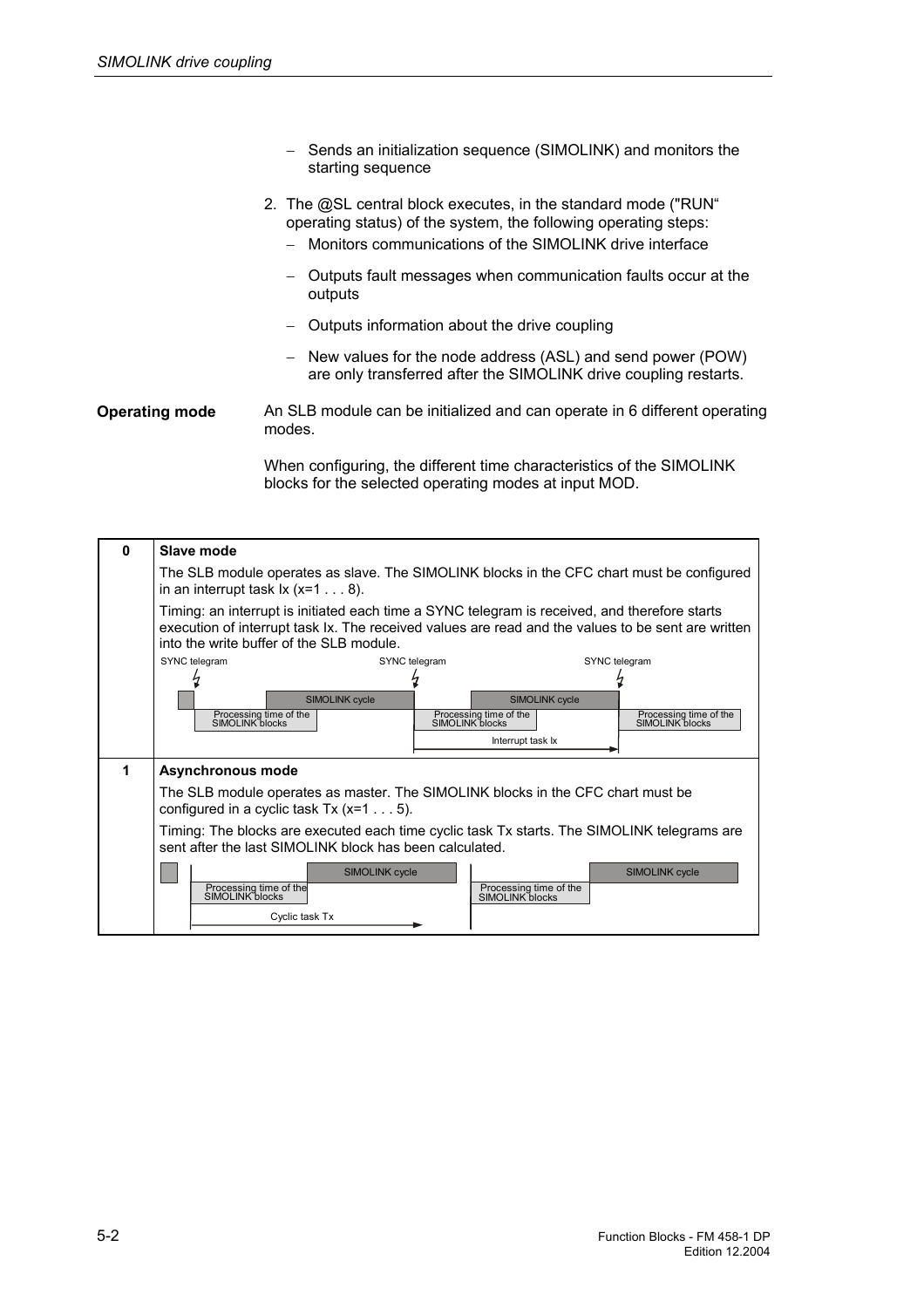| $\mathbf{2}$ | Timer mode                                                                                                                                                                                                                                                                                                                                                               |  |  |  |  |  |  |  |
|--------------|--------------------------------------------------------------------------------------------------------------------------------------------------------------------------------------------------------------------------------------------------------------------------------------------------------------------------------------------------------------------------|--|--|--|--|--|--|--|
|              | The SLB module operates as master. The SIMOLINK blocks in the CFC chart must be<br>configured in an interrupt task $1 \times (x=1 \dots 8)$ .                                                                                                                                                                                                                            |  |  |  |  |  |  |  |
|              | Timing: A timer of the ITSL/EXM 448-1 module initiates, corresponding to the equivalent<br>sampling time, an interrupt, and therefore execution of interrupt task Ix. The SIMOLINK<br>telegrams are sent after the last SIMOLINK block has been calculated.<br>Timer interrupt<br>Timer interrupt                                                                        |  |  |  |  |  |  |  |
|              |                                                                                                                                                                                                                                                                                                                                                                          |  |  |  |  |  |  |  |
|              | <b>SIMOLINK cycle</b><br><b>SIMOLINK cycle</b>                                                                                                                                                                                                                                                                                                                           |  |  |  |  |  |  |  |
|              | Processing time of the<br>Processing time of the<br>SIMOLINK blocks<br>SIMOLINK blocks                                                                                                                                                                                                                                                                                   |  |  |  |  |  |  |  |
|              | Interrupt task Ix                                                                                                                                                                                                                                                                                                                                                        |  |  |  |  |  |  |  |
| 3            | <b>Automatic mode</b>                                                                                                                                                                                                                                                                                                                                                    |  |  |  |  |  |  |  |
|              | The SLB module operates as master. The SIMOLINK blocks in the CFC chart must be<br>configured in an interrupt task $1 \times (x=1 \dots 8)$ .                                                                                                                                                                                                                            |  |  |  |  |  |  |  |
|              | Timing: Each SYNC telegram which is received, initiates an interrupt, and therefore execution of<br>the interrupt task Ix. The SIMOLINK bus cycle is automatically re-initiated each time a SYNC<br>telegram is received. SIMOLINK telegrams are sent and received in parallel with the signal<br>processing (internal calculations).                                    |  |  |  |  |  |  |  |
|              | SYNC telegram<br>SYNC telegram                                                                                                                                                                                                                                                                                                                                           |  |  |  |  |  |  |  |
|              |                                                                                                                                                                                                                                                                                                                                                                          |  |  |  |  |  |  |  |
|              | <b>NOP</b><br>SIMOLINK cycle<br>SIMOLINK cycle<br><b>SIMOLINK cycle</b><br><b>NOP</b><br>Processing time of the<br>Processing time of the<br>Processing time of the                                                                                                                                                                                                      |  |  |  |  |  |  |  |
|              | SIMOLINK blocks<br>SIMOLINK blocks<br>SIMOLINK blocks<br>Interrupt task                                                                                                                                                                                                                                                                                                  |  |  |  |  |  |  |  |
|              |                                                                                                                                                                                                                                                                                                                                                                          |  |  |  |  |  |  |  |
| 4            | <b>External mode</b>                                                                                                                                                                                                                                                                                                                                                     |  |  |  |  |  |  |  |
|              | The SLB module operates as master. The SIMOLINK blocks in the CFC chart must be<br>configured in an interrupt task $1 \times (x=1 \dots 8)$ .                                                                                                                                                                                                                            |  |  |  |  |  |  |  |
|              | Timing: The bask clock cycle T0 from the system initiates that telegrams are sent, and therefore<br>the start of the SIMOLINK cycle. A subsequently received SYNC telegram initiates an interrupt<br>and therefore execution of interrupt task Ix. The signal processing (internal calculations) are<br>realized after the SIMOLINK telegram has been sent and received. |  |  |  |  |  |  |  |
|              | T0 interrupt<br>T0 interrupt<br>SYNC telegram<br>SYNC telegram                                                                                                                                                                                                                                                                                                           |  |  |  |  |  |  |  |
|              | k                                                                                                                                                                                                                                                                                                                                                                        |  |  |  |  |  |  |  |
|              | <b>SIMOLINK cycle</b><br><b>SIMOLINK cycle</b>                                                                                                                                                                                                                                                                                                                           |  |  |  |  |  |  |  |
|              | Processing time of the<br>Processing time of the<br>SIMOLINK blocks<br>SIMOLINK blocks                                                                                                                                                                                                                                                                                   |  |  |  |  |  |  |  |
|              | Interrupt task Ix                                                                                                                                                                                                                                                                                                                                                        |  |  |  |  |  |  |  |
|              | Basic clock cycle T0                                                                                                                                                                                                                                                                                                                                                     |  |  |  |  |  |  |  |
| 5            | <b>External cyclic mode</b>                                                                                                                                                                                                                                                                                                                                              |  |  |  |  |  |  |  |
|              | The SLB module operates as master. The SIMOLINK blocks in the CFC chart must be<br>configured in a cyclic task T1=T0.                                                                                                                                                                                                                                                    |  |  |  |  |  |  |  |
|              | Timing: The basic clock cycle T0 initiates that telegrams are sent (starts the SIMOLINK cycle)<br>and the SIMOLINK blocks are processed in T1=T0. The signals are processed (internal<br>calculation) at the same time as sending and receiving SIMOLINK telegrams.                                                                                                      |  |  |  |  |  |  |  |
|              | T0 interrupt<br>T0 interrupt<br>T0 interrupt                                                                                                                                                                                                                                                                                                                             |  |  |  |  |  |  |  |
|              | k<br>k                                                                                                                                                                                                                                                                                                                                                                   |  |  |  |  |  |  |  |
|              | SIMOLINK cycle<br>SIMOLINK cycle<br><b>SIMOLINK cycle</b><br>Processing time of the<br>Processing time of the<br>Processing time of the<br>SIMOLINK blocks<br>SIMOLINK blocks<br>SIMOLINK blocks<br>Cyclic task $T1 = T0$                                                                                                                                                |  |  |  |  |  |  |  |
|              |                                                                                                                                                                                                                                                                                                                                                                          |  |  |  |  |  |  |  |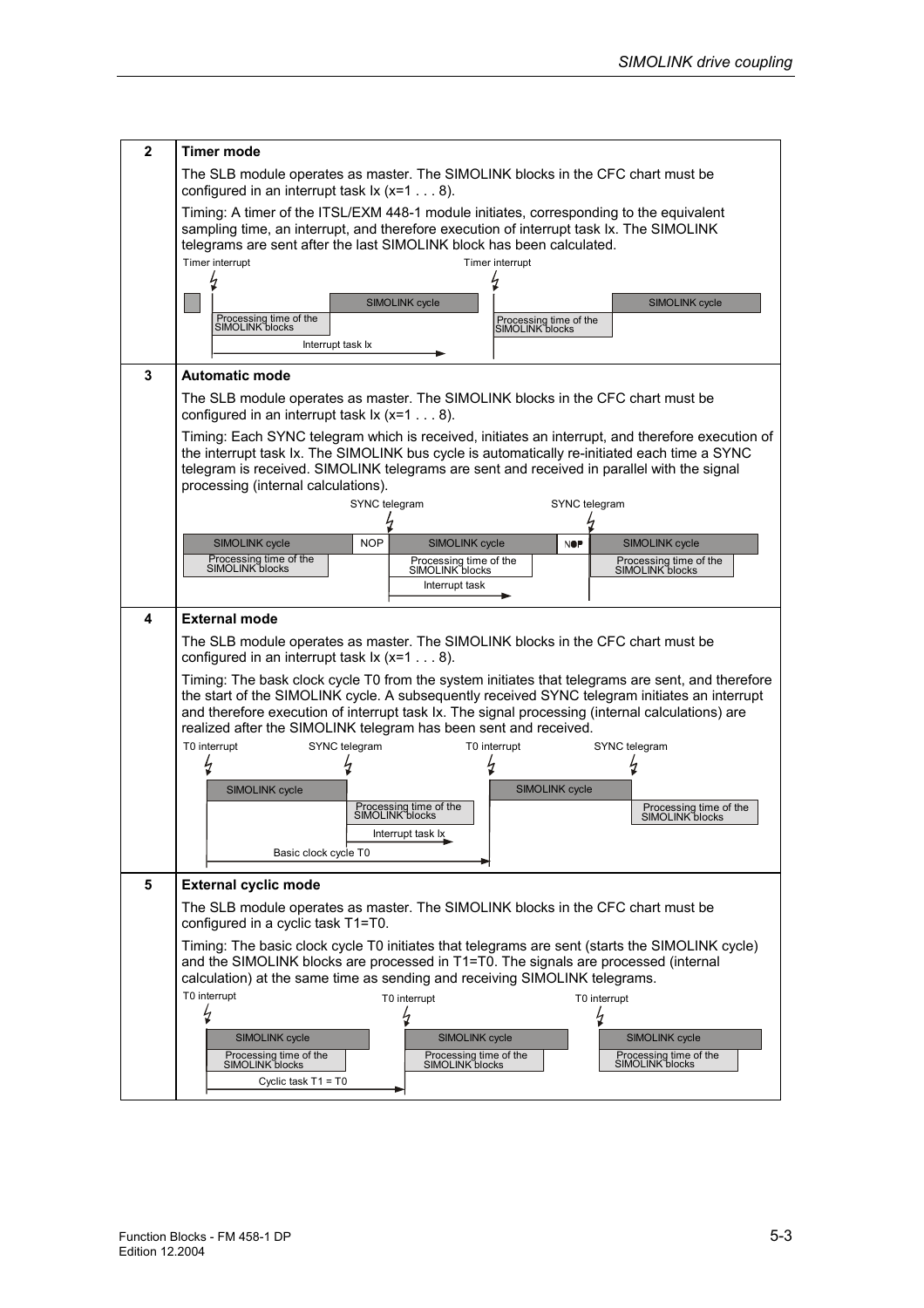| 10 | Cyclic-automatic-mode 10                                                                                                              |            |                                                  |            |                                                  |  |  |  |
|----|---------------------------------------------------------------------------------------------------------------------------------------|------------|--------------------------------------------------|------------|--------------------------------------------------|--|--|--|
|    | The cyclic-automatic-mode 10 offers the advantage to place the function block configuration in<br>cyklic tasks, in opposed to mode 3. |            |                                                  |            |                                                  |  |  |  |
|    | <b>SYNC Telegram</b><br>SYNC Telegram                                                                                                 |            |                                                  |            |                                                  |  |  |  |
|    |                                                                                                                                       |            |                                                  |            |                                                  |  |  |  |
|    | SIMOLINK cycle                                                                                                                        | <b>NOP</b> | SIMOLINK cycle                                   | <b>NOP</b> | SIMOLINK cycle                                   |  |  |  |
|    | Processing time of the<br><b>SIMOLINK blocks</b>                                                                                      |            | Processing time of the<br><b>SIMOLINK blocks</b> |            | Processing time of the<br><b>SIMOLINK blocks</b> |  |  |  |
|    |                                                                                                                                       |            | cyclic Task Tx                                   |            |                                                  |  |  |  |

**NOTE** It is necessary to set interrupt task sources for operating modes 0, 2, 3, 4 and 10, in order to initiate the configured interrupt tasks. The settings must be made in the HWConfig in the properties window under the "Interrupt tasks" tab. They are dependent on the configured hardware components.

#### **interrupt task settings**

|                          | Interrupt source to be set for the interrupt task Ix of the SIMOLINK blocks, if: |                               |                                |                                |  |  |  |  |
|--------------------------|----------------------------------------------------------------------------------|-------------------------------|--------------------------------|--------------------------------|--|--|--|--|
| <b>Operating</b><br>mode | first SLB module at<br>slot 1                                                    | first SLB module at<br>slot 2 | second SLB<br>module at slot 1 | second SLB<br>module at slot 2 |  |  |  |  |
| 0                        | LE bus interrupt 1                                                               | LE bus interrupt 3            | LE bus interrupt 2             | LE bus interrupt 4             |  |  |  |  |
| $\mathbf{2}$             | LE bus interrupt 5                                                               | LE bus interrupt 6            | LE bus interrupt 7             | LE bus interrupt 8             |  |  |  |  |
| 3                        | LE bus interrupt 1                                                               | LE bus interrupt 3            | LE bus interrupt 2             | LE bus interrupt 4             |  |  |  |  |
| 4                        | LE bus interrupt 1                                                               | LE bus interrupt 3            | LE bus interrupt 2             | LE bus interrupt 4             |  |  |  |  |

**NOTE** The first SLB module can be an EXM 448-1- or an ITSL module without optional SLB. The settings for the second SLB module are only relevant for an ITSL module with optional SLB.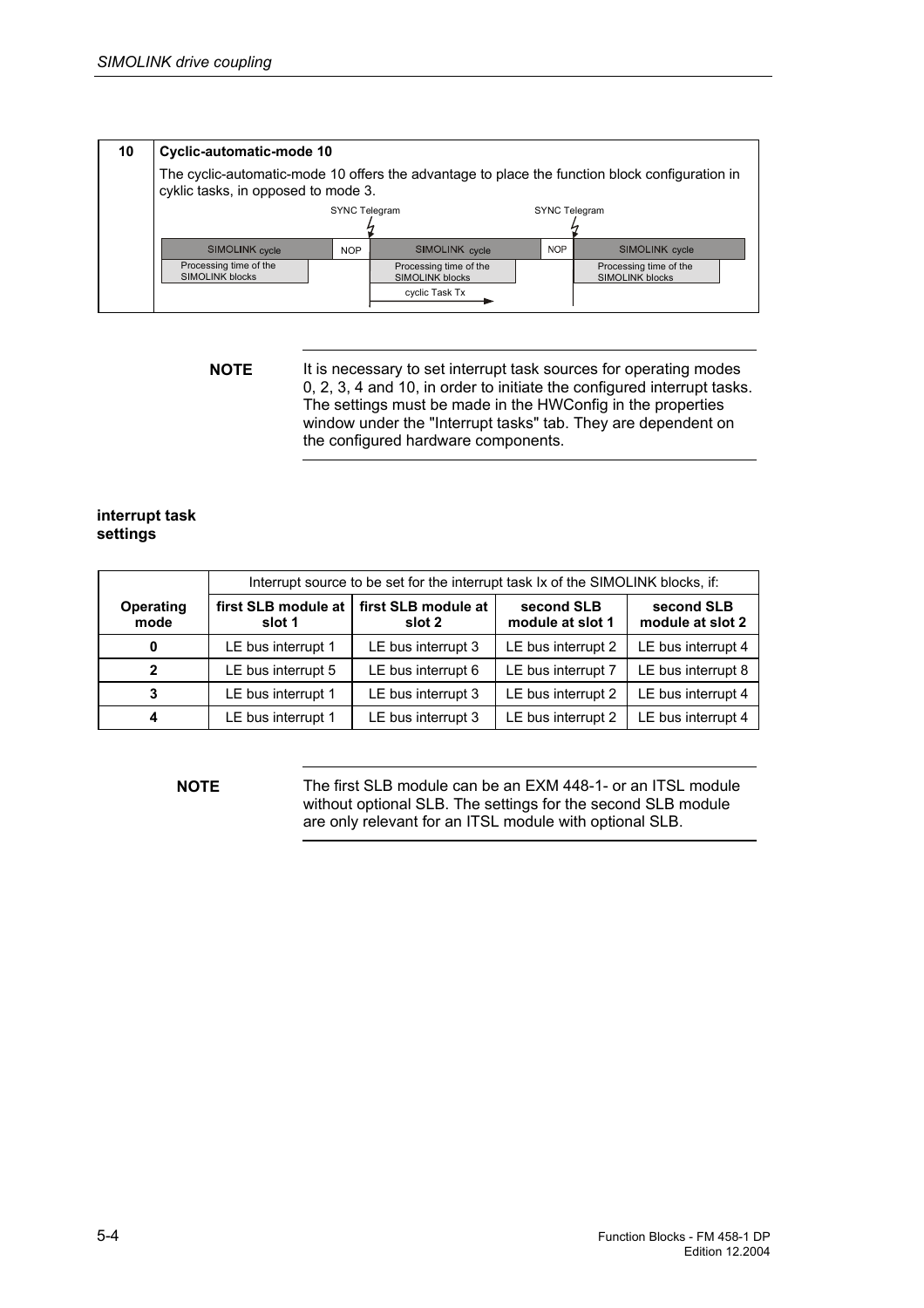#### **I/O**

| <b>TAD</b> | Hardware address SLB (name of the SLB module), which can be<br>configured in HWConfig.                                                                                                                                                                                                                        |               |
|------------|---------------------------------------------------------------------------------------------------------------------------------------------------------------------------------------------------------------------------------------------------------------------------------------------------------------|---------------|
| MOD        | Operating mode<br>Sets the required operating mode<br>(initialization connection)                                                                                                                                                                                                                             | (default: 0)  |
| <b>ASL</b> | Node address<br>Address of the slave (1 200) in the SIMOLINK ring (this is only<br>relevant, if operating mode 0 was selected at MOD)<br>(initialization connection)                                                                                                                                          | (default: 0)  |
| <b>POW</b> | Send power<br>Send power of the SLB module (if a lower send power is used, the<br>aging processing of the fiber-optic cables is slowed down and errors in<br>the medium can be more easily identified at start-up). Value range: 1<br>. 3 (small, medium large);<br>(initialization connection)               | (default: 3)  |
| <b>FIL</b> | Filling-up the telegram gaps<br>For FIL=1, if there is a gap between two bus cycles, then this is<br>filled-up with NOP telegrams.                                                                                                                                                                            | (default: 0)  |
|            | Note: if the sampling time T0 is synchronized, then filling-up only<br>operates correctly if the equivalent sampling time is precisely set to<br>the value of the cycle time that is used for synchronization.                                                                                                |               |
| DM         | Use PCI Copy<br>1 = Data with PCI Copy read<br>$0 = Data normal read$                                                                                                                                                                                                                                         | (default: 0)  |
| <b>NSL</b> | max. blocksize<br>Max. blocksize for a PCI Copy block                                                                                                                                                                                                                                                         | (default: 15) |
| EN         | Bus enable<br>Start/stop of the SLB module for telegram data transfer<br>$EN=0$<br>no telegrams are sent<br>$EN=1$<br>telegrams are sent corresponding to the selected operating<br>mode                                                                                                                      | (default: 1)  |
| YF         | Error status of the block<br>No error, YF > 0 refer to coded error output<br>$YF=0$                                                                                                                                                                                                                           | (default: 0)  |
| <b>NCP</b> | Number of nodes<br>Number of nodes in the SIMOLINK ring<br>(including SL master)                                                                                                                                                                                                                              | (default: 0)  |
| <b>NCY</b> | Number of cycles<br>Number of SIMOLINK cycles which have been executed or the number<br>of SIMOLINK telegrams                                                                                                                                                                                                 | (detault: 0)  |
| <b>NOR</b> | Number of overruns<br>The number of statuses, where the configured function blocks have not<br>be able to provide the data or retrieve the data up to the start of the<br>next SIMOLINK cycle. The data remains consistent, even for errors<br>such as these and the SIMOLINK cycle is started with old data. | (default: 0)  |
|            | In order to resolve this problem, the interrupt tasks, in which the<br>SIMOLINK blocks were configured, must be relieved.                                                                                                                                                                                     |               |
| <b>NTO</b> | No. of timeouts on the SIMOLINK ring<br>A timeout means that a telegram has failed (not been received).                                                                                                                                                                                                       | (default: 0)  |
| <b>NCR</b> | Number of CRC errors in the SIMOLINK ring<br>A node sends a telegram with a CRC error.                                                                                                                                                                                                                        | (default: 0)  |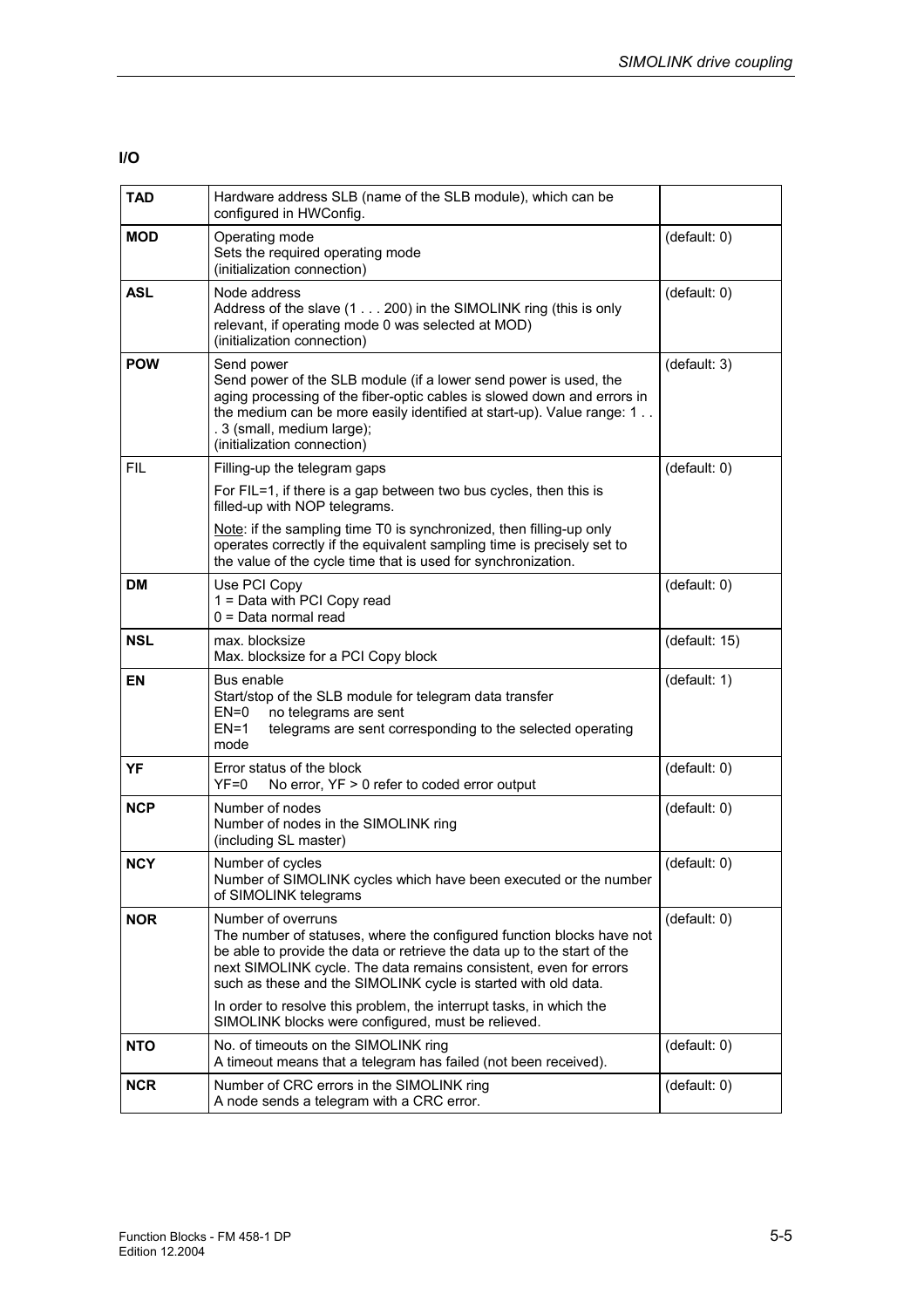| <b>NDM</b>      | Number of the defective module and/or node that detected the fault in<br>the line.                                          | (detault: 0) |
|-----------------|-----------------------------------------------------------------------------------------------------------------------------|--------------|
| CO <sub>1</sub> | No. of waiting cycles<br>The number of the processor cycles specifies while the values by PCI<br>Copy are being waited for. | (detault: 0) |
| CO <sub>2</sub> | No. of CO1 Overruns                                                                                                         | (default: 0) |
| QF              | Group error bit<br>No error, QF=1 for error (if $YF\neq 0$ )<br>$OF=0$                                                      | (detault: 0) |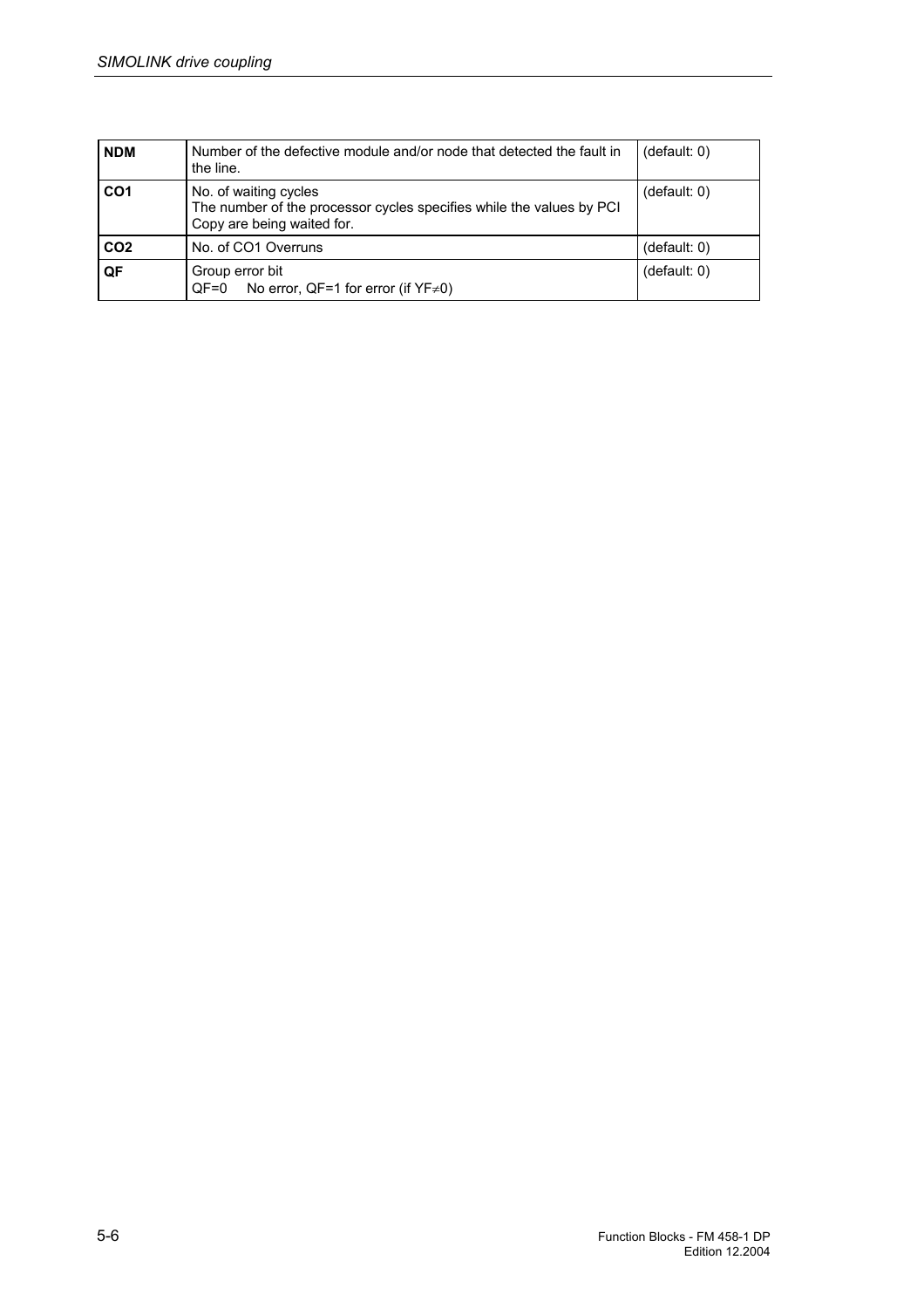#### **coded error output**

Error statuses which occur for the appropriate block are output in a coded form at outputs YF of the SIMOLINK blocks. Only the last error event is displayed.

| Value | Significance                                                                                                                                                                                    |
|-------|-------------------------------------------------------------------------------------------------------------------------------------------------------------------------------------------------|
| 2     | TAD input is incorrectly connected                                                                                                                                                              |
| 3     | SLB module not inserted or hardware defective                                                                                                                                                   |
| 4     | SLB module is already being used by another central block @SL                                                                                                                                   |
| 5     | Memory problem                                                                                                                                                                                  |
| 6     | Central block @SL not configured                                                                                                                                                                |
| 7     | No SIMOLINK block available                                                                                                                                                                     |
| 8     | Memory register was not set-up                                                                                                                                                                  |
| 9     | Software does not support the hardware combination                                                                                                                                              |
| 10    | Block must be configured in an interrupt task                                                                                                                                                   |
| 11    | Block must be configured in a cyclic task                                                                                                                                                       |
| 12    | Block must be configured in a cyclic task with TX=T0                                                                                                                                            |
| 13    | Equivalent sampling time must be equal to T0                                                                                                                                                    |
| 14    | Interrupt source for the alarm task is incorrect                                                                                                                                                |
| 15    | Blocks must be configured in the same sampling time                                                                                                                                             |
| 16    | Operating mode is (still) not supported                                                                                                                                                         |
| 17    | Node address at input ASL is too high                                                                                                                                                           |
| 18    | No send- and receive blocks available                                                                                                                                                           |
|       | Note: However, if send and receive blocks are configured, then the<br>fault messages at these blocks should be carefully observed!                                                              |
| 19    | Maximum number of SIMOLINK telegrams (max. 1021 net<br>telegrams) exceeded $\rightarrow$ increase SIMOLINK cycle time or configure<br>fewer SIMOLINK blocks                                     |
| 20    | Slave address too high                                                                                                                                                                          |
| 21    | Channel number too high                                                                                                                                                                         |
| 22    | Slave attempts to write to the incorrect address                                                                                                                                                |
| 23    | Cross-data transfer is only possible in one direction per slave<br>(sending or receiving)                                                                                                       |
| 30    | Physical data transfer along the SIMOLINK ring is faulted<br>$\rightarrow$ increase the send power at one of the partial segments, or the<br>fiber-optic cable medium or connector is defective |
| 31    | CRC error (check sum error)                                                                                                                                                                     |
| 32    | Timeout error in the SIMOLINK ring                                                                                                                                                              |
| 33    | Only for MOD=0: signaled SIMOLINK cycle time (in the special<br>telegram from the SL master) does not correspond to the configured<br>equivalent sampling time                                  |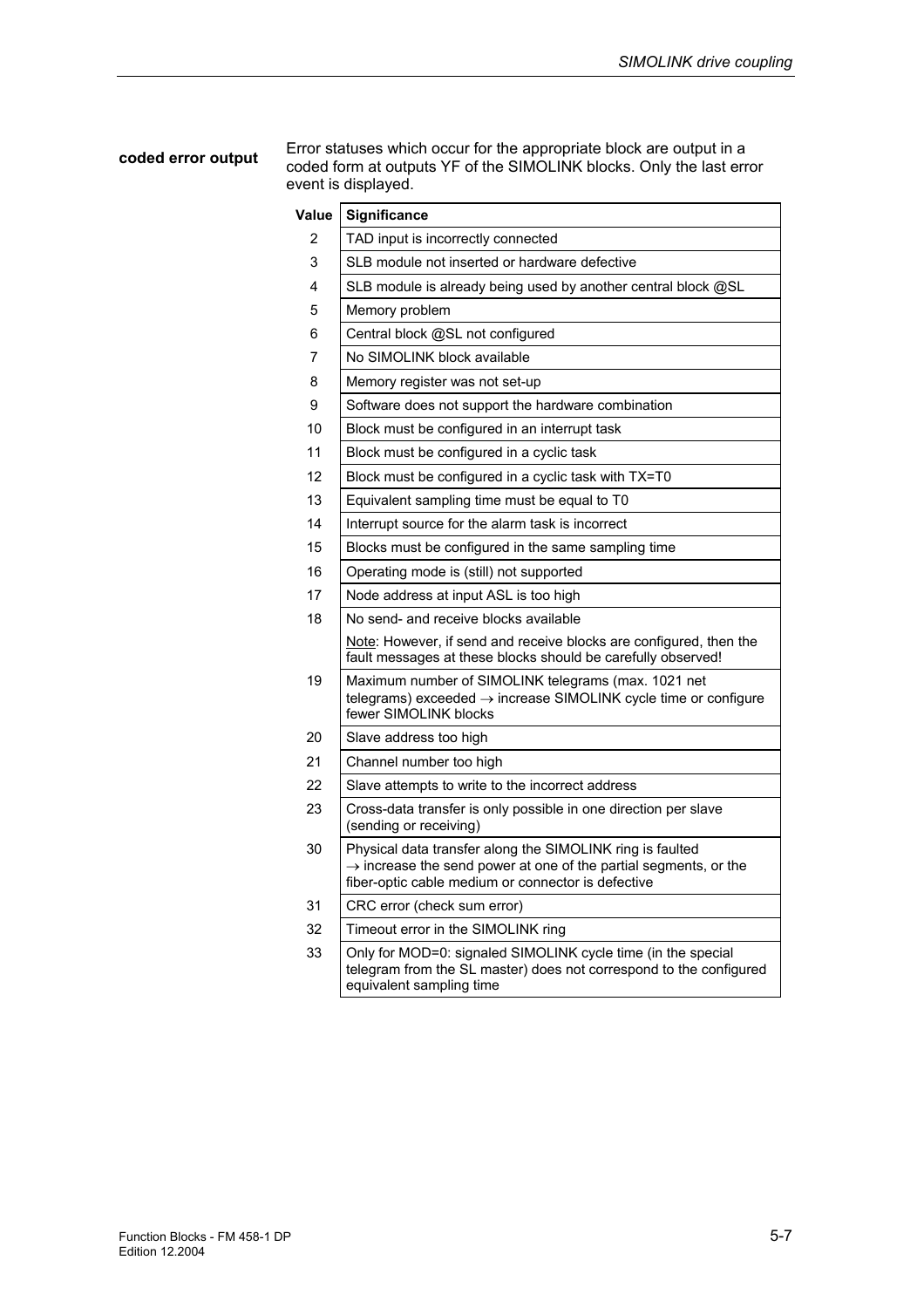| Computation time [µs]  | FM 458-1 DP<br>69.3                |
|------------------------|------------------------------------|
| Can be inserted online | No                                 |
| Can be configured in   | Cyclic task                        |
| Executed in            | Initialization mode<br>Normal mode |
| Special features       | -                                  |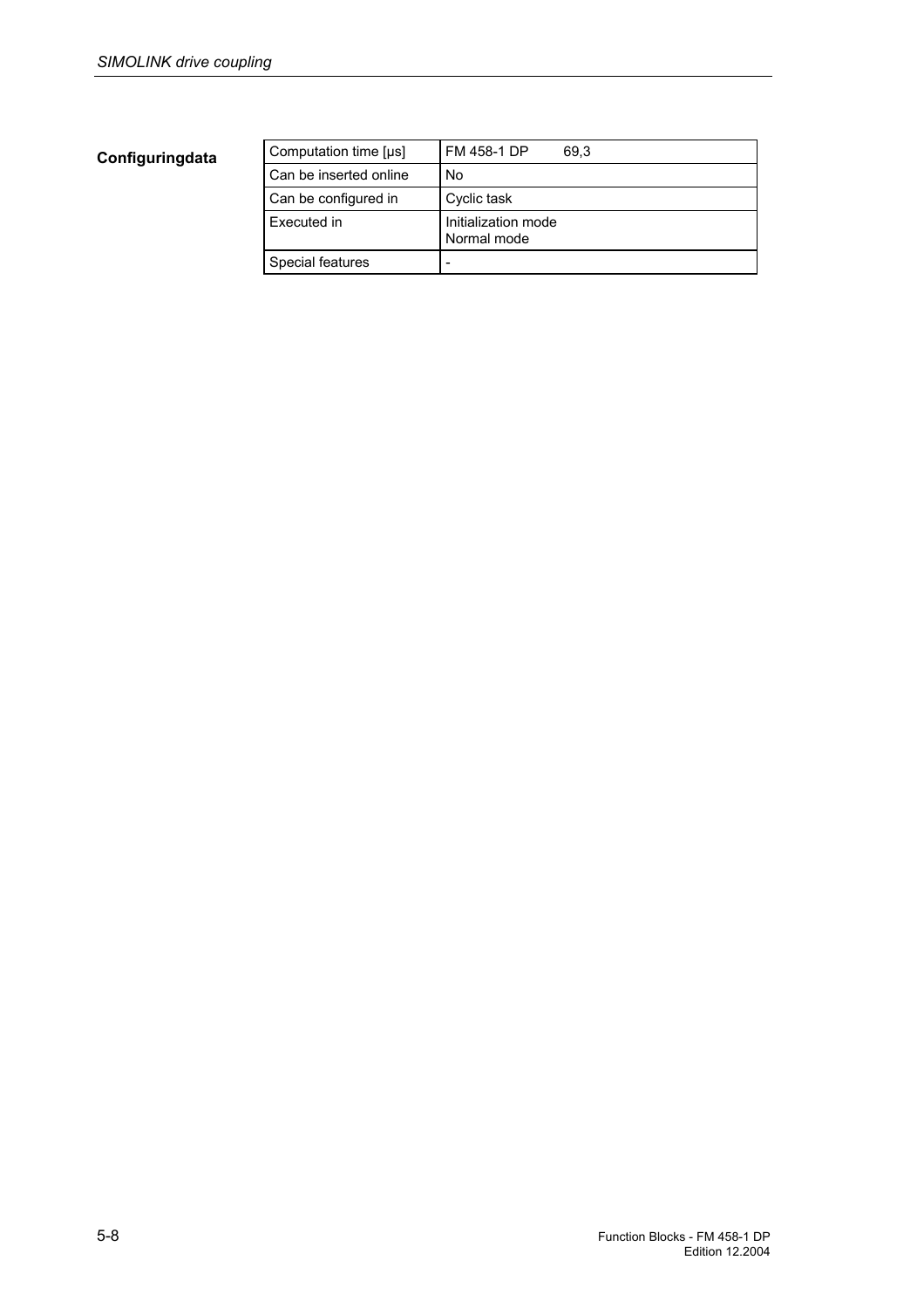# **5.2 SLAV, SLAVE\_R SIMOLINK receive block for one actual value**

÷

|                                                                                                       |                                                                                                                                                                                                                         | <b>SLAV</b>                      |                                                                          |                                                                                                        |                            |                                                                                                                                                                                                                                                                                                                                                |
|-------------------------------------------------------------------------------------------------------|-------------------------------------------------------------------------------------------------------------------------------------------------------------------------------------------------------------------------|----------------------------------|--------------------------------------------------------------------------|--------------------------------------------------------------------------------------------------------|----------------------------|------------------------------------------------------------------------------------------------------------------------------------------------------------------------------------------------------------------------------------------------------------------------------------------------------------------------------------------------|
| Address of the first slave -<br>Channel number for the actual value -<br>Enable cross-data transfer - | Hardware address SLB -<br>Number of slaves $-1$                                                                                                                                                                         | <b>GV</b><br>П<br>П<br><b>BO</b> | <b>TAD</b><br><b>FSL</b><br><b>NSL</b><br><b>CSV</b><br>QV               | YA0<br>YA1<br>YA <sub>2</sub><br>YA3<br>YA4<br>YA <sub>5</sub><br>YA6<br>YA7<br><b>SEQ</b><br>YF<br>QF | <b>BO</b>                  | DII- Actual value from slave 0<br>DI - Actual value from slave 1<br>DI - Actual value from slave 2<br>DI - Actual value from slave 3<br>DI - Actual value from slave 4<br>DI - Actual value from slave 5<br>DI - Actual value from slave 6<br>DI - Actual value from slave 7<br>I - Sequence number<br>- Block error status<br>Group error bit |
| <b>Brief description</b>                                                                              | A max. of 8 actual values can be transferred from max. 8 slaves using<br>the SLAV receive block. Each slave can only receive one actual value,<br>and for all of the slaves, only the same channel number is addressed. |                                  |                                                                          |                                                                                                        |                            |                                                                                                                                                                                                                                                                                                                                                |
|                                                                                                       | <b>YA7:</b>                                                                                                                                                                                                             |                                  | SLAVE:<br>SLAVE R:                                                       |                                                                                                        | <b>DINT</b><br><b>REAL</b> | The SLAVE and SLAVE_R function blocks are functionally identical. The<br>only difference is the data type of the actual value connections YA0 to                                                                                                                                                                                               |
| <b>Mode of operation</b>                                                                              |                                                                                                                                                                                                                         |                                  | system is being initialized<br>Checks the task assignment,               |                                                                                                        |                            | 1. The SLAV function block executes the following steps while the<br>Initializes the task list of the SLB module corresponding to the data                                                                                                                                                                                                     |
|                                                                                                       |                                                                                                                                                                                                                         |                                  | configured at the inputs<br>function block executes the following steps: |                                                                                                        |                            | 2. In the normal system mode ("RUN" operating status), the SLAV<br>Checks that the inputs are within the permissible value range                                                                                                                                                                                                               |
|                                                                                                       |                                                                                                                                                                                                                         |                                  | of the SLB module#                                                       |                                                                                                        |                            | Reads-out the actual values to be received from the receive buffer                                                                                                                                                                                                                                                                             |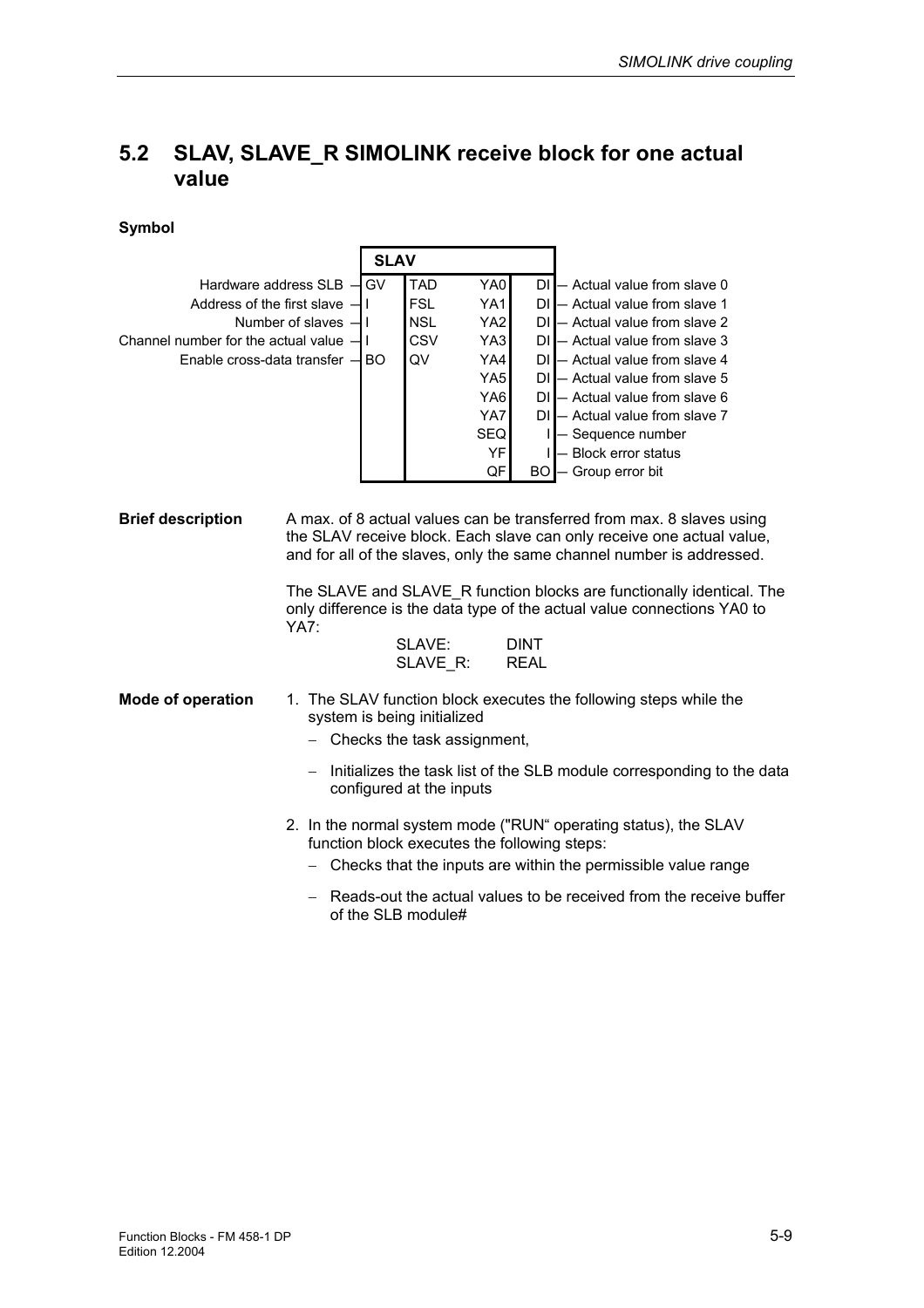| I/O           |                                                                                                                                                                                                |              |
|---------------|------------------------------------------------------------------------------------------------------------------------------------------------------------------------------------------------|--------------|
| <b>TAD</b>    | SLB hardware address (name of the SLB module), which can be<br>configured in HWConfig                                                                                                          |              |
| <b>FSL</b>    | Address of the first slave from which the actual value YA0 should<br>be received, value range 1 200<br>(initialization connection)                                                             | (default: 1) |
| <b>NSL</b>    | No. of slaves, from which actual values are to be received,<br>value range $1. 8$<br>(initialization connection)                                                                               | (default: 1) |
| <b>CSV</b>    | Channel number on which the actual value is received.<br>value range $0 \ldots 7$<br>(initialization connection)                                                                               | (default: 0) |
| QV            | Enable cross-data transfer<br>This is used, if data is to be sent to a slave in the same cycle which<br>is physically located in front in the SIMOLINK ring (e.g. from slave 4<br>to slave 1). | (default: 0) |
| YA0 to<br>YA7 | Actual value YA from slaves 1 to 8<br>A maximum of 8 actual values can be received.                                                                                                            | (detault: 0) |
| <b>SEQ</b>    | Sequence number<br>Number of the block in the SIMOLINK block sequence<br>The value supplies info as to whether the block was correctly<br>initialized.                                         | (default: 0) |
| YF            | Error status of the block<br>no error, YF > 0 refer to coded error output @SL<br>$YF=0$                                                                                                        | (default: 0) |
| QF            | Group error bit<br>$QF=0$<br>no error, QF=1 for error (if $YF\neq 0$ )                                                                                                                         | (detault: 0) |

| Computation time [µs]  | FM 458-1 DP<br>34.7                |
|------------------------|------------------------------------|
| Can be inserted online | No                                 |
| Can be configured in   | Interrupt tasks<br>Cyclic tasks    |
| Executed in            | Initialization mode<br>Normal mode |
| Special features       |                                    |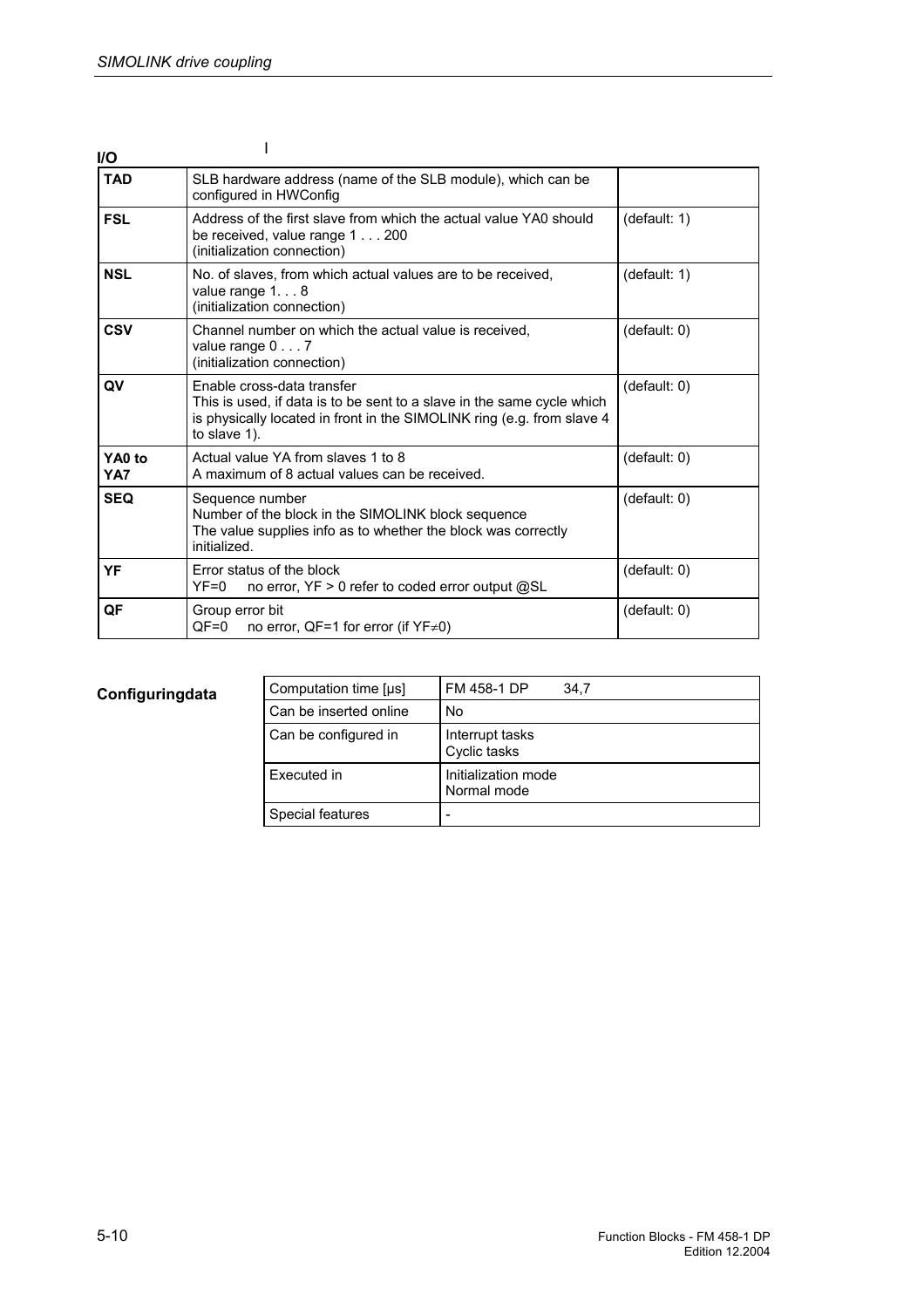# **5.3 SLD SIMOLINK delta evaluation**

### **Symbol**

| ,, |                             | <b>SLD</b> |            |                  |    |                        |
|----|-----------------------------|------------|------------|------------------|----|------------------------|
|    | Hardware address $SLB - GV$ |            | <b>TAD</b> | DAT <sup>I</sup> |    | DI - Delta time        |
|    |                             |            |            | <b>DMX</b>       |    | DI - Delta time, max.  |
|    |                             |            |            | <b>DMN</b>       |    | DI - Delta time, min.  |
|    |                             |            |            | <b>SEQ</b>       |    | I - Sequence number    |
|    |                             |            |            | YF               |    | $-$ Block error status |
|    |                             |            |            | QF               | BC | — Group error bit      |

A sampling time failure can be detected using function block SLD. The counter status is interrogated at each SYNC interrupt (this is generated at the end of every telegram cycle). The block can calculate and output the difference to the old (previous) value. **Brief description** 

The blocks reads the interrogated value of the counter and generates the difference to the value which was saved in the old (previous) cycle. This value is output at DT. The minimum and maximum values of DT are kept for monitoring purposes. **Mode of operation** 

#### **I/O**

| <b>TAD</b> | SLB hardware address (name of the SLB module), which can be<br>configured in HWConfig                                                                          |              |
|------------|----------------------------------------------------------------------------------------------------------------------------------------------------------------|--------------|
| DT         | Delta time<br>Difference to the last SIMOLINK cycle duration                                                                                                   | (detault: 0) |
| <b>DMX</b> | Delta time, max.<br>Maximum value of DT                                                                                                                        | (detault: 0) |
| <b>DMN</b> | Delta time, min.<br>Minimum value of DT                                                                                                                        | (detault: 0) |
| <b>SEQ</b> | Sequence number<br>Number of the block in the SIMOLINK block sequence<br>This value provides information as to whether the block was correctly<br>initialized. | (detault: 0) |
| YF         | Error status of the block<br>no error, YF > 0 refer to coded error output @SL<br>YF=0                                                                          | (detault: 0) |
| QF         | Group error bit<br>$QF=0$ no error, $QF=1$ for error (if $YF\neq0$ )                                                                                           | (detault: 0) |

| Computation time [µs]  | FM 458-1 DP<br>19.8                |
|------------------------|------------------------------------|
| Can be inserted online | No                                 |
| Can be configured in   | Interrupt tasks<br>Cyclic tasks    |
| Executed in            | Initialization mode<br>Normal mode |
| Special features       |                                    |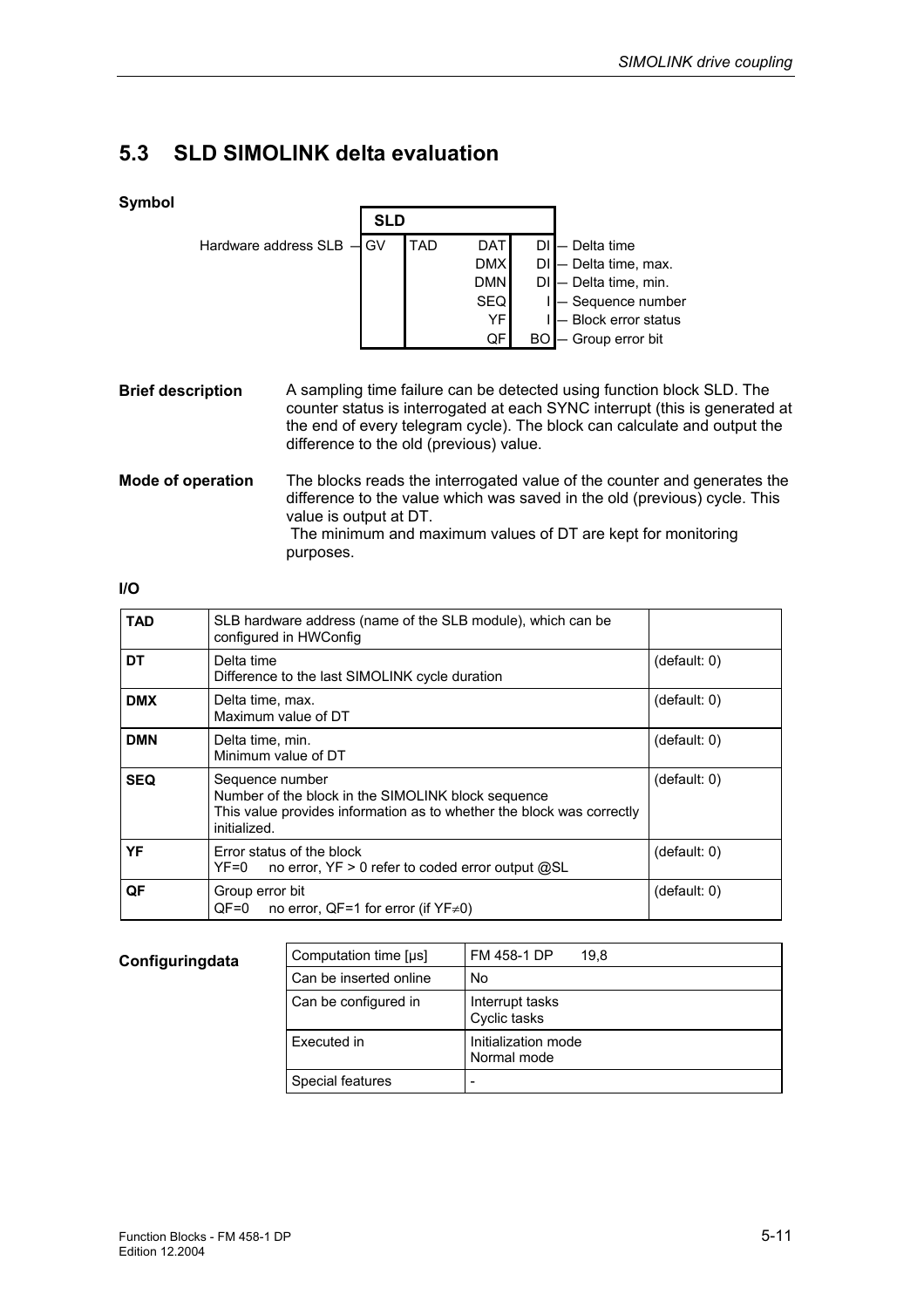# **5.4 SLDIS SIMOLINK dispatcher**

## **Symbol**

|                                 | <b>SLDIS</b> |             |            |  |                        |
|---------------------------------|--------------|-------------|------------|--|------------------------|
| Hardware address SLB - GV       |              | <b>TAD</b>  | <b>SEQ</b> |  | I - Sequence number    |
| Number of slaves $-1$           |              | <b>INSL</b> | YFI        |  | I - Block error status |
| Number of channels $-1$         |              | <b>INCN</b> | QF I       |  | BO - Group error bit   |
| Enable cross-data transfer - BO |              | <b>OV</b>   |            |  |                        |

A dispatcher mode is prepared in-line with the SIMOLINK specifications (as for MASTERDRIVES drive converters) using the SLDIS function block. **Brief description** 

The block registers the telegrams for all NSL slaves and all NCN channels. **Mode of operation** 

#### **I/O**

| <b>TAD</b> | Hardware address SLB (name of the SLB module), which can be<br>configured in HWConfig                                                                                                            |              |
|------------|--------------------------------------------------------------------------------------------------------------------------------------------------------------------------------------------------|--------------|
| <b>NSL</b> | Number of all of the slaves in the SIMOLINK ring<br>(initialization connection)                                                                                                                  | (default: 1) |
| <b>NCN</b> | Number of all of the channels<br>(initialization connection)                                                                                                                                     | (default: 1) |
| QV         | Enable cross-data transfer<br>This is used, if data are to be sent to a slave in the same cycle, which<br>is located physically in front in the SIMOLINK ring (e.g. from slave 4<br>to slave 1). | (default: 0) |
| <b>SEQ</b> | Sequence number<br>Number of the block in the SIMOLINK block sequence<br>This value provides information as to whether the block was correctly<br>initialized.                                   | (default: 0) |
| YF         | Error status of the block<br>$YF=0$ no error, $YF > 0$ refer to coded error output @SL                                                                                                           | (default: 0) |
| QF         | Group error bit<br>$QF=0$ no error, $QF=1$ for error (if $YF\neq 0$ )                                                                                                                            | (default: 0) |

#### **Configuringdata**

 $\mathbf{r}$ 

| Computation time [µs]  | FM 458-1 DP<br>14.7                |
|------------------------|------------------------------------|
| Can be inserted online | No                                 |
| Can be configured in   | Interrupt tasks<br>Cyclic tasks    |
| Executed in            | Initialization mode<br>Normal mode |
| Special features       |                                    |
|                        |                                    |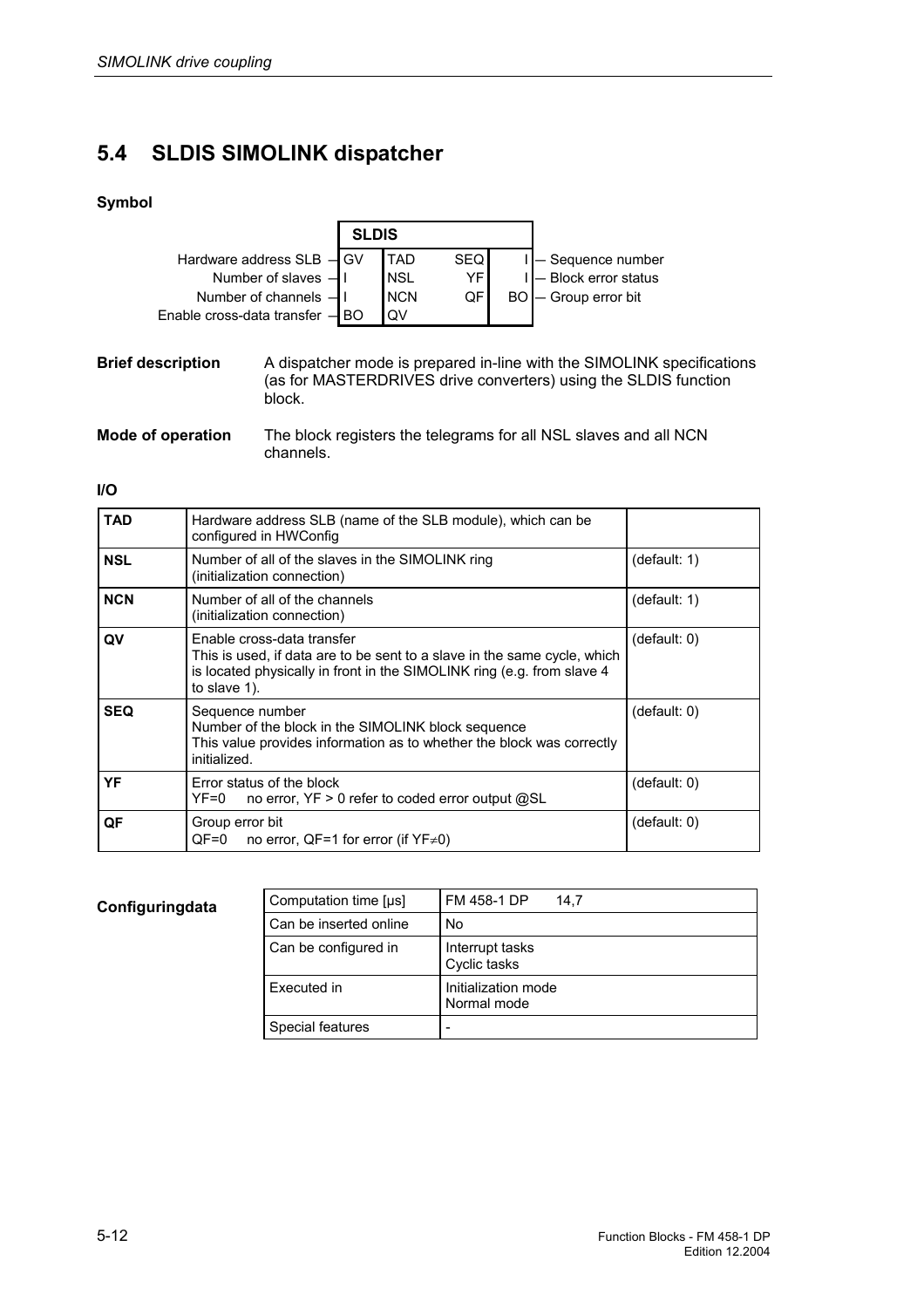# **5.5 SLSV, SLSV\_R SIMOLINK send block for one setpoint**

|                                                                                                                                                                  |                                                                                                                                                                                                                     | <b>SLSV</b>                                                                                                                          |                        |                            |                                                                                                                                                                                                                                                                                                                                                                      |
|------------------------------------------------------------------------------------------------------------------------------------------------------------------|---------------------------------------------------------------------------------------------------------------------------------------------------------------------------------------------------------------------|--------------------------------------------------------------------------------------------------------------------------------------|------------------------|----------------------------|----------------------------------------------------------------------------------------------------------------------------------------------------------------------------------------------------------------------------------------------------------------------------------------------------------------------------------------------------------------------|
| Hardware addresse SLB -<br>Address of the first slave<br>Number of slaves -<br>Channel number for the setpoint -<br>Setpoint at slave 0 -<br>Setpoint at slave 1 |                                                                                                                                                                                                                     | GV<br><b>TAD</b><br><b>FSL</b><br><b>NSL</b><br>CSV<br>XS <sub>0</sub><br>DI<br>XS <sub>1</sub><br><b>DI</b>                         | <b>SEQ</b><br>YF<br>QF | <b>BO</b>                  | - Sequence numbedr<br>- Block error status<br>- Group error bit                                                                                                                                                                                                                                                                                                      |
|                                                                                                                                                                  | Setpoint at slave 2<br>DI<br>Setpoint at slave 3<br><b>DI</b><br>Setpoint at slave 4 .<br><b>DI</b><br>Setpoint at slave 5<br><b>DI</b><br>Setpoint at slave 6 -<br><b>DI</b><br>Setpoint at slave 7 -<br><b>DI</b> | XS <sub>2</sub><br>XS3<br>XS4<br>XS5<br>XS <sub>6</sub><br>XS7                                                                       |                        |                            |                                                                                                                                                                                                                                                                                                                                                                      |
| <b>Brief description</b>                                                                                                                                         | addressed.                                                                                                                                                                                                          | SLSV:<br>SLSV R:                                                                                                                     |                        | <b>DINT</b><br><b>REAL</b> | A maximum of 8 setpoints can be transferred to a maximum of 8 slaves<br>using the SLSV send block. Only one setpoint can be sent to each slave,<br>and for all of the slaves, only the same channel number can be<br>The SLSV and SLSV R function blocks are functionally identical. The<br>only difference is the data type of the setpoint connections XS0 to XS7: |
| <b>Mode of operation</b>                                                                                                                                         | being initialized:                                                                                                                                                                                                  | - Checks the task assignment<br>configured at the inputs<br>executes the following:<br>$-$ Calculates the setpoints                  |                        |                            | 1. The SLSV send block executes the following steps while the system is<br>Initializes the task-list of the SLB module corresponding to the data<br>2. In the normal system mode ("RUN" mode), the SLSV send block                                                                                                                                                   |
|                                                                                                                                                                  | module                                                                                                                                                                                                              | - Checks that the inputs are within the permissible value ranges<br>Enters the setpoints to be sent into the write buffer of the SLB |                        |                            |                                                                                                                                                                                                                                                                                                                                                                      |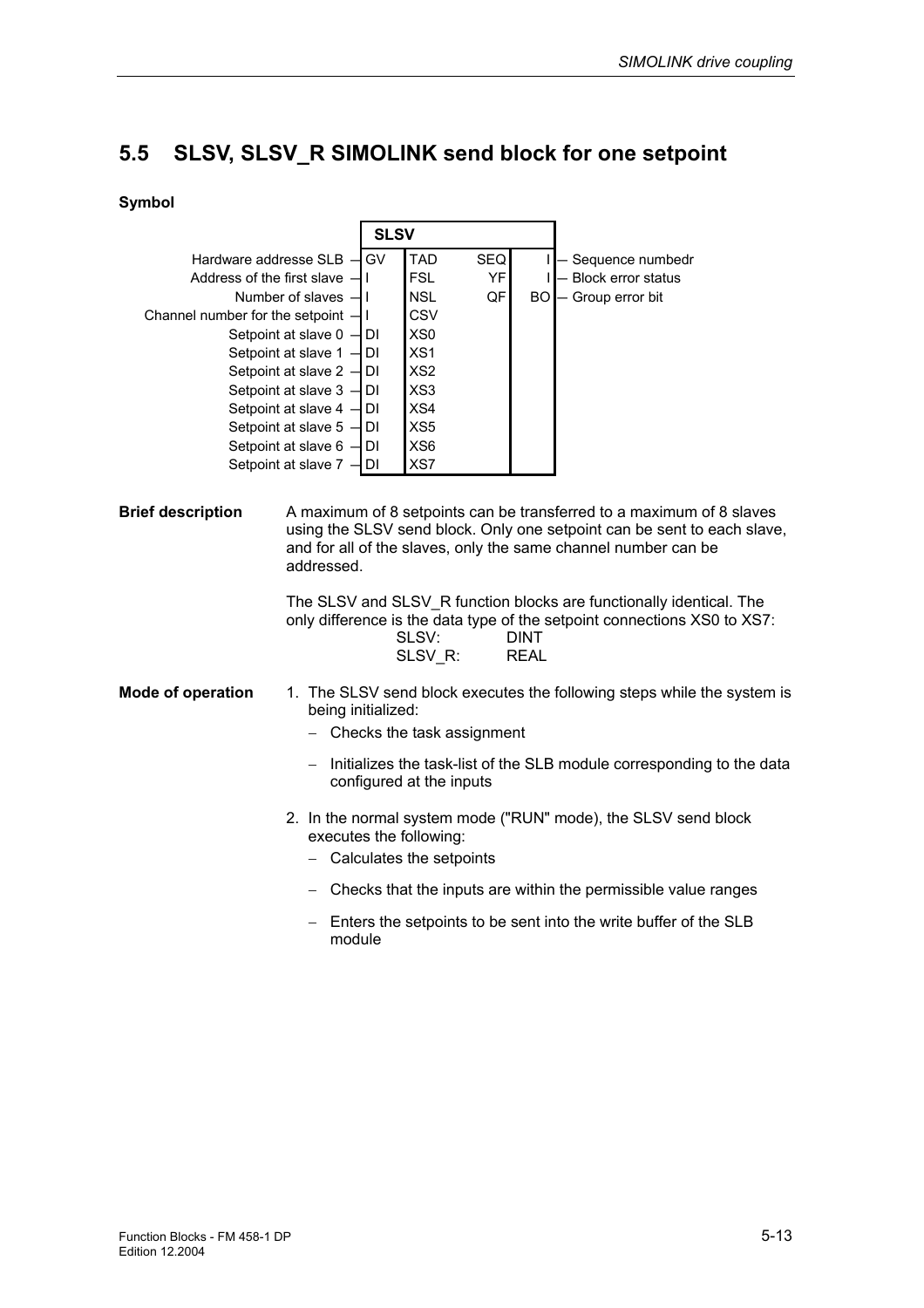#### **I/O**

| <b>TAD</b>                   | Hardware address SLB (name of the SLB module), which can be<br>configured in HWConfig                                                                           |              |
|------------------------------|-----------------------------------------------------------------------------------------------------------------------------------------------------------------|--------------|
| <b>FSL</b>                   | Address of the first slave to which setpoint XS0 should be sent,<br>value range $1 \ldots 200$<br>(initialization connection)                                   | (default: 1) |
| <b>NSL</b>                   | Number of slaves to which the setpoint should be sent,<br>value range $1. 8$<br>(initialization connection)                                                     | (default: 1) |
| <b>CSV</b>                   | Number of the channel on which the setpoint is sent,<br>value range $0 \ldots 7$<br>(initialization connection)                                                 | (default: 0) |
| XS <sub>0</sub><br>to<br>XS7 | Setpoint XS for slaves 1 to 8,<br>A maximum of 8 setpoints can be sent.                                                                                         | (default: 0) |
| <b>SEQ</b>                   | Sequence number<br>Number of the blocks in the SIMOLINK block sequence<br>This value provides information as to whether the block was correctly<br>initialized. | (default: 0) |
| YF                           | Error status of the block<br>no error, YF > refer to coded error output @SL<br>$YF=0$                                                                           | (default: 0) |
| QF                           | Group error bit<br>$QF=0$ no error, $QF=1$ for error (if $YF\neq 0$ )                                                                                           | (default: 0) |

| Computation time [us]  | FM 458-1 DP<br>34.7                |
|------------------------|------------------------------------|
| Can be inserted online | No                                 |
| Can be configured in   | Interrupt tasks<br>Cyclic tasks    |
| Executed in            | Initialization mode<br>Normal mode |
| Special features       |                                    |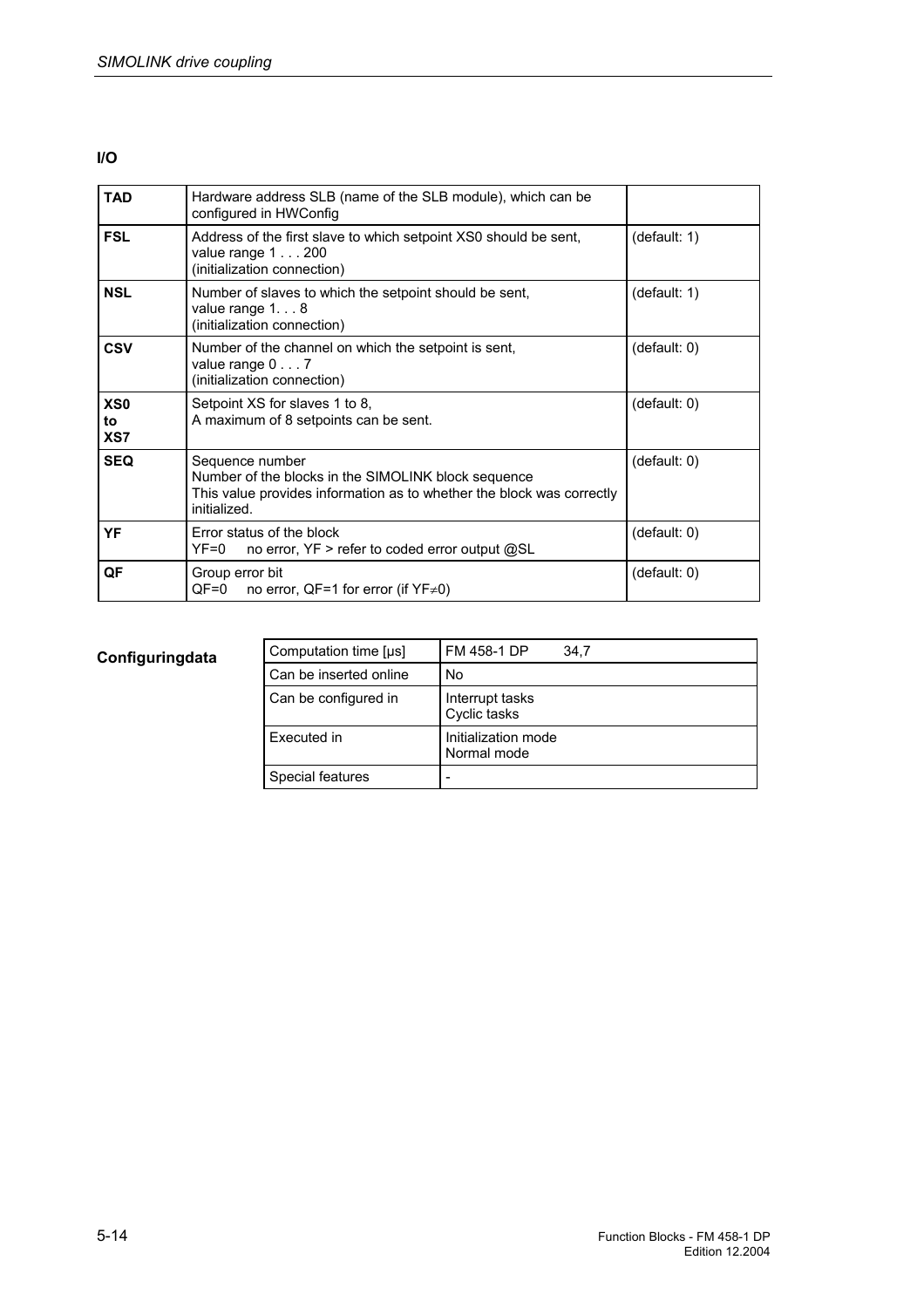# **5.6 SLSV2, SLSV2R SIMOLINK send block for 2 setpoints**

|                                                                                                                                                          |                          | SLSV <sub>2</sub>                                                                                                                                                                           |                                                                |     |                            |                                                                                                                                                     |
|----------------------------------------------------------------------------------------------------------------------------------------------------------|--------------------------|---------------------------------------------------------------------------------------------------------------------------------------------------------------------------------------------|----------------------------------------------------------------|-----|----------------------------|-----------------------------------------------------------------------------------------------------------------------------------------------------|
| Hardware addresse SLB -                                                                                                                                  |                          | GV                                                                                                                                                                                          | <b>FSL</b>                                                     | SEQ |                            | - Sequence number                                                                                                                                   |
| Address of the first slave -                                                                                                                             |                          | $\mathbf{I}$                                                                                                                                                                                | <b>NSL</b>                                                     | YF  |                            | - Block group error status                                                                                                                          |
|                                                                                                                                                          | No. of slaves -          | T                                                                                                                                                                                           | <b>ACL</b>                                                     | QF  | <b>BO</b>                  | - Group error bit                                                                                                                                   |
|                                                                                                                                                          | Axix cycle length -      | DI                                                                                                                                                                                          | <b>CTV</b>                                                     |     |                            |                                                                                                                                                     |
| Channel number for setpoint 2 -                                                                                                                          |                          | $\mathbf{I}$                                                                                                                                                                                | CSV                                                            |     |                            |                                                                                                                                                     |
| Channel number for the setpoint                                                                                                                          |                          | $\mathbf{I}$                                                                                                                                                                                | <b>XSA</b>                                                     |     |                            |                                                                                                                                                     |
| Common setpoint of the main angle -                                                                                                                      |                          | DI                                                                                                                                                                                          | XO <sub>0</sub>                                                |     |                            |                                                                                                                                                     |
| Setpoint offset for slave 0 -                                                                                                                            |                          | DI                                                                                                                                                                                          | XO <sub>1</sub>                                                |     |                            |                                                                                                                                                     |
| Setpoint offset for slave 1                                                                                                                              |                          | DI                                                                                                                                                                                          | XO <sub>2</sub>                                                |     |                            |                                                                                                                                                     |
| Setpoint offset for slave 2 -                                                                                                                            |                          | DI                                                                                                                                                                                          | XO <sub>3</sub>                                                |     |                            |                                                                                                                                                     |
| Setpoint offset for slave 3 -                                                                                                                            |                          | DI                                                                                                                                                                                          | XO <sub>4</sub>                                                |     |                            |                                                                                                                                                     |
| Setpoint offset for slave 4 -                                                                                                                            |                          | DI                                                                                                                                                                                          | XO <sub>5</sub>                                                |     |                            |                                                                                                                                                     |
| Setpoint offset for slave 5 -                                                                                                                            |                          | <b>DI</b>                                                                                                                                                                                   | XO <sub>5</sub>                                                |     |                            |                                                                                                                                                     |
| Setpoint offset for slave 6 -                                                                                                                            |                          | <b>DI</b>                                                                                                                                                                                   | XO <sub>6</sub>                                                |     |                            |                                                                                                                                                     |
| Setpoint offset for slave 7                                                                                                                              |                          | <b>DI</b>                                                                                                                                                                                   | XO7                                                            |     |                            |                                                                                                                                                     |
| <b>Brief description</b>                                                                                                                                 |                          | 2 setpoints can be sent to each slave using the SLSV2 send block. In this<br>case, the block can handle a maximum of 8 slaves. The first setpoint is<br>transferred to all of the 8 slaves. |                                                                |     |                            |                                                                                                                                                     |
| slaves.                                                                                                                                                  |                          |                                                                                                                                                                                             |                                                                |     |                            | This functionality can be used to implement a virtual shaft, especially if<br>the time and the position/angular setpoint must be transferred to the |
|                                                                                                                                                          |                          |                                                                                                                                                                                             | SLSV2:<br>SLSV2R:                                              |     | <b>DINT</b><br><b>REAL</b> | The SLSV2 and SLSV2R function blocks are functionally identical. The<br>only difference is the data type of the setpoint connections XO0 to XO7:    |
| 1. The SLSV2 send block executes the following steps while the system<br><b>Mode of operation</b><br>is being initialized:<br>Checks the task assignment |                          |                                                                                                                                                                                             |                                                                |     |                            |                                                                                                                                                     |
|                                                                                                                                                          | $\overline{\phantom{0}}$ |                                                                                                                                                                                             | configured at the inputs                                       |     |                            | Initializes the task list of the SLB module corresponding to the data                                                                               |
|                                                                                                                                                          |                          |                                                                                                                                                                                             | executes the following steps:<br>Calculates the setpoints      |     |                            | 2. In the normal system mode ("RUN" mode), the SLSV2 send block                                                                                     |
| -                                                                                                                                                        |                          |                                                                                                                                                                                             | Checks that the inputs are within the permissible value ranges |     |                            |                                                                                                                                                     |
|                                                                                                                                                          | module                   |                                                                                                                                                                                             |                                                                |     |                            | Enters the setpoints to be sent into the write buffer of the SLB                                                                                    |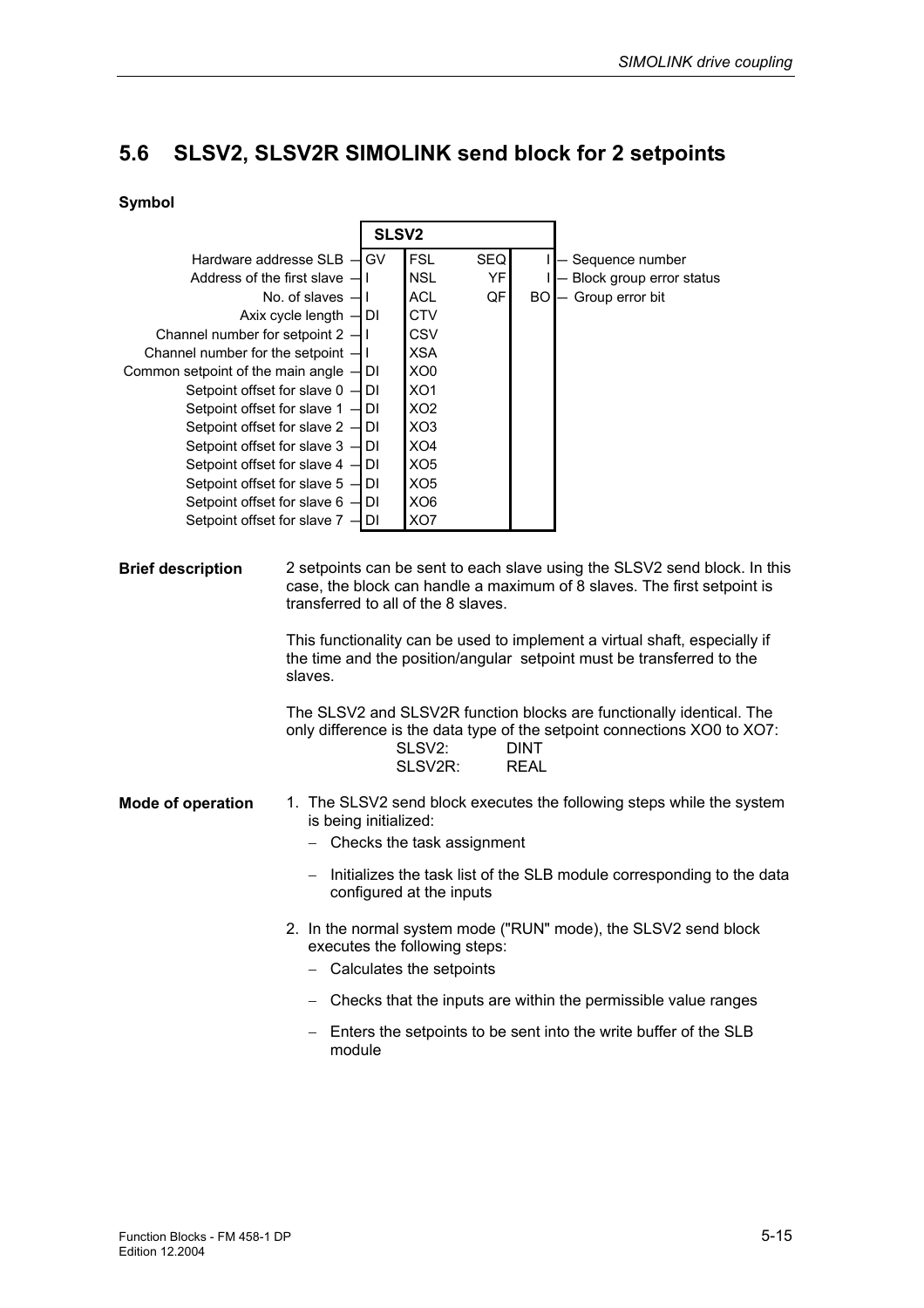### **I/O**

| <b>TAD</b>                   | Hardware address SLB (name of the SLB module), which can be<br>configured in HWConfig                                                                          |              |
|------------------------------|----------------------------------------------------------------------------------------------------------------------------------------------------------------|--------------|
| <b>FSL</b>                   | Address of the first slave to which setpoint XO0 should be set, value<br>range 1200<br>(initialization connection)                                             | (default: 1) |
| <b>NSL</b>                   | Number of slaves to which the setpoint should be sent, value range<br>1. 8<br>(initialization connection)                                                      | (default: 1) |
| <b>ACL</b>                   | Axis cycle length<br>Upper integrator limit value                                                                                                              | (default: 0) |
| <b>CTV</b>                   | Channel number for setpoint 2, value range $0 \ldots 7$<br>(initialization connection)                                                                         | (default: 0) |
| <b>CSV</b>                   | Number of the channel on which the setpoint is sent,<br>Value range 0 7<br>(initialization connection)                                                         | (default: 0) |
| <b>XSA</b>                   | Common setpoint XS of the main angle/position for all NSL slaves                                                                                               | (default: 0) |
| XO <sub>0</sub><br>to<br>XO7 | Setpoint offset XO for slaves 1 to 8.<br>A maximum of 8 setpoint offsets can be sent.                                                                          | (default: 0) |
| <b>SEQ</b>                   | Sequence number<br>Number of the block in the SIMOLINK block sequence<br>This value provides information as to whether the block was correctly<br>initialized. | (default: 0) |
| YF                           | Error status of the block<br>no error, YF > 0 refer to coded error output @SL<br>$YF=0$                                                                        | (default: 0) |
| QF                           | Group error bit<br>QF=0<br>no error, QF=1 for error (if $YF\neq 0$ )                                                                                           | (default: 0) |

# **Configuringdata**

| Computation time [µs]  | FM 458-1 DP<br>39.6                |
|------------------------|------------------------------------|
| Can be inserted online | No                                 |
| Can be configured in   | Interrupt tasks<br>Cyclic tasks    |
| Executed in            | Initialization mode<br>Normal mode |
| Special features       |                                    |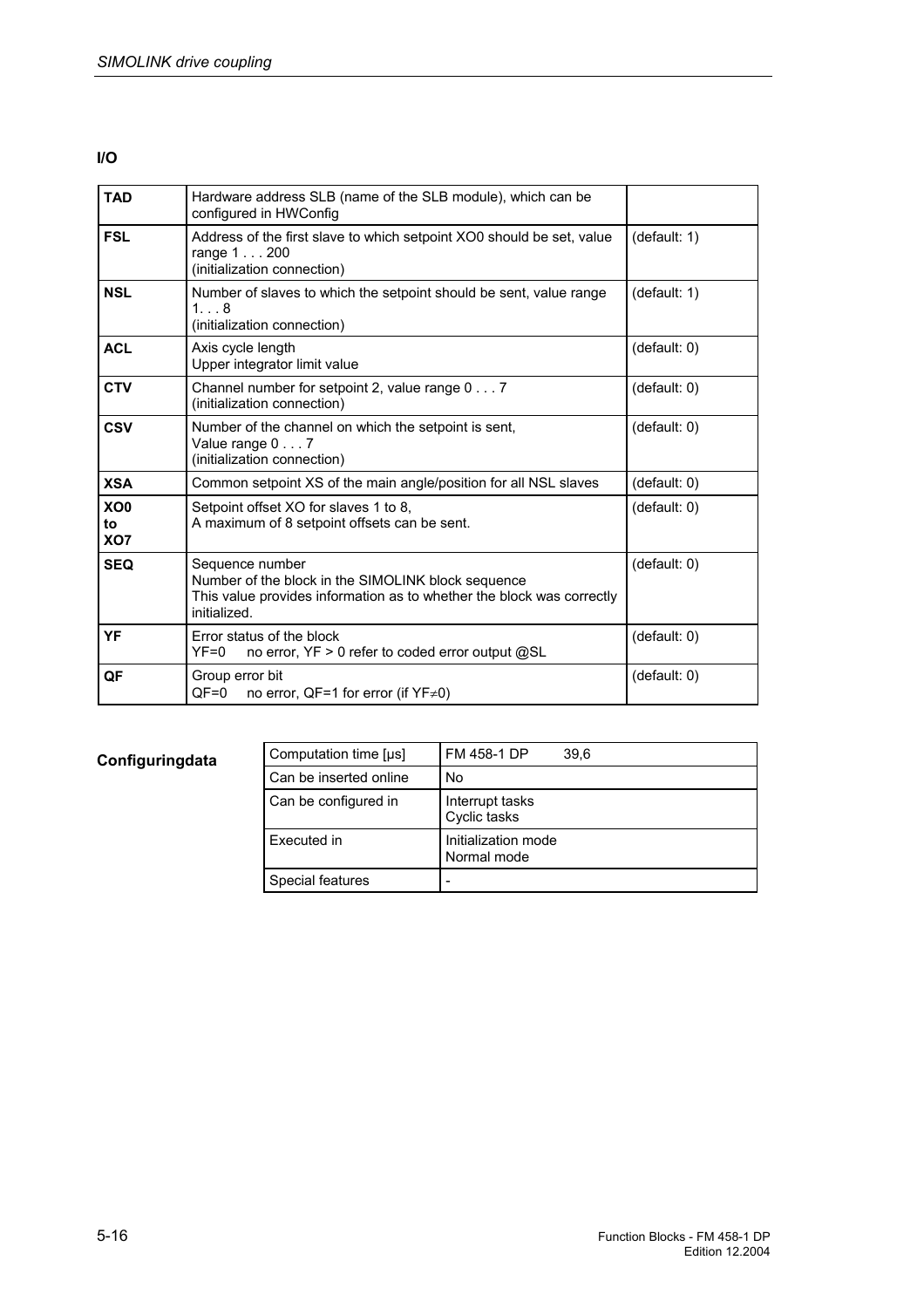# **5.7 SLSVAV SIMOLINK send and receive block for one slave**

#### **Symbol**



**Brief description** 

A maximum of

- 8 setpoints and
- 8 actual values

can be transfered to and from one slave. The number of addressed channels for the setpoints and the actual values is configured at the inputs.

- 1. The SLSVAV send and receive block executes the following steps while the system is being initialized: **Mode of operation** 
	- Checks the task assignment
	- Initializes the task-list of the SLB module corresponding to the data configured at the inputs
	- 2. In the normal system mode ("RUN" mode), the SLSVAV send and receive block executes the following:
		- Checks that the inputs are within the permissible value range
		- Enters the setpoints to be sent into the write buffer of the SLB module
		- Reads-out the actual values to be received from the receive buffer of the SLB module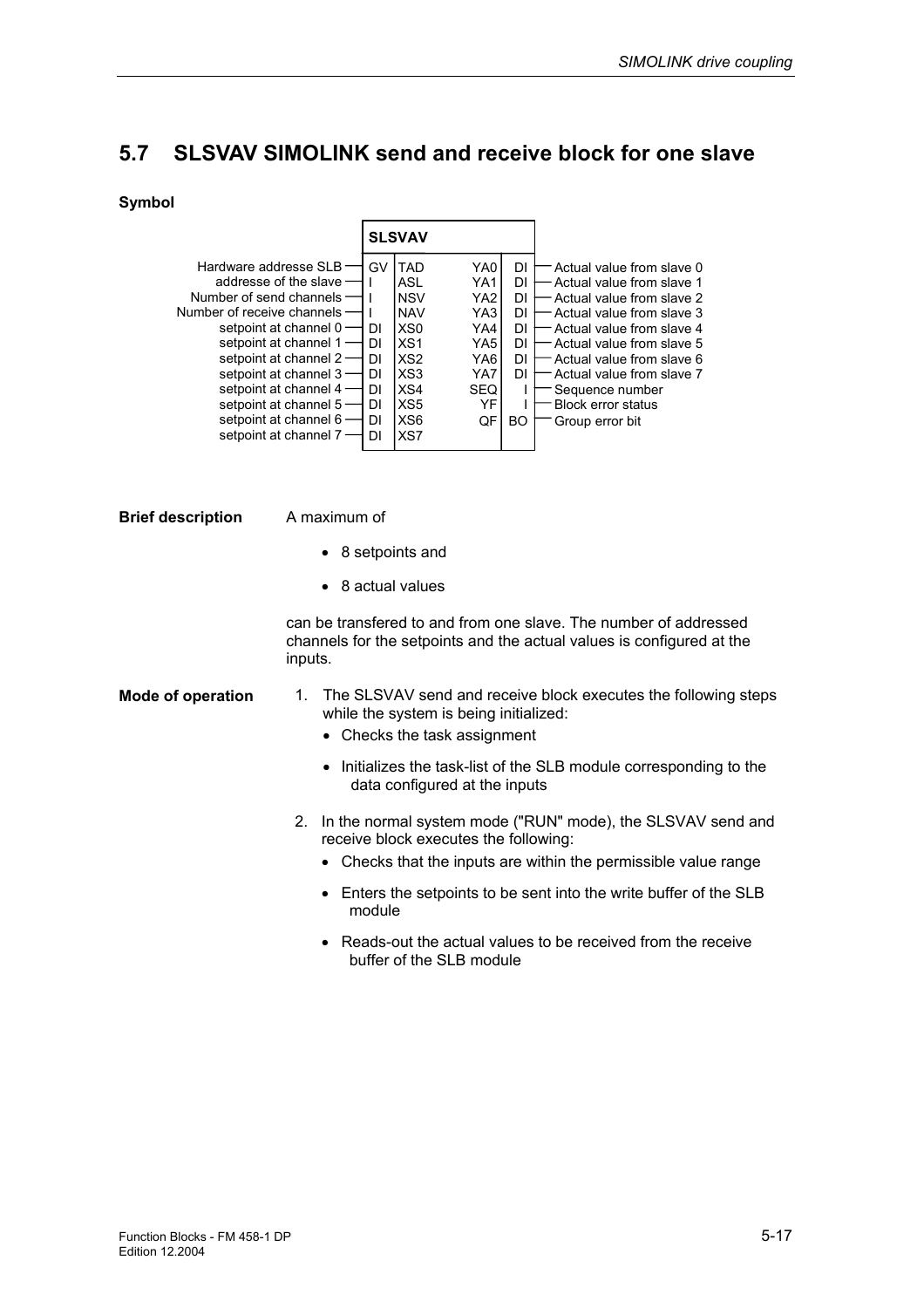### **I/O**

| <b>TAD</b>                   | Hardware address SLB (name of the SLB module), which can be<br>configured in HWConfig                                                                           |              |
|------------------------------|-----------------------------------------------------------------------------------------------------------------------------------------------------------------|--------------|
| <b>ASL</b>                   | Address of the slave for dataexchange,<br>value range $1 \ldots 200$<br>(initialization connection)                                                             | (default: 1) |
| <b>NSV</b>                   | Number of channels for the setpoint to be sent,<br>value range $0. 8$<br>(initialization connection)                                                            | (default: 0) |
| <b>NAV</b>                   | Number of channels for the actual values to be received.<br>value range 0 8<br>(initialization connection)                                                      | (default: 0) |
| XS <sub>0</sub><br>to<br>XS7 | Setpoint XS for channel 0 to 7,<br>A maximum of 8 setpoints can be sent.                                                                                        | (default: 0) |
| YS <sub>0</sub><br>to<br>YS7 | Actual values YS from channel 0 to 7.<br>A maximum of 8 actual values can be received.                                                                          | (default: 0) |
| <b>SEQ</b>                   | Sequence number<br>Number of the blocks in the SIMOLINK block sequence<br>This value provides information as to whether the block was<br>correctly initialized. | (default: 0) |
| YF                           | Error status of the block<br>$YF=0$ no error, $YF>0$                                                                                                            | (default: 0) |
| QF                           | Group error bit<br>$QF=0$<br>no error, QF=1 for error (if $YF \neq 0$ )                                                                                         | (default: 0) |

# **Configuringdata**

| Computation time [µs]  | FM458 / PM6<br>34.7                |
|------------------------|------------------------------------|
| Can be inserted online | no                                 |
| Can be configured in   | Interrupt tasks<br>Cyclic tasks    |
| Executed in            | Initialization mode<br>Normal mode |
| Special features       |                                    |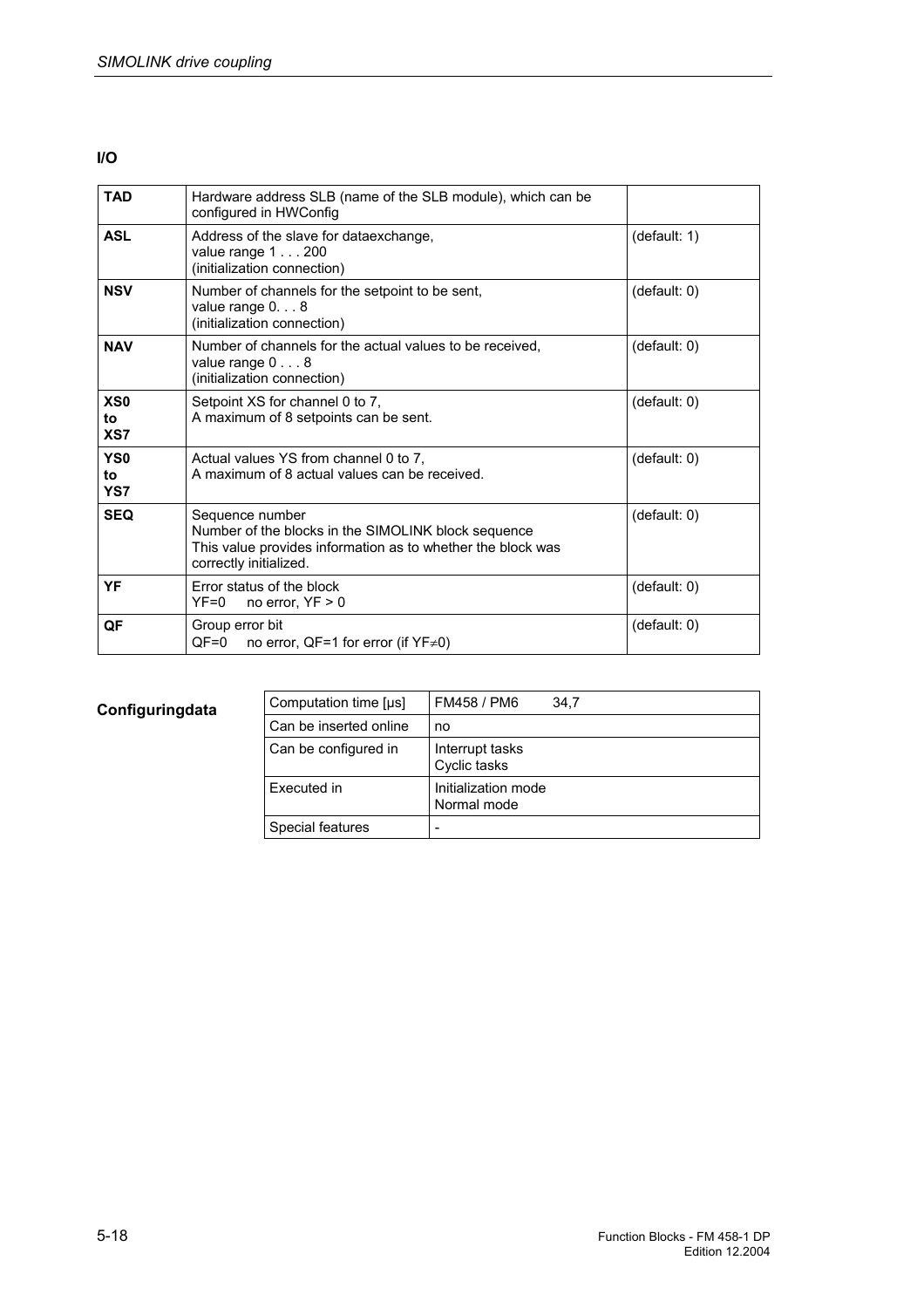# **6 Closed-loop control blocks**

# **6.1.1 INT\_M Modulo integrator for axis cycle correct integration**

## **Symbol**

|                         | INT M |            |           |    |                               |
|-------------------------|-------|------------|-----------|----|-------------------------------|
| Modulo value - DI       |       | <b>MOD</b> |           | DI | Output                        |
| Input $\neg$ DI         |       |            | QP        |    | <b>BO</b> - Positive oberflow |
| Numerator, ratio $-$ DI |       | <b>NM</b>  | QN        |    | <b>BO</b> - Negative overflow |
| Denominator, ratio - DI |       | <b>DN</b>  | <b>YF</b> | W  | - Block error status          |
| Setting value $-$ DI    |       | <b>SV</b>  |           |    |                               |
| $Reset$ - BO            |       | R          |           |    |                               |
| $Set - BO$              |       | lS         |           |    |                               |
| Hold                    | BO    | H          |           |    |                               |

| <b>Brief description</b> | the virtual master block INT M is used to generate position reference<br>values in angular synchronism.                                                                                |
|--------------------------|----------------------------------------------------------------------------------------------------------------------------------------------------------------------------------------|
| Mode of operation        | The block sums the input values X, weighted with ratio NM and DN.                                                                                                                      |
|                          | If the sum of the modulo value MOD exceeds or falls below 0, the modulo<br>value is subtracted or added, and an overflow bit QP or QN is set for the<br>duration of the sampling time. |

| <b>MOD</b> | Modulo value, value range 1 230                                                                                             | (default: 0) |
|------------|-----------------------------------------------------------------------------------------------------------------------------|--------------|
| X          | Input quantity of the integrator<br>e.g. velocity (ramp-function generator output)                                          | (default: 0) |
| <b>NM</b>  | Numerator value for the ratio (gearbox factor)<br>NM $*$ X may not exceed $2^{31}$ ,<br>value range: $-2^{30}$ to $+2^{30}$ | (default: 1) |
| <b>DN</b>  | Denominator value for the ratio (gearbox factor),<br>value range: $-2^{30}$ to $+2^{30}$                                    | (default: 1) |
| <b>SV</b>  | Setting value<br>Is the value which is set to the output Y with S=1.                                                        | (detault: 0) |
| R.         | Reset<br>$R=1 \rightarrow Y=0$                                                                                              | (detault: 0) |
| S          | Setting<br>Bit to set the output value Y to the setting value SV<br>$S=1 \rightarrow Y=SV$ (initial offset)                 | (detault: 0) |
| н          | Hold<br>Holds the instantaneous value at output Y<br>$H=1 \rightarrow Y=Y_0$ ld                                             | (detault: 0) |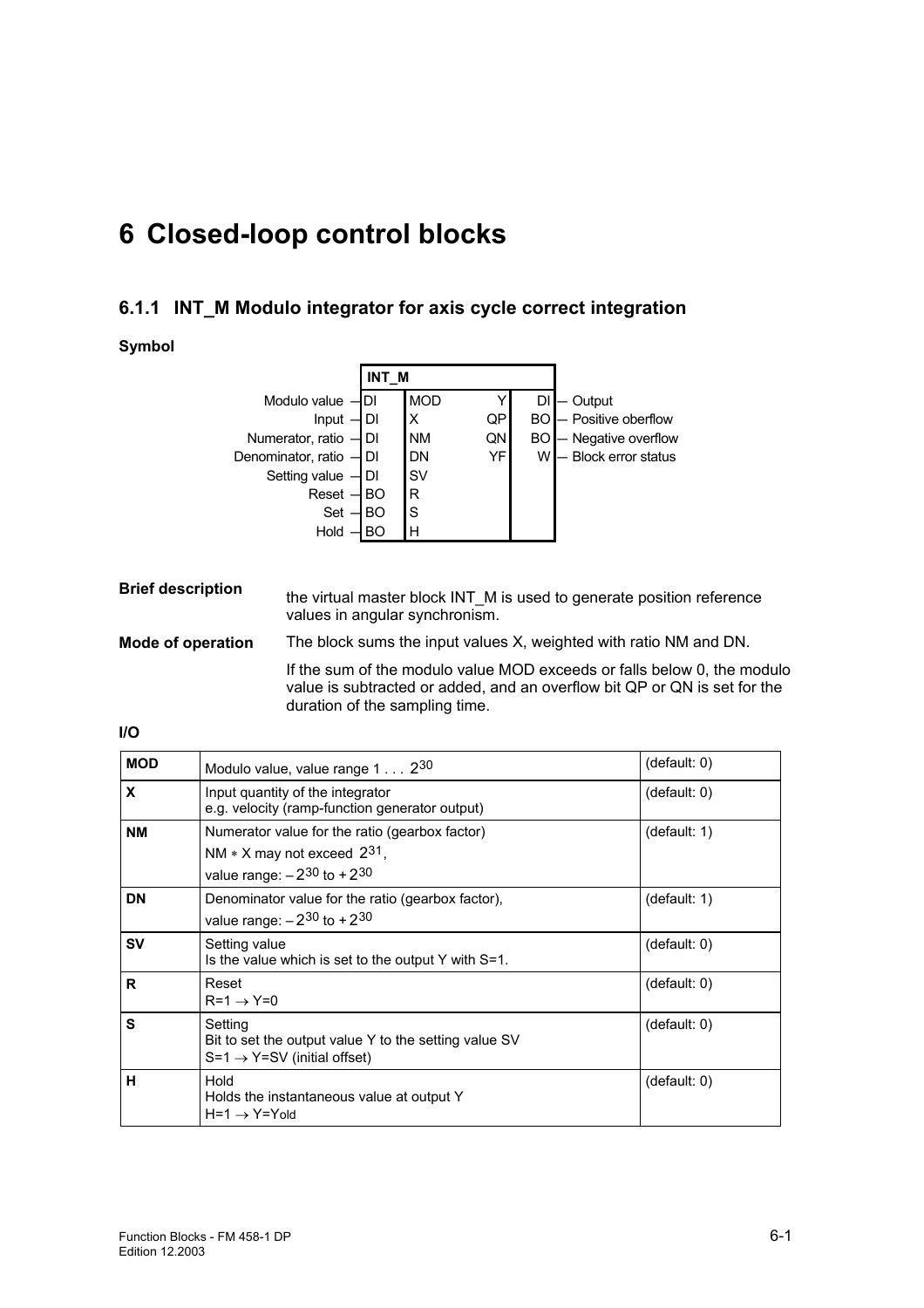|    | Output quantity of the integrator<br>$R = S = H = 0 \rightarrow Y = Y \cdot d + X \cdot N M / DN$ | (default: 0) |
|----|---------------------------------------------------------------------------------------------------|--------------|
| QP | Positive overflow<br>$QP=1 \rightarrow Y + X \geq MOD (Y=Y-MOD)$                                  | (default: 0) |
| QN | Negative overflow<br>$QN=1 \rightarrow Y+X < 0$ (Y=Y+MOD)                                         | (default: 0) |
| YF | Error status of the block<br>$YF=0$ no error, $YF > 0$ coded error output                         | (default: 0) |

#### The error status is output in a coded form at output YF of the modulo integrator INT\_M. The last error event is always displayed. **Coded error output**

| Value | Significance                |
|-------|-----------------------------|
|       | $MOD > 2^{30}$ or < 1       |
|       | Division overflow, positive |
| 8     | Division overflow, negative |
| 16    | Overflow, rest positive     |
| 32    | Overflow, rest negative     |

## **Configuringdata**

| Computation time [us]  | FM 458-1 DP<br>19.8                |
|------------------------|------------------------------------|
| Can be inserted online | Yes                                |
| Can be configured in   | Interrupt tasks<br>Cyclic tasks    |
| Executed in            | Initialization mode<br>Normal mode |
| Special features       |                                    |